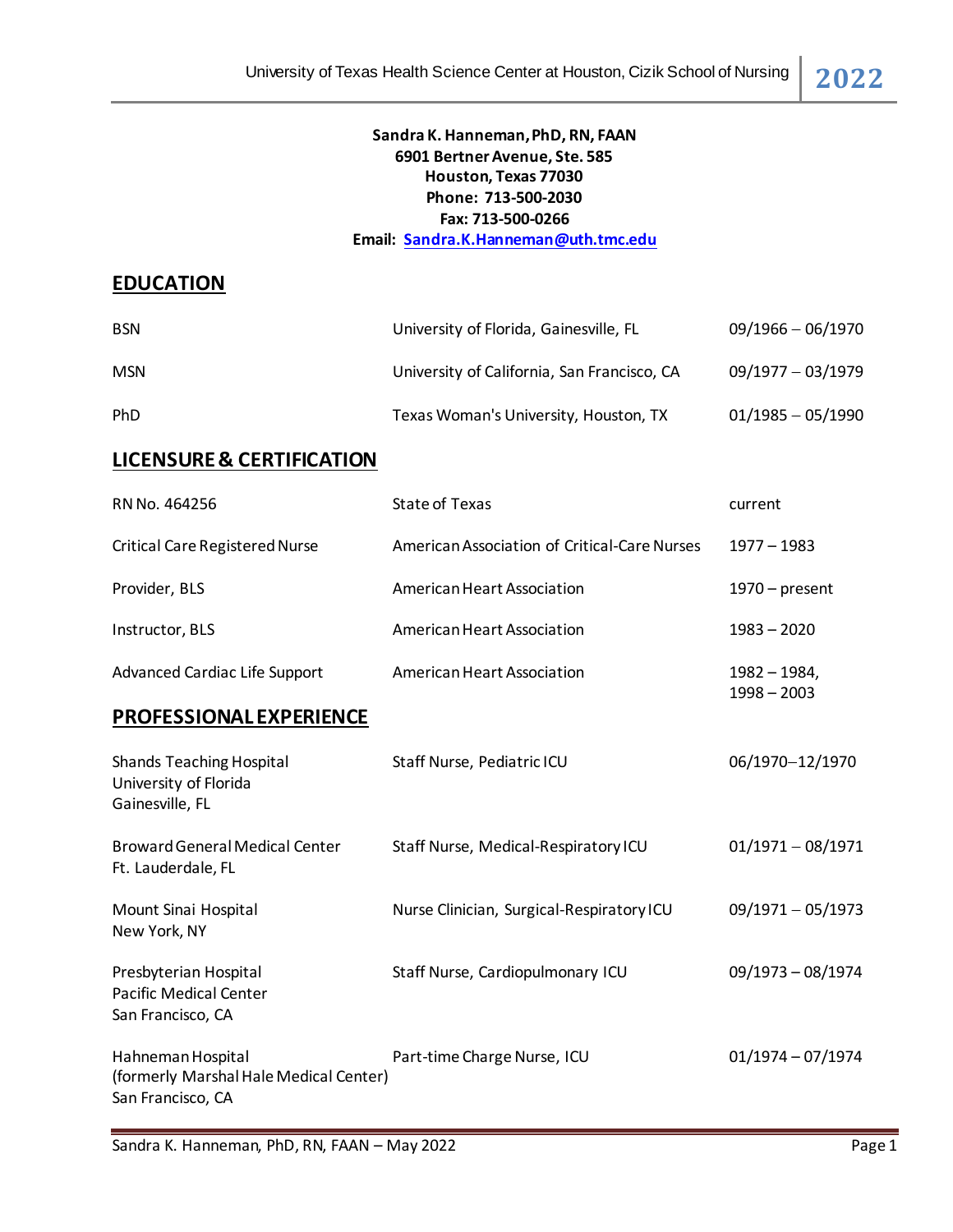# **PROFESSIONAL EXPERIENCE** (cont.)

| Presbyterian Hospital<br><b>Pacific Medical Center</b><br>San Francisco, CA                                       | Part-time Instructor<br>Flight Nurse (on-call status)<br>Consultant for respiratory and neurological transports<br>Part-time Staff Nurse, Cardiopulmonary ICU                                                                                                                                                                        | 08/1974 - 09/1977                                                                                                                                         |
|-------------------------------------------------------------------------------------------------------------------|--------------------------------------------------------------------------------------------------------------------------------------------------------------------------------------------------------------------------------------------------------------------------------------------------------------------------------------|-----------------------------------------------------------------------------------------------------------------------------------------------------------|
| University of California<br>San Francisco, CA                                                                     | Staff Nurse (on-call status)<br>Post Anesthesia Recovery Room                                                                                                                                                                                                                                                                        | $09/1977 - 08/1978$                                                                                                                                       |
| Sedlock & Associates<br>Continuing Postgraduate Education<br>In Critical Care Nursing Provider<br>Mill Valley, CA | Associate                                                                                                                                                                                                                                                                                                                            | $09/1977 - 08/1978$                                                                                                                                       |
| Mt. Elizabeth Hospital<br>Singapore, Republic of Singapore                                                        | <b>Pulmonary Critical Care Consultant</b><br>Director, Respiratory Care Services                                                                                                                                                                                                                                                     | $05/1980 - 07/1981$                                                                                                                                       |
| Hermann Hospital<br>Houston, TX (now<br><b>Memorial Hermann</b><br>Hospital - Texas Medical<br>Center)            | <b>Pulmonary Clinical Nurse Specialist</b><br>Director of Research<br>Staff Associate to the President and<br><b>Chief Executive Officer</b>                                                                                                                                                                                         | 10/1982 - 06/1986<br>$06/1986 - 06/1987$<br>$06/1987 - 09/1988$                                                                                           |
| Independent Practice<br>Houston, Texas                                                                            | <b>Pulmonary Critical Care Consultant</b>                                                                                                                                                                                                                                                                                            | $03/1988 - 08/1990$                                                                                                                                       |
| Texas Woman's University<br>Houston, TX                                                                           | Clinical Professor, Graduate Program<br>Director of Research, Inst. of Health Sciences<br>Director of Research, College of Nursing                                                                                                                                                                                                   | $08/1990 - 08/1996$<br>09/1992 - 08/1996<br>09/1994 - 08/1996                                                                                             |
| The University of Texas Health<br>Science Center<br>Houston, TX                                                   | Associate Professor (with tenure)<br><b>Associate Dean for Research</b><br>Director, Center for Nursing Research<br>Jerold B. Katz Distinguished Professor for<br><b>Nursing Research</b><br>Professor (with tenure), School of Nursing<br>Director, Preclinical Critical Care Laboratory<br>Interim Director, Bioscience Laboratory | $09/1996 - 08/2006$<br>09/1996 - 12/2010<br>$09/1996 - 12/2010$<br>$06/2004$ – present<br>$09/2006$ – present<br>$09/2009 - 08/2012$<br>09/2016 - 08/2019 |
| St. Luke's Episcopal Hospital<br>Houston, TX                                                                      | Research Consultant (20% joint appointment)<br>Critical Care Services, Division of Nursing                                                                                                                                                                                                                                           | $01/2003 - 08/2009$                                                                                                                                       |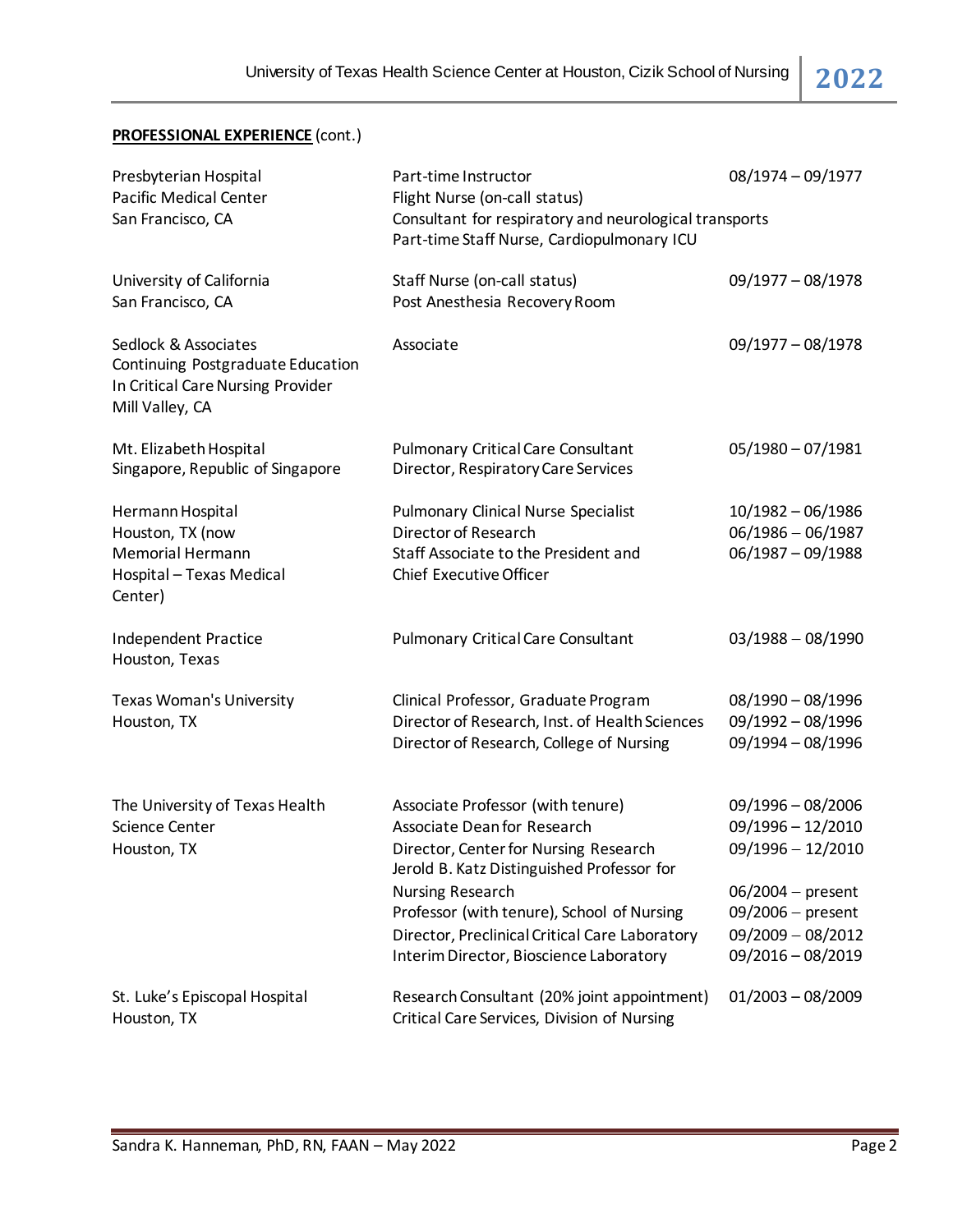# **INTERNATIONAL EXPERIENCE**

| Mt. Elizabeth Hospital<br>Singapore, Republic of Singapore                                                                              | Pulmonary Consultant and Director of<br><b>Respiratory Care Services</b>                                                             | $05/1980 - 07/1981$                        |
|-----------------------------------------------------------------------------------------------------------------------------------------|--------------------------------------------------------------------------------------------------------------------------------------|--------------------------------------------|
| Universidade Federal De Minas Gerais<br>Escola de Enfermagem<br>Belo Horizonte, Brazil                                                  | University of Texas Health Science Center<br>at Houston Delegate to promote collaborative<br>research and research training          | 02/2000                                    |
| <b>FIOCRUZ</b><br>Centro de Pesquisas<br>Belo Horizonte, Brazil                                                                         | University of Texas Health Science Center<br>at Houston Delegate                                                                     | 02/2000                                    |
| Universidade Federal De Minas Gerais<br>Instituto de Ciencias Biologicas<br>Belo Horizonte, Brazil                                      | University of Texas Health Science Center<br>at Houston Delegate                                                                     | 02/2000                                    |
| University of Brasilia<br><b>Nursing Department</b><br>Brasilia, Brazil                                                                 | University of Texas Health Science Center<br>at Houston Delegate                                                                     | 03/2000                                    |
| Chagas Disease Multidisciplinary<br>Research Laboratory and Department<br>of Cell Biology<br>University of Brasilia<br>Brasilia, Brazil | University of Texas Health Science Center<br>at Houston Delegate                                                                     | 03/2000                                    |
| Universidade Federal de Minas Gerais<br>Escola De Enfermagem<br>Belo Horizonte, Minas Gerais, Brazil                                    | <b>Visiting Scientist</b>                                                                                                            | 08/2000                                    |
| Universidad Autonoma de Tamaulipas<br>Escuela de Enfermeria<br>Tampico, Mexico                                                          | Visiting Scholar                                                                                                                     | $04/2003 - 05/2003$                        |
| Yupha Wongrostrai<br>PhD in Nursing Student<br>Chiang Mai University<br>Chiang Mai, Thailand                                            | Co-advisor<br>Dissertation Committee member                                                                                          | $09/2011 - 12/2015$<br>$06/2012 - 12/2015$ |
| Nicola Hewitt<br>MN student<br>Deakin University<br>Victoria, Australia                                                                 | Reader, Master's thesis (A Systematic Review<br>on Lateral Positioning in Critically Ill Patients<br>Using the Cochrane Methodology) | 2013                                       |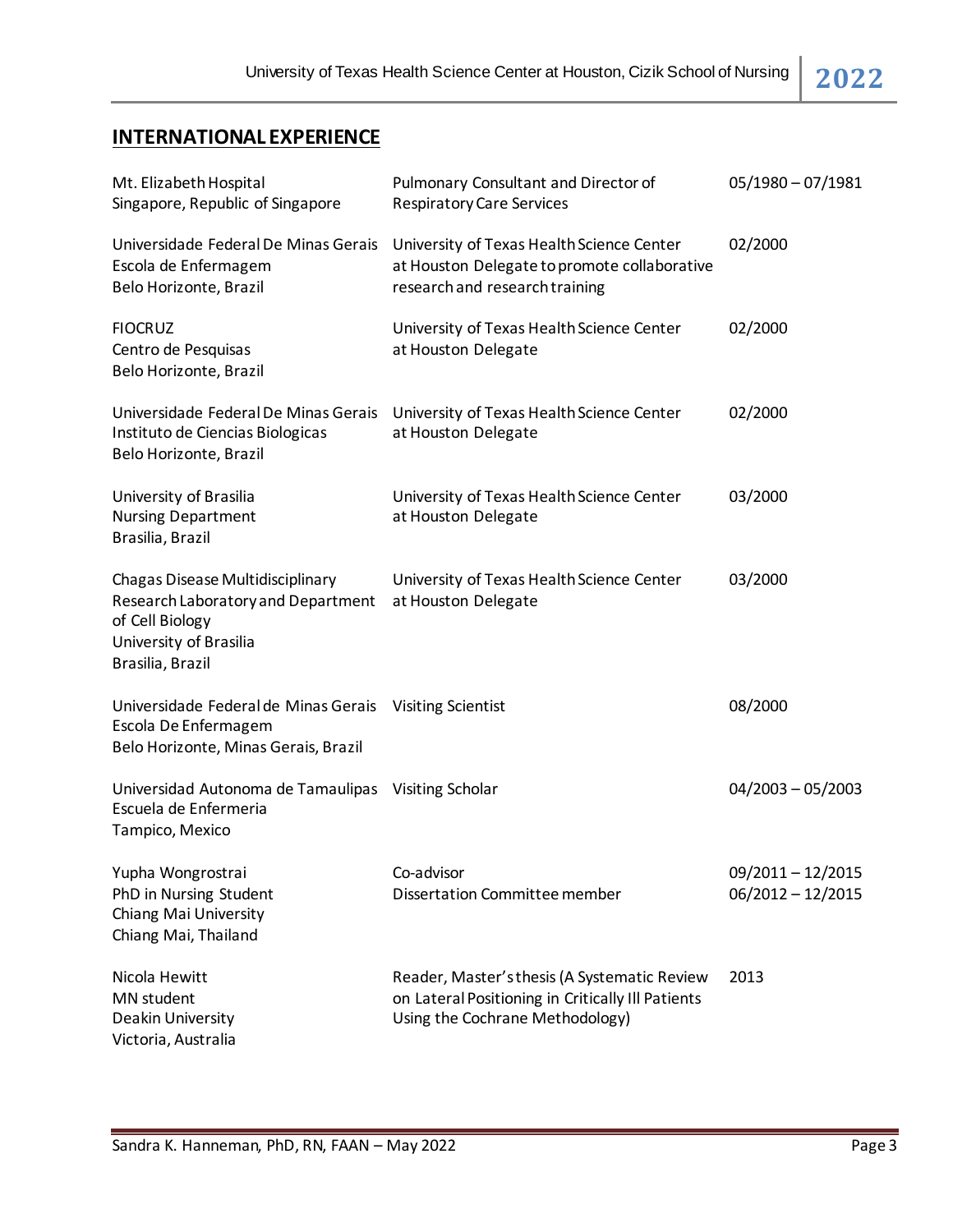# **International (cont.)**

| <b>Higher Colleges of Technology</b><br><b>Faculty of Health Sciences</b><br>Jordan and United Arab Emirates | Presenter, Health Sciences Research<br>Workshop (virtual)     | 04/05/2022 |
|--------------------------------------------------------------------------------------------------------------|---------------------------------------------------------------|------------|
| <b>Research Funding Department</b><br>University of Sharjah, United Arab<br>Emirates                         | Grant reviewer, Mentorship across<br>the United Arab Emirates | May 2022   |

# **HONORS & AWARDS**

| Nursing Fellowship Award                              | American Lung Association                                             | $1977 - 1979$    |
|-------------------------------------------------------|-----------------------------------------------------------------------|------------------|
| <b>Graduate Division Research Award</b>               | University of California                                              | 1978             |
| <b>Strobel Medical Research Award</b>                 | San Francisco Lung Association                                        | 1978             |
| Research Award                                        | American Association of Critical-Care Nurses<br>San Francisco Chapter | 1978             |
| The Harold E. Evans Memorial<br>Research Award        | Texas League for Nursing and Texas Nurses<br>Association              | 1986             |
| Research/Writing Excellence Award<br>Doctoral Program | Texas Woman's University, Houston                                     | 1987             |
| <b>AACN Critical Care Research Award</b>              | American Association of Critical-Care Nurses                          | 1992             |
| <b>Outstanding Alumnus Award</b>                      | University of Florida College of Nursing                              | 1994             |
| <b>Outstanding Performance in Nursing</b>             | District 9, Texas Nurses Association                                  | 1995             |
| Fellow                                                | American Academy of Nursing (FAAN)                                    | $1995 - present$ |
| Member, Sigma Xi<br>The Research Society              | Rice University-Texas Medical Center Chapter                          | 1997             |
| Nominee, Distinguished Alumnus<br>Award               | University of California, School of Nursing                           | 1998             |
| Distinguished Research Lecturer<br>Award              | American Association of Critical-Care Nurses                          | 2000             |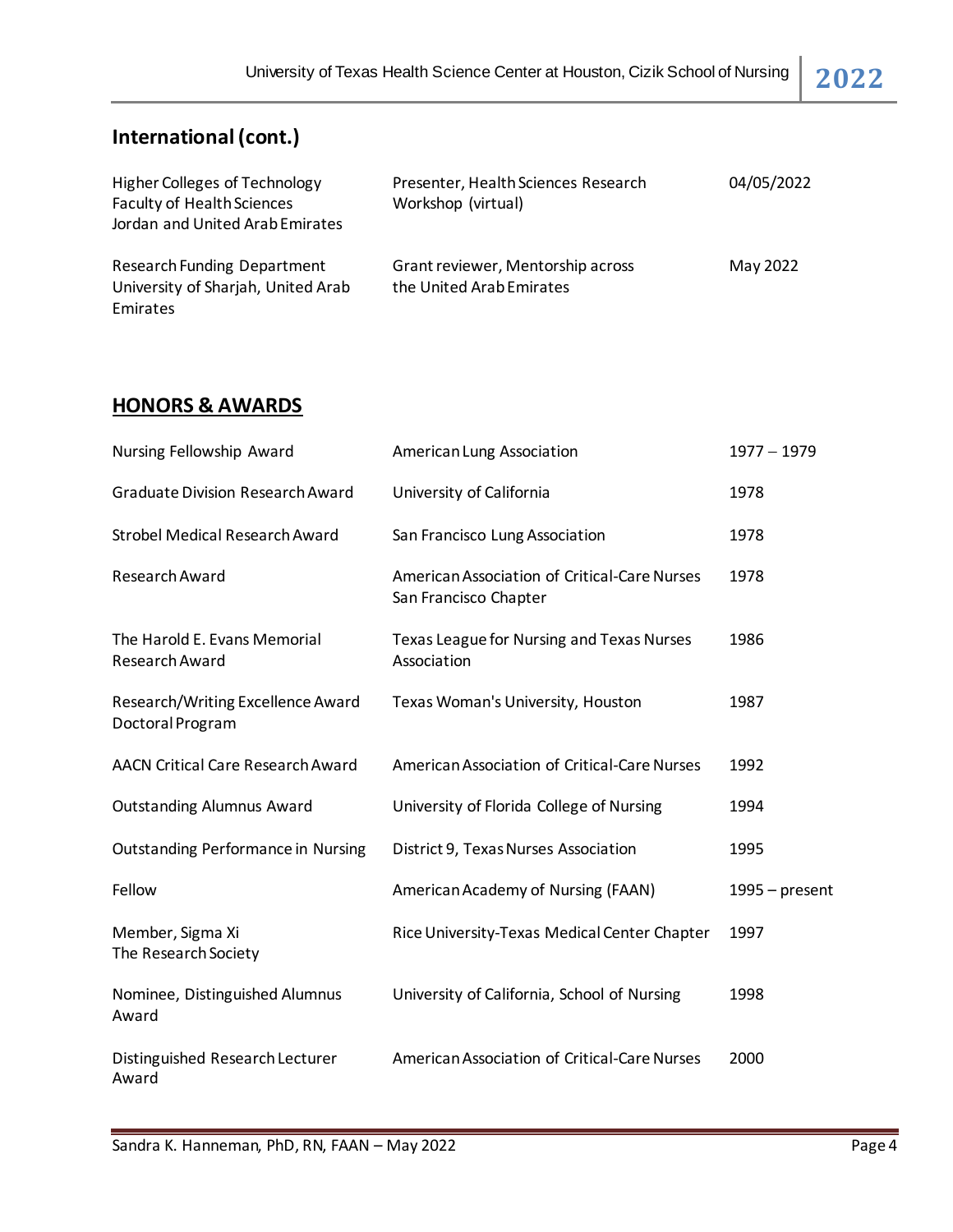# **HONORS & AWARDS** (cont.)

| Honoree                                                                                                                           | Texas Woman's University Great 100 Nursing<br>Alumni, Centennial Celebration                                                                       | 2001                                                                                                                                               |
|-----------------------------------------------------------------------------------------------------------------------------------|----------------------------------------------------------------------------------------------------------------------------------------------------|----------------------------------------------------------------------------------------------------------------------------------------------------|
| Nominee, President's Mentoring<br>Award                                                                                           | University of Texas Health Science Center                                                                                                          | 2002, 2006, 2007, 2009                                                                                                                             |
| Appointed to the Jerold B. Katz<br>Distinguished Professorship for<br><b>Nursing Research</b>                                     | University of Texas Health Science Center                                                                                                          | 2004 - present                                                                                                                                     |
| John P. McGovern Outstanding<br>Undergraduate Teacher of the Year<br>Finalist, Graduate Teacher of the Year                       | University of Texas Health Science Center<br>School of Nursing<br>Nominee                                                                          | 2014, 2017, 2019<br>2021<br>2007, 2016, 2019, 2021                                                                                                 |
| Selected by graduating class to<br>pin students                                                                                   | University of Texas Health Science Center<br>Cizik School of Nursing                                                                               | Dec. 18, 2014<br>May 15, 2015<br>Aug. 21, 2015<br>Dec. 18, 2015<br>May 13, 2016<br>Aug. 19, 2016<br>Aug. 18, 2017<br>Dec. 15, 2017<br>May 14, 2022 |
| Selected to give the Eulogy at the<br>Memorial Service of Duck-Hee Kang,<br>PhD, RN, FAAN                                         | Garden Oaks Funeral Home<br>Houston, Texas                                                                                                         | Sept. 24, 2016                                                                                                                                     |
| 1 <sup>st</sup> Place Abstract for Podium<br>Presentation, "Effect of Light at<br>Night on Salivary Interleukin (IL)-6<br>Levels" | Research Day 2017<br>University of Texas Health Science Center<br>at Houston School of Nursing & Sigma Theta<br>Tau International, Zeta Pi Chapter | June 9, 2017                                                                                                                                       |
| School of Nursing Nominee                                                                                                         | Minnie Stevens Piper Foundation<br>Piper Professor of 2018                                                                                         | October 2017                                                                                                                                       |
| Member                                                                                                                            | University of Texas System Kenneth I.<br>Shine, M.D., Academy of Health Science<br>Education                                                       | February, 2022                                                                                                                                     |
|                                                                                                                                   | Membership Committee                                                                                                                               | 2022 - present                                                                                                                                     |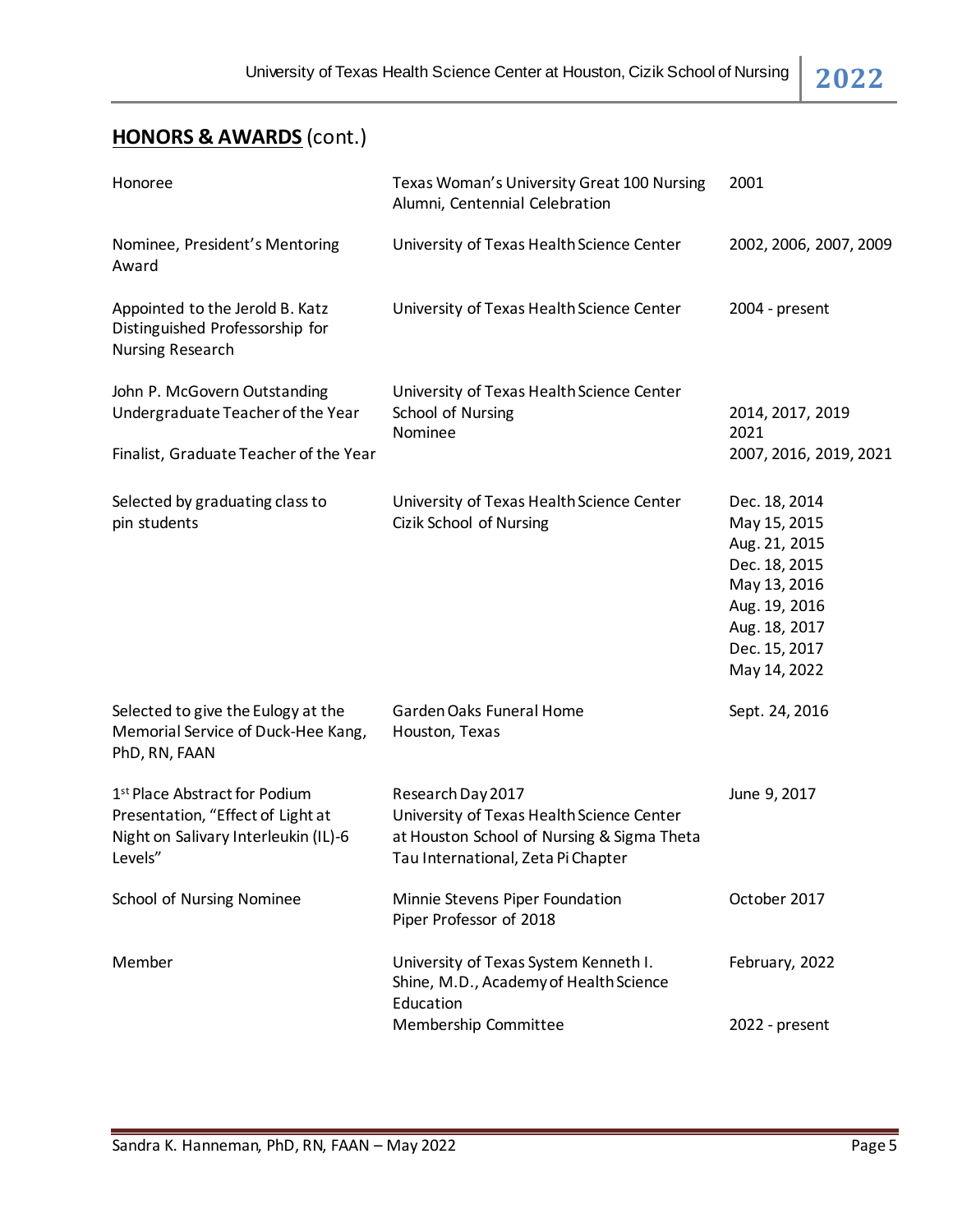# **GRANTS**

#### **Research Grants**

Unit-based clinical nurse specialist intervention effects on preventable pulmonary complications, American Association of Critical-Care Nurses, Houston-Gulf Coast Chapter, Houston, TX \$1,500 (1985)

Identification of physiological predictors of early successful weaning from mechanical ventilation after cardiac surgery , Research Enhancement Program Grant, Texas Woman's University, Denton, TX, \$3,000 (1990)

Identification of physiological predictors of early successful weaning from mechanical ventilation after cardiac surgery, Nursing Research Grant, American Lung Association/San Jacinto Area, \$4,000 (1990)

Differences in pulmonary mechanics in different patient body positions as predictors of weaning time, Research Enhancement Program Grant, Texas Woman's University, Denton, TX, \$3,000 (1992)

Subjective nursing assessment of cough effort, Parry Scholar Research Grant, Texas Woman's University College of Nursing, Houston, TX, \$2,961 (1994)

Psychometric testing of the Overt Agitation Severity Scale, The Methodist Foundation, Faculty Advisor (PI, Heather Kopecky, RN, MSN, doctoral student), \$38,000 (1994)

Nursing assessment of cough effort in mechanically ventilated patients, College of Nursing Research Grant, Texas Woman's University, Houston, TX, \$2,101 (1995)

Reducing the side effects of corticosteroid therapy in pediatric patients with solid tumors, American Cancer Society Doctoral Scholarship in Cancer Nursing, Faculty Advisor (PI, Nancy E. Kline, RN, MS, CPNP, CPON, doctoral student), \$24,000 (1996)

Development of an instrument to measure clinical nursing expertise, American Nurses Foundation, Consultant (PI, Eileen Lake, RN, MPP, MA, University of Pennsylvania doctoral student), \$3,500 (1997 –1998)

The effects of analgesia on tissue oxygenation following lateral rotation in cardiovascular patients with impaired cardiac function, Hewlett-Packard/AACN Critical Care Nursing Research Grant, Mentor(PI, Jill Jesurum, RN, MSN, doctoral student), \$32,000 (1997 − 1999)

Biorhythms during mechanical ventilation and weaning, Academic Research Enhancement Award (Grant # R15- NR04488), National Institute of Nursing Research, NIH, \$105,000 (1997 − 2000)

Mini-Loggers for continuous temperature monitoring, PARTNERS Research Award, The University of Texas School of Nursing at Houston, \$4,000 (1997)

Age-related differences in female circadian temperature rhythms, Sigma Theta Tau, Beta Beta at Houston Chapter Research Award, \$750 (2001)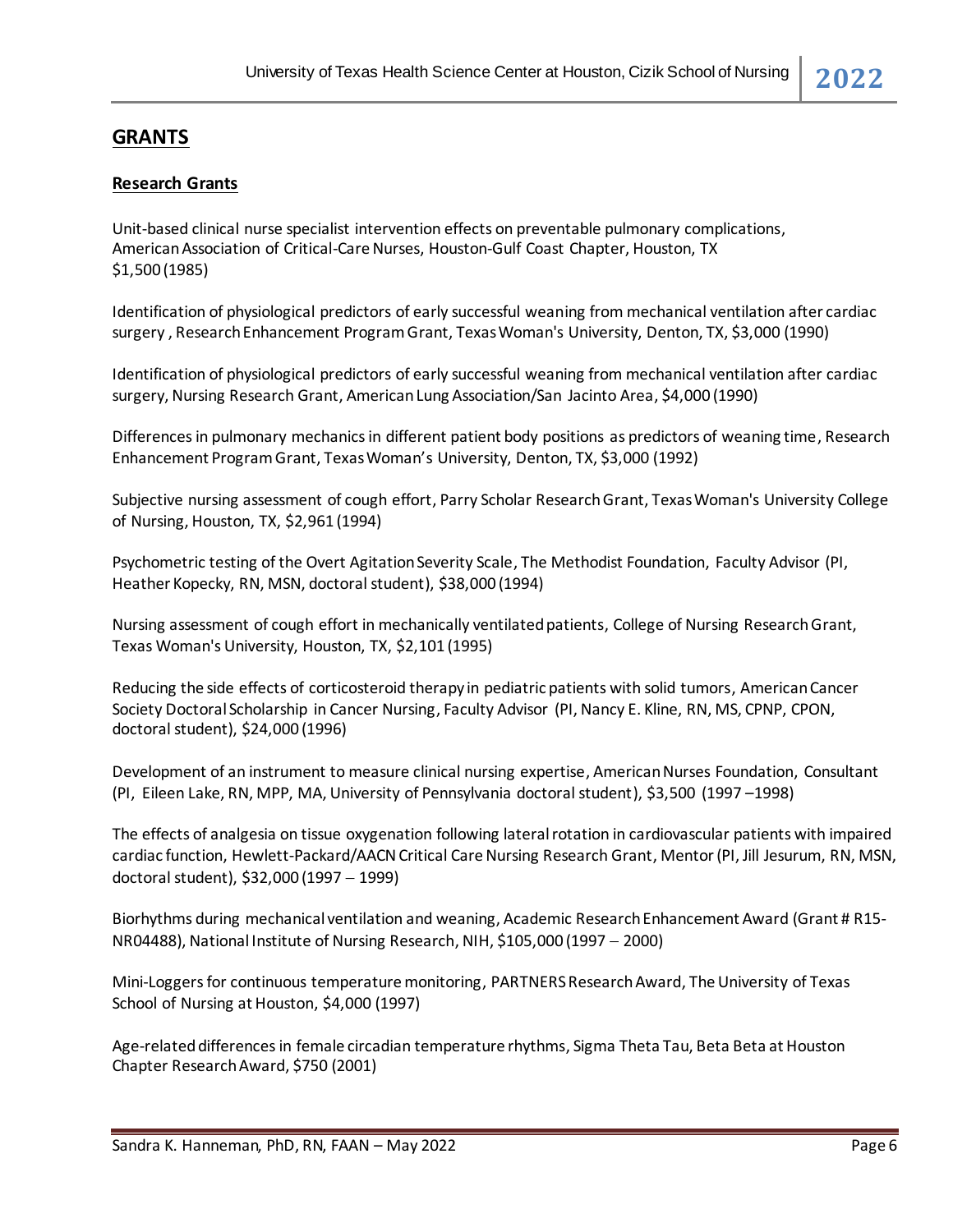#### **Research Grants** (cont.)

Age-related differences in female circadian temperature rhythms, PARTNERS Research Award, The University of Texas School of Nursing at Houston, \$4,691 (2001)

Bioscience Laboratory Infrastructure, PARTNERS Research Equipment Award, The University of Texas School of Nursing at Houston, \$51,544 (2003)

Multi-site randomized clinical trial of horizontal positioning to prevent and treat pulmonary complications in mechanically ventilated critically ill patients: A feasibility study, Howell Nursing Research Grants Program, Texas Medical Center, Houston, TX, \$15,000 (2005 – 2009)

Comparison of circadian biomarkers in women: Pilot study, PARTNERS Research Award, The University of Texas School of Nursing at Houston, \$19,200 (2005 − 2010)

Porcine intensive care unit: An innovative model for faculty recruitment, Enrich Nursing Through Exceptional Recruitment program, The University of Texas System, \$500,000 (2006 – 2008)

Multi-site randomized clinical trial of horizontal positioning to prevent and treat pulmonary complications in mechanically ventilated critically ill patients: A pilot study and hemodynamic sub study, American Association of Critical-Care Nurses, AACN Houston-Gulf Coast Chapter Research Grant, Mentor (PI, Shannan Hamlin, PhD in Nursing student), \$3,000 (2006 – 2008)

Multi-site randomized clinical trial of horizontal positioning to prevent and treat pulmonary complications in mechanically ventilated critically ill patients: A pilot study, Norma J. Shoemaker Nursing Research Grant, Society of Critical Care Medicine, \$15,000 (2006 – 2010)

Multi-site randomized clinical trial of horizontal positioning to prevent and treat pulmonary complications in mechanically ventilated critically ill patients: A pilot study and hemodynamic sub study, American Association of Critical-Care Nurses, AACN Mentorship Grant, Research Mentor(PI, Shannan Hamlin, MSN, RN, ACNP, CCRN, PhD in Nursing student), \$10,000 (2006 – 2010)

Biomarker circadian rhythm profiles in critically ill mechanically ventilated patients, Research Grant, Texas Nurses' Association, District 9, Mentor(PI, Mary Anne Vincent, MS, RN, ACNS-BC, CNS, CCRN, PhD in Nursing student), \$1,500 (2007 – 2008)

Pre-clinical critical care laboratory infrastructure, PARTNERS Research Award, The University of Texas School of Nursing at Houston, \$67,840 (2007 – 2010)

Biomarker circadian rhythm profiles in critically ill mechanically ventilated patients, Grant T32 RR024148, Center for Clinical & Translational Sciences, University of Texas Health Science Center at Houston National Center for Research Resources, NIH, Sponsor and Mentor (PI, Mary Anne Vincent, PhD in Nursing student), \$48,274 (2008 – 2009)

Biomarker circadian rhythm profiles in critically ill mechanically ventilated patients, Virginia Henderson Clinical Research Grant, Sigma Theta Tau International, Mentor(PI, Mary Anne Vincent, PhD in Nursing student), \$5,000  $(2008 - 2010)$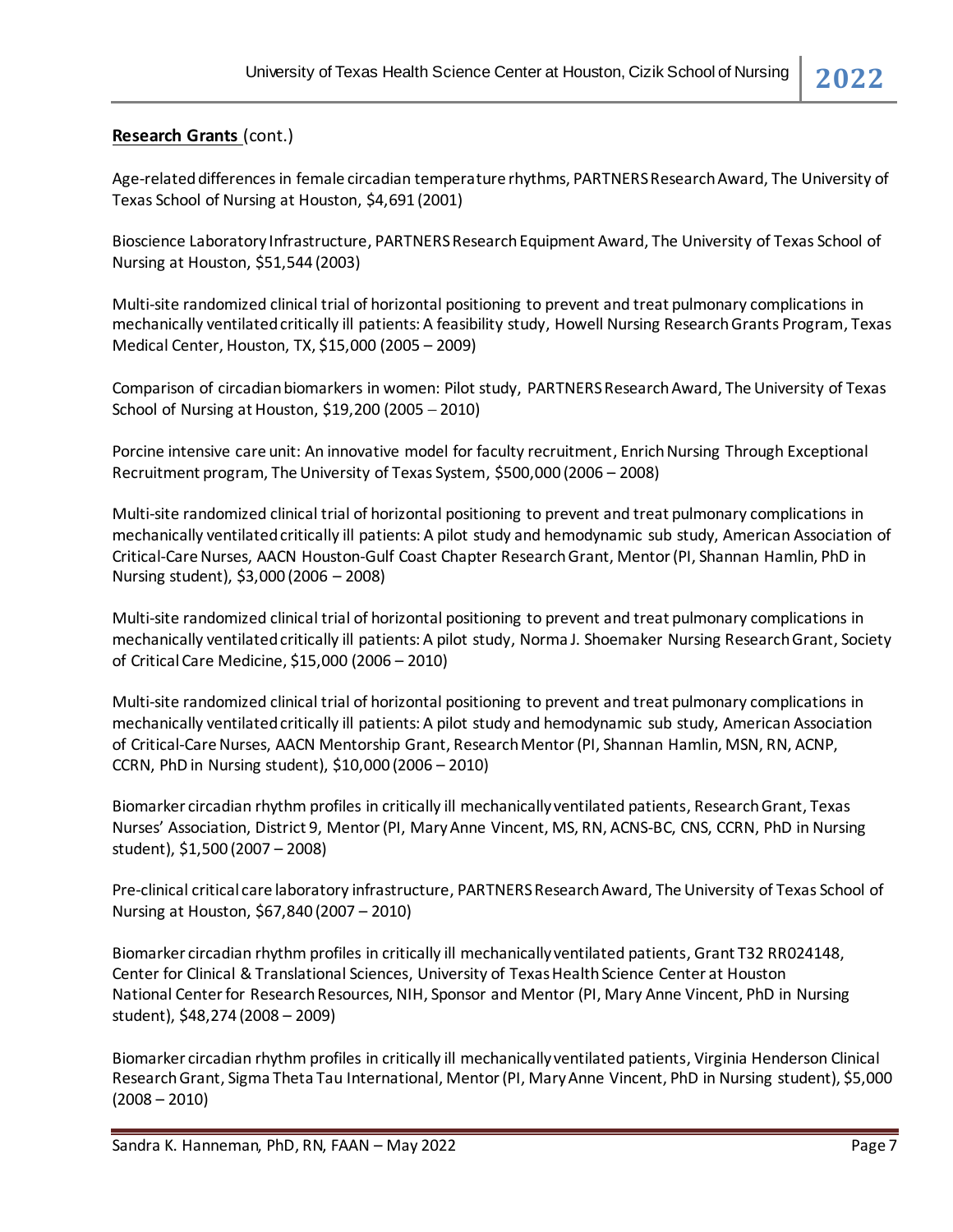### **Research Grants** (cont.)

Biomarker circadian rhythm profiles in critically ill mechanically ventilated patients, Research Grant, Sigma Theta Tau International, Zeta Pi Chapter, Mentor (PI, Mary Anne Vincent, PhD in Nursing student), \$2,000 (2008 – 2010)

Biomarkers of experimental Pseudomonas Aeruginosa pneumonia in pigs receiving mechanical ventilation: A feasibility study, PARTNERS Research Award, The University of Texas School of Nursing at Houston, Co-Investigator(PI, Deborah Jones, PhD, RN), \$17,217 (2008 – 2010) – project not initiated, funds returned

Circadian rhythms in a porcine ICU model, The Vivian L. Smith Foundation, Houston, TX, \$100,000 (2008 – 2014)

Biomarkers of experimental Pseudomonas Aeruginosa pneumonia in pigs receiving mechanical ventilation: A feasibility study, PARTNERS Research Award, The University of Texas School of Nursing at Houston, Coinvestigator(PI, Deborah Jones, PhD, RN), \$20,836 (2009 – 2011) - project not initiated, funds returned

Measurement of body temperature and salivary melatonin, PARTNERS Research Award, The University of Texas School of Nursing at Houston, \$6,509 (2011 – 2016).

Toothbrushing effects in mechanically ventilated critically ill adults. Dean's Research Award, The University of Texas School of Nursing at Houston, Co-investigator (PI, Deborah Jones, PhD, RN), \$8,936 (2012 – 2018)

Learning transfer from simulation to bedside in nurses using technology to interpret patient ventilator asynchrony (PVA). American Association of Critical-Care Nurses (AACN) – Phillips Medical Systems Clinical Outcomes Grant. Co-investigator (PI, Karen G. Mellott, PhD, RN), \$9,994 (2014 – 2018).

A randomized controlled trial of Dexamethasone for dyspnea in cancer patients. National Cancer Institute, National Institutes of Health, 1R01 CA214960-A1, Co-investigator (PI, David Hui, M.D.), \$1,618,432 (2017 – 2022)

Strategies for persistent agitated delirium in palliative care. National Cancer Institute, National Institutes of Health, 1R01 CA225701-01A1, Co-investigator (PI, David Hui, M. D.), \$1,871,267 (2019 – 2022).

Development and Psychometric Testing of the Drake Atrial Electrogram Assessment Survey: DAEGAS©. Zeta Pi Chapter, Sigma Theta Tau International, Co-investigator and Mentor (PI, Jeanette Drake, PhD(c), ACNP-BC), \$1,000 (May 2019 – 2020).

#### **Educational Grants**

Respiratory RN Training Program, Skills Development Funds, Economic Development Board , Singapore, Republic of Singapore, Project Director, \$250,000 (1980)

Extramural Associates Program Fellowship, National Institutes of Health, Bethesda, MD, \$26,000, 1992

Texas Woman's University Research Development, Grant # 1 G11 HD32693-01, Extramural Associates Research Development Award, National Institute of Child Health and Human Development, NIH, \$263,901 (1994 − 1997)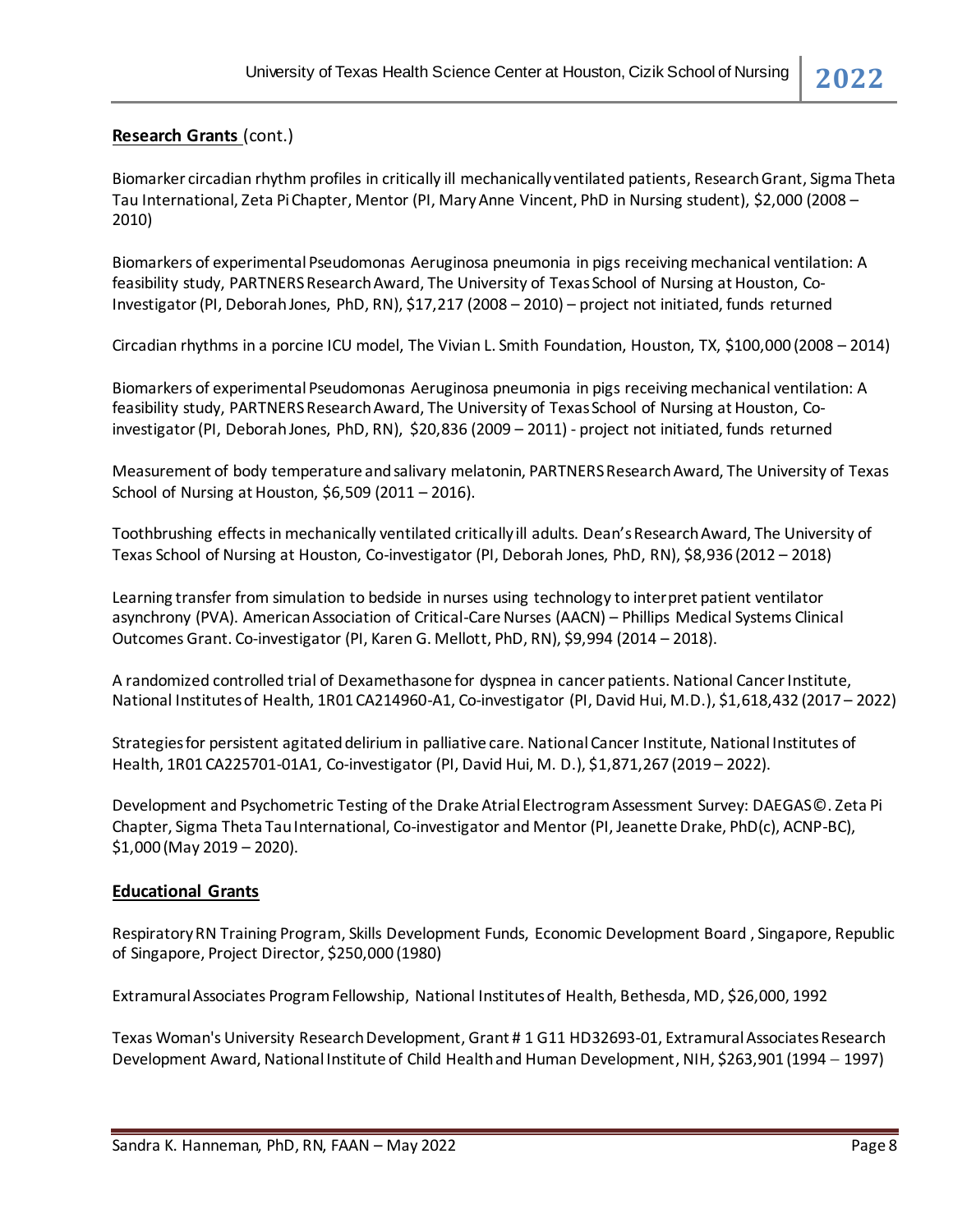#### **Educational Grants**(cont.)

Teaching with virtual reality, PARTNERS Research Award, The University of Texas School of Nursing at Houston, \$9,141 (1998)

Research Integrity Conference, U.S. Public Health Service, Office of Research Integrity, \$15,000 (1998 − 1999)

Advanced Rehabilitation Research Training for Physical Therapy (postdoctoral research training grant), Texas Woman's University, School of Physical Therapy, National Institute on Disability and Rehabilitation Research, External Evaluator(PI, Elizabeth Protas, PhD, RPT), \$750,782 (1999 – 2001)

Baccalaureate and Graduate Nursing Education: An Innovative Collaboration Nursing Innovation Grant Program, Texas Higher Education Coordinating Board, Research Mentor (Project Director, Renae Schumann, PhD, RN), \$251,162 (January 01, 2004 – August 31, 2005)

Transforming ICUs to Retain Staff and Improve Unit Outcome, Grant # D66HP03172-01-00, Health Resources and Services Administration, Consultant (Project Director, Gail L. Ingersoll, EdD, RN, FAAN, FNAP, University of Rochester, Strong Memorial Hospital, Rochester, New York), \$1,456,990 (2004 – 2009)

Center for Clinical and Translational Sciences (CCTS), Grant # UL1 RR024148, University of Texas Health Science Center at Houston, National Center for Research Resources, NIH, \$36,000,000 (2006 – 2011) Planning Committee, Member 2005 - 2006 Training Board, Educational Research, Training and Career Development Core, Member, 2006 - 2014 T32 Advisory Board, Member, 2006 - 2009 KL2 Advisory Board, Member, 2006 - 2014 Engine of Innovation Think Tank, Member, 2006 - 2014

W. M. Keck Center for Interdisciplinary Bioscience Training of the Gulf Coast Consortia,Training Program in Health Information Technology for Patient Safety and Quality, Agency for Healthcare Research and Quality Grant No. 1 T32 HS017586, Program Faculty and Mentor (Co-PIs, Todd Johnson, PhD, and Eric Thomas, MD, PhD), \$2,185,342, (2009 – 2014)

# **PUBLICATIONS**

**Peer Reviewed Publications** (\* = data-based; IF = impact factor, Journal Citation Reports, Thomson Reuters for year of publication)

- 1. **\*Goodnough SKC**. (1985). The effects of oxygen and hyperinflation on arterial oxygen tension after endotracheal suctioning. *Heart & Lung, 14*(1):11-17.
- 2. \*Reinhardt AC, Tonnesen AS, Bracey A, **Goodnough SK**. (1987). Minimum discard volume from arterial catheters to obtain coagulation studies free of heparin effect. *Heart & Lung*, 16(6):699-705.
- 3. **GoodnoughSKC**. (1987). What to tell your patient about pulmonary embolism. *Nursing 1987, 17*(5):32 R-T. **Invited**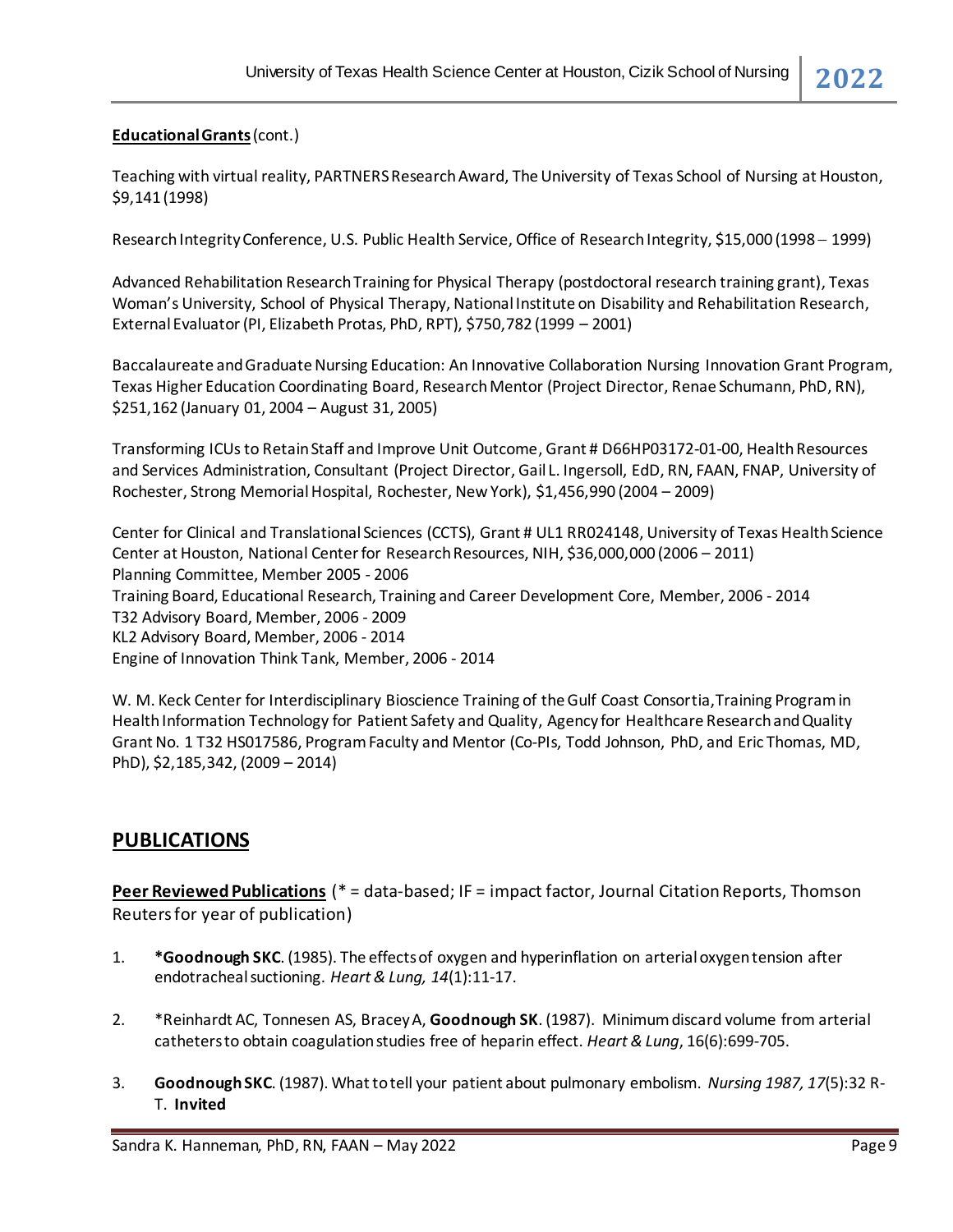- 4. **Goodnough SKC.** (1987). Helping your asthmatic patient breathe easier. *Nursing 1987, 17*(6):32 C-F. **Invited**
- 5. **GoodnoughSK**. (1989). Reducing tracheal injury and aspiration. *Dimensions of Critical Care Nursing,* 7(6): 324-332, 1988. Errata, *DCCN,* 8(2):71.
- 6. Harvey MA, Ninos NP, Adler DC, **Goodnough-HannemanSK**, Kaye WE, Nikas DL. (1993). Results of the consensus conference on fostering more humane critical care: Creating a healing environment. *AACN Clinical Issues in Critical Care Nursing*, 4(3):484-549.
- 7. **\*Hanneman SK**, Bines AS, Sajtar WS. (1993). The indirect patient care effect of a unit-based clinical nurse specialist on preventable pulmonary complications. *American Journal of Critical Care*, 2(4):331-338.
- 8. **Hanneman SKG**. (1993). Recognizing sources of discomfort. *Ultrastat! Essential Issues for Advanced Critical Care Nursing, 1*(1):12-16. **Invited**
- 9. **Hanneman SK**. (1994). How to apply antiembolism stockings. (Patient Teaching Aid), *Nursing*, 24(2):32F. **Invited**
- 10. **Hanneman SK,** Curry JL. (1994). A research-based product evaluation model. *Nursing Dynamics, 3*(2):5-12. **Invited**
- 11. **\*Goodnough Hanneman SK**. (1994). Multidimensional predictors of success or failure with early weaning from mechanical ventilation after cardiac surgery. *Nursing Research*, 43(1):4-10.
- 12. Knebel AR, Shekleton ME, Burns S, Clochesy JM, **Hanneman SK**, Ingersoll GL. (1994). Weaning from mechanical ventilation: Concept development. *American Journal of Critical Care, 3*(6):416-420, Review 421-441, Discussion 442-443.
- 13. **Hanneman SK**, Ingersoll GL, Knebel AR, Shekleton ME, Burns SM, Clochesy JM. (1994). Weaning from short-term mechanical ventilation: A review. *American Journal of Critical Care, 3*(6):421-441, Discussion 442-443.
- 14. Shekleton ME, Burns SM, Clochesy JM, **Hanneman SK**, Ingersoll GL, Knebel AR. (1994). Terminal weaning from mechanical ventilation: A review. *AACN Clinical Issues in Critical Care Nursing, 5*(4):523-533.
- 15. Burns SM, Clochesy JM, **Hanneman SK**, Ingersoll GE, Knebel AR, Shekleton ME. (1995). Weaning from longterm mechanical ventilation. *American Journal of Critical Care, 4*(1):4-22.
- 16. Ingersoll, GL, **Hanneman SK**, Knebel AR, Shekleton ME, Burns SM, Clochesy J. (1995). Measurement issues in mechanical ventilation weaning research. *The Online Journal of Knowledge Synthesis for Nursing* [Online], 2, Document 12, Online number 24.
- 17. **\*Hanneman SK**. (1996). Advancing nursing practice with a unit-based clinical expert*. Image: Journal of Nursing Scholarship, 28*(4):331-337.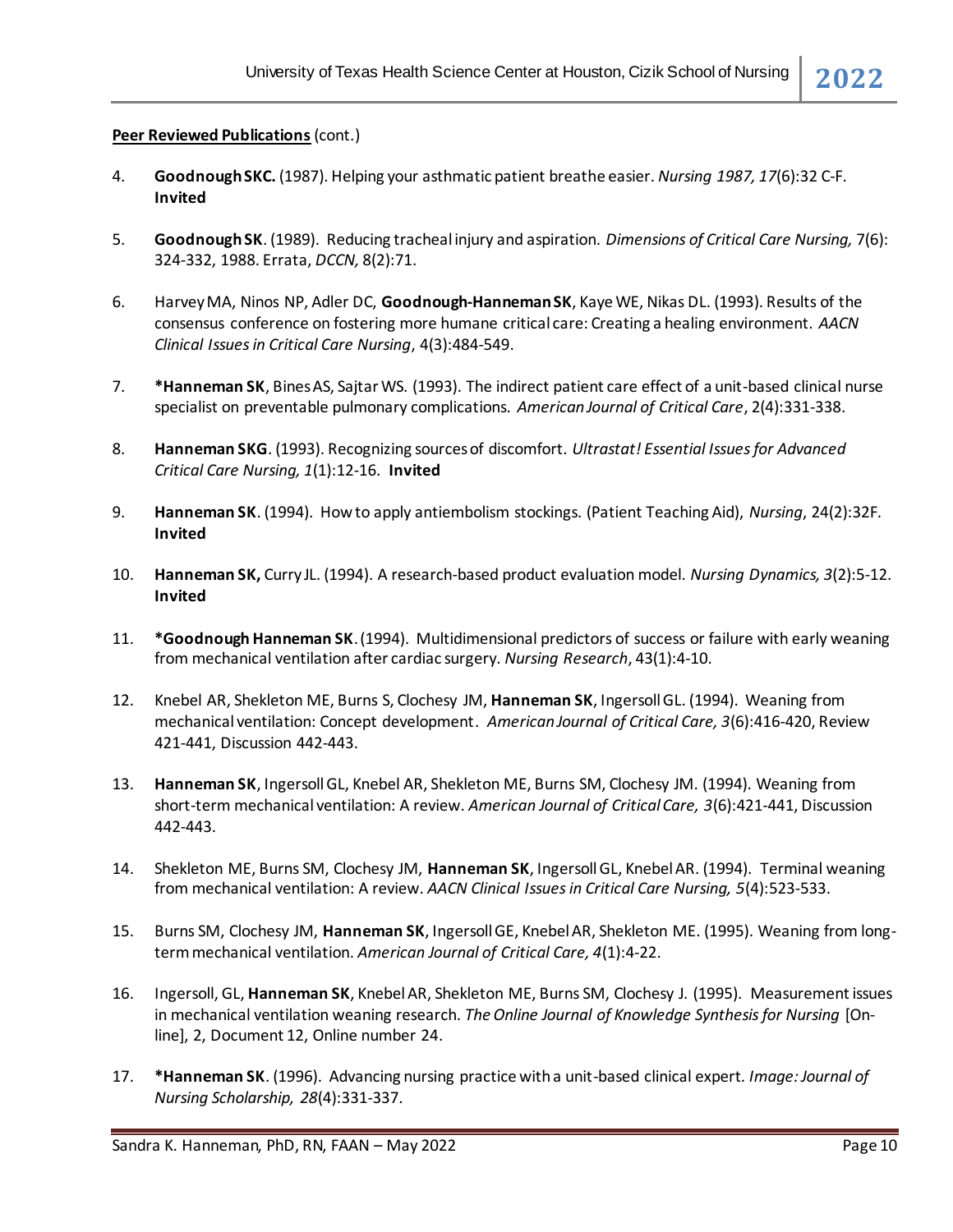- 18. \*Clochesy JM, Burns SM, Shekleton ME, **Hanneman SK**, Knebel AR, Ingersoll GL. (1997). A volunteers in participatory sampling survey of weaning practices. The Third National Study Group on Weaning from Mechanical Ventilation. *Critical Care Nurse, 17*(2):72-78.
- 19. Knebel A, Shekleton ME, Burns S, Clochesy JM, **Hanneman SK**. (1998). Weaning from mechanical ventilatory support: Refinement of a model. *American Journal of Critical Care, 7*(2):149-152.
- 20. **Hanneman SK.** (1999). Clinical Commentary (p. 235). In McCarley C. A model of chronic dyspnea. *Image: Journal of Nursing Scholarship, 31*:231-236.
- 21. **Hanneman SK**. (1999). Protocols for practice: Weaning from short-term mechanical ventilation*. Critical Care Nurse, 19*(5):86-89. **Invited**
- 22. **Hanneman SK.** (2001). Measuring circadian temperature rhythm. *Biological Research for Nursing, 2*(4):236-248.
- 23. **\*Hanneman SK**, Cozart HT, Swank P. (2002). Reliability of cough effort intensity assessment by nurses. *Critical Care Nursing Quarterly, 24*(4):1-13.
- 24. Holtzclaw BJ, **Hanneman SK**. (2002). Use of non-human biobehavioral models in critical care nursing research. *Critical Care Nursing Quarterly, 24*(4):30-40.
- 25. **\*Hanneman SK**, Clubb FJ, Jr, McKay K, Costas G. (2004). Feasibility of a porcine adult intensive care model. *Comparative Medicine*, 54(1):36-43.
- 26. **Hanneman SK**. (2004). Weaning from short-term mechanical ventilation. *Critical Care Nurse, 24*(1):70-73. **Invited**
- 27. **\*Hanneman SK**, Jesurum-Urbaitis JT, Bickel DR. (2004). Comparison of methods of temperature measurement in swine. *Laboratory Animals, 38*(3):297-306.
- 28. **\*Hanneman SK,** McKay K, Costas G, Rosenstrauch D. (2005). Circadian temperature rhythm of laboratory swine. *Comparative Medicine, 55*(3):249-255.
- 29. **\*Hanneman SK,** Gusick GM. (2005). Frequency of oral care and positioning of patients in critical care: A replication study. *American Journal of Critical Care, 14*(5):378-386.
- 30. \*McCarley C, **Hanneman SK**, Padhye N, Smolensky MH. (2007). A pilot home study of temporal variations of symptoms in chronic obstructive lung disease. *Biological Research for Nursing, 9(*1):8-20.
- 31. \*Padhye NS, **Hanneman SK**. (2007). Cosinor analysis for temperature time series data of long duration. *Biological Research for Nursing, 9*(1):30-41.
- 32. Hamlin SK, **Hanneman SK**, Wachtel S, Gusick G. (2008). Adverse hemodynamic effects of lateral rotation during mechanical ventilation. *Dimensions of Critical Care Nursing, 27*(2):54-61.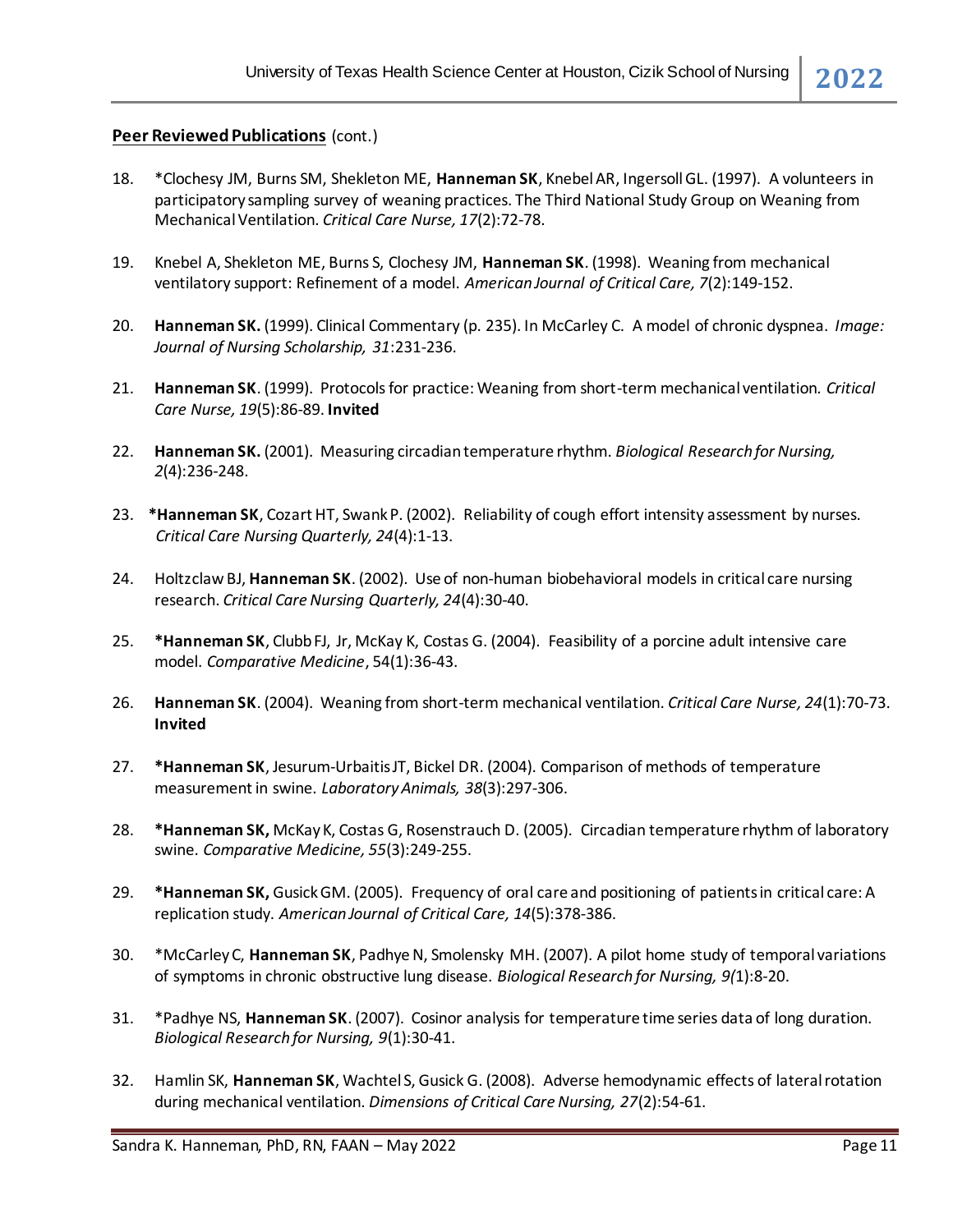- 33. **Hanneman SK.** (2008). Design, analysis, and interpretation of method-comparison studies. *AACN Advanced Critical Care, 19*(2):223-234. PMCID: PMC2944826 **Invited**
- 34. \*Padhye NS, Hamlin S, Brazdeikis A, **Hanneman SK**. (2009). Cardiovascular impact of manual and automated turns in ICU. *Proceedings of the 31st Annual International Conference of the IEEE Engineering In Medicine and Biology Society,* Minneapolis, MN*,* pp. 1844-1847.
- 35. Padhye NS, Cron SG, Gusick GM, Hamlin SK, **Hanneman SK**. (2009). Randomization for clinical research: An easy-to-use spreadsheet method. *Research in Nursing and Health, 32*:561-566.
- 36. **Hanneman SK.** (2009). Circadian rhythm adaptation in the intensive care unit. *NRC Newsletter* (Neuroscience Research Center, The University of Texas Health Science Center at Houston), 15(2):1, 5-6. **Invited**
- 37. **\*Hanneman SK**, Cox CD, Green KE, Kang DH. (2011). Estimating intra- and inter-assay variability in salivary cortisol. *Biological Research for Nursing*, 13(3):243-250. (IF = 1.55)
- 38. \*Leyden KN, **Hanneman S K**. (2012). Validity of the Modified Richmond Agitation Sedation Scale for use in sedated, mechanically ventilated swine. *Journal of the American Association for Laboratory Animal Science*,  $51(1):63-68.$  (IF = 1.2)
- 39. Hamlin SK, Parmley CL, **Hanneman SK**. (2014). Microcirculatory oxygen transport and utilization. *Critical Care Nursing Clinics of North America*, 26(3):311-324. (IF = 0.39)
- 40. Hamlin SK, Parmley CL, **Hanneman SK**. (2014). Microcirculatory alterations in shock states. *Critical Care Nursing Clinics of North America*, 26(3):399-412. (IF = 0.39)
- 41. Arellano DL, **Hanneman SK**. (2014). Vasopressor weaning in patients with septic shock. *Critical Care Nursing Clinics of North America*, 26(3):413-425. (IF = 0.39)
- 42. \***Hanneman SK**, Gusick GM, Hamlin SK, Wachtel SJ, Cron SG, Jones DJ, Oldham SA. (2015). Manual versus automated lateral rotation to reduce preventable pulmonary complications in ventilator patients. *American Journal of Critical Care*, 24(1):24-32. doi:10.4037/ajcc2015171 (IF = 1.88)
- 43. \*Hamlin SK, **Hanneman SK**, Padhye NS, Lodato RF. (2015). Hemodynamic changes with manual and automated lateral turning in patients receiving mechanical ventilation. American Journal of Critical Care, 24(2):131-40. doi: 10.4037/ajcc2015782 (IF = 1.88)
- 44. \*Leyden KN, **Hanneman SK**, Padhye NS, Smolensky MH, Kang DH, Chow DS. (2015). The utility of the swine model to assess biological rhythms and their characteristics during different stages of residence in a simulated intensive care unit: A pilot study. *Chronobiology International*, 32(7):980-993. (IF = 2.56)
- 45. \*Algamdi MM, **Hanneman SK**. (2016).Development of an Arabic translation of the Cancer Behavior Inventory Brief. *Journal of Nursing Measurement 24*(3):379-387. (IF = 0.22)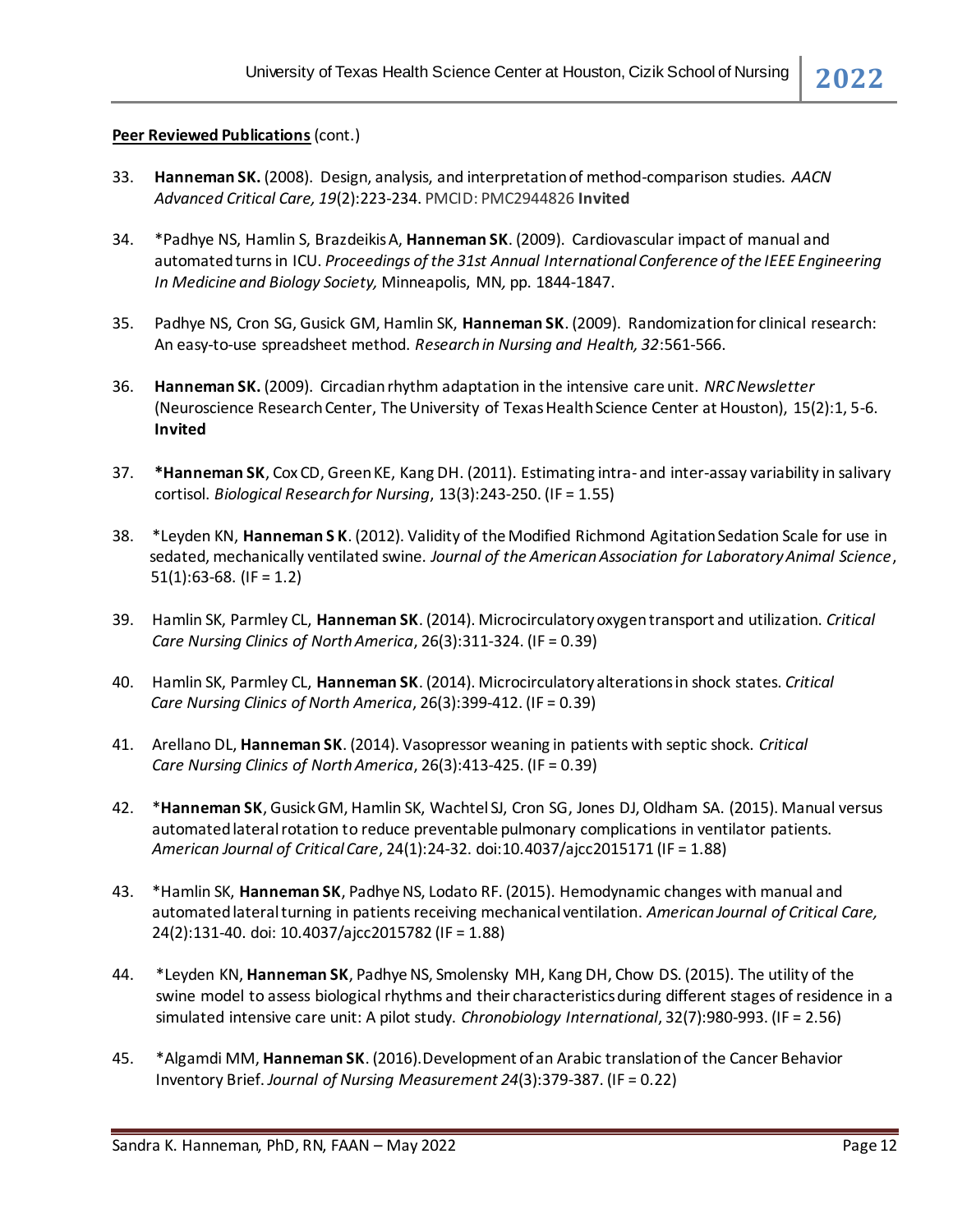- 46. \*Wongrostrai Y, Fongkaew W, Pinyokham N, **Hanneman SK**. (2016). A qualitative study of factors affecting sustainable implementation of a mechanical ventilation weaning protocol. *Pacific Rim International Journal of Nursing Research, 20*(2), 132-147.
- 47. \*Algamdi MM, **Hanneman SK**. (2016). Reliability estimatesfor the Arabic versions of the Cancer Behavior Inventory – Brief and the Functional Assessment of Cancer Therapy - Breast. *Journal of Nursing Measurement, 24*(3):388-398*.* (IF = 0.41)
- 48. **\*Hanneman SK,** McCue D, Blog GL. (2016). Validation of salivary interleukin-6 and tumor necrosis factor-alpha of healthy adult volunteers by enzyme immunoassay. *Nursing Research, 65*(6), 475- 480. (IF = 1.93)
- 49. Morris TA, Gay PC, MacIntyre NR, Hess DR, **Hanneman SK**, Lamberti JP, Doherty DE, Chang L, Seckel MA. (2017). Respiratory compromise as a new paradigm for the care of vulnerable hospitalized patients. *Respiratory Care*, *62*(4):497-512. (IF = 2.27)
- 50. \*Algamdi MM, **Hanneman SK**. (2018). Psychometric performance of the Arabic versions of the Cancer Behavior Inventory-Brief and the Functional Assessment of Cancer Therapy-Breast. *Cancer Nursing.* DOI: 10.1097/NCC.0000000000000572. (IF = 1.67)
- 51. \* Mathew Joseph N**, Hanneman SK**, Bishop S. (2019) Physical activity, acculturation, and immigrant status of Asian Indian women living in the United States. *Applied Nursing Research*, *47*, 52-56. DOI:10.1016/j.apnr.2019.04.007 (IF = 1.34)
- *52.* Lai, Y-J, **Hanneman, S. K**., Casarez, R., Wang, J., & McCullough, L. D. (2019). Blood biomarkers for physical recovery in ischemic stroke: A systematic review. *American Journal of Translational Research, 11,*4603-4613*.* (IF = 2.82)
- 53. Neft, M. W., Oerther, S., Halloway, S., **Hanneman, S. K**., & Mitchell, A. M. (2019). Benzodiazepine and antipsychotic medication use in older adults. *Nursing Open, 7*, 4-6, doi: 10.1002/nop2.425*.* (IF = N/A)
- 54. \*Brand, M. C., Shippey, H., Hagan, J., **Hanneman, S. K**., Levy, B., Range, S., Wongsuwan, N., Zodin, A., Walden, M. (2021). Comparison of psychological and physiological stress in NICU nurses: Effects of unit design and shift. *Advances in Neonatal Care*, January 07, 2021 - [Volume Publish Ahead of Print -](https://journals.lww.com/advancesinneonatalcare/toc/9000/00000) Issue doi: 10.1097/ANC.0000000000000837 (IF = 1.27)
- 55. \* Davidson, J. E., Doran, N., Petty, A., Arellano, D., Henneman, E., **Hanneman, S. K**., Schell-Chaple, H., Glann, J., Smith, L., Derry, K., McNicholl, M., Slazinski, T., Ahrens, T., McLean, B., Chechel, L., & Rincon, T. (2021). An explanatory descriptive survey of nurses' experience applying The Joint Commission Medication Management Titration Standards into practice. *American Journal of Critical Care, 30*, 365-374. (IF = 2.2)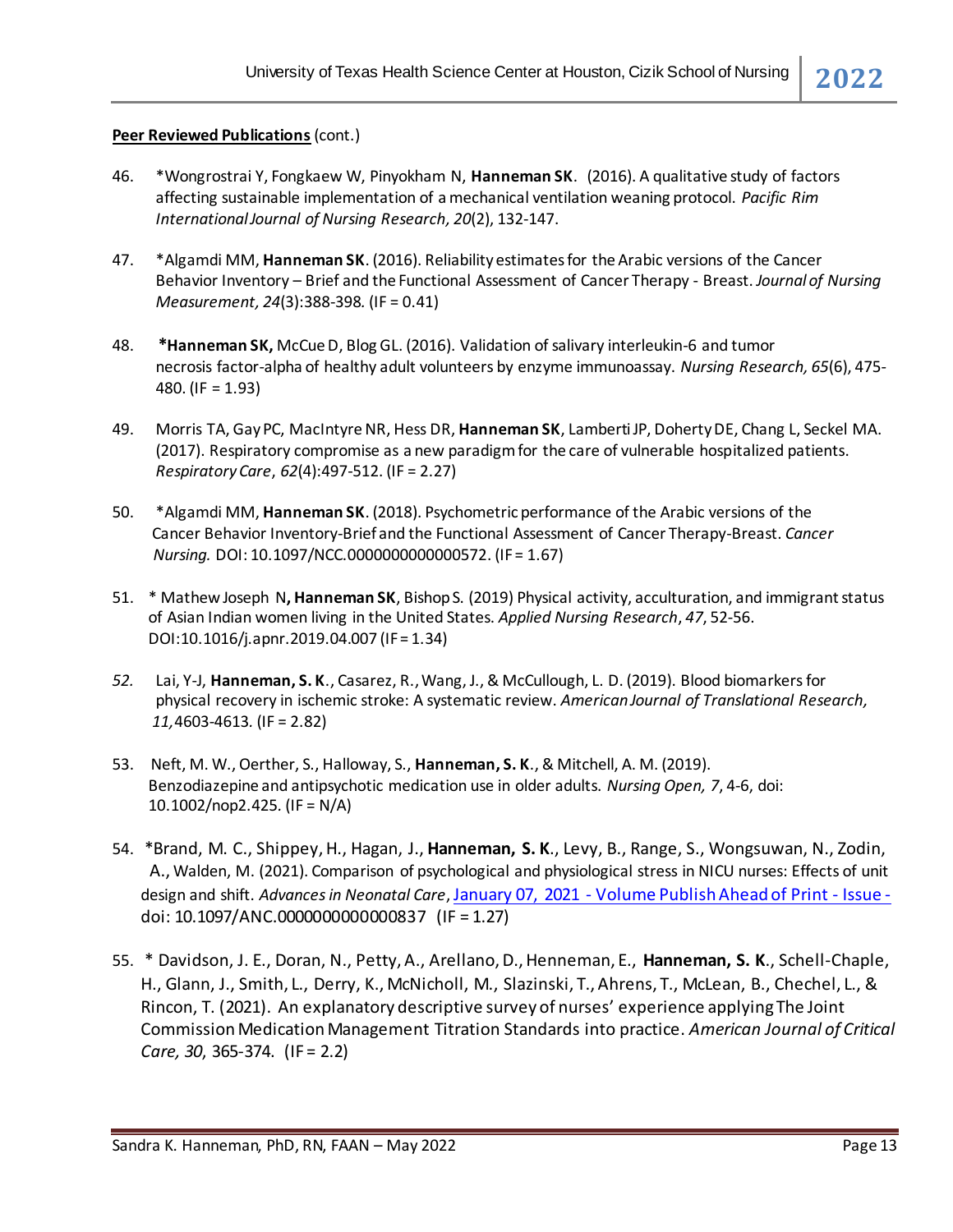- 56. Gilley, J. L., Holmes, A., Sims, E., **Hanneman, S. K**. (2022). Pulmonary Embolism: Surveillance is Key. *American Nurse Journal, 17*(3), 6-12. [IF = 2.22] (Invited)
- 57. Drake, J., Hanneman, S. K., McEwen, M. M., Ramirez, E. G., Conti, V. R. (In press). Development and preliminary psychometric testing of the Drake Atrial Electrogram Assessment Survey: DAEGAS©. *Dimensions of Critical Care Nursing*.

#### **Books & Chapters**

- 1. **GoodnoughSKC**. (1986). Neurological assessment. In LC Weeks (Ed.), *Advanced Cardiovascular Nursing*, Boston: Blackwell Scientific Publications, Inc.
- 2. **Crabtree SK**. (1987). Clinical consultant and contributor. *Signs & Symptoms: Nurses' Reference Library,* Nursing 86 Books, Springhouse, PA: Springhouse Corporation.
- 3. **GoodnoughSKC**. (1987). Respiratory disorders. In *Patient Teaching: Nurses' Reference Library*, Nursing 87 Books, Springhouse, PA: Springhouse Corporation.
- 4. Campbell V, Andre S, Funk M, **GoodnoughSK**, Holm K, Omery A, Preisig P, Turzan L, Wheeler M. (1988). *Writing that winning research proposal.* American Association of Critical-Care Nurses, Newport Beach CA.
- 5. **Goodnough-Hanneman SK**. (1989). Clinical consultant and contributor. *Patient Teaching Loose Leaf Library*. Springhouse, PA: Springhouse Corporation.
- 6. Harvey MA, Ninos NP, Adler DA, **Goodnough-Hanneman SK**, Kaye W, Nikas D. (1991). Fostering humane caring in critical care. In RW Taylor, WC Shoemaker. (Eds.), *Critical Care: State of the Art, 12*(12).
- 7. **Goodnough-Hanneman SK**. (1993). Ventilatory management. In RL Boggs, MW King. (Eds.), *AACN Procedure Manual for Critical Care* (3rd Ed., pp. 96-164), Philadelphia: WB Saunders Company.
- 8. **Hanneman SK**. (1996). Acid-base physiology and pathophysiology. In SD Ruppert, JG Kernicki, JT Dolan (Eds.), *Critical Care Nursing: Clinical Management Through the Nursing Process* (2nd ed., pp. 406-420). Philadelphia: FA Davis Co.
- 9. **Hanneman SK**. (1998). Mentoring behaviors versus mentoring relationship: A dissenter's perspective. In C Vance, R Olson (Eds.), *The Mentor Connection in Nursing* (pp. 100-104), New York: Springer Publishing Company.
- 10. **Hanneman SK**. (1998). Weaning from short-term mechanical ventilation. *AACN Research Based Practice Protocol, Aliso Viejo, CA: American Association of Critical Care Nurses.*
- 11. **Hanneman SK** (Executive Editor). (1999). Research*Integrity: A Professional, Ethical, and Social Obligation Conference Proceedings*, Houston, TX: University of Texas Health Science Center-Houston, Center for Nursing Research.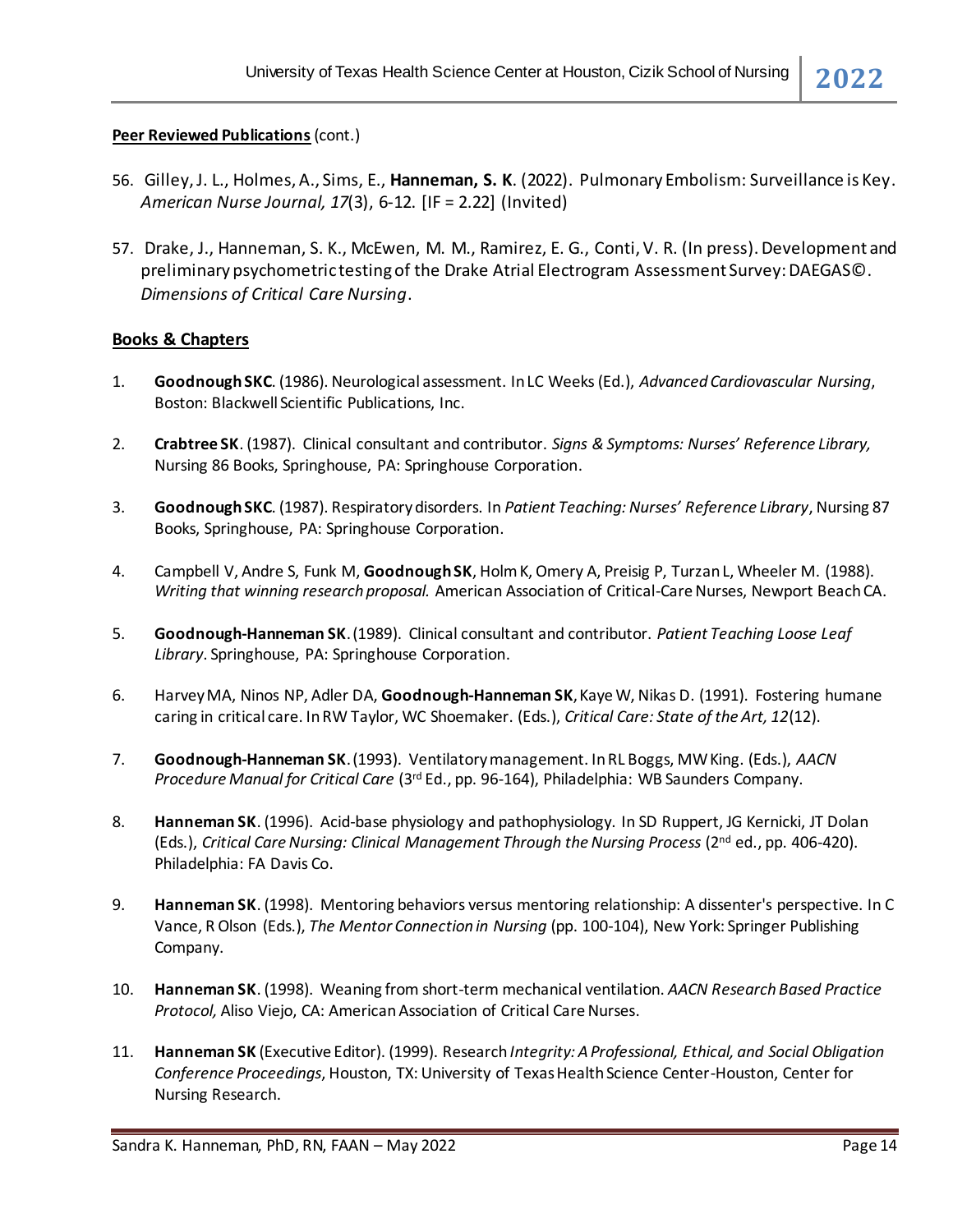#### **Books & Chapters (cont.)**

12. **Hanneman SK**, Kite-Powell DM. (2004). Readiness to wean from mechanical ventilation. In B Melnyk, E Fineout-Overholt (Eds.), *Evidence-Based Practice in Nursing & Health: A Guide for Translating Research Evidence into Practice*. Hagerstown, MD: Lippincott Williams & Wilkins.

#### **Peer Reviewed Abstracts**

- 1. Guthrie A, Starck P, **GoodnoughSK**, Bryan-Brown CW. (November 1983). Barotrauma in the mechanically ventilated patient: A new look. *Radiology, 149(*P):23.
- 2. **Goodnough SK**, Bines A, Schneider W. (1985). Clinical advancement of professional practice. *Proceedings of the Second Annual Conference on Neurotrauma*, p. 29.
- 3. **GoodnoughSK**, Bines A, Schneider W. (1986). The effect of clinical nursing expertise on patient outcomes. *Critical Care Medicine, 14*(4):358.
- 4. Dalston JW, Roper MB, **GoodnoughSK**. (1987). Innovations in providing quality health care to indigent children. *Proceedings of the 1987 Annual Meeting, National Association of Children's Hospitals and Related Institutions, Inc. (NACHRI).*
- 5. **GoodnoughSK**, Bines A, Schneider W. (1988). The effect of clinical nursing expertise on patient outcomes. *Proceedings of the Third International Intensive Care Nursing Conference*, p. 192.
- 6. **Goodnough-Hanneman SK**. (1991). Grief: A dark and heavy thing. The eyes have it: Presence in critical care. Does anyone know I'm here? In M. Harvey, et al., *Proceedings of the Invitational Conference on Fostering Humanism in Critical Care,* Fullerton, CA: Society of Critical Care Medicine.
- 7. **Goodnough-Hanneman SK**. (1992). Predictors of weaning from mechanical ventilation. *Heart & Lung,* 21(2):9.
- 8. **Hanneman SK**. (1992). Patterns in expert and nonexpert critical care nursing practice and patient outcomes. *Heart & Lung,* 21(2):290.
- 9. **Goodnough-Hanneman SK**. (1993). Building a research enterprise at a nonresearch-intensive institution. *National Institutes of Health Extramural Associates Program 1993 Update Conference Proceedings Book.*
- 10. **Hanneman SK**, Lindley P, Kehr W, Witherspoon J. (1994). Differences in pulmonary mechanics due to body position in MICU patients being weaned from mechanical ventilation. *Respiratory Care*, 39(11):1062.
- 11. **Hanneman SK**, Cozart HT. (1997). Subjective nursing assessment of cough effort intensity*. American Journal of Critical Care*, 6(3):248.
- 12. **Hanneman SK**. (1999). Biorhythms during mechanical ventilation and weaning. *Proceedings of the 13th Annual Conference of the Southern Nursing Research Society*, Charleston, SC.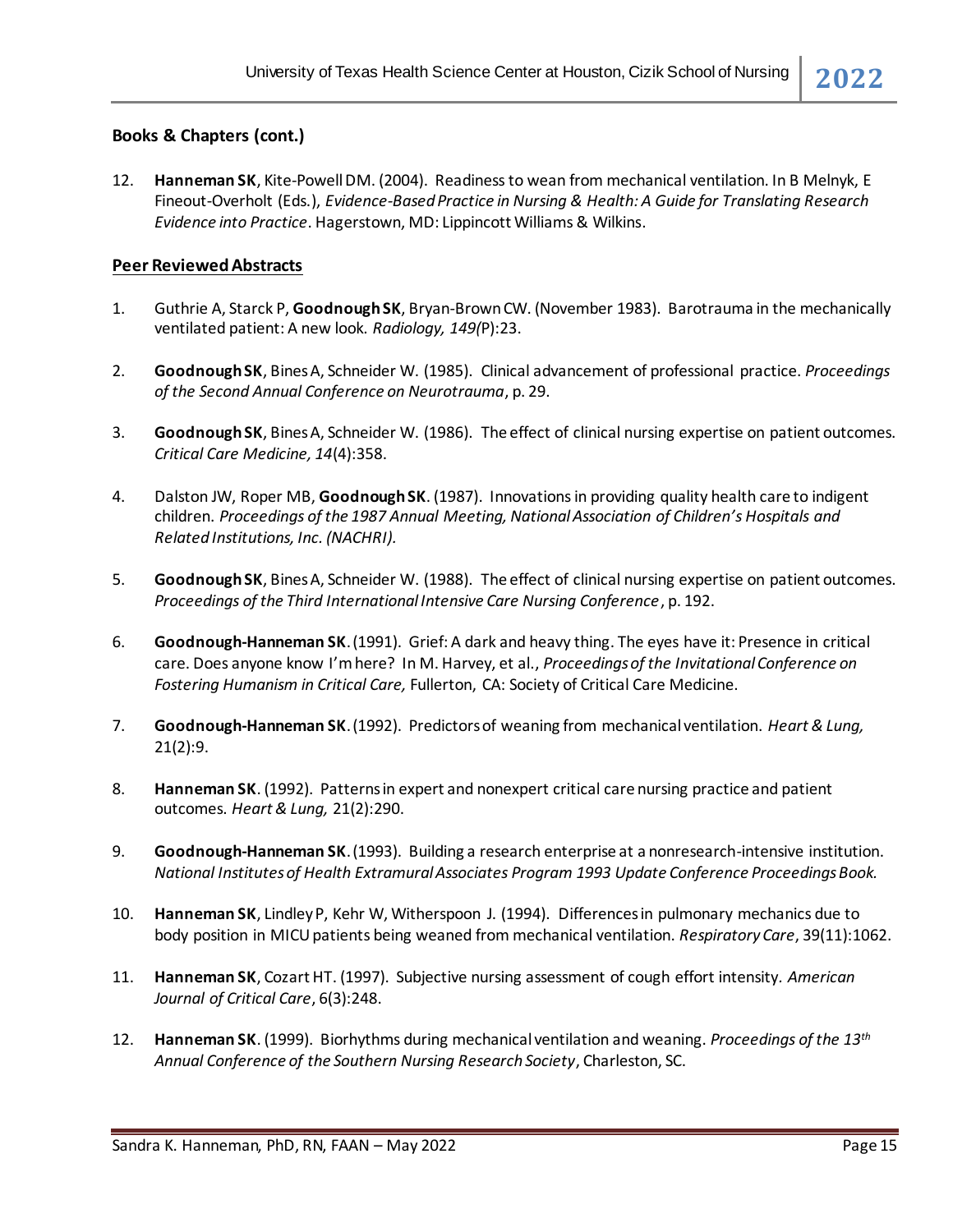- 13. **Hanneman SK,** Bickel DR. (1999). Time structure of respiratory rate in a porcine ICU model. *Proceedings of the International Congress on Chronobiology*, Washington, DC.
- 14. **Hanneman SK**, Bickel DR. (1999). Porcine ambulatory temperature rhythms. *Proceedings of the International Congress on Chronobiology,* Washington, DC.
- 15. **Hanneman SK.** (2000). Fascinating rhythms: Clues to better patient care? *Proceedings of the National Teaching Institute and Critical Care Exposition*, Orlando, FL, pp. 255-256.
- 16. **Hanneman SK,** McKay K, Costas G, Bickel DR. (2001). Porcine ambulatory temperature rhythms. *Proceedings of the 15th Anniversary Conference of the Southern Nursing Research Society*, Baltimore, MD, p. 55.
- 17. **Hanneman SK**, Jesurum J, Bickel D. (2002). Methods of temperature measurement. *American Journal of Critical Care,* 11:290-291.
- 18. **Hanneman SK**, Padhye NS. (2002). Circadian temperature rhythm in women. *Proceedings of the State of the Science Congress: Advancing nursing practice excellence: State of the Science,* Washington, DC, p. 26.
- 19. **Hanneman SK**. (2003). Porcine intensive care model. *Critical Care Medicine, 30*(12 Suppl), A42.
- 20. **Hanneman SK.** (2004). Biomarkers of circadian rhythmicity. *2004 Congress Proceedings of the National Congress on the State of the Science in Nursing Research*, Washington, DC, p. 78.
- 21. Gusick G, Chen C, Godden A, **Hanneman S.** (2005). Oral care and patient positioning in critical care. *American Journal of Critical Care*, 14:261.
- 22. Vincent MA, **Hanneman SK**, Padhye NS**.** (2006). Porcine stress hormone circadian rhythm in intensive care. *Proceedings of the Tenth Meeting of the Society for Research on Biological Rhythms*, Sandestin, FL, p. 128.
- 23. Green K, **Hanneman SK**, Padhye NS. (2006). Salivary cortisol in doctoral nursing students. *17th International Nursing Research Congress Focusing on Evidence-Based Practice*, Sigma Theta Tau International, Montreal, Quebec, Canada.
- 24. **Hanneman SK,** Vincent MA**.** (2006). Challenges of establishing a pre-clinical model for translational research in critical care. *2006 Proceedings of the National State of the Science Congress in Nursing Research – Improving Life: Development and Dissemination of Nursing Innovation*, Washington, DC.
- 25. Vincent MA, **Hanneman SK**, Padhye N. (2008). Circadian rhythm analysis: A pilot study of single vs. serial section cosinor analysis. *Proceedings of the Society for Research on Biological Rhythms 11th Biennial Meeting,* Sandestin, FL.
- 26. **Hanneman, SK.** (2008). Use of biophysiologic and biochemical measures in translational research. *Proceedings of the 2008 National State of the Science Congress on Nursing Research*, Washington, DC.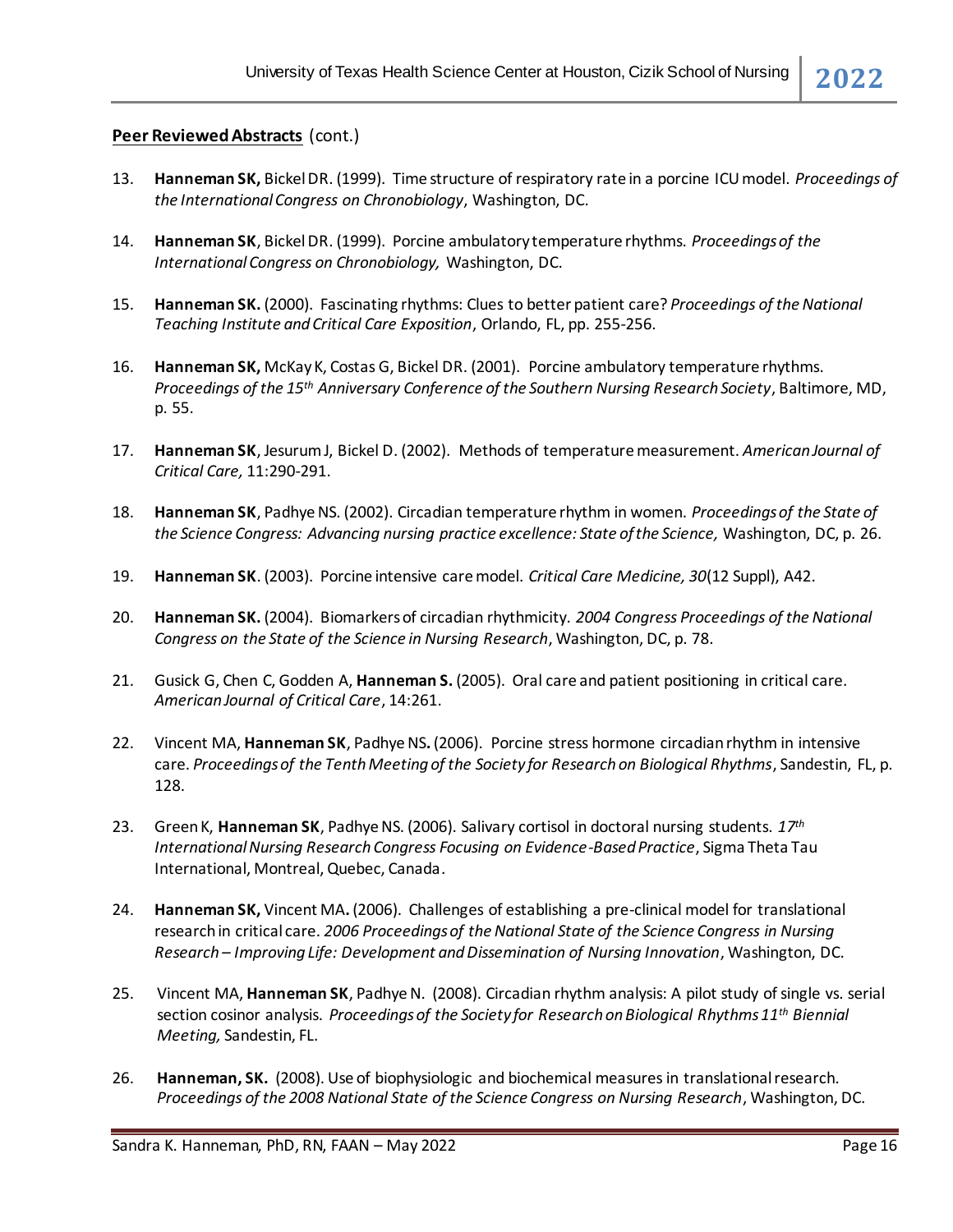- 27. Hamlin S, **Hanneman SK,** Wachtel S, Brazdeikis A, Padhye N. (2008). Biophysiologic data acquisition and integration to study turning adverse effects. *Proceedings of the 2008 National State of the Science Congress on Nursing Research*, Washington, DC.
- 28. Wachtel S, **Hanneman SK**, Hamlin S, Brazdeikis A, Padhye N. (2008). Continuous measurement of turn angle during kinetic therapy. *Proceedings of the 2008 National State of the Science Congress on Nursing Research*, Washington, DC.
- 29. Vincent MA, **Hanneman SK,** Waymire JC, Cox C. (2008). Validation of biochemical markers of circadian pacemaker function. *Proceedings of the 2008 National State of the Science Congress on Nursing Research*, Washington, DC.
- 30. **Hanneman, SK.** (2008). Nursing leadership in a trans-disciplinary roadmap initiative. *Proceedings of the 2008 National State of the Science Congress on Nursing Research*, Washington, DC.
- 31. **Hanneman, SK.** (2008). Shaping new training paradigms. *Proceedings of the 2008 National State of the Science Congress on Nursing Research*, Washington, DC.
- 32. Leyden KN, **Hanneman SK.** (2010). Validity of the modified RASS for use in a porcine ICU model. *Proceedings of the 26th Conference of the International Society of Chronobiology*, Vigo, Spain.
- 33. Leyden KL, **Hanneman SK.** (2010). Reproducibility of the Actiwatch-Score in women. *Proceedings of the 26th Conference of the International Society of Chronobiology*, Vigo, Spain.
- 34. **Hanneman SK**, Flores, R, Clubb, Jr. FJ, Leyden K. (2012). Survival and morbidity in a porcine adult ICU model of prolonged mechanical ventilation. *Critical Care Medicine* 2011;39,S176.
- 35. **Hanneman SK**, Padhye NS. (2012). Circadian rhythms in a porcine ICU model. *Proceedings of the 2012 National State of the Science Congress on Nursing Research*, Washington, DC.
- 36. Padhye NS, **Hanneman SK**. (2012). Estimation of circadian rhythm with allowance for uncertain time period. *Proceedings of the 2012 National State of the Science Congress on Nursing Research*, Washington, DC.
- 37. Leyden KL, **Hanneman SK**, McCarley C, Padhye NS. (2012). Activity-rest circadian rhythms in COPD. *Proceedings of the 2012 National State of the Science Congress on Nursing Research*, Washington, DC.
- 38. Leyden KN, **Hanneman SK**. (2012). Validity of the Modified Richmond-Agitation Sedation Scale for use in sedated, mechanically ventilated swine. *Proceedings of the 2012 National State of the Science Congress on Nursing Research*, Washington, DC.
- 39. **Hanneman SK**, Flores R, Clubb, Jr. FJ, Leyden KN. (2012). Standardized porcine adult ICU model of prolonged mechanical ventilation. *Proceedings of the 2012 National State of the Science Congress on Nursing Research*, Washington, DC.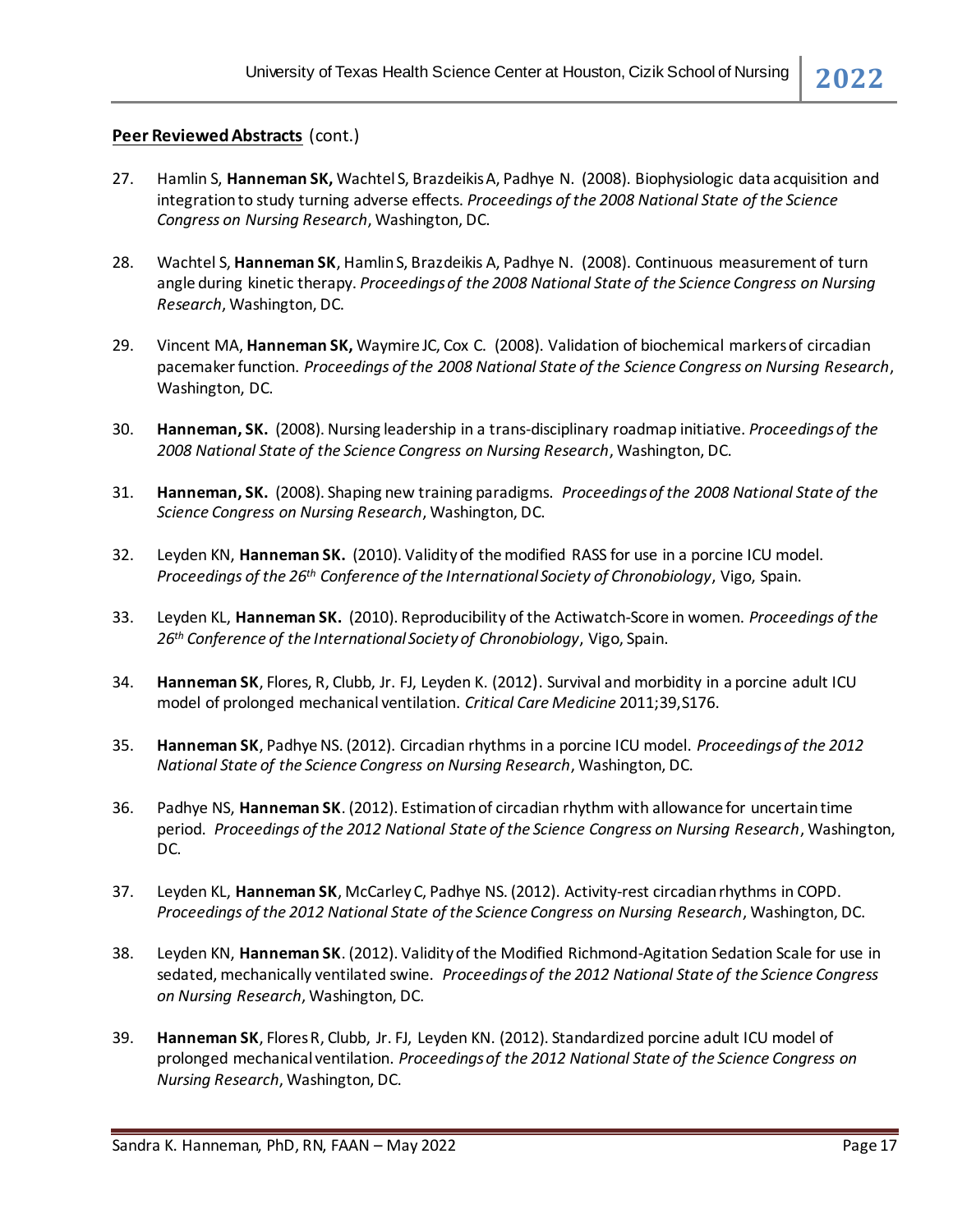- 40. Vincent MA, **Hanneman SK**, Padhye NS, Smolensky MH, Kang D-H. (2012). ICU patient core body and ambient temperature 24-hr patterns and illness severity. (2012). *Proceedings of the 2012 National State of the Science Congress on Nursing Research*, Washington, DC.
- 41. Hamlin SK, **Hanneman SK**, Padhye NS, Lodato RF. (2012). Hemodynamic changes associated with manual and automated lateral rotation in mechanically ventilated ICU patients. *Proceedings of the 2012 National State of the Science Congress on Nursing Research*, Washington, DC.
- 42. **Hanneman SK**, Gusick G, Hamlin S, Wachtel S, Cron S, Jones D, Oldham S. (2014). Pilot study of a randomized controlled trial of manual versus automated lateralrotation. *Critical Care Medicine* 2013; 41:12 (S421).
- 43. **Hanneman SK**. (May 22, 2014). Pilot study of a randomized controlled trial of manual versus automated lateral rotation to reduce preventable pulmonary complications in mechanically ventilated ICU patients. Podium presentation, Session on Efficacy and Safety of Lateral Rotation in Adult Mechanically Ventilated ICU Patients. *Proceedings of the AACN National Teaching Institute & Critical Care Exposition*, Denver, CO.
- 44. **Hanneman SK**, GusickG, Hamlin S, Wachtel S, Cron S, Jones D, Oldham S. (2014). Effect size estimation for a randomized controlled trial of manual versus automated lateral rotation to reduce preventable pulmonary complications in mechanically ventilated ICU patients. *Proceedings of the 2014 National State of the Science Congress on Nursing Research*, Washington, DC.
- 45. **Hanneman SK**, McCue D, Blog GL. (2014). Partial validation of salivary IL-6 and TNF-α by enzyme immunoassay. *Proceedings of the 2014 National State of the Science Congress on Nursing Research*, Washington, DC.
- 46. Mellott, K.G., Jones, D. J, **Hanneman, S.K.**(2016). Continuous Biobehavioral Measures to Identify Patient Ventilator Asynchrony: Methodological and Practice Challenges. *American Journal of Respiratory Critical Care Medicine, 193*: A5274. C51. RESPIRATORY FAILURE: HIGH FLOW OXYGEN, LIBERATION, NON-INVASIVE, AND PROLONGED VENTILATION.
- 47. **Hanneman SK**, Padhye NS, Whitehead L, Burk R. (2016). Effect of Light at Night on Salivary Melatonin Levels and Circadian Rhythm. Proceedings of the 2016 National State of the Science Congress on Nursing Research, Washington, DC.
- *48.* Mathew Joseph N, **Hanneman SK**. (2017). Physical Activity in U. S. Asian-Indian Women: Comparison of Acculturation Level and Immigrant Status. *Proceedings of the Sigma Theta Tau International 28th International Nursing Research Congress*, Dublin, Ireland.
- *49.* **Hanneman SK**, Kamat S, Hui D. (2018). Inflammation and Delirium in Palliative Care Patients. *Proceedings of the 2018 National State of the Science Congress on Nursing Research,* Washington, DC.
- 50. **Hanneman SK**, Kamat S, Padhye NS, Whitehead L. (2018). Light-at-night and Salivary Interleukin (IL)-6 Levels. *Proceedings of the 2018 National State of the Science Congress on Nursing Research,* Washington, DC.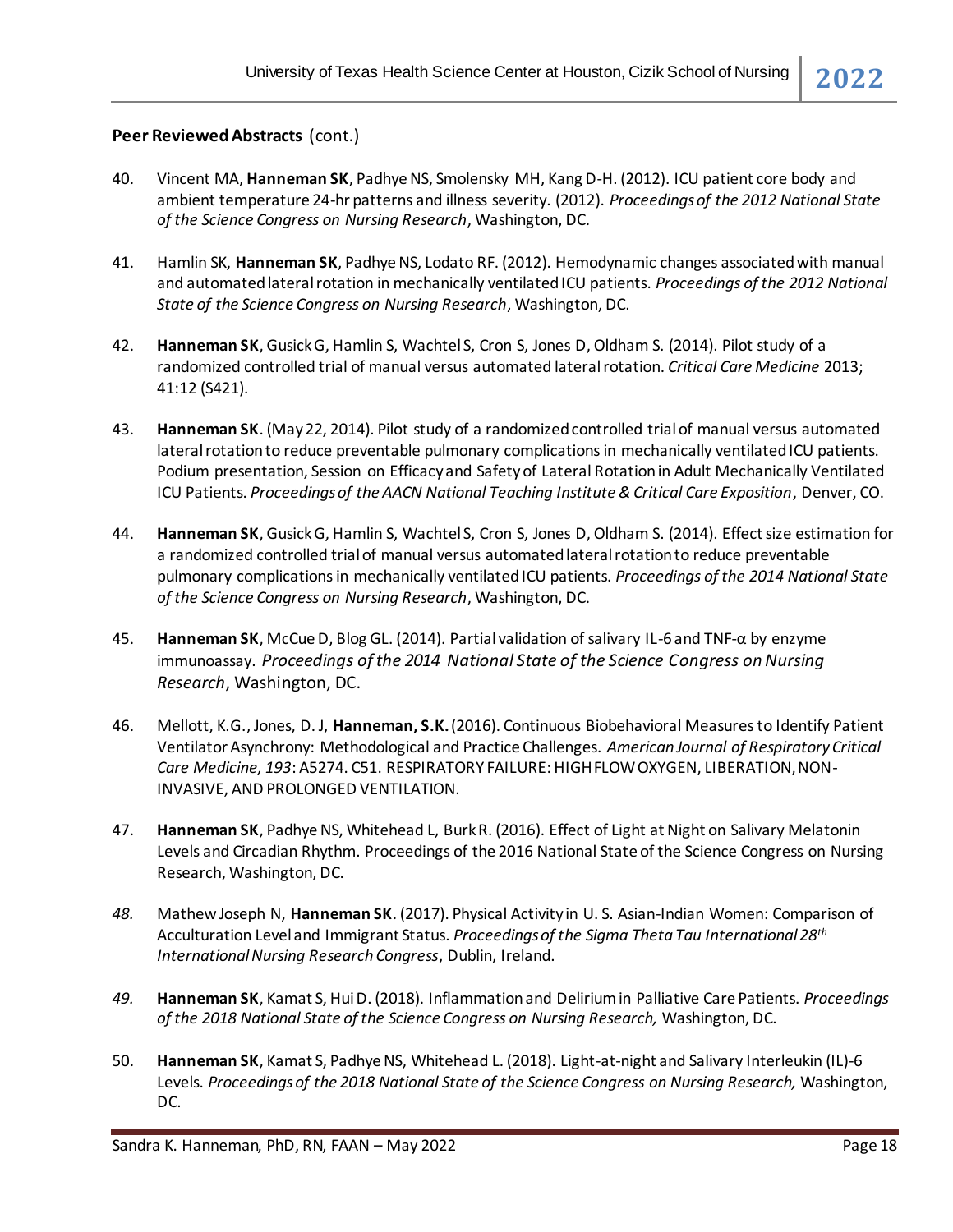- 51. Drake J, **Hanneman SK**, McEwenM, Ramirez E, Conti V. (2020). Development and Psychometric Testing of the Drake Atrial Electrogram Assessment Survey: DAEGAS©. Sigma Theta Tau International and National League for Nursing Education Conference, Washington, D.C. (Poster presentation; accepted and poster prepared, but unable to present due to UTHealth coronavirus travel restrictions)
- 52. Drake J, **Hanneman SK** (September 17 & 18, 2020). Development and Psychometric Testing of the Drake Atrial Electrogram Assessment Survey: DAEGAS©: Phase 1. Biennial National Congress on the State of the Science in Nursing Research, Washington, D. C. (virtual digital poster presentation).
- 53. Davidson J JE., Doran, N., Petty, A., Arellano, D., Henneman, E., **Hanneman, SK**., Schell-Chaple, H., Glann, J., Smith, L., Derry, K., McNicholl, M., Slazinski, T., Ahrens, T., McLean, B., Chechel, L., & Rincon, T. (June 25, 2021). A national survey exposes unintended consequences when applying The Joint Commission titration standards into practice. Nursing Research and Evidence-based Practice Conference, 14th Annual Nursing Inquiry and Innovation Conference, University of California, San Diego.
- 54. Warren ML, Arellano DL, Davidson J, Doran, N., Petty, A., Henneman, E., **Hanneman, SK**., Schell-Chaple, H., Glann, J., Smith, L., Derry, K., McNicholl, M., Slazinski, T., Ahrens, T., McLean, B., Chechel, L., & Rincon, T. (October 8, 2021). An exploratory descriptive survey of nurses' experience applying The Joint Commission Medication Management Titration Standards into practice. Society of Critical Care Medicine, Texas Chapter 10<sup>th</sup> Annual Symposium, City. Virtual platform. 1st place Jeffrey J. Bruno Symposium Award.
- 55. Hui D, Puac V, Shelal Z, Dev R, **Hanneman S**, Jennings K, Ma H, Urbauer D, Shete S, Fossella F, Liao Z, Blumenschein G, Chang J, O'Reilly M, Gandhi S, Tsao A, Mahler D, Bruera E. (June 4, 2022). Alleviating breathlessness in cancer patients with dexamethasone (ABCD): A parallel-group, double-blind, randomized clinical trial (RCT). American Society of Clinical Oncology Annual Meeting, Chicago, IL.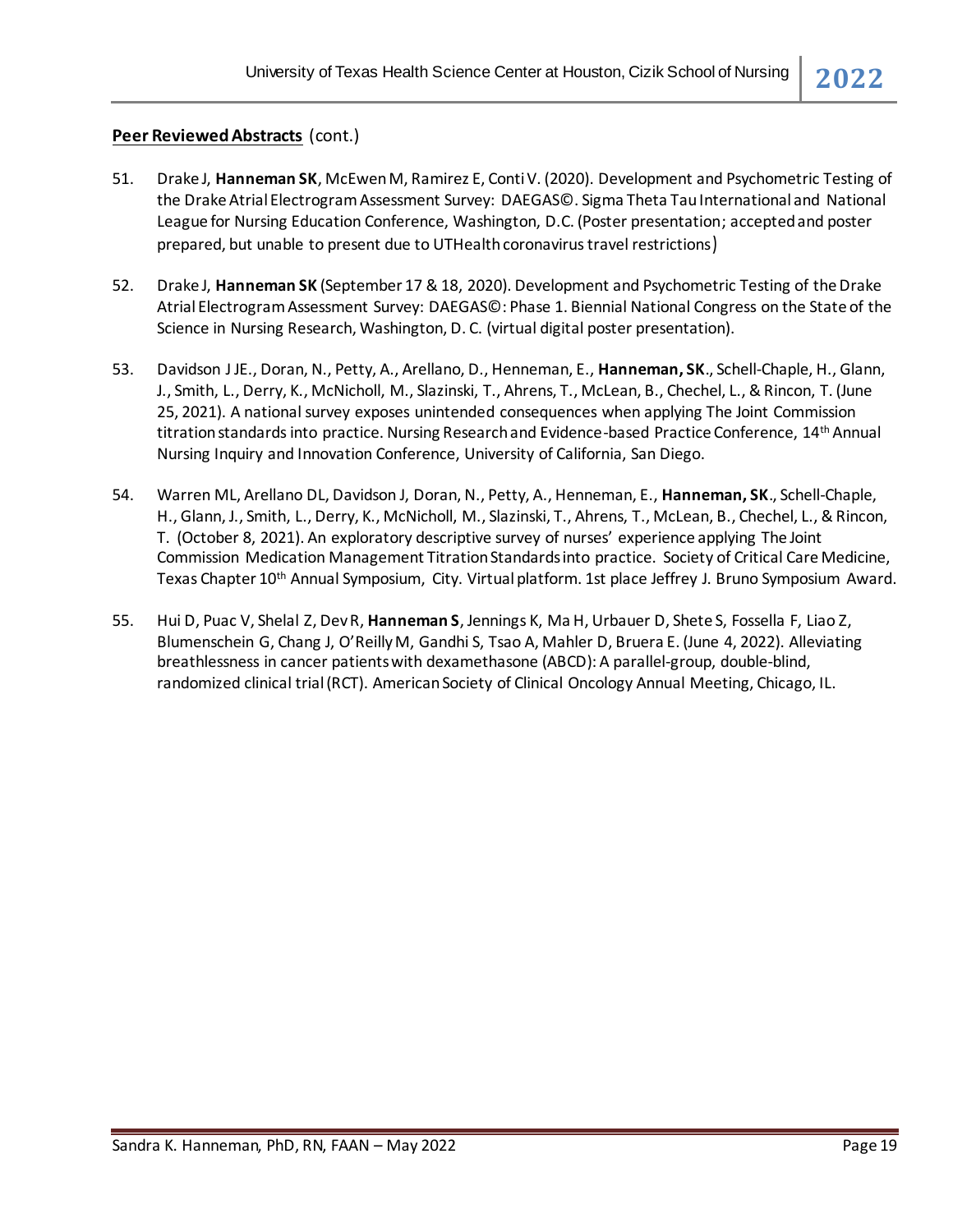#### **Other Publications**

- 1. **Crabtree SK**, Co-author. (1977). "PARIS Project: Summary report of an educational respiratory training model," Pacific Medical Center, National Institutes of Health, National Heart and Lung Institute, Division of Lung Disease.
- 2. **Crabtree SK**. (1979). The effects of oxygen and hyperinflation on arterial oxygen tension following endotracheal suctioning. Master's Thesis, University of California, San Francisco, CA.
- 3. **GoodnoughSK**. (1987). Close to the bull's horns. Letter to the Editor, *FOCUS On Critical Care, 14*(4):8.
- 4. **Goodnough-Hanneman SK**. (1990). Book Review of Sandowski CL, Sexual concerns when illness or disability strikes. Springfield, IL: Charles Thomas Publishers, 281 pp., *Heart & Lung, 19*(5):543.
- 5. Harvey MA, Ninos NP, Adler DA, **Goodnough-Hanneman SK**, Kaye W, Nikas D. (1991). Fostering humane care: Creating a healing environment. *Proceedings of the First Invitational Conference on Fostering Humanism in Critical Care*. Fullerton, CA: Society of Critical Care Medicine.
- 6. **Goodnough SK**. (1991). Foreword. *Cardiopulmonary emergencies*. Springhouse, PA: Springhouse Corporation.
- 7. **Hanneman SK**. (1995). President's message. *Beta Beta Bulletin, 95(*1):1.
- 8. **Hanneman SK**. (1995). Musings from the president on scholarly productivity and collaboration. *Beta Beta Bulletin, 95*(2):3.
- 9. **Hanneman SK**. (1996, 1999). Musings from the president: Flying in formation with the nursing elite. *Beta Beta Bulletin*, pp. 1-2. Reprinted in *The Region 3 Connection*, p. 7.
- 10. **Hanneman SK**. (1996). Musings from the president: Lessons learned from an existential crisis. *Beta Beta Bulletin*, pp. 1-2.
- 11. **Hanneman SK**. (1996). Musings from the president: Nursing's covenant with society and end-of-life decisions. *Beta Beta Bulletin,* pp. 1-2.
- 12. **Hanneman SK**. (1997). Musings from the president: Achieving the potential. *Beta Beta Bulletin*, pp. 1-2.
- 13. **Hanneman SK**. (1997). Foreword: Cardiovascular disease in vulnerable populations. *Journal of Cardiovascular Nursing, 11*(4): v-vii.
- 14. **Hanneman SK**. (1998). Pattern recognition: A complex process. Editorial. *American Journal of Critical Care, 7*(5):332-334**. Invited**
- 15. **Hanneman SK**. (1998). Time warp: Existential crisis revisited. *Beta Beta Bulletin*, p. 2.
- 16. **Hanneman SK**. (1999). Clinical sidebar (Clinical comments on "Model of chronic dyspnea" article)*. Image: Journal of Nursing Scholarship*, 31(3):235.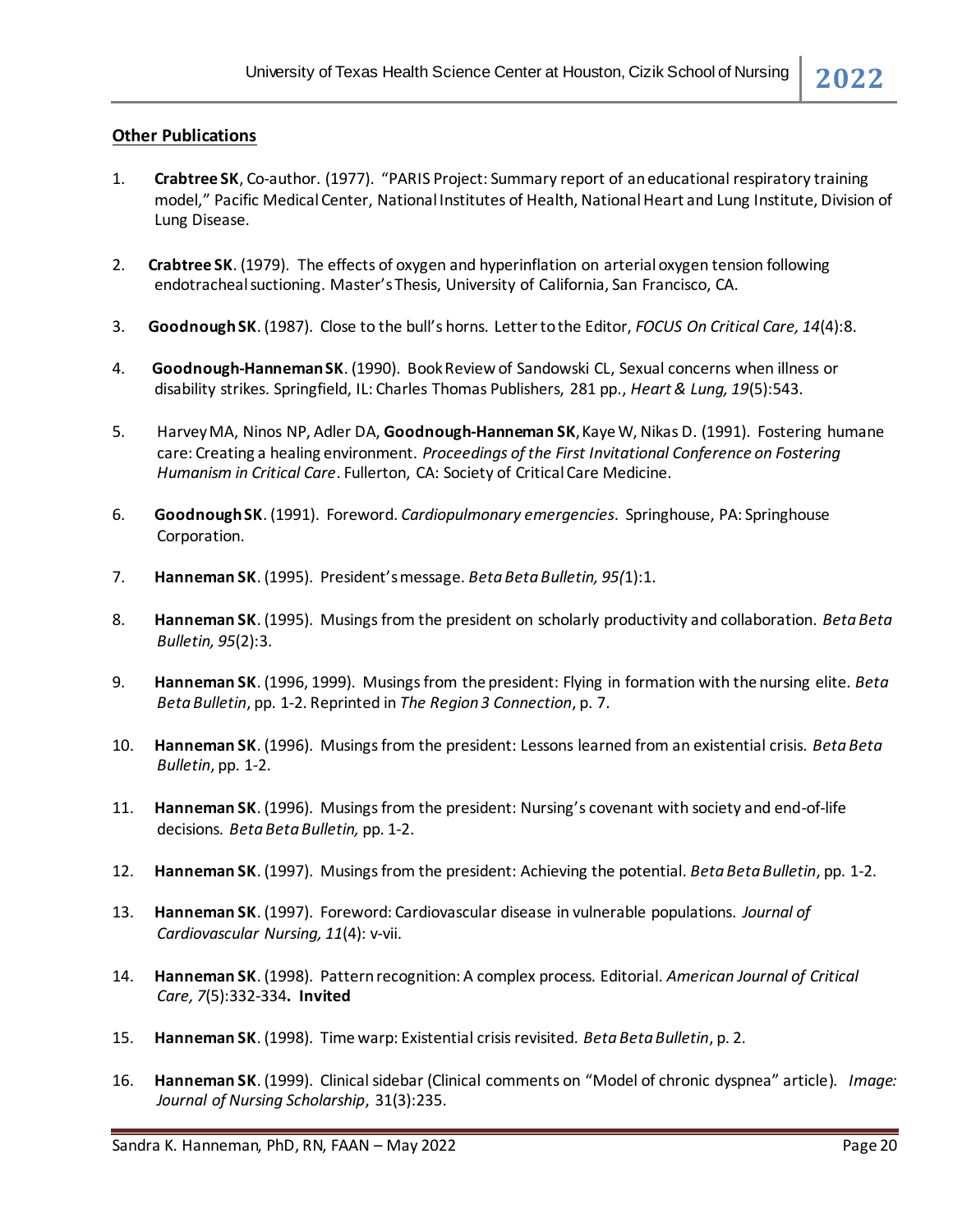#### **Other Publications (cont.)**

- 17. **Hanneman SK**. (1999). Empathy: A challenge for critical care (Letter to the Editors). *American Journal of Critical Care*, 8(6):421-422.
- 18. Holtzclaw BJ, **Hanneman SK**. (2001). Circadian and thermoregulatory responses hold clinical clues (Guest Editorial). *Biological Research in Nursing*, 2(4):219-220.
- 19. **Hanneman SK**. (2002). Foreword: Critical care research: Part 1. *Critical Care Nursing Quarterly, 24*(4): v-vi.
- 20. **Hanneman SK**. (2002). Foreword: Critical care research: Part 2. *Critical Care Nursing Quarterly, 25*(2): v-vi.
- 21. **Hanneman SK.** (2003). Is adherence to clinical guidelines a good thing? (**Invited** Editorial). *Critical Care Medicine, 31*(11):2711-2712.
- 22. **Hanneman SK**. (2007). Chronobiology in health care (Editorial). *Biological Research for Nursing, 9*(1):5-7.
- 23. **Hanneman SK**. (2012). Circadian rhythms in porcine and clinical ICU patients. Investigator Spotlight column. *Center for Laboratory Animal Medical Care Newsletter*, Fall issue.

# **PRESENTATIONS (Selected Listings)**

#### **International**

**Hanneman, SK.** (November 5, 1995). "Differences in Pulmonary Mechanics Due to Body Position in Medical Patients Being Weaned from Mechanical Ventilation." Sigma Theta Tau International Biennial Convention, Detroit, MI. Paper Presentation.

**Hanneman, SK.** (June 21, 1997). "Reliability and Validity of Cough Effort Intensity as Assessed by Nurses." 9 th International Nursing Research Congress, Sigma Theta Tau International, Vancouver, British Columbia, Canada. Paper Presentation.

**Hanneman, SK.** (August 28-September 1, 1999). "Time Structure of Respiratory Rate in a Porcine ICU Model," International Congress on Chronobiology. Washington, DC. Poster Presentation. **International**(cont.)

**Hanneman, SK.** (August 28-September 1, 1999). "Porcine Ambulatory Temperature Rhythms," International Congress on Chronobiology, Washington, DC. Poster Presentation.

**Hanneman, SK.** (April 30, 2003). "Research at The University of Texas School of Nursing at Houston," la Universidad Autonoma de Tamaulipas, Escuela de Enfermeria, Tampico, Mexico. Paper Presentation.

**Hanneman, SK.** (July 13, 2005). "Searching for Clinical Evidence from Basic Science Findings," Third International Evidence-Based Nursing Preconference, Sigma Theta Tau International, Waikoloa, HI. Paper Presentation.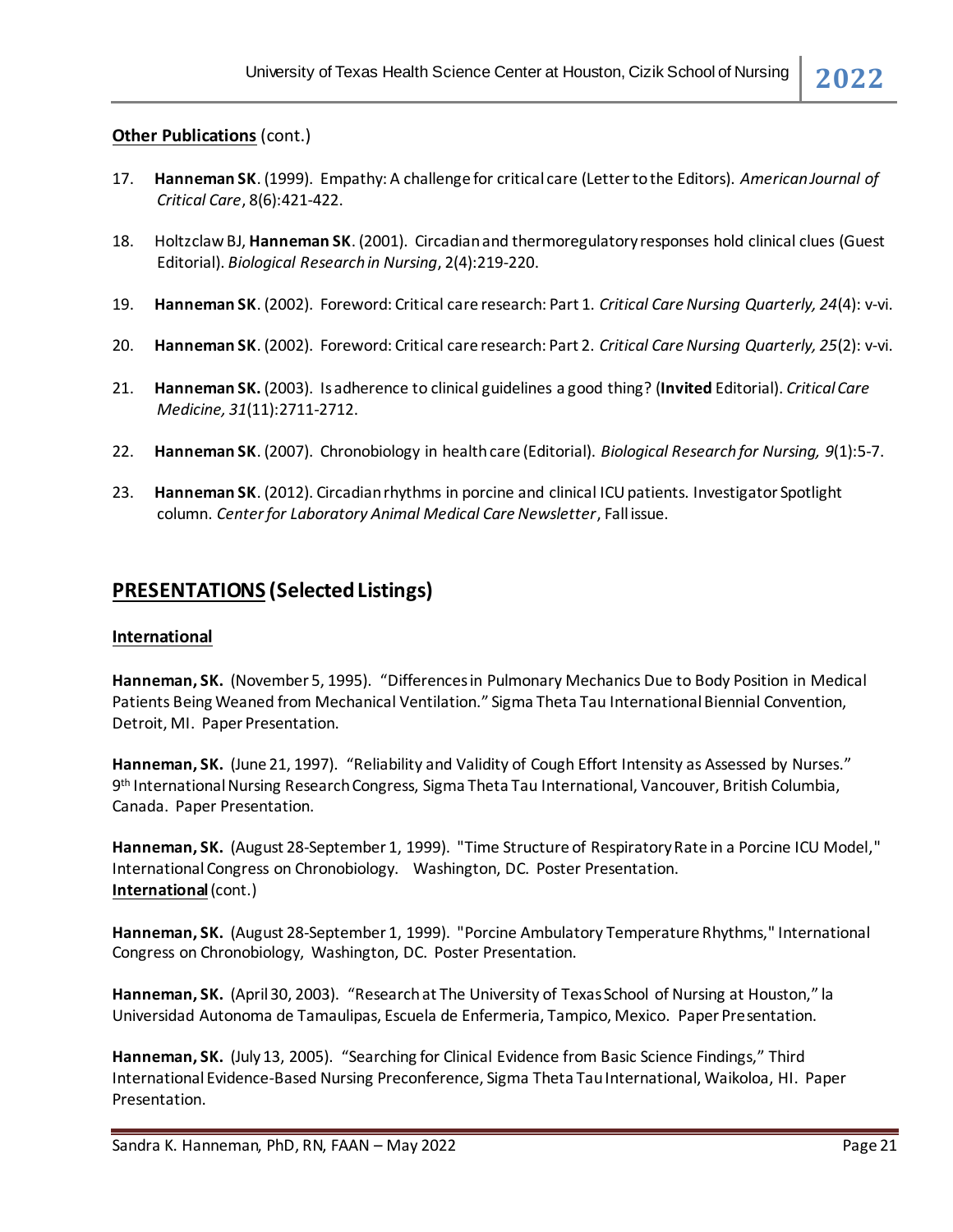#### **International Presentations** (cont.)

Hanneman, SK. (July 14, 2005). "Oral Care and Patient Positioning in Critical Care: A Replication Study," 16<sup>th</sup> International Nursing Research Congress, Sigma Theta Tau International, Waikoloa, HI. Poster Presentation.

**Hanneman SK**, Green KE, Padhye N. (July 22, 2006). "Ethnic Differences in Salivary Cortisol Levels of Doctoral Nursing Students," 17th International Nursing Research Congress Focusing on Evidence-based Practice: Advancing Knowledge, Community and Evidence-based Practice Globally through Collaboration. Sigma Theta Tau International, Montreal, Quebec, Canada. Paper Presentation.

Leyden KN, **Hanneman SK.** (July 5-9, 2010). "Validity of the Modified RASS for Use in a Porcine ICU Model," 26th Conference of the International Society of Chronobiology, Vigo, Spain. Poster Presentation.

Leyden KL, **Hanneman SK.** (July 5-9, 2010). "Reproducibility of the Actiwatch-Score in Women," 26th Conference of the International Society of Chronobiology, Vigo, Spain. Poster Presentation.

Mellott, K.G., Jones, D. J, **Hanneman, S.K.**(May 1, 2016). "Continuous Bio-behavioral Measures to Identify Patient Ventilator Asynchrony: Methodological and Practice Challenges," American Thoracic Society, San Francisco, CA. Podium presentation.

Wong M, **Hanneman SK**. (June 2016). "Monitoring for respiratory compromise: Results of a survey of nurses." International Conference on Opioids, Boston, MA, Poster presentation.

Mathew Joseph N, **Hanneman SK**. (July 2017). Physical Activity in U.S. Asian-Indian Women: Comparison of Acculturation Level and Immigrant Status. Sigma Theta Tau International 28th International Nursing Research Congress, Dublin, Ireland, Podium Presentation.

Wongrostrai Y, Fongkaew W, Pinyokham N, **Hanneman SK**. (October 20 – 22, 2017). A Qualitative study of factors affecting sustainable implementation of a mechanical ventilation weaning protocol. International Nursing Research Conference 2017, Thailand Nursing and Midwifery Council and the World Academy of Nursing Science, Bangkok, Thailand (Podium presentation)

Drake J, **Hanneman SK**, McEwen M, Ramirez E, Conti V. (2020). Development and Psychometric Testing of the Drake Atrial Electrogram Assessment Survey: DAEGAS©. Sigma Theta Tau International and National League for Nursing Education Conference, Washington, D.C. (Poster presentation; accepted and poster prepared, but unable to present due to UTHealth coronavirus restrictions)

**Hanneman SK**. (April 5, 2022). Disseminating research findings. Higher Colleges of Technology, Faculty of Health Sciences, Health Sciences Research Workshop, Jordan and United Arab Emirates (virtual podium).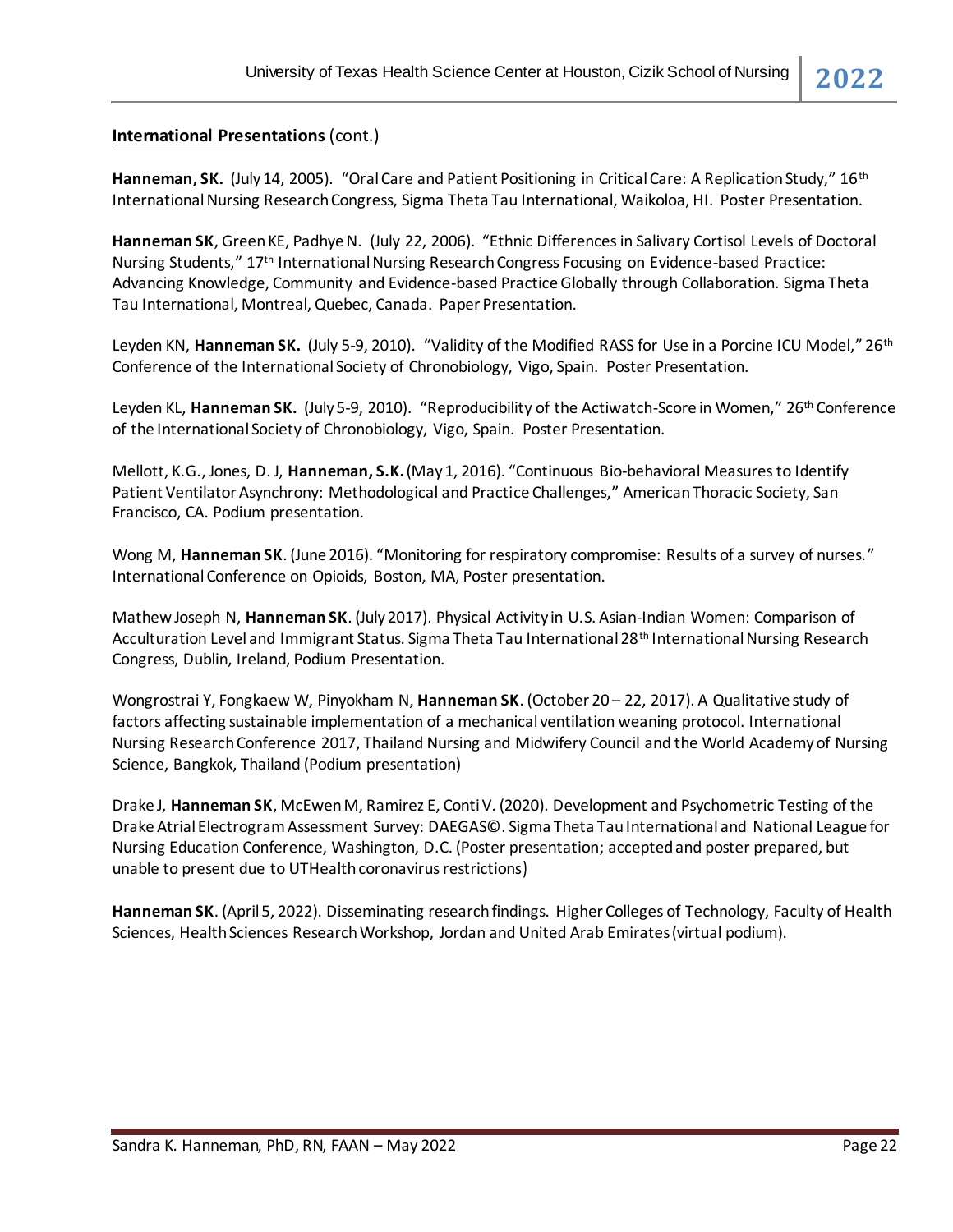### **National**

**Hanneman, SK.** (October 18-21, 1990). "Fostering Humanism in Critical Care," Society of Critical Care Medicine Invitational Conference, Snowbird, UT. Faculty

**Hanneman, SK.** (May 12-16, 1991). "Developing Skilled Knowledge in Critical Care Nursing Practice," "Research-based Product Evaluation," "1991 NTI Forum: Collaboration Between Service and Academia: Impossibility or Opportunity?" and "Approaches to Patient Support and Family Involvement in ICU," American Association of Critical Care Nurses' National Teaching Institute, Boston, MA. Speaker.

**Hanneman, SK.** (May 21, 1991). "Diversity in Practice: Challenging the Myths of Clinical Competency," National Association of Orthopedic Nurses 11th Annual Congress, San Antonio, TX. Speaker.

**Hanneman, SK.** (April 3, 1992). "Building a Research Program at a Women's Institution," Grants Associate Seminar, National Institutes of Health, Bethesda, MD. Speaker.

**Hanneman, SK.** (May 19, 1992). "Physiological Predictors of Successful Early Weaning from Mechanical Ventilation after Cardiac Surgery," Scientific Sessions, American Association of Critical Care Nurses National Teaching Institute, New Orleans, LA. Paper Presentation.

**Hanneman, SK.** (May 21, 1992). "Patterns and Relationships between Expert and Non-expert Critical Care Nursing Practice and Patient Outcomes," Scientific Sessions, AmericanAssociation of Critical Care Nurses National Teaching Institute, New Orleans, LA. Paper Presentation.

**Hanneman, SK.** (May 26, 1992). "The Effect of Clinical Nursing Expertise on Patient Outcomes," Division of Nursing, National Institutes of Health Clinical Center, Bethesda, MD. Speaker.

**Hanneman, SK.** (April 29, 1993). "Predictors of Weaning from Mechanical Ventilation" and "Patterns in Expert and Non-expert Critical Care Nursing Practice and Patient Outcomes," AACN 6th Annual Nursing Research Symposium, Kansas City, KS. Speaker and Keynote Speaker, respectively.

**Hanneman, SK.** (September 23, 1993). "Building a Research Enterprise in a Non-Research Intensive Institution," Extramural Associates 1993 Update Conference, National Institutes of Health, Bethesda, MD. Keynote Speaker.

**Hanneman, SK.** (November 13, 1993). "Preventing Pulmonary Complications," *Finding your Niche in Nursing,"* Panel, National Student Nurses' Association Mid-Year Conference, Dallas, TX. Presenter.

**Hanneman, SK.** (November 30, 1993). "Patterns in Expert and Non-expert Critical Care Nursing Practice and Patient Outcomes," Sigma Theta Tau International Scientific Sessions, Indianapolis, IN. Paper Presentation.

**Hanneman, SK.** (May 8, 1994). "Differences in Pulmonary Mechanics Due to Body Position in MICU Patients Being Weaned from Mechanical Ventilation," AACN National Critical Care Nursing Research Conference, Atlanta, GA. Paper Presentation.

**Hanneman, SK.** (May 12, 1994). "Ventilator Weaning: Current Status and Future Directions," AACN National Teaching Institute, Atlanta, GA. Panel Member.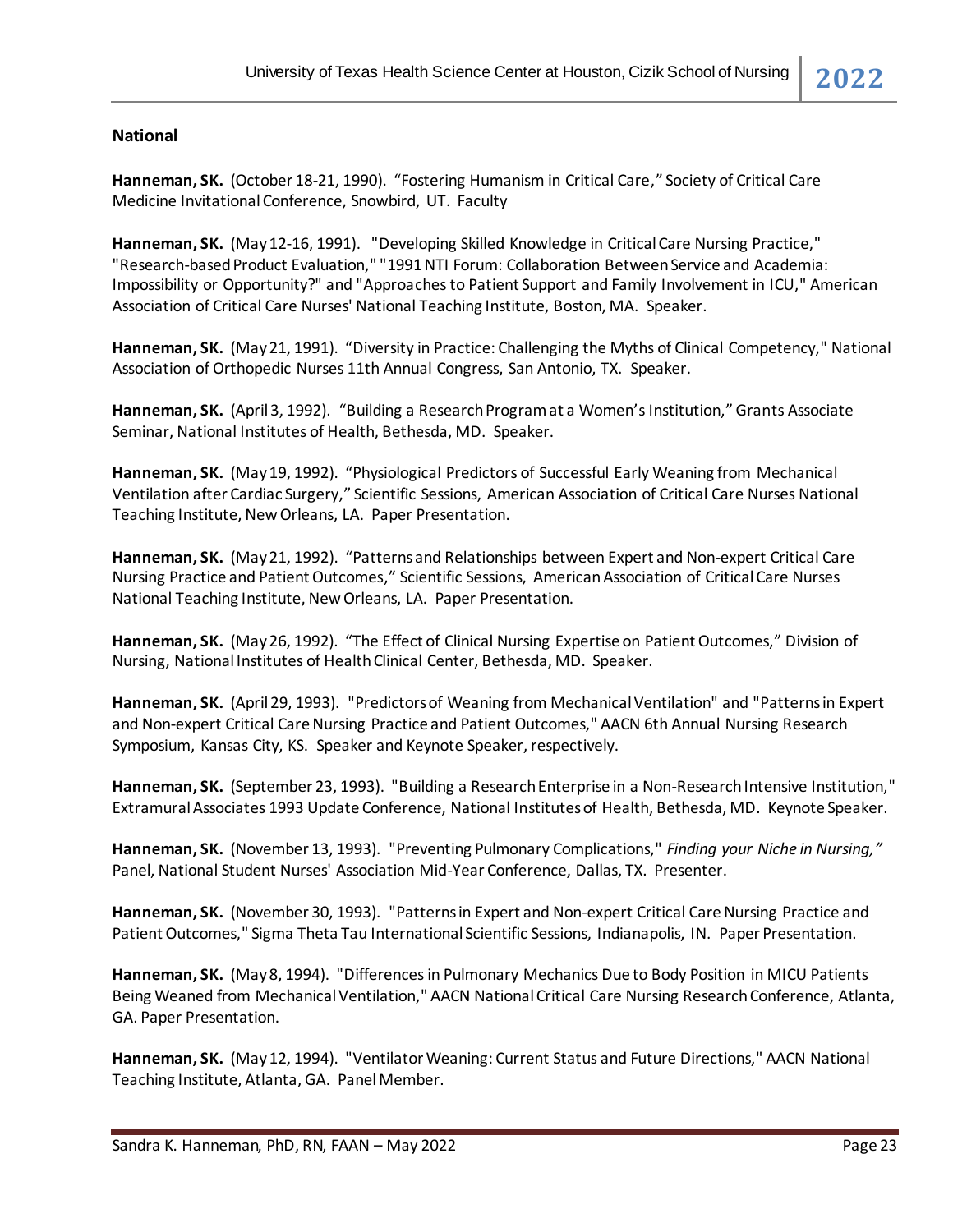#### **PRESENTATIONS – National(cont.)**

**Hanneman, SK.** (December 10, 1994). "Differences in Pulmonary Mechanics Due to Different Body Positions in MICUPatients Being Weaned from Mechanical Ventilation, "American Association of Respiratory Care Annual Meeting, Las Vegas, NV. Oral and Poster Presentation.

**Hanneman, SK.** (September 26, 1996). "What has the EARDA Done for Our Schools?" Fostering Science at Women's Colleges and Minority Institutions. National Institutes of Health, Extramural Associates Program and Carlow College, Pittsburgh, PA. Panel Presentation.

Hanneman, SK. (May 20-21, 1997). "Subjective Nursing Assessment of Cough Effort Intensity," 24<sup>th</sup> Annual National Teaching Institute, American Association of Critical Care Nurses, Orlando, FL. Poster Presentation.

Hanneman, SK. (May 21, 1997). "3<sup>rd</sup> National Study Group: Forward Progress to Test a Model of Weaning." 24<sup>th</sup> Annual National Teaching Institute, American Association of Critical Care Nurses, Orlando, FL. Panel Presentation.

**Hanneman, SK.** (June 18-21, 1998). "Subjective Nursing Assessment of Cough Effort," The Philippine Nurses Association National Convention, Poster Presentation, San Diego, CA.

**Hanneman, SK.** (March 11-12, 1999). "Research Integrity: A Professional, Ethical, and Social Obligation." National Conference hosted by The University of Texas Health Science Center at Houston and co-sponsored by The University of Houston, UT MD Anderson Cancer Center, Texas Woman's University-Houston Center, Texas

Southern University, Prairie View A&M University, and the US Public Health Service Office of Research Integrity, Houston, TX. Conference Chair.

**Hanneman, SK.** (May 22, 2000). "Fascinating Rhythms: Clues to Better Patient Care?" American Association of Critical-Care Nurses, National Teaching Institute, Orlando, FL. Distinguished Research Lecture. **Invited.**

**Hanneman, SK.** (November 1-5, 2000). "The Promise and Perils of Real-time Data," American Academy of Nursing Annual Meeting, San Diego, CA. Poster Presentation.

**Hanneman, SK.** (May 5-9, 2002). "Comparison of Methods of Temperature Measurement in Swine," American Association of Critical Care Nurses, National Teaching Institute, Atlanta, GA. Poster Presentation.

**Hanneman, SK.** (September 26-28, 2002). "Circadian Temperature Rhythm in Women," State of the Science Congress, Washington, DC. Paper Presentation.

Hanneman, SK. (January 28-February 2, 2003). "Porcine Intensive Care Model," 32<sup>nd</sup> Critical Care Congress, Society of Critical Care Medicine, San Antonio, TX. Poster Presentation and Professor Walk Rounds.

**Hanneman, SK.** (October 7, 2004). "Application of Chronobiology Theory and Methods to Health Issues," National Congress on the State of the Science in Nursing Research, Washington, D.C. Symposium Coordinator.

**Hanneman, SK.** (October 7, 2004). "Biomarkers of Circadian Rhythmicity," National Congress on the State of the Science in Nursing Research, Washington, D.C. Symposium Paper Presentation.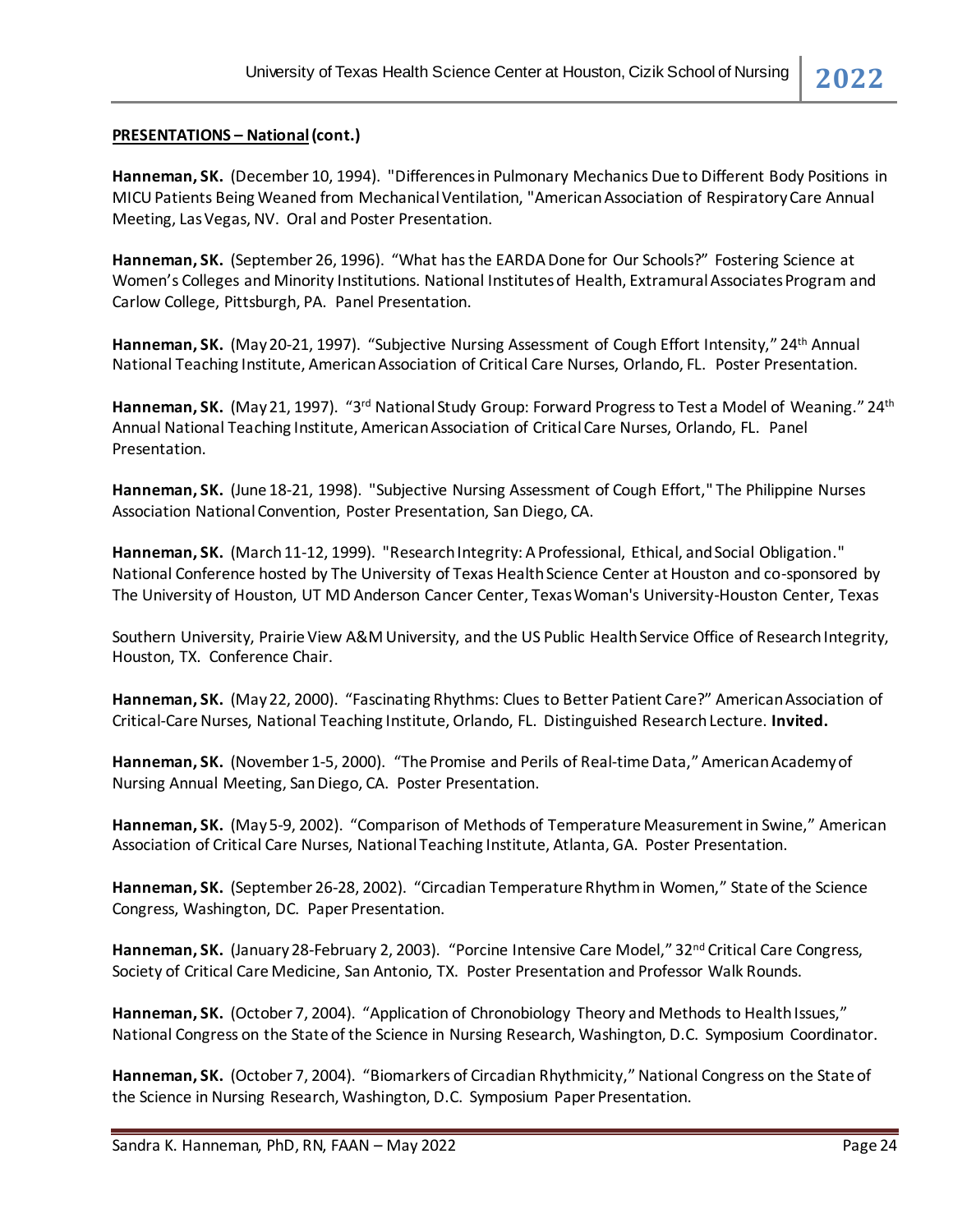#### **PRESENTATIONS – National**(cont.)

**Hanneman, SK.** (May 7-12, 2005). "Frequency of Oral Care and Positioning in Critical Care: A Replication Study," American Association of Critical-Care Nurses, National Teaching Institute & Critical Care Exposition (NTI), New Orleans, LA. Poster Presentation.

**Hanneman, SK.** (January 10, 2006). "Year in Review: Nursing," 35th Critical Care Congress, Society of Critical Care Medicine, San Francisco, CA. Paper Presentation.

Vincent MA, **Hanneman SK**, Padhye NS. (May 21-25, 2006). "Porcine Stress Hormone Circadian Rhythmsin Intensive Care," 10th Biennial Society for Research on Biological Rhythms Conference, Sandestin, FL. Poster Presentation.

**Hanneman SK**, Vincent MA. (October 2006). "Challenges of Establishing a Pre-Clinical Model for Translational Research in Critical Care," National State of the Science Congress in Nursing Research, Washington, DC. Paper Presentation.

**Hanneman SK.** (May 21, 2007). "A Decade Plus: Contributions to the Science from AACN-Philips Research Grants," AACN National Teaching Institute, Atlanta, GA. Panel Presentation.

Vincent MA, **Hanneman SK**, Padhye N. (May 17-21, 2008). "Circadian rhythm analysis: A pilot study of single vs. serial section cosinor analysis," The Society for Research on Biological Rhythms 11<sup>th</sup> Biennial Meeting, Sandestin, FL. Paper Presentation.

**Hanneman, SK. (**October 2008). "Use of Biophysiologic and Biochemical Measures in Translational Research," 2008 National State of the Science Congress on Nursing Research, Washington, DC. Symposium Moderator.

Hamlin S, **Hanneman SK,** Wachtel S, Brazdeikis A, Padhye N. (October 2008). "Biophysiologic Data Acquisition and Integration to Study Turning Adverse Effects," 2008 National State of the Science Congress on Nursing Research, Washington, DC. Symposium Paper Presentation.

Wachtel S, **Hanneman SK**, Hamlin S, Brazdeikis A, Padhye N. (October 2008). "Continuous Measurement of Turn Angle During Kinetic Therapy," 2008 National State of the Science Congress on Nursing Research, Washington, DC. Symposium Paper Presentation.

Vincent MA, **Hanneman SK,** Waymire JC, Cox C. (October 2008). "Validation of Biochemical Markers of Circadian Pacemaker Function," 2008 National State of the Science Congress on Nursing Research, Washington, DC. Symposium Paper Presentation.

**Hanneman, SK. (**October 2008). "Nursing Leadership in a Trans-Disciplinary Roadmap Initiative," 2008 National State of the Science Congress on Nursing Research, Washington, DC. Symposium Moderator.

**Hanneman, SK.** (October 2008). "Shaping New Training Paradigms," 2008 National State of the Science Congress on Nursing Research, Washington, D. C. Symposium Paper Presentation.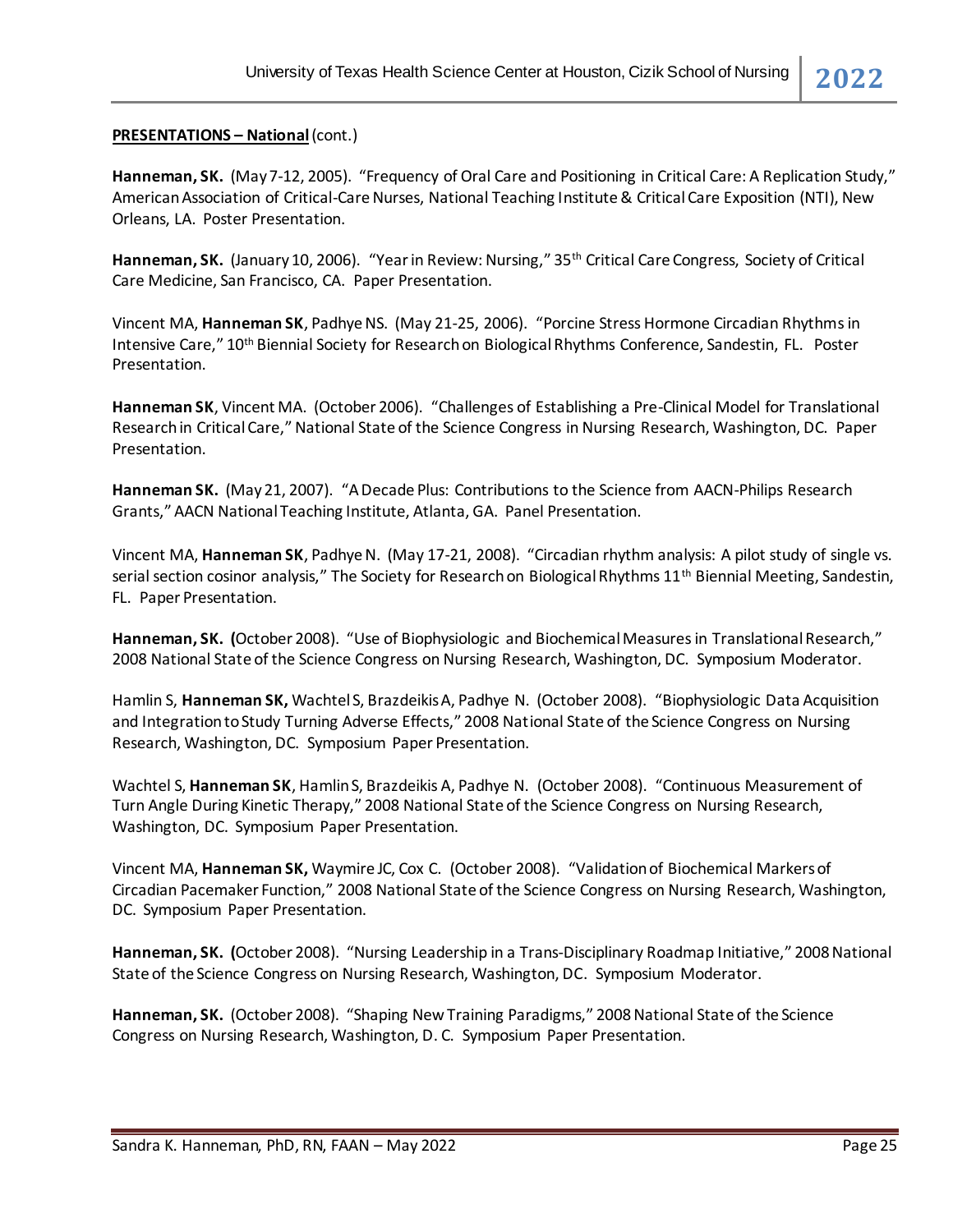#### **PRESENTATIONS – National** (cont.)

**Hanneman SK**, Flores R, Clubb F, Leyden K. (February 4 – 7, 2011). "Survival and Morbidity in a Porcine Adult ICU Model of Prolonged Mechanical Ventilation," Society of Critical Care Medicine 41st Congress, Houston, TX. Poster session and Professor Walk Rounds (February 5, 2011).

**Hanneman SK.** (May 16, 2011). "Comparative Effectiveness Research," Nursing Year In Review Symposium, American Thoracic Society, Denver, CO. Symposium Paper Presentation.

**Hanneman SK**, Padhye NS. (September 14, 2012). "Circadian rhythms in a porcine ICU model." *Proceedings of the 2012 National State of the Science Congress on Nursing Research*, Washington, DC. Symposium Paper Presentation.

Padhye NS, **Hanneman SK**. (September 14, 2012). "Estimation of circadian rhythm with allowance for uncertain time period." *Proceedings of the 2012 National State of the Science Congress on Nursing Research*, Washington, DC. Symposium Paper Presentation.

Leyden KL, **Hanneman SK**, McCarley C, Padhye NS. (September 14, 2012). "Activity-rest circadian rhythms in COPD." *Proceedings of the 2012 National State of the Science Congress on Nursing Research*, Washington, DC. Symposium Paper Presentation.

Leyden KN, **Hanneman SK**. (September 15, 2012). "Validity of the Modified Richmond-Agitation Sedation Scale for use in sedated, mechanically ventilated swine." *Proceedings of the 2012 National State of the Science Congress on Nursing Research*, Washington, DC. Poster Presentation.

**Hanneman SK**, Flores R, Clubb, Jr. FJ, Leyden KN. (September 15, 2012). "Standardized porcine adult ICU model of prolonged mechanical ventilation." *Proceedings of the 2012 National State of the Science Congress on Nursing Research*, Washington, DC. Poster Presentation.

Vincent MA, **Hanneman SK**, Padhye NS, Smolensky MH, Kang D-H. (September 14, 2012). "ICU patient core body and ambient temperature 24-hr patterns and illness severity." (2012). *Proceedings of the 2012 National State of the Science Congress on Nursing Research*, Washington, DC. Symposium Paper Presentation.

Hamlin SK, **Hanneman SK**, Padhye NS, Lodato RF. (September 14, 2012). "Hemodynamic changes associated with manual and automated lateral rotation in mechanically ventilated ICU patients." *Proceedings of the 2012 National State of the Science Congress on Nursing Research*, Washington, DC. Paper Presentation.

**Hanneman SK**, Gusick G, Hamlin S, Wachtel S, Cron S, Jones D, Oldham S. (January 10 – 12, 2014). "Pilot study of a randomized controlled trial of manual versus automated lateral rotation." Society of Critical Care Medicine 43<sup>rd</sup> Critical Care Congress, San Francisco, CA. Poster presentation and Professor Walk Rounds.

Hamlin SK, **Hanneman SK**. (May 22, 2014). "Efficacy and safety of lateral rotation in adult mechanically ventilated ICU patients." American Association of Critical-Care Nurses National Teaching Institute, Denver, CO. Symposium, Research Track, Podium presentation.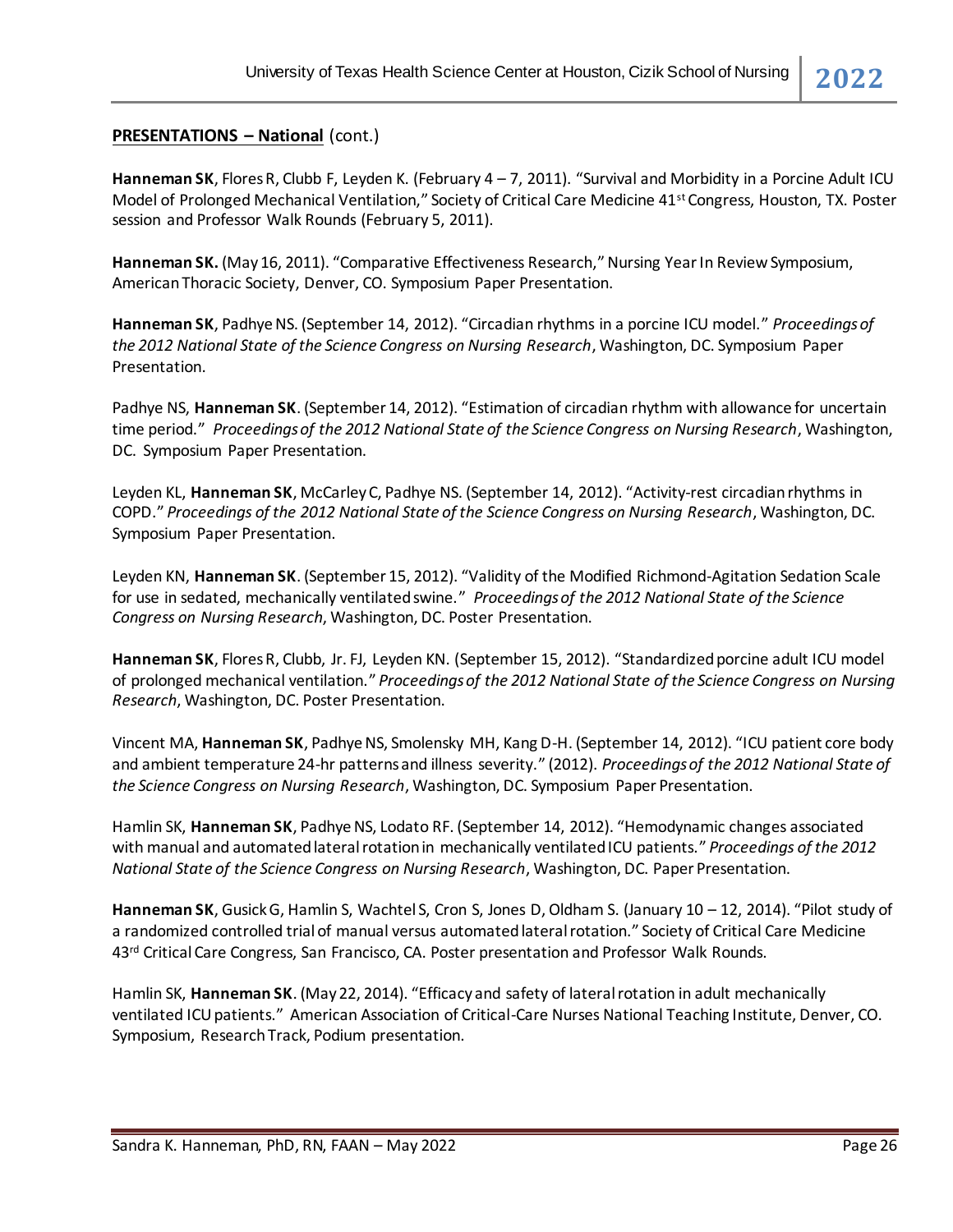#### **PRESENTATIONS – National** (cont.)

**Hanneman SK,** Gusick G, Hamlin S, Wachtel S, Cron S, Jones D, Oldham S. (October 2014). Effect size estimation for a randomized controlled trial of manual versus automated lateral rotation to reduce preventable pulmonary complications in mechanically ventilated ICU patients. National State of the Science Congress on Nursing Research, Washington, DC, Podium presentation.

**Hanneman SK**, McCue D, Blog GL. (October 2014). Partial validation of salivary IL-6 and TNF-α by enzyme immunoassay. National State of the Science Congress on Nursing Research, Washington, DC, Podium presentation.

**Hanneman SK**. (December 16, 2014). Ms. Manners on dissemination etiquette. Catholic Health Initiatives, Englewood, CO, Webinar.

Mellott KG, Jones DJ, **Hanneman SK**. (May2016) Continuous bio-behavioral measures to identify patient ventilator asynchrony: Methodological and practice challenges. American Thoracic Society Annual Meeting, San Francisco, CA, Poster presentation.

Hanneman SK, Padhye NS, Whitehead L, Burk R. (October 2016). Effect of Light at Night on Salivary Melatonin Levels and Circadian Rhythm. Biennial National State of the Science Congress on Nursing Research, Washington, DC, Podium presentation.

**Hanneman SK**. (February 26, 2018). Weaning from mechanical ventilation: Science or art? Society of Critical Care Medicine Critical Care Congress 2018, San Antonio, TX, Podium (interdisciplinary concurrent session).

Mellott KG, **Hanneman SK**. (May 24, 2018) Mastering the intricacies of patient ventilator asynchrony. American Association of Critical-Care Nurses National Teaching Institute, Boston, MA, Podium (Mastery session)

**Hanneman SK**, Kamat S, Hui D. (September 14, 2018). Inflammation and Delirium in Palliative Care Patients. 2018 National State of the Science Congress on Nursing Research: Precision Health*,* The Council for the Advancement of Nursing Science, The American Academy of Nursing, Washington, DC, Podium presentation (Neuroscience 1).

**Hanneman SK**, Kamat S, Padhye NS, Whitehead L. (September 14, 2018). Light-at-night and Salivary Interleukin (IL)-6 Levels. 2018 National State of the Science Congress on Nursing Research: Precision Health*,* The Council for the Advancement of Nursing Science, The American Academy of Nursing, Washington, DC, Podium presentation (Methods).

Brand MC, Boyd H, Hagen J, **Hanneman SK**, Levy B, Walden M. (October 17-20, 2018) Comparing workplace stress among nurses in single family room and open bay design neonatal ICUs, 2018 National Association of Neonatal Nurses 34th Annual Conference, Anaheim, CA (podium and poster)

Drake J, **Hanneman SK**, McEwen M, Ramirez E, Conti V. (March 26-28, 2020). Development and testing of the Drake Atrial Electrogram Assessment Survey: DAEGAS©. Nursing Education Research Conference. Sigma Theta Tau International and the National League of Nursing, Washington, D. C., Poster presentation.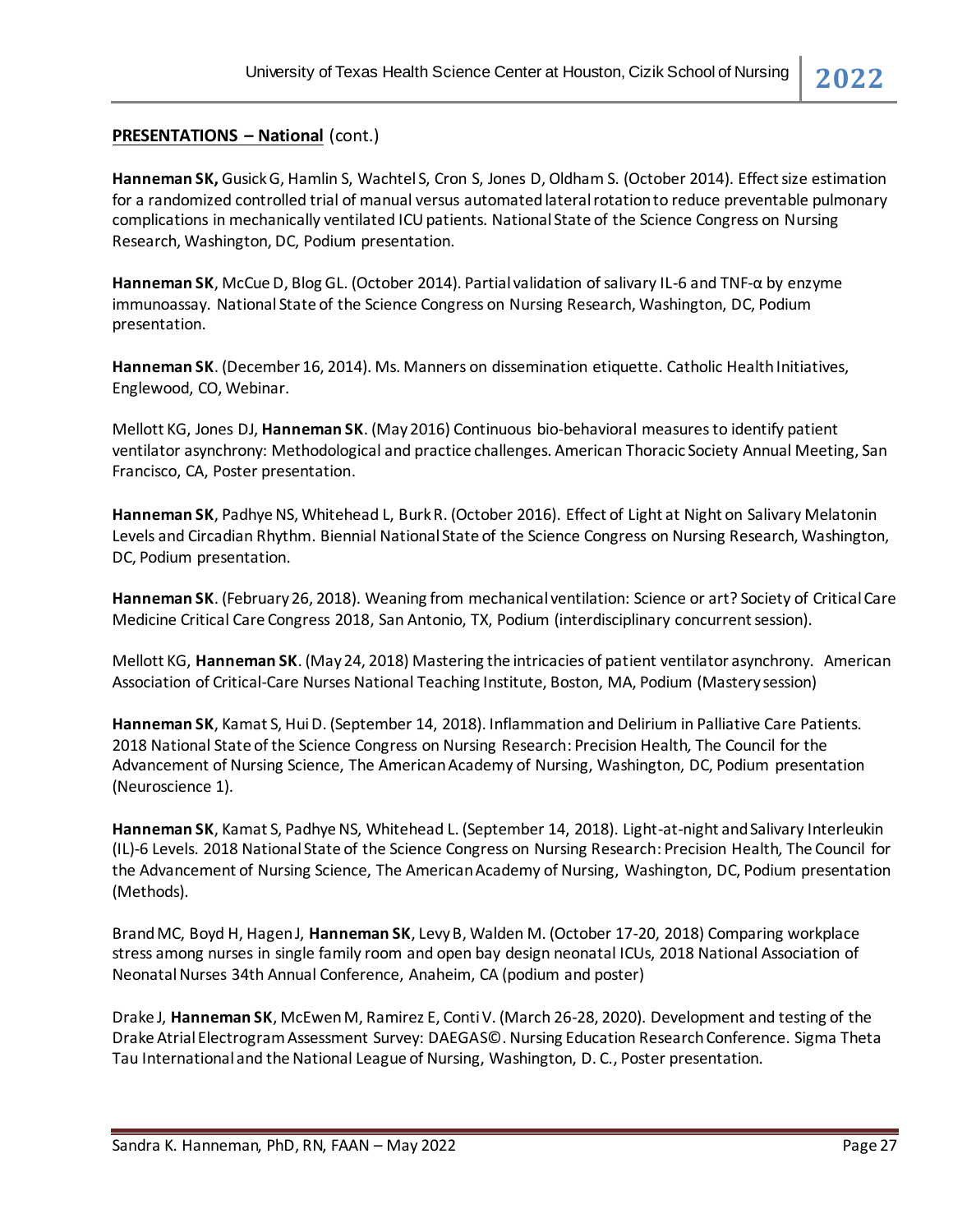#### **PRESENTATIONS – National** (cont.)

Drake J, **Hanneman SK**. (September 17 & 18, 2020). Development and Psychometric Testing of the Drake Atrial Electrogram Assessment Survey (DAEGAS©): Phase 1. Congress on the State of the Science of Nursing Research, Council for the Advancement of Nursing Science, Washington, D. C. Virtual digital poster presentation.

#### **PRESENTATIONS – Regional/State**

**Hanneman, SK.** (April 6, 1993). "Strategies for Strengthening the Research Enterprise," Faculty Seminar, Texas Woman's University, College of Health Sciences and College of Nursing, Denton, TX. Speaker.

**Hanneman, SK.** (March27, 1995). "Faculty as Researchers and Scholarly Beings." Texas Woman's University College of Nursing, Dallas, TX. Speaker.

**Hanneman, SK.** (December 8, 1995). "A Research-based Paradigm for Clinical Nursing Education?" Videoteleconference Presentation to the Houston, Denton, and Dallas campuses. Texas Woman's University College of Nursing. Speaker.

**Hanneman, SK.** (February 4, 1997). "Grantwriting and Funding Strategies." Texas Woman's University School of Physical Therapy. Doctoral Student Seminar. Videoteleconference presentation to the Houston and Dallas, TX campuses. Speaker.

**Hanneman, SK.** (February 6, 1998). "Evidence-Based Nursing," 27th Educational and Scientific Symposium, "Frontiers in Critical Care," Society of Critical Care Medicine; Moderator, Scientific Paper Session "Nursing Assessment of Clinical Parameters," San Antonio, TX. Faculty Member.

Cozart HC, **Hanneman SK.** (October 15-16, 1998). "Subjective Nursing Assessment of Cough Effort," Saint Louis University, School of Nursing and Delta Lambda Chapter of Sigma Theta Tau International 25th Annual Research Conference, Saint Louis, MO.

Hanneman, SK. (February 19, 1999). "Clinical Nurse Researchers Looking for Basic Science Solutions," 13<sup>th</sup> Annual Conference of the Southern Nursing Research Society, Charleston, SC. Symposium Paper Presentation.

**Hanneman, SK.** (October 4, 1998). "As the Pendulum Swings," Society of Research Administrators-Texas Chapter, Annual Meeting, Houston, TX. Keynote Address.

Cozart HC, **Hanneman SK**. (March 26, 1999). "Reliability and Validity of Cough Effort Intensity as Assessed by Nurses," Sigma Theta Tau International, Kappa Kappa Chapter Annual Research Day, Beaumont, TX.

**Hanneman, SK.** (May 26, 1999). "Facilitating Research-Related Activities at Minority and Women's Institutions," National Institutes of Health, Extramural Associates Program Regional Workshop, Houston, TX. Panel Presenter.

**Hanneman, SK.** (February 2, 2001). "Porcine Ambulatory Temperature Rhythms," 15th Annual Conference, Southern Nursing Research Society, Baltimore, MD. Paper Presentation.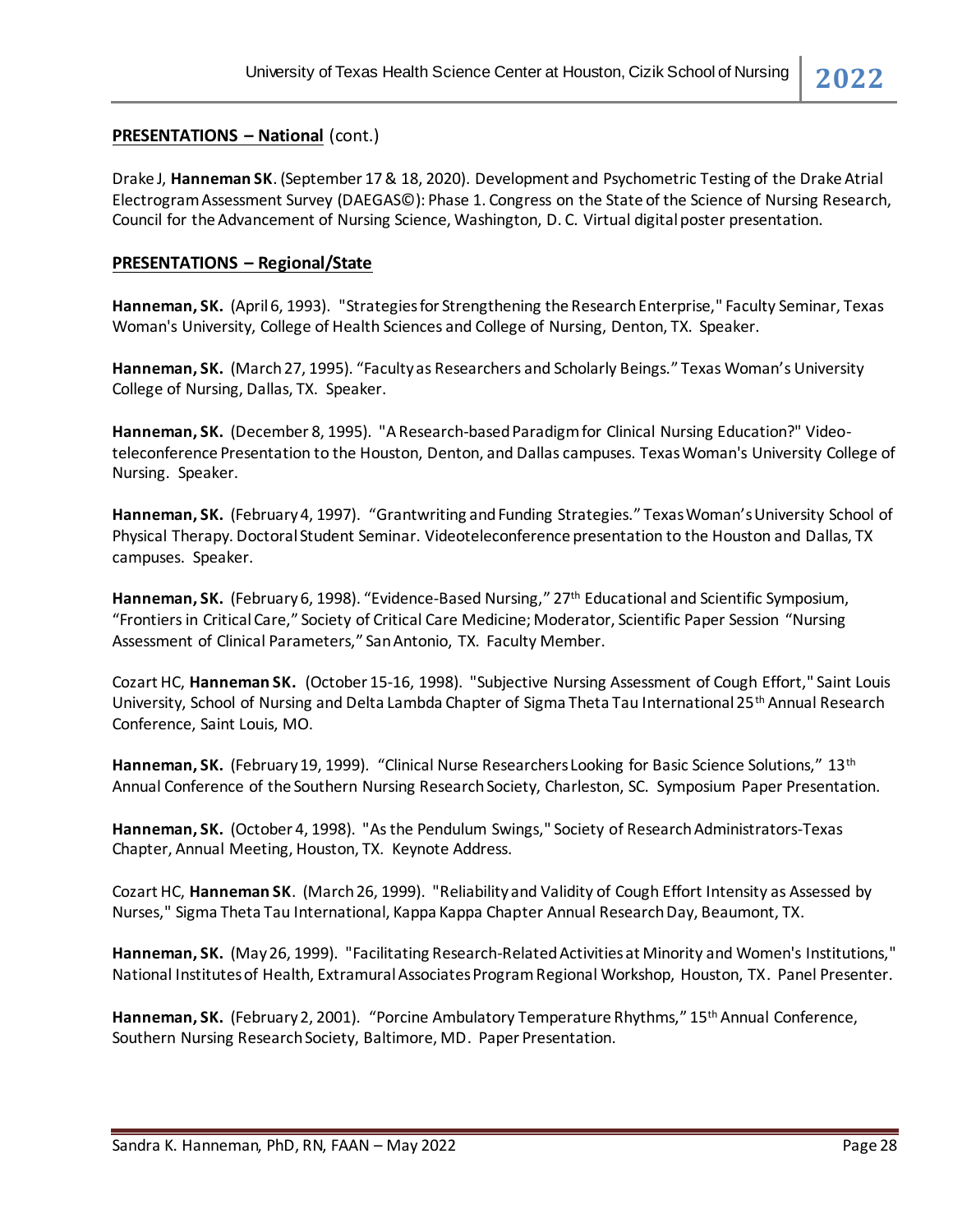#### **PRESENTATIONS – Regional/State** (cont.)

**Hanneman, SK.** (January 12, 2002). "Focus on Funding Strategies for Clinical Scholarship," *Scholarship and Clinical Practice: Pain Management*. Southern States Knowledge in Nursing 3<sup>rd</sup> Annual Conference, Galveston, TX. Panel Member

**Hanneman, SK.** (October 1, 2002). "Reducing Health Disparities: A Worthwhile Goal," *The EA Experience.*  National Institutes of Health (NIH), Extramural Associates (EA) Program Technical Assistance Regional Workshop, Tucson, AZ. Panel Member

**Hanneman, SK.** (January 12, 2003). "Focus on Funding Strategies for Clinical Scholarship," S*cholarship and Women's Health*, Southern States Knowledge in Nursing 4th Annual Conference, Galveston, TX. Panel Member

**Hanneman, SK.** (May 6-12, 2004). National Nurses Week Workshop Series: Nursing Research and Its Application to Clinical Nursing Practice, Christus Health Care System, Christus St. Joseph Hospital, Houston, TX. Speaker

**Hanneman, SK.** (November 23, 2004). "The Reliability of Cough Effort Intensity Assessment by Nurses," The University of Rochester, Strong Memorial Hospital, Clinical Nursing Research Center, Rochester, NY. Distinguished Visiting Scholar.

**Hanneman, SK.** (February 11, 2005). "Building Evidence-Based Practice: The Nurse Researcher in a Clinical Setting," Knapp Medical Center, Weslaco, TX. Paper Presentation.

**Hanneman, SK.** (October 9-10, 2005) "Frequency of Oral Care and Patient Positioning in Critical Care: A Replication Study," The University of Rochester, Strong Memorial Hospital, Clinical Nursing Research Center, Rochester, NY. Distinguished Visiting Scholar

**Hanneman, SK.** (April 6, 2006). "Circadian Rhythms and Biobehavioral Stress," The University of Texas at Brownsville and Texas Southmost College, Brownsville, TX. Keynote Address.

**Hanneman, SK.** (November 8, 2006). "Evidence Base for Preventing Pulmonary Complications in Mechanically Ventilated Patients," Greater Chicago Regional Nursing Research Symposium, Naperville, IL. Speaker

**Hanneman, SK.** (November 13, 2006) "Evidence Base for Preventing Pulmonary Complications in Mechanically Ventilated Patients," The University of Rochester, Strong Memorial Hospital, Clinical Nursing Research Center, Rochester, NY. Presenter, Research Grand Rounds

Hamlin SK, **Hanneman SK**, Cron S, Gilman S, Gusick G, Padhye N. (February 22-24, 2007). "Multi-site Randomized Clinical Trial of Horizontal Positioning to Prevent and Treat Pulmonary Complications in Mechanically Ventilated Critically Ill Patients: Hemodynamic Substudy," Southern Nursing Research Society Annual Meeting, Galveston, TX. Poster Presentation

Vincent MA, **Hanneman SK**, Padhye N. (February 21-23, 2008). "Biomarker Circadian Rhythm Profiles in Critically Ill Mechanically Ventilated Patients: A Pilot Study," Southern Nursing Research Society Annual Meeting, Birmingham, AL. Poster Presentation.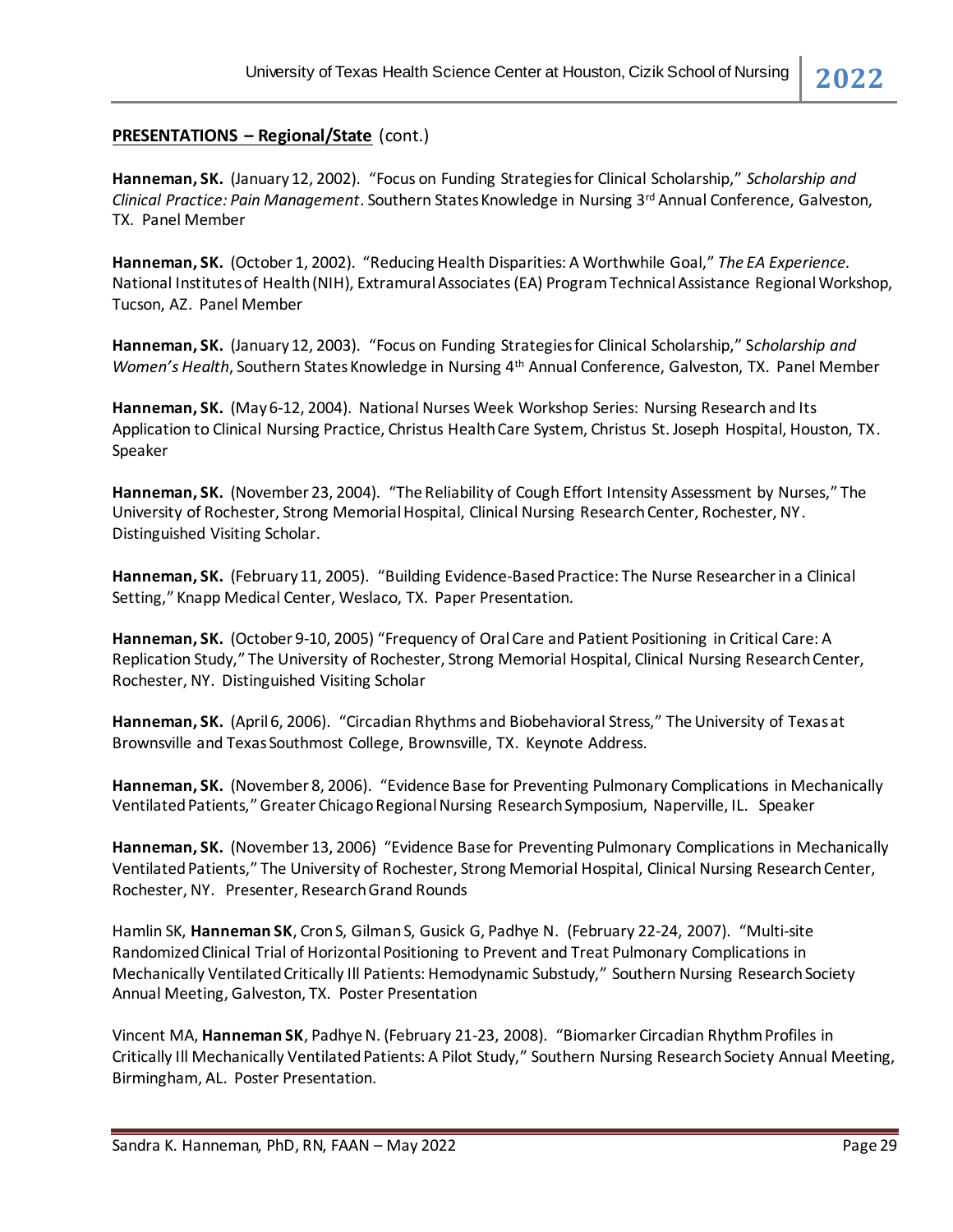#### **PRESENTATIONS – Regional/State** (cont.)

**Hanneman, SK.** (April 30, 2009). "Design, Analysis, and Interpretation of Method-Comparison Studies," The University of Rochester, Strong Memorial Hospital, Clinical Nursing Research Center, Rochester, NY. Distinguished Visiting Scholar.

**Hanneman, SK.** (February 5, 2010). "Exploration of Porcine Stress-Hormone Response to Critical Care," Southern Nursing Research Society Annual Meeting, Austin, TX. Paper presentation.

**Hanneman SK**. (May 25, 2011). "Circadian rhythms in the ICU," PhD Seminar, New Mexico State University, Sigma Theta Tau International, Pi Omega Chapter. Visiting Scholar.

Vakil S, **Hanneman SK**, Kamat S. (March 28, 2017). "Performance Comparison of Two Commercially Available Interleukin-6 Immunoassays, Texas Undergraduate Research Day at the Capitol, Austin, TX. Poster presentation.

Davidson, JE., Doran, N., Petty, A., Arellano, D., Henneman, E., **Hanneman, SK**., Schell-Chaple, H., Glann, J., Smith, L., Derry, K., McNicholl, M., Slazinski, T., Ahrens, T., McLean, B., Chechel, L., & Rincon, T. (April 7, 2021). An Explanatory Descriptive Survey of Nurses' Experience Applying The Joint Commission Medication Management Titration Standards into practice, Sigma Theta Tau Beta Zeta at Large Chapter (Western Massachusetts) Virtual Scholarship Day, podium presentation.

Davidson J JE., Doran, N., Petty, A., Arellano, D., Henneman, E., **Hanneman, SK**., Schell-Chaple, H., Glann, J., Smith, L., Derry, K., McNicholl, M., Slazinski, T., Ahrens, T., McLean, B., Chechel, L., & Rincon, T. (June 25, 2021). A national survey exposes unintended consequences when applying The Joint Commission titration standards into practice. Nursing Research and Evidence-based Practice Conference, 14th Annual Nursing Inquiry and Innovation Conference, University of California, San Diego.

Warren ML, Arellano DL, Davidson J, Doran, N., Petty, A., Henneman, E., **Hanneman, SK**., Schell-Chaple, H., Glann, J., Smith, L., Derry, K., McNicholl, M., Slazinski, T., Ahrens, T., McLean, B., Chechel, L., & Rincon, T. (October 8, 2021). An exploratory descriptive survey of nurses' experience applying The Joint Commission Medication Management Titration Standards into practice. Society of Critical Care Medicine, Texas Chapter 10th Annual Symposium, City. Virtual platform. 1st place Jeffrey J. Bruno Symposium Award.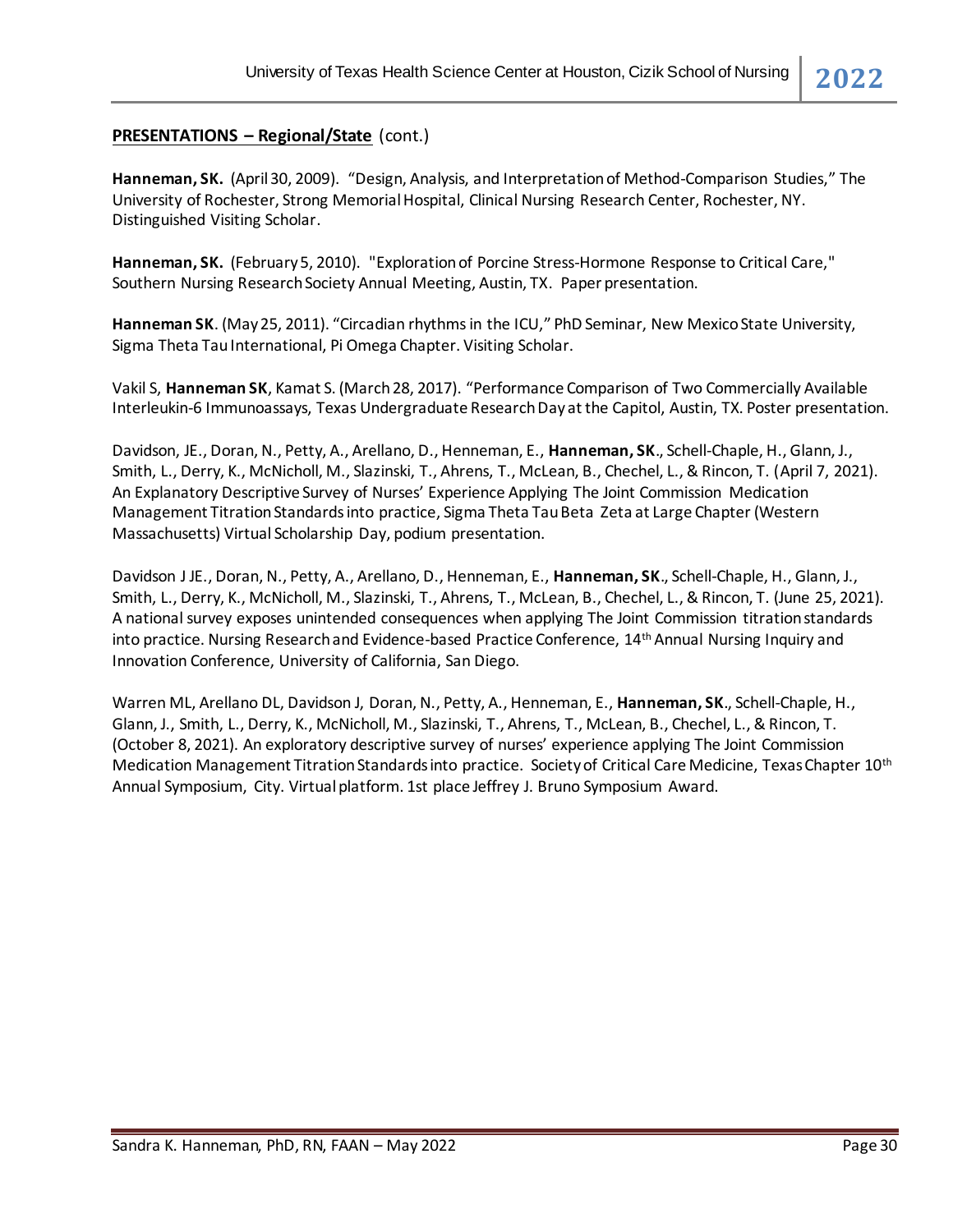**Hanneman, SK.** (May 14, 1990). "Care of the Adult Patient Receiving Mechanical Ventilatory Assistance," St. Luke's Episcopal Hospital Critical Care Division, Houston, TX. Speaker.

**Hanneman, SK.** (October 12, 1990). "Development of Skilled Knowledge in Critical Care," Houston-Gulf Coast Chapter, AACN 1990 Critical Care Trends, Houston, TX. Speaker.

**Hanneman, SK.** (December 4, 1990). "Pulmonary Complications: A Less Traveled Road for Professional Opportunities," St. Luke's Episcopal Hospital Professional Nursing Symposium, Houston, TX. Speaker.

**Hanneman, SK.** (February21, 1991). "The Effect of Clinical Expertise on Patient Outcomes," Pragmatic Innovations and Applications: Shaping Our Clinical Future, Collaborative Research Conference, Houston, TX. Poster Session.

**Hanneman, SK.** (February 22, 1991). "Evaluation of Endotracheal Suctioning Procedures," Pragmatic Innovations and Applications: Shaping Our Clinical Future, Collaborative Research Conference, Houston, TX. Speaker.

**Hanneman, SK.** (May 2, 1991). "Preventable Pulmonary Complications: A Less Traveled Road for Professional Opportunities." Houston-Gulf Coast Chapter AACN, sponsored by Hewlett Packard, Houston, TX. Speaker.

**Hanneman, SK.** (October 18, 1991). "Adult Respiratory Distress Syndrome: What Have We Learned in 25 Years?" Houston-Gulf Coast Chapter AACN, Houston, TX. Speaker.

**Hanneman, SK.** (November 4, 1991). "Preventable Pulmonary Complications: A Less Traveled Road for Professional Opportunities," Hermann Hospital, Houston, TX. Visiting Scholar.

**Hanneman, SK.** (November 24, 1992). "Developing a Weaning Program of Research," Faculty Development Seminar, Texas Woman's University, Houston, TX. Speaker.

**Hanneman, SK.** (February26, 1993). "Getting Started on a Research Path," Faculty Development Seminar, UT-Houston School of Nursing and Texas Woman's University, Houston, TX. Speaker.

**Hanneman, SK.** (January6, 1994). "Flying in Formation," Professional Development Program, Harris County Hospital District, Houston, TX. Speaker.

**Hanneman, SK.** (February17, 1994). "Patterns in Expert and Nonexpert Critical Care Nursing Practice and Patient Outcomes," Nursing Research: For Novice and Expert Conference, Houston, TX. Paper Presentation.

**Hanneman, SK.** (February17, 1994). "Predictors of Weaning from Mechanical Ventilation," Nursing Research: For Novice and Expert Conference, Houston, TX. Paper Presentation.

**Hanneman, SK.** (February17, 1994). "Differences in Pulmonary Mechanics Due to Body Position in Medical Patients Being Weaned from Mechanical Ventilation," Nursing Research: For Novice and Expert Conference, Houston, TX. Paper Presentation.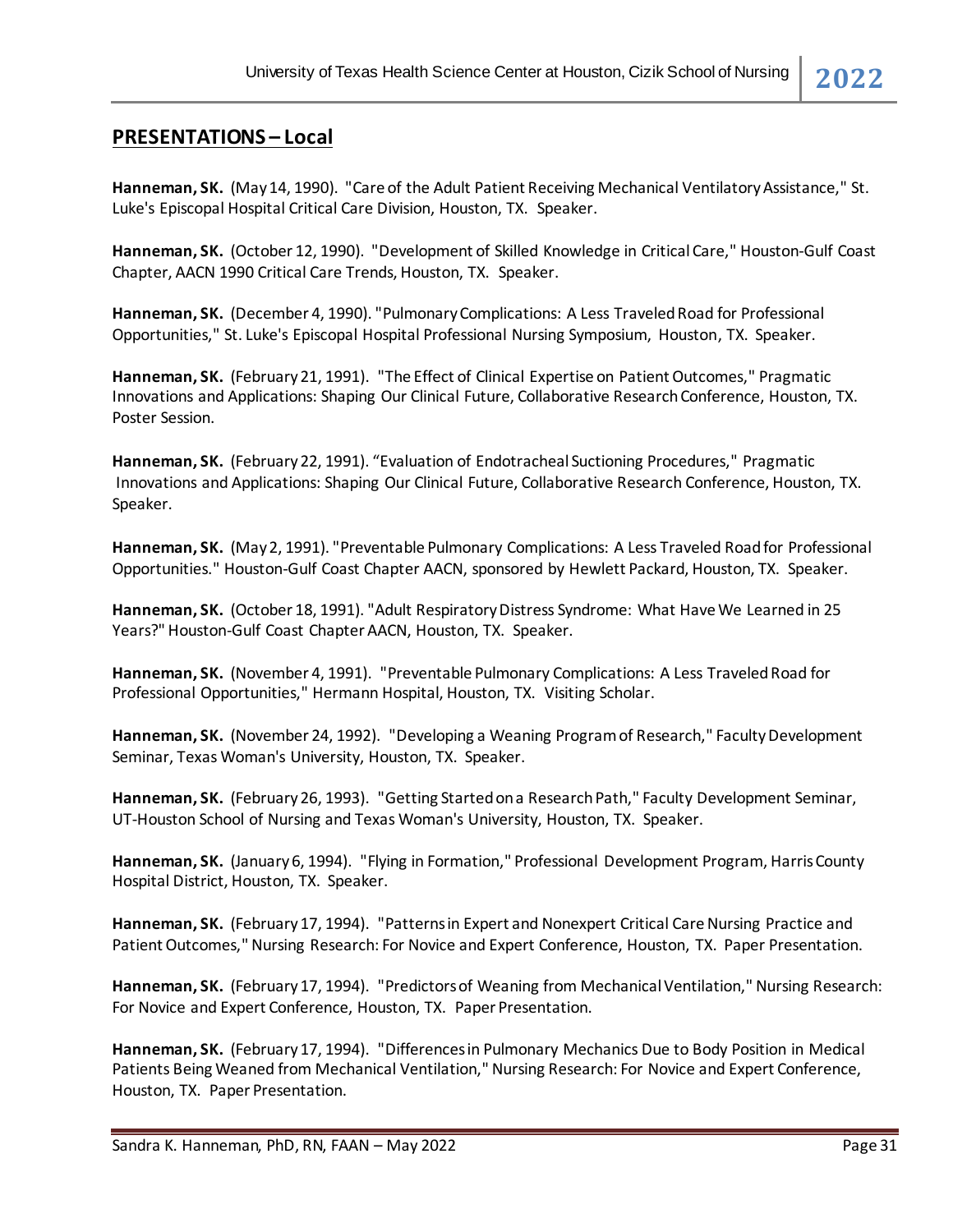**Hanneman, SK.** (March8, 1994). "Focusing the Lens to Evaluate Clinical Competency," Critical Care Trends '94, Houston-Gulf Coast Chapter AACN, Houston, TX. Presenter.

**Hanneman, SK.** (April 8, 1994). "The Effects of a Clinical Nurse Specialist on Preventable Pulmonary Complications," "Patterns in Expert and Nonexpert Critical Care Nursing Practice and Patient Outcomes," "Predictors of Weaning from Mechanical Ventilation," and "Differences in Pulmonary Mechanics Due to Body Position in Medical Patients Being Weaned from Mechanical Ventilation." Texas Woman's University, Institute of Health Sciences-Houston 2nd Annual Research Day, Houston, TX. Poster Presentations.

**Hanneman, SK.** (April 30, 1994). "Research-based Pulmonary Management of Postoperative Cardiac Surgery Patients," Annual Cardiovascular Symposium, Twelve Oaks Hospital, Houston, TX. General Session Presenter.

**Hanneman, SK.** (November 29, 1994). "Pulmonary Nursing," San Jacinto Community College Graduating Seniors, Pasadena, TX. Speaker.

**Hanneman, SK.** (April 28, 1995). "The Normal Curve." Sigma Theta Tau International Beta Beta Chapter Induction Ceremony, Houston, TX. Keynote Speaker.

**Hanneman, SK.** (May 10, 1995). "My Precious Portfolio." Texas Woman's University College of Nursing Pinning Ceremony, Houston, TX. Keynote Speaker.

**Hanneman, SK.** (October 11, 1995). "Days with Hundreds of Pockets." Hermann Hospital Research Day, Houston, TX. Keynote Speaker.

**Hanneman, SK.** (September 8, 1995). "Grantwriting." Videoteleconference Workshop to the Houston and Denton campus faculty and doctoral students. Texas Woman's University School of Occupational Therapy. Speaker.

**Hanneman, SK.** (November 3, 1995). "Subjective Nursing Assessment of Cough Effort." Parry Distinguished Lecture Series in Health Promotion and Disease Prevention, Texas Woman's University, Houston, TX. Poster Presentation.

**Hanneman, SK.** (January 4, 1996). "Predictors of Weaning from Mechanical Ventilation." Houston-Gulf Coast AACN Chapter Educational Program, Houston, TX. Speaker.

**Hanneman, SK.** (January22, 1996). "A Model for Product Evaluation." Research Utilization Program, sponsored by Texas Medical Center Institutions, Houston, TX. Poster Presentation.

**Hanneman, SK.** (February26, 1996). "Research that Makes a Difference in Patient Care." UT-Houston, SON Faculty and Student Seminar, Houston, TX. Speaker.

**Hanneman, SK.** (March5, 1996). "Biorhythmic Patterns During Mechanical Ventilation and Weaning." 1996 Critical Care Trends, Houston, TX. Keynote Speaker.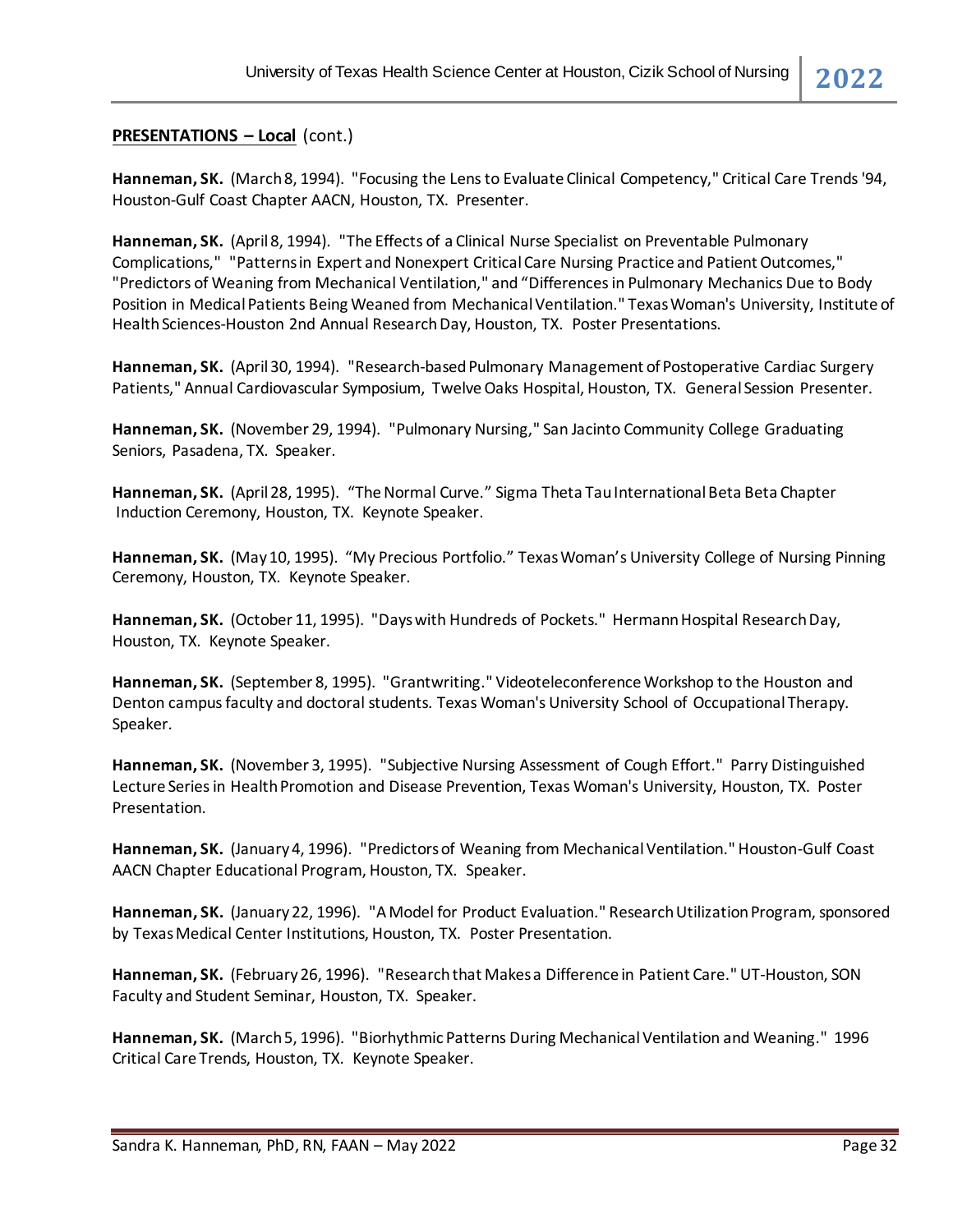**Hanneman, SK.** (October 14, 1997). "The Gel Factor: From Individual Studies to a Program of Research," Brown Bag Research Seminar, Texas Woman's University, Houston, TX. Paper Presentation.

**Hanneman, SK.** (January23, 1998). Member, Mock Peer Review Panel, UT-Houston, Common Sense Approach to Grant Writing, Houston, TX.

**Hanneman, SK.** (October 4, 1998). "As the Pendulum Swings," Society of Research Administrators-Texas Chapter, Annual Meeting, Houston, TX. Keynote Address.

**Hanneman, SK.** (October 4, 1998). "UT on the Move," New Faculty Orientation, UT-Houston Health Science Center, Houston, TX. Speaker.

**Hanneman, SK.** (October 4, 1998). "Feasibility of a Porcine Model of Prolonged Acute Stress," Poster Session, and Moderator, Paper Sessions, UT-Houston Health Science Center, 4th Annual Research Day, Houston, TX.

**Hanneman, SK.** (October 10, 1998). "Research Questions from Practice," Improving Practice through Nursing Research Workshop, The Methodist Hospital, Houston, TX. Speaker.

**Hanneman, SK.** (March 2, 1999). "Developing an Experimental Model of Prolonged Acute Stress," Sigma Theta Tau International, Zeta Pi Chapter, Houston, TX. Speaker.

**Hanneman, SK.** (October 4, 1999). "Clinical Nurse Specialist Impact on Patient Outcomes and Nursing Practice," Nursing Research Forum, M.D. Anderson Cancer Center, Division of Nursing, Houston, TX. Presenter.

**Hanneman, SK.** (October 7, 1999). "A New Model for Mechanical Ventilation Weaning," Houston-Gulf Coast Chapter AACN, Houston, TX. Presenter.

**Hanneman, SK.** (October 8, 1999). "Time Structure of Respiratory Rate in a Porcine ICU Model," University of Texas Health Science Center at Houston, 5<sup>th</sup> Annual Research Day, Houston, TX. Poster Presentation.

**Hanneman, SK.** (October 8, 1999). "Porcine Ambulatory Temperature Rhythms," University of Texas Health Science Center at Houston, 5th Annual Research Day, Houston, TX. Poster Presentation.

**Hanneman, SK.** (May 6, 2000). "Ordinary Miracles: The Power of Observation," Sigma Theta Tau, Eta Phi Chapter, Houston Baptist University, Houston, TX. Induction Speaker.

**Hanneman, SK.** (May 8, 2000). National Nurses Week, "Ordinary Miracles: The Power of Observation," M.D. Anderson Cancer Center, Houston, TX. Keynote Speaker.

**Hanneman, SK.** (June 28, 2000). "Research in the Clinical Practice Setting," Nursing Leadership Council, St. Luke's Episcopal Hospital, Houston, TX. Speaker.

**Hanneman, SK.** (October 2, 2000). "Porcine Ambulatory Temperature Rhythms," The University of Texas at Houston 6th Annual Research Day, Houston, TX. Poster Presentation.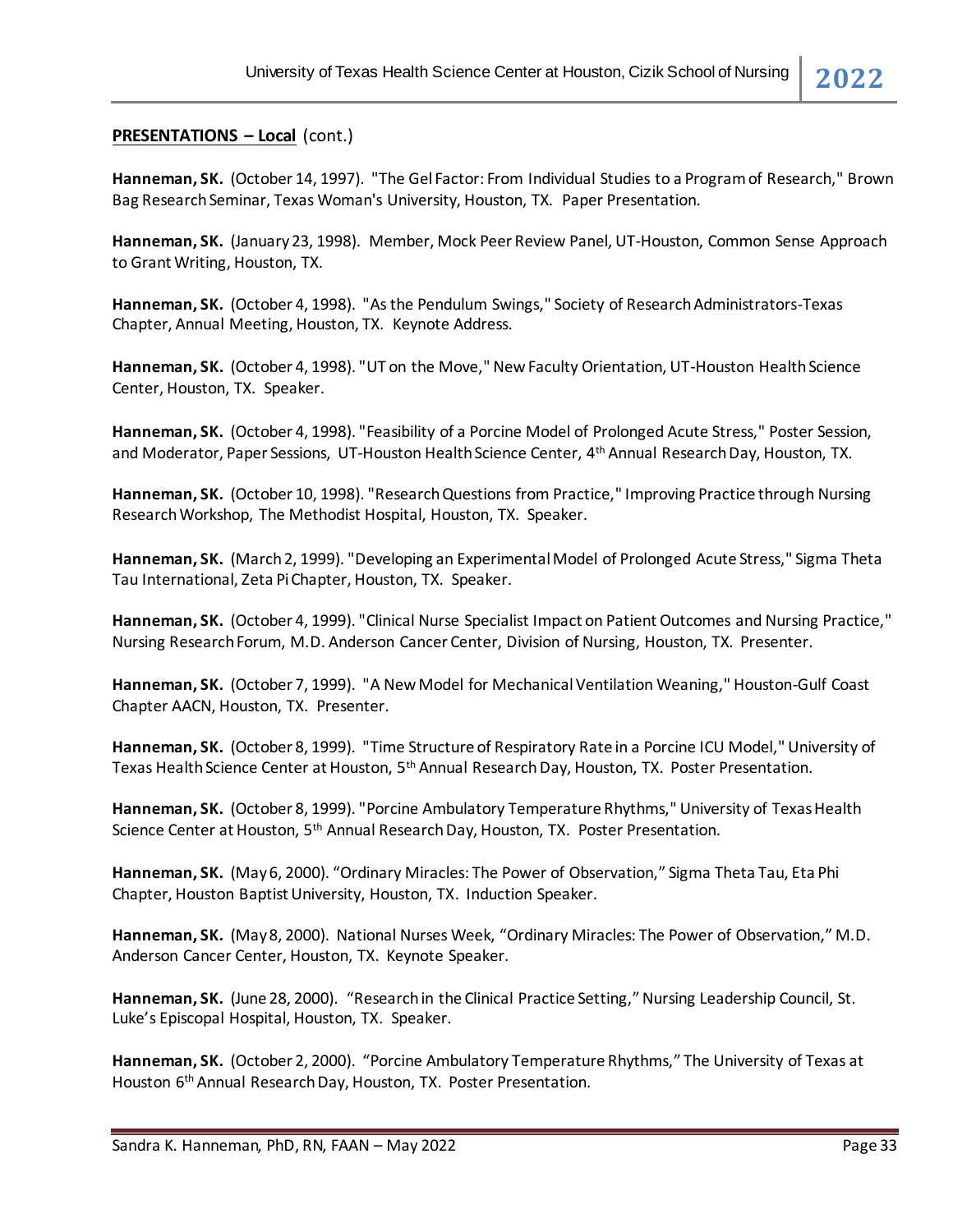**Hanneman, SK.** (November 17, 2000). "Biorhythms During Mechanical Ventilation and Weaning," Research Seminar, The University of Texas School of Nursing at Houston, Houston, TX. Presenter.

**Hanneman, SK.** (February 15, 2001). "Professional Development and Teaching Excellence," Advances in Teaching/Learning Day at The University of Texas Health Science Center at Houston, Houston, TX. Panelist.

**Hanneman SK,** Ruppert Susan**.** (July 6, 2001). "Scholarship Ethics," Faculty Assembly, Slice of Scholarship, The University of Texas Health Science Center at Houston School of Nursing, Houston, TX. Co-Presenter.

**Hanneman, SK.** (November 30, 2001). "Comparison of Methods of Temperature Measurement in Swine," 7th Annual Research Day, University of Texas Health Science Center at Houston, Houston, TX. Poster Presentation.

**Hanneman, SK.** (November 1, 2002). "Porcine Intensive Care Model: Cardiopulmonary and Biochemical Responses of Growing-Finishing Swine," 8th Annual Research Day, University of Texas Health Science Center at Houston, Houston, TX. Poster Presentation.

Hanneman SK, Padhye NS. (November 1, 2002). "Circadian Temperature Rhythm in Women," 8<sup>th</sup> Annual Research Day, The University of Texas Health Science Center at Houston, Houston, TX. Poster Presentation.

**Hanneman, SK.** (September 26, 2003). "Circadian Temperature Rhythm in Women," Research Seminar, The University of Texas School of Nursing at Houston, Houston, TX. Paper Presentation.

**Hanneman, SK.** (Spring Semester, 2003). "Research Development Workshops," Series of seminars for faculty, doctoral students, and community nurses, Center for Nursing Research, The University of Texas School of Nursing at Houston, Houston, TX. Lead Instructor and Coordinator.

Hanneman, SK. (October 6, 2003). "Developing a Research Career," 3<sup>rd</sup> International Research Association for Nursing and Health Sciences (RANHS) Research Symposium on the Elderly, Houston, TX. Speaker.

**Hanneman, SK.** (November 8, 2005). "The Current State of Nursing Research and Future Opportunities," The Association of Clinical Research Nurses, Houston, TX. Speaker.

**Hanneman, SK.** (March 21, 2006). "UT-Houston Nursing Research: Coming of Age," Leadership Forum, The University of Texas Health Science Center at Houston, Houston, TX. Speaker.

**Hanneman, SK.** (March 24, 2006). "Frequency of Oral Care and Positioning of Patients in Critical Care: A Replication Study," Research Seminar, The University of Texas School of Nursing at Houston, Houston, TX. Speaker.

**Hanneman, SK.** (July 19, 2007). "Circadian Rhythms during Mechanical Ventilation," Harris County Hospital District, Nursing Research Consortium, Houston, TX. Presenter.

Vincent MA, **Hanneman SK**, Padhye NS. (November 20, 2008). "Environmental Influences on Circadian Temperature Rhythm in Intensive Care," Nursing Celebration 2008, Texas Nurses Association, District 9, Houston, Texas. Poster Presentation.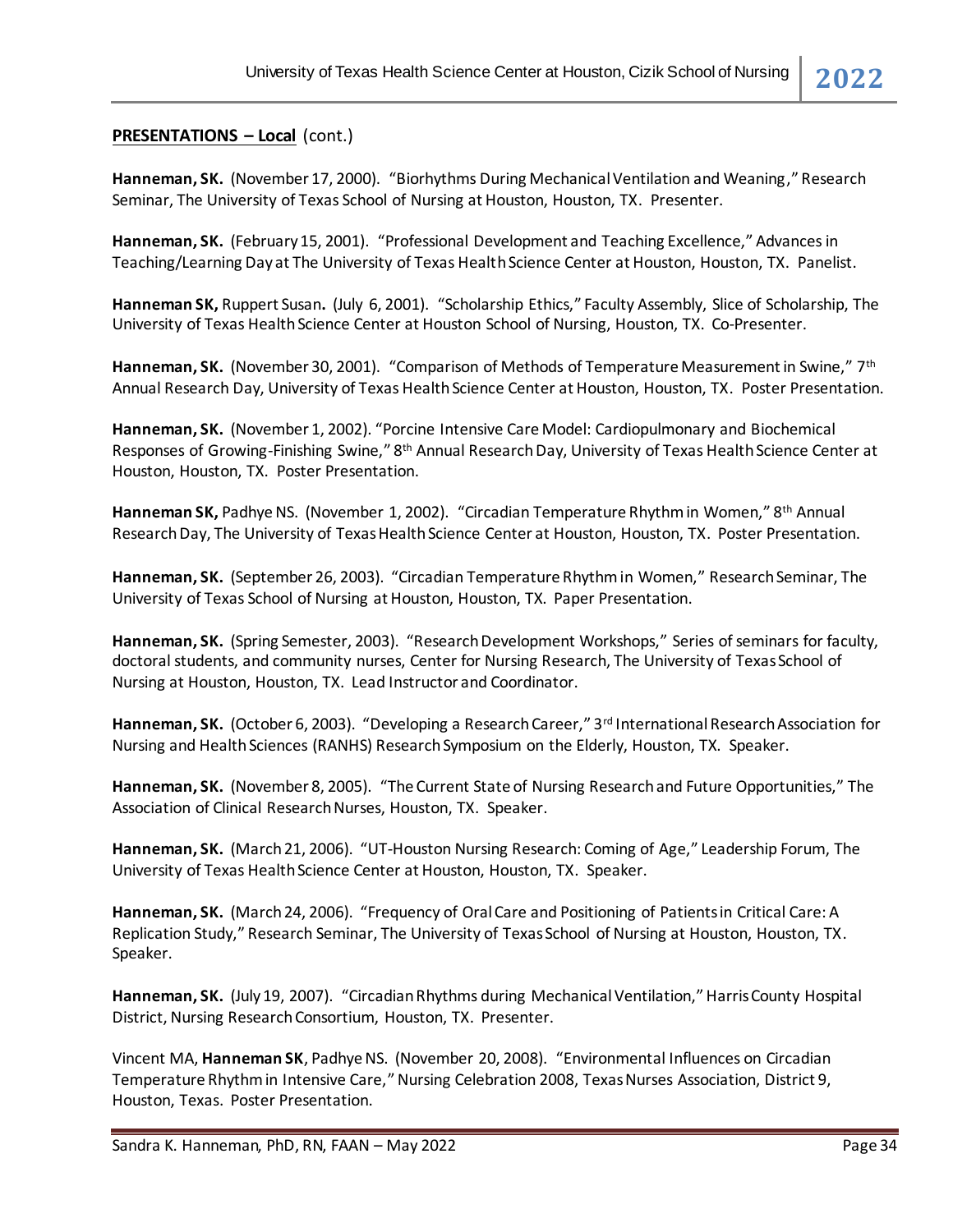Vincent MA, **Hanneman SK**, Padhye NS. (November 21, 2008). "Environmental Influences on Circadian Temperature Rhythm in Intensive Care," 2008 Research Day, "Complex Determinants in Health: Interactions of Genetic Factors and Environmental Influences," University of Texas Health Science Center at Houston. Poster Presentation.

**Hanneman, SK.** (February 20, 2009). "Porcine Stress-Hormone Response to Critical Care," Research Seminar, University of Texas School of Nursing at Houston, Houston, TX. Speaker.

**Hanneman, SK.** (August 5, 2009). "Preparing CVs for Promotion and Tenure", FacE (**Fac**ulty **E**ducation) Summer Brown Bag session, The University of Texas School of Nursing at Houston, Houston, TX. Speaker.

**Hanneman, SK.** (November 10, 2009). "Circadian Rhythms in the Intensive Care Unit," Hosted by the Academy of Science and Technology at the Woodlands College Park High School and the Academy for Science and Health Professions at Conroe High School, the Woodlands College Park High School, The Woodlands, TX. Distinguished Lecturer.

**Hanneman, SK.** (February 17, 2010). "Mentorship." The Committee on the Status of Women, University of Texas Health Science Center at Houston. Speaker, Mentor Expert Panel.

**Hanneman, SK.** (April 8, 2010). "Circadian Adaptation to the ICU," Houston City-Wide Sleep Medicine Conference, University of Texas Health Science Center at Houston School of Medicine. Speaker.

**Hanneman, SK.** (April 23, 2010). "NIH Review and Scoring Criteria," Research Seminar, Center for Nursing Research, School of Nursing, University of Texas Health Science Center at Houston. Speaker.

Kennedy, CE, Turley, JP, **Hanneman SK**. (October 15-16, 2010). "Using waveform analysis as latent features for modeling cardiac arrest in a pediatric ICU," 20th Anniversary Keck Center Annual Research Conference, The W. M. Keck Center for Interdisciplinary Bioscience Training, Houston. Poster Presentation.

**Hanneman SK.** (March 4, 2011). "Circadian rhythms in the ICU," Grand Rounds, Division of Pulmonary, Critical Care and Sleep Medicine, Department of Internal Medicine, University of Texas Health Science Center at Houston Medical School. Speaker.

**Hanneman SK.** (March 30, 2011). "Circadian rhythms in a porcine adult ICU," Continuing Education Seminar, Center for Laboratory Animal Medicine and Care, University of Texas Health Science Center. Speaker.

**Hanneman SK.** (November 17, 2011). "Navigating into a quantitative research study," Research Boot Camp continuing education series, Michael E. DeBakey Veterans Affairs Medical Center, Houston, TX. Speaker.

**Hanneman SK.** (March 1, 2012). "Blue-blocking light and morbidity in a porcine ICU model," Center for Nursing Research Seminar, University of Texas Health Science Center at Houston School of Nursing. Paper Presentation.

**Hanneman SK.** (April 20, 2012). "Survival and morbidity in a porcine adult ICU model of prolonged mechanical ventilation," Research Day 2012, University of Texas Health Science Center at Houston School of Nursing. Speaker.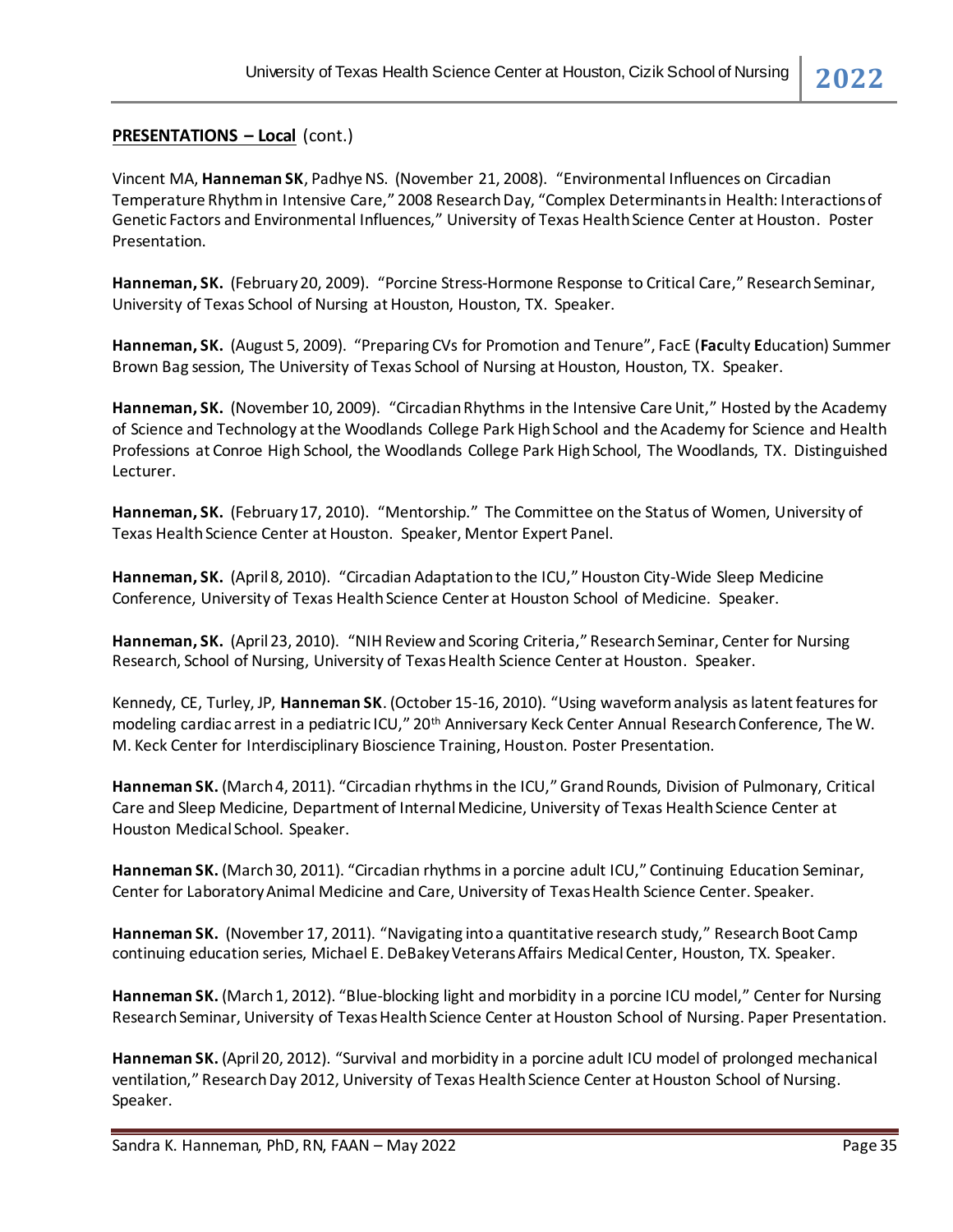**Hanneman SK.** (September 6, 2012). "Circadian rhythms in a porcine adult ICU model," Collaborative Workshop on Circadian Rhythms, University of Texas Health Science Center at Houston Medical School. Speaker.

Blog G, **Hanneman SK**, McCue D. (April 19, 2013). "Partial validation of salivary IL-6 and TNF-α for circadian rhythm research. Research Day 2013, University of Texas Health Science Center at Houston School of Nursing. Podium.

Ballew LL, **Hanneman SK**, Padhye NS. (April 19, 2013). "Measurement of circadian temperature rhythm with the iButton. Research Day 2013, University of Texas Health Science Center at Houston School of Nursing. Poster.

Mabry L, **Hanneman SK**, Whitehead L. (April 19, 2013). "Experimental light at night conditions." Research Day 2013, University of Texas Health Science Center at Houston School of Nursing. Poster.

**Hanneman SK**. (August 21, 2013). "Circadian rhythms in healthy, pre-clinical, and clinical models." Keynote Address, University of Texas Medical Branch at Galveston, Graduate School of Biomedical Sciences, Online Nursing PhD Program Residency Week. **Invited.**

Awe T, **Hanneman SK**, Padhye NS. (April 25, 2014). "Circadian rhythm of skin temperature with the iButton." Research Day 2014, University of Texas Health Science Center at Houston School of Nursing and Sigma Theta Tau International Zeta Pi Chapter. Poster.

Willson JJ, **Hanneman SK**, Cron S. (April 25, 2014). "Reliability estimates of the Morningness-Eveningness Questionnaire, Epworth Sleepiness Scale, and Richards-Campbell Sleep Questionnaire." Research Day 2014, University of Texas Health Science Center at Houston School of Nursing and Sigma Theta Tau International Zeta Pi Chapter. Poster.

Schultz A, **Hanneman SK**, Cron S. (April 25, 2014). "Comparison of light at night conditions on salivary biomarkers, sleepiness, and sleep quality. Research Day 2014, University of Texas Health Science Center at Houston School of Nursing and Sigma Theta Tau International Zeta Pi Chapter. Podium presentation.

**Hanneman SK**, Gusick GM, Hamlin SK, Wachtel SG, Cron S, Jones DJ, Oldham SA. (April 25, 2014). "Pilot study of a randomized controlled trial of manual versus automated lateral rotation to reduce preventable pulmonary complications in mechanically ventilated ICU patients. Research Day 2014, University of Texas Health Science Center at Houston School of Nursing and Sigma Theta Tau International Zeta Pi Chapter. Podium presentation.

**Hanneman SK** (June 24, 2014). "Ms. Manners on dissemination etiquette." Continuing Education Program (Invited speaker). St. Luke's Health – TMC, Houston, TX. Podium presentation.

**Hanneman SK**, McCue D, & Blog GL. (March 20, 2015). "Partial validation of salivary IL-6 and TNF-α by enzyme immunoassay. UTHealth School of Nursing Research Day, Houston, TX, March 20, 2015, Podium.

**Hanneman SK**. (March 1, 2016). Psychometric interpretation and improvement of multiple-choice exams. Faculty Development Series on Exam Psychometrics. University of Texas Health Science Center at Houston School of Nursing. **Invited.**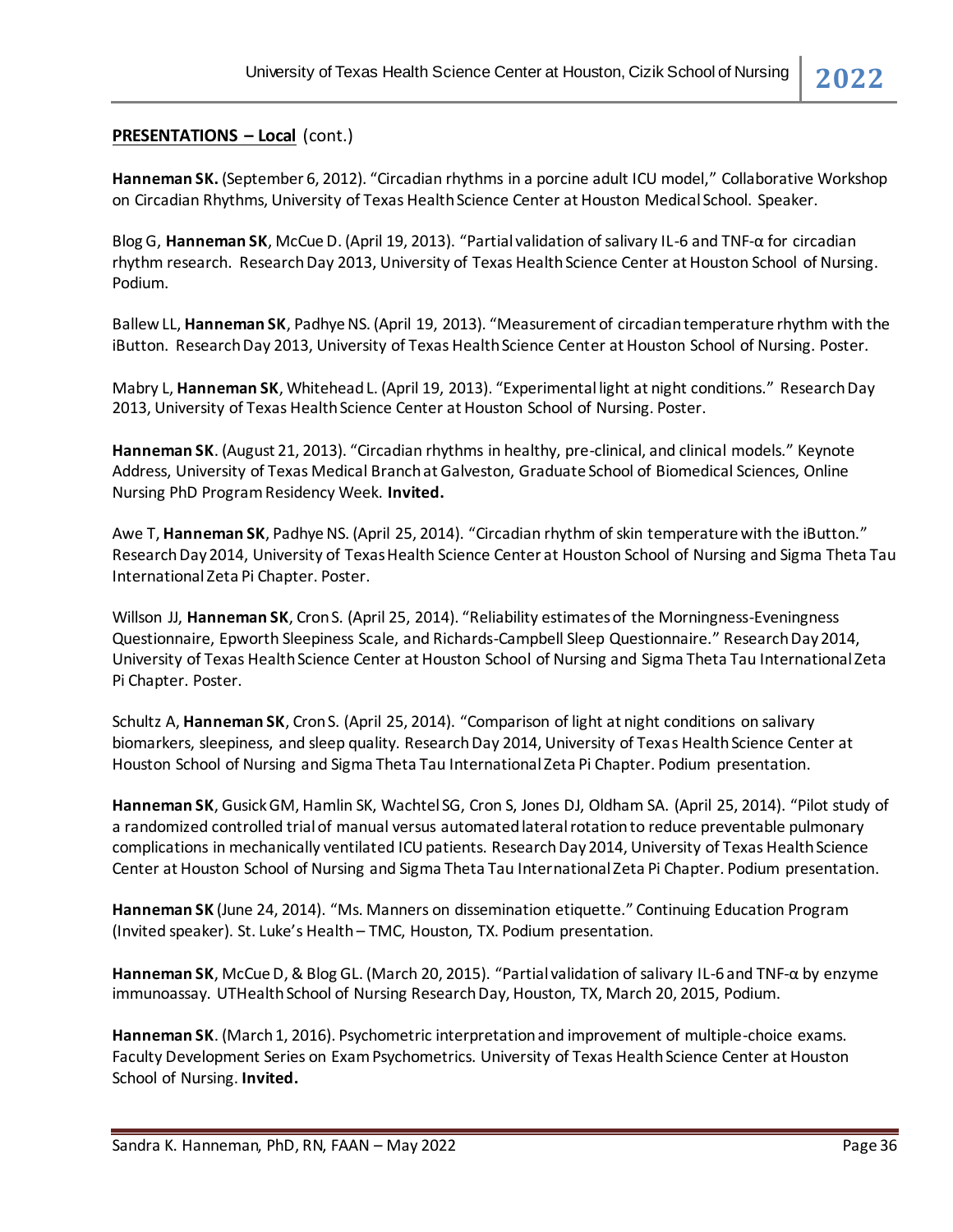#### **PRESENTATIONS – Local** (cont.)

**Hanneman SK**, Padhye, N. S., Whitehead, L. (April 8, 2016). Effect of light at night on salivary melatonin levels and circadian rhythm. Sigma Theta Tau, Zeta Pi Chapter, and UTHealth School of Nursing Research Day 2016, Podium.

Algamdi MM, **Hanneman SK**. (April 8, 2016). Development and reliability estimate of Arabic version of the Cancer Behavior Inventory-Brief. Sigma Theta Tau, Zeta Pi Chapter, and UTHealth School of Nursing Research Day 2016, Podium.

Robertson L, **Hanneman SK,** Padhye N, Gilder T. (April 8, 2016). Interrater reliability estimates for scoring the Richards-Campbell Sleep Questionnaire. Sigma Theta Tau, Zeta Pi Chapter, and UTHealth School of Nursing Research Day 2016, Poster.

Vakil S, **Hanneman SK**, Kamat S. (June 9, 2017). Performance comparison of two commercially available interleukin-6 immunoassays. Sigma Theta Tau, Zeta Pi Chapter, and UTHealth School of Nursing Research Day 2017, Poster.

De Castro A, **Hanneman SK**, Cron S. (June 9, 2017). Gender differences in skin temperature of the healthy adult. Sigma Theta Tau, Zeta Pi Chapter, and UTHealth School of Nursing Research Day 2017, Poster.

Bradshaw GR, **Hanneman SK**, Kamat S. (June 9, 2017). Development of salivary myeloperoxidase protocol for light at night study. Sigma Theta Tau, Zeta Pi Chapter, and UTHealth School of Nursing Research Day 2017, Poster.

**Hanneman SK**, Kamat S, Padhye NS, Whitehead L. (June 9, 2017). Effect of light at night on salivary interleukin (IL)-6 levels. Sigma Theta Tau, Zeta Pi Chapter, and UTHealth School of Nursing Research Day 2017, Podium.

**Hanneman SK**. Pathophysiology (June 27, 2017). Summer Health Professions Education Program, UTHealth, Podium.

**Hanneman SK**, Kamat SR, Hui D. (April 6, 2018) Inflammatory biomarker response to haloperiodol and lorazepam in palliative care patients with agitated delirium: A preliminary study. Sigma Theta Tau, Zeta Pi Chapter, and UTHealth Cizik School of Nursing Research Day 2018 (Podium presentation)

Paez E, **Hanneman SK**. (April 6, 2018). Reliability estimates for the Richards-Campbell Sleep Questionnaire and Epworth Sleepiness Scale. Sigma Theta Tau, Zeta Pi Chapter, and UTHealth Cizik School of Nursing Research Day 2018 (Poster presentation)

Pham N, **Hanneman SK**. (April 6, 2018). Ambient variables in a controlled environment laboratory under experimental light-at-night conditions. Sigma Theta Tau, Zeta Pi Chapter, and UTHealth Cizik School of Nursing Research Day 2018 (Poster presentation)

Drake J, **Hanneman SK**. (April 6, 2018). Critical Care Nurses' Knowledge of Selected Dysrhythmias and Use of Atrial Electrograms in Adult Postoperative Cardiac Surgery Patients. Sigma Theta Tau, Zeta Pi Chapter, and UTHealth Cizik School of Nursing Research Day 2018 (Poster presentation)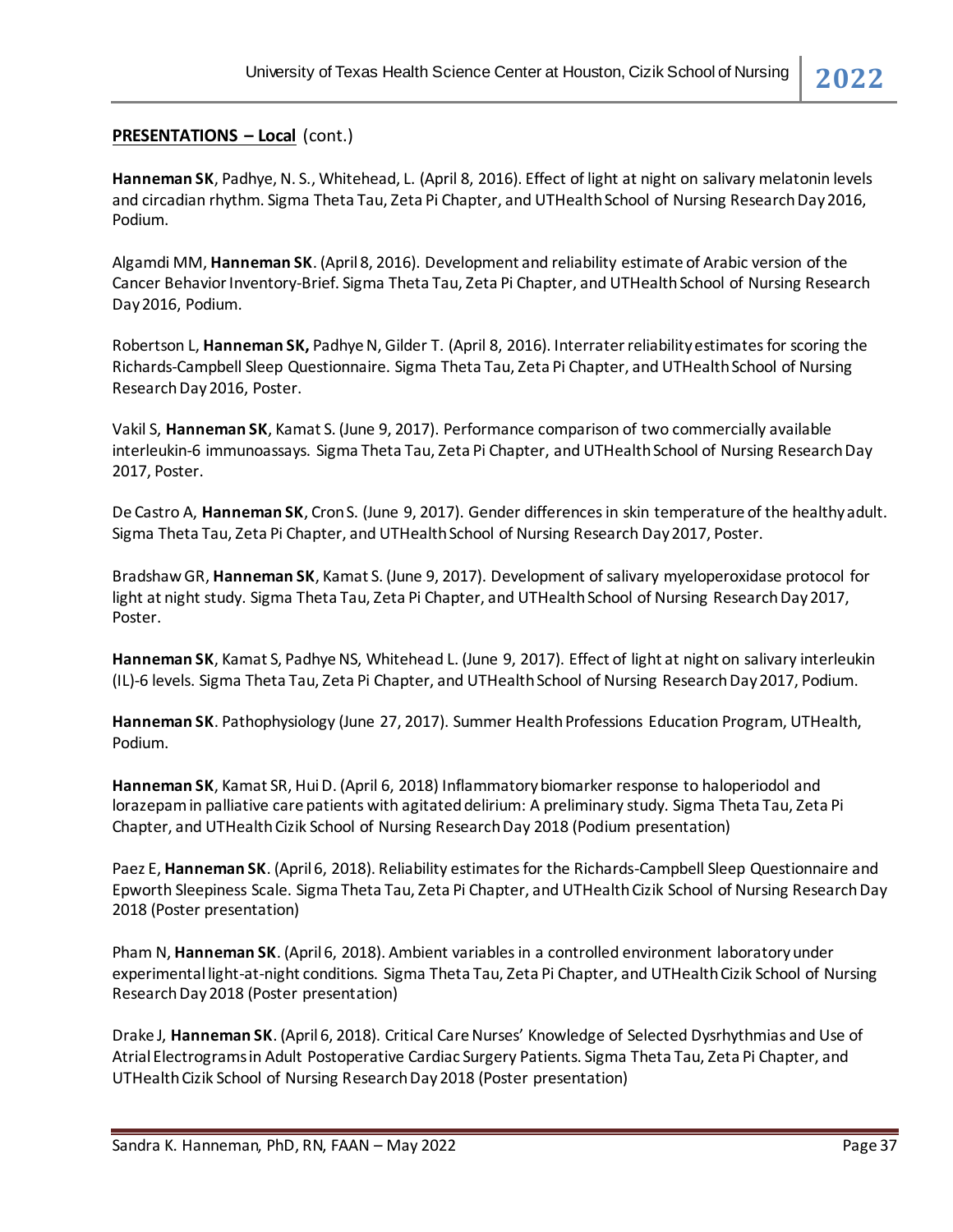#### **PRESENTATIONS – Local** (cont.)

Paez E, **Hanneman SK**. (April 18, 2018). Reliability estimates for the Richards-Campbell Sleep Questionnaire and Epworth Sleepiness Scale. 6th Annual Neuro ICU Symposium, UTHealth McGovern Medical School and Memorial Hermann Hospital Mischer Neuroscience Institute, Poster.

Panel Member. (April 19, 2018). Focus on Fellows Forum. UTHealth Cizik School of Nursing.

**Hanneman SK**. (June 1, 2018). Responding to manuscript reviews. Slice of Scholarship, Faculty Assembly, Cizik School of Nursing.

**Hanneman SK**. Pathophysiology (June 26, 2018). Summer Health Professions Education Program, UTHealth, Podium.

**Hanneman SK.** Afternoon Moderator, 8th Annual Research/Evidence-Based Practice Day (October 18, 2019), UTHealth Cizik School of Nursing and Sigma Theta Tau, Zeta Pi chapter.

**Hanneman SK.** (February 26, 2021). Around-the-clock data collection: Challenges, lessons, and recommendations. Back to Science Symposium, Houston Methodist, Speaker (Invited).

Davidson J JE., Doran, N., Petty, A., Arellano, D., Henneman, E., **Hanneman, SK**., Schell-Chaple, H., Glann, J., Smith, L., Derry, K., McNicholl, M., Slazinski, T., Ahrens, T., McLean, B., Chechel, L., & Rincon, T. (June 25, 2021). A national survey exposes unintended consequences when applying The Joint Commission titration standards into practice. Nursing Research and Evidence-based Practice Conference, 14th Annual Nursing Inquiry and Innovation Conference, University of California, San Diego, podium and poster.

**Hanneman SK**. Panel Member. (September 27, 2021). Professionalism. BSN Student Government Organization, Cizik School of Nursing, Houston, Texas.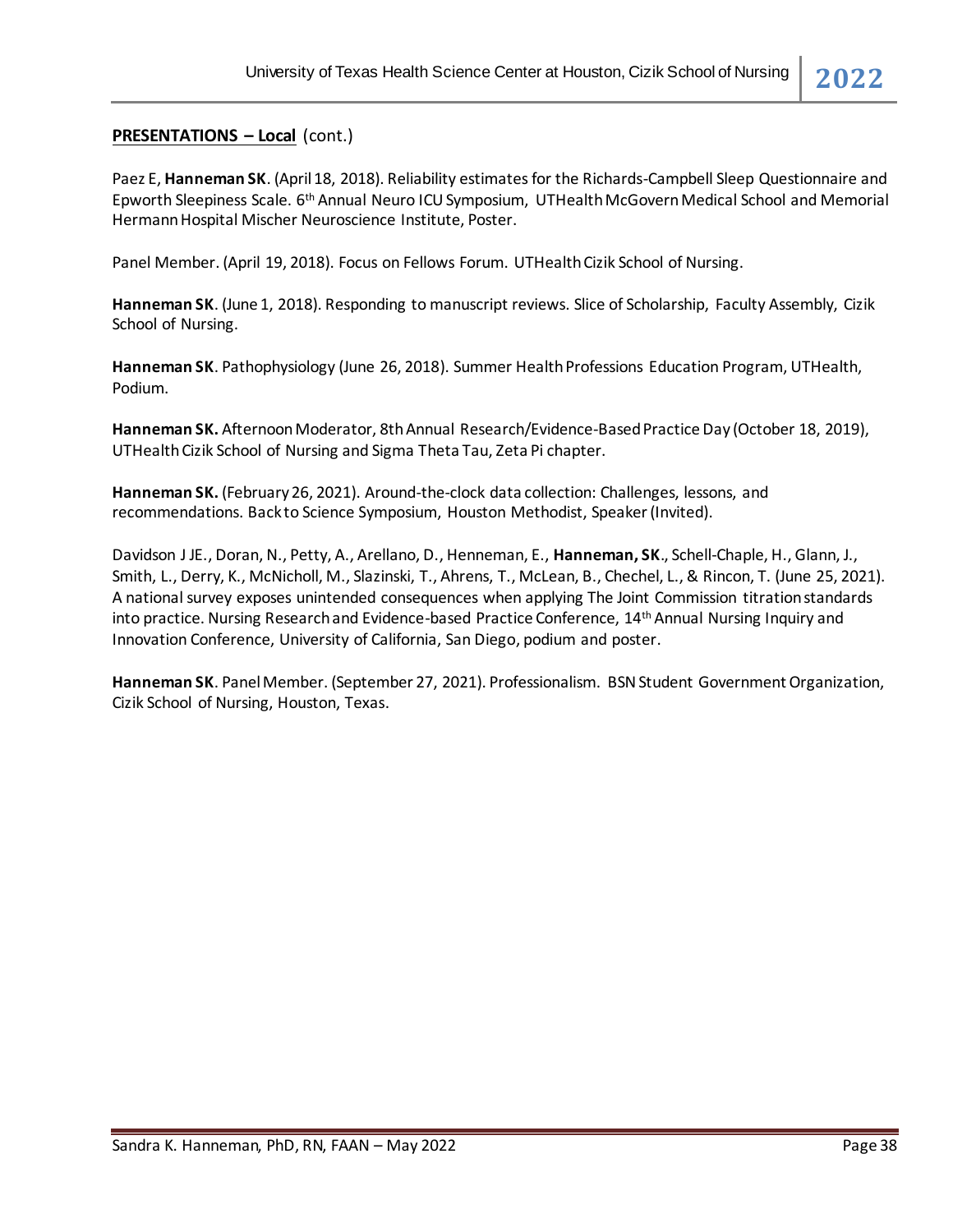# **PROFESSIONAL SERVICE**

#### **Consultations**

Texas Woman's University College of Nursing, Houston, TX, Research Consultant , 1989 – 1990

St. Luke's Episcopal Hospital Division of Nursing, Houston, TX, Critical Care Consultant, 1990 – 1991, 1993 – 1996

Hermann Hospital Division of Nursing, Houston, TX, Research Consultant , 1991 – 1996

Texas Woman's University, Denton, TX, Research Consultant, EARDA II (Grant #1 G11 HD32693-04, Extramural Associates Research Development Award, National Institute of Child Health and Human Development, NIH, Sondra Ferstl, PhD , PI), 1997 – 2000

Office of Research Integrity, U.S. Public Health Service, Research Consultant, 1999 – 2000

Respiratory Compromise Invitational Workshop, National Association for Medical Direction of Respiratory Care, Orlando, Florida, February 26 and 27, 2015.

Development of survey on respiratory compromise, Physician-Patient Alliance for Health & Safety, Chicago, IL, 2015 – 2016.

Pilot Study on the Impact of Unit Design and Shift Assignment on Stress in NICU Nurses, Neonatal Intensive Care Unit, Texas Children's Hospital, Houston, TX, 2016 - present

#### **Editorial Boards/Panels**

*FOCUS On Critical Care*, Editor, Research Review, 1985 − 1987

*Med-Surg Nursing Quarterly*, Editorial Advisory Board, 1992 − 1993

*Ultrastat! Psychosocial Aspects of Critical Care,* Editorial Board, 1992 − 1994

*American Journal of Critical Care*, Editorial Board, 1998 – 2019

*Journal of Cardiovascular Nursing*, Issue Editor, Cardiovascular Disease in Vulnerable Populations, 11(4): 97 pp., 1997

*Research-based Clinical Protocol* Series, Innovision Producers, "Weaning from Short-term Mechanical Ventilation, Expert Contributor, 1998

*Health Week*, Nurse Week Publishing, Executive Advisory Board, 1998 − 2001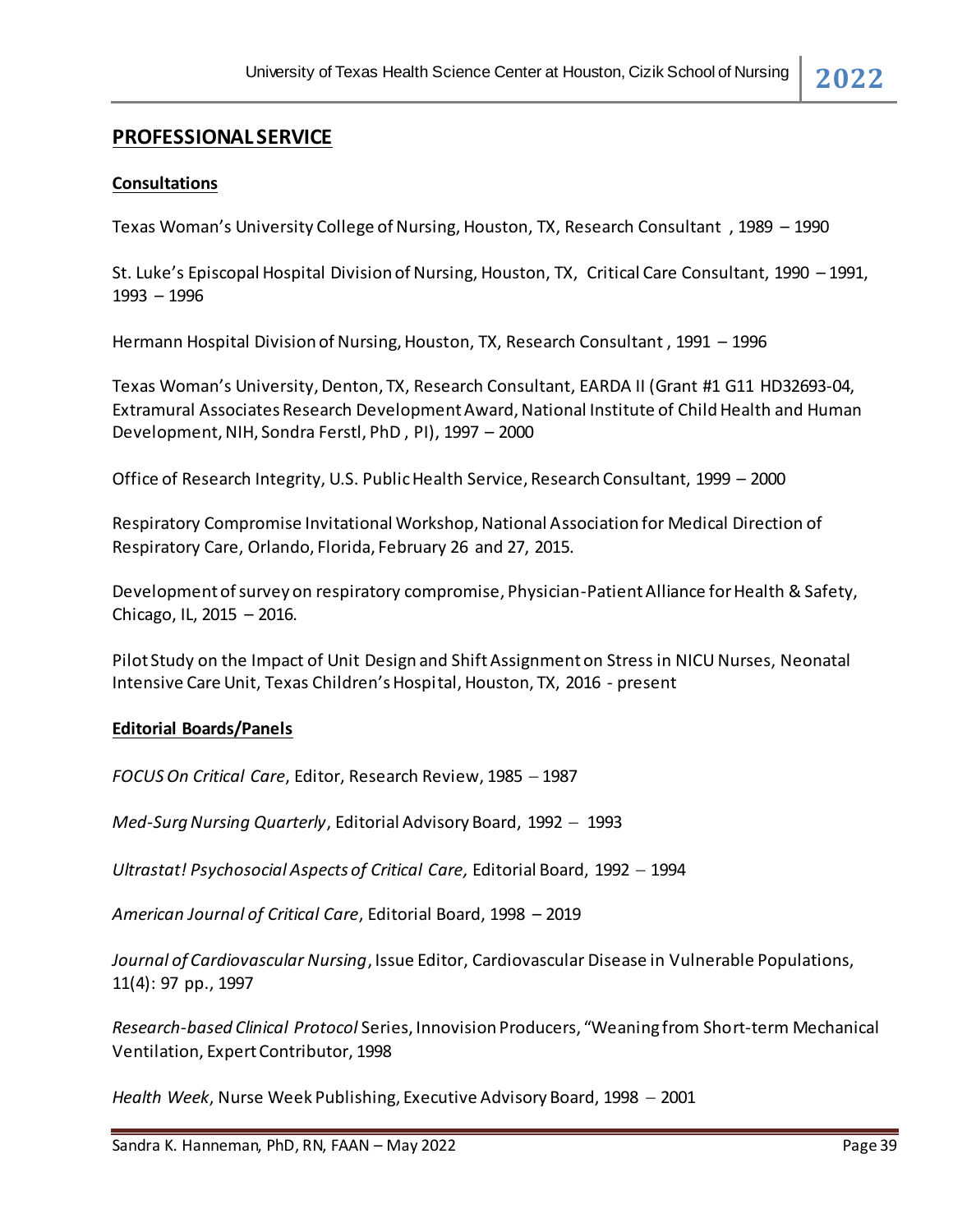# **Editorial Boards/Panels** (cont.)

*Biological Research for Nursing*, Issue Co-editor, Circadian and Thermoregulatory Responses, 2(4): 75 pp., 2001; Editorial Board, 2005 – 2011, 2013 - 2018; Issue Editor, Chronobiology in Health Care, Vol.9, N0.1, 2007

*Critical Care Nursing Quarterly,* Issue Editor, Critical Care Research: Part 1, 24(4):83 pp., 2002; Issue Editor, Critical Care Research: Part 2, 25(2):74 pp., 2002

### **Manuscript Reviewer**

*Heart & Lung*, 1988 − present *American Journal of Critical Care*, 1993 − present *AACN Clinical Issues: Advanced Practice in Acute and Critical Care*, 1995 − 2004 *Nursing Research*, 1998 − present *Journal of Critical Care*, 1998 − 2000, 2017 – present *Proceedings of the Mayo Clinic*, 2000 *Biological Research for Nursing*, 2005 – present *Contemporary Topics in Laboratory Animal Science*, 2004 – 2006 *Laboratory Animals*, 2004 – 2012 *Critical Care Medicine*, 2006 – present *The Internet Journal of Advanced Nursing Practice*, 2009 *American Nurse Today*/*American Nurse*, Research series, 2011 – present *Journal of Nursing Measurement*, 2015 - present *Respiratory Care*, 2016 – present *Current Psychology*, 2020 – present Psychoneuroendocrinology, 2020 – present *Chronobiology International*, 2021

# **PROFESSIONAL SERVICE – Professional Organizations**

| American Academy of Nursing                                                                                         | $1990$ – present |
|---------------------------------------------------------------------------------------------------------------------|------------------|
| Acute and Critical Care Expert Panel                                                                                | $2004 - present$ |
| Member, Collaborative Expert Panel Policy Task Force on                                                             | $2019 - 2020$    |
| Benzodiazepines and antipsychotics in the elderly                                                                   |                  |
| Member, Abstract Review Panel, 2020 Transforming Health,                                                            |                  |
| <b>Driving Policy Conference</b>                                                                                    | 2020             |
| American Nurses' Association                                                                                        |                  |
| Committee for New York State Clinical Nurse Specialist Group                                                        | $1972 - 1973$    |
| Technical Expert Panel Member, Respiratory Therapy Study, Centers for<br>Medicare and Medicaid (CMS), Baltimore, MD | $2001 - 2002$    |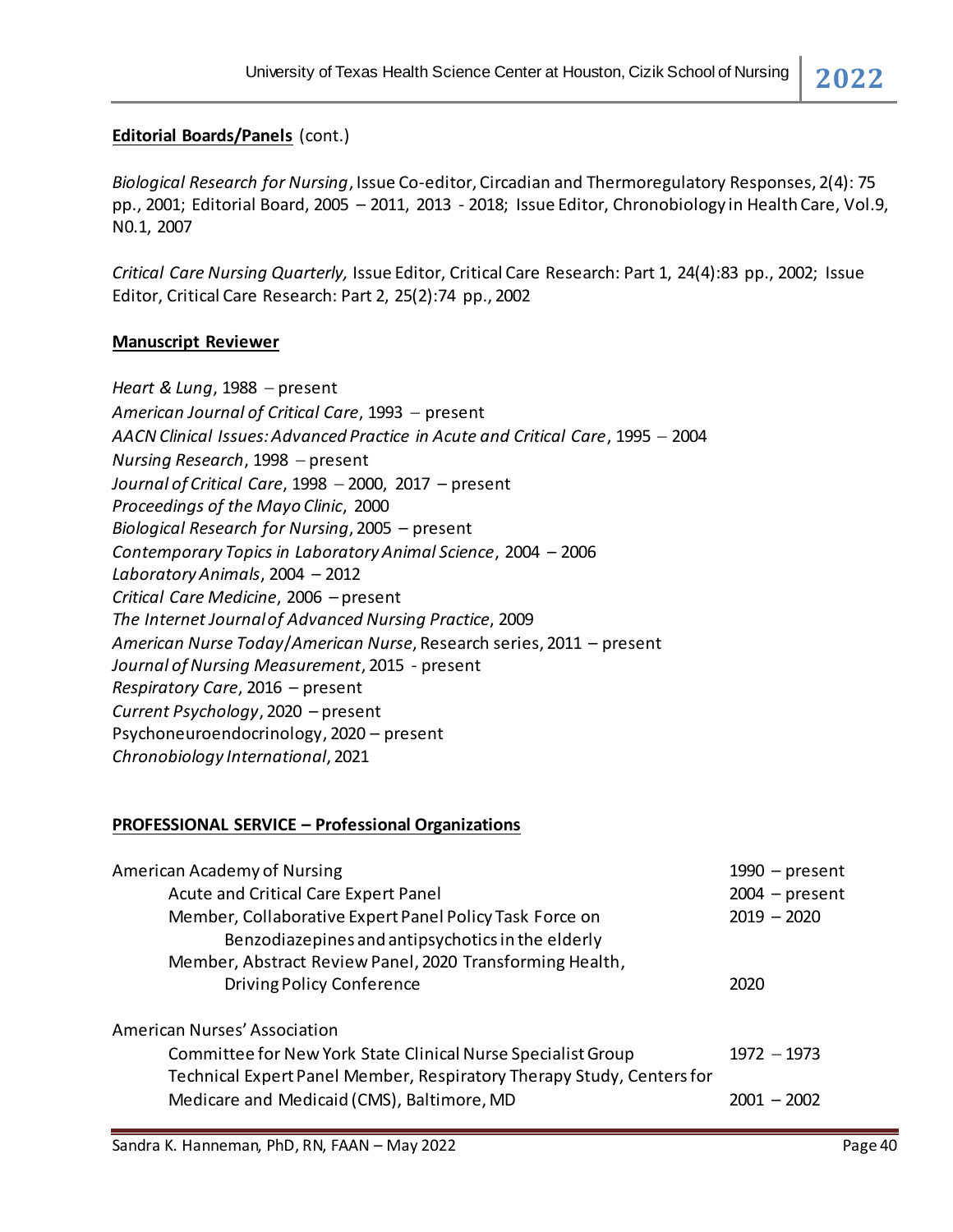# **Professional Organizations** (cont.)

| American Association of Critical-Care Nurses (AACN)                                  | $1974$ – present               |
|--------------------------------------------------------------------------------------|--------------------------------|
| San Francisco Chapter (AACN)                                                         |                                |
| Chairperson, Scholarship Committee                                                   | 1974                           |
| Chairperson, Symposium Committee                                                     | 1976                           |
| Houston-Gulf Coast Chapter (AACN)                                                    |                                |
| Research Committee, Chairperson                                                      | $1985 - 1986$                  |
| Consultant                                                                           | $1987 - 1991$                  |
| National Research Committee                                                          | $1985 - 1987$                  |
| National Certification Corporation Board of Directors                                | $1987 - 1990$                  |
| <b>National Board of Directors</b>                                                   | $1987 - 1990$                  |
| Membership Committee                                                                 | $1987 - 1988$                  |
| Nominating Committee                                                                 | $1987 - 1988$                  |
| Neonatal and Pediatric Special Interest Group                                        | $1987 - 1988$                  |
| <b>Invitational Conference Task Force</b>                                            | $1987 - 1989$                  |
| <b>Outcome Standards Task Force</b>                                                  | $1988 - 1990$                  |
| <b>Education Leadership Group</b>                                                    | $1989 - 1990$                  |
| National Study Group on Weaning from Mechanical Ventilation                          | $1993 - 1999$                  |
| Distinguished Research Lecturer Selection Committee                                  | $2009$ – present               |
| Liaison to Respiratory Compromise Institute, National Association                    |                                |
| of Medical Direction for Respiratory Care                                            | 2015                           |
| <b>American Thoracic Society</b>                                                     | $1976 - 1988$                  |
| California Thoracic Society (ATC)                                                    |                                |
| Committee for Pulmonary Clinical Nurse Specialists                                   | $1976 - 1979$                  |
| <b>National Section on Nursing</b>                                                   | $1985 - 1988$                  |
| Program Committee, Section on Nursing                                                | $1986 - 1987$                  |
| Program Committee, Section on Critical Care                                          | $1986 - 1987$                  |
| <b>National League for Nursing</b>                                                   |                                |
| <b>Executive Forum</b>                                                               | $1987 - 1989$                  |
| Council for the Society for Research In Nursing Education                            | $1989 - 1990$                  |
|                                                                                      |                                |
| Sigma Theta Tau International Honor Society of Nursing<br>Beta Beta Chapter, Houston |                                |
|                                                                                      |                                |
| Program Committee<br><b>Research Committee</b>                                       | $1988 - 1989$<br>$1992 - 1995$ |
|                                                                                      |                                |
| Chair, Bylaws Committee                                                              | $1993 - 1995$                  |
| President-Elect                                                                      | $1993 - 1995$                  |
| President                                                                            | $1995 - 1997$                  |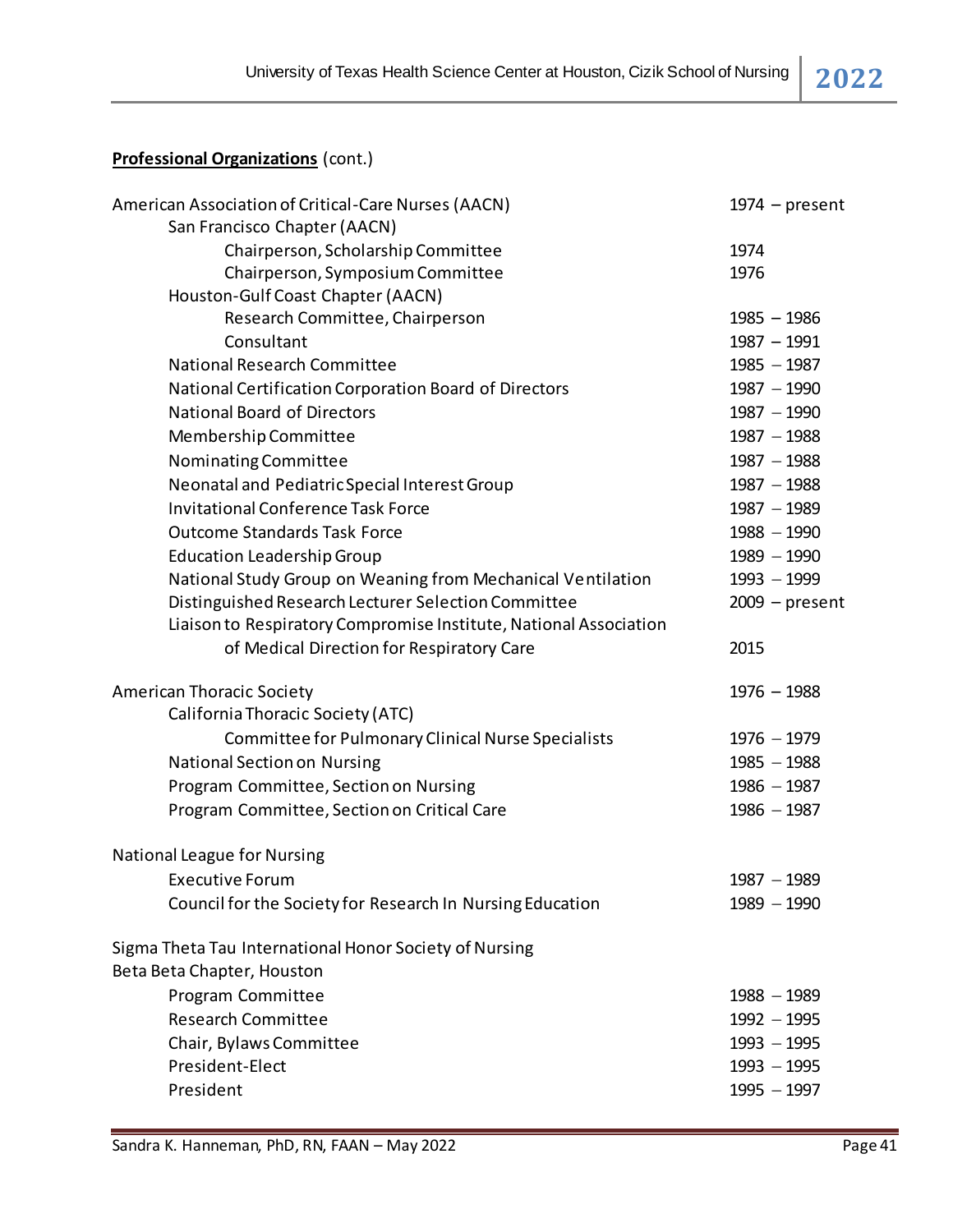# **PROFESSIONAL SERVICE – Professional Organizations** (cont.)

| Zeta Pi Chapter, Houston                                                       |                  |
|--------------------------------------------------------------------------------|------------------|
| Chairperson, Research Committee                                                | $1997 - 2000$    |
| <b>Research Committee</b>                                                      | 2005             |
|                                                                                |                  |
| <b>Respiratory Nursing Society</b>                                             |                  |
| Charter member                                                                 | 1992             |
| Chairperson, Scientific Review Committee                                       | 1993             |
| Ad hoc spokesperson                                                            | $1994 - 1996$    |
| Society of Critical Care Medicine (SCCM)                                       |                  |
| Norma J. Shoemaker Nursing Research Grant Committee                            | $1994 - 2002$    |
| Chairperson                                                                    | $1999 - 2001$    |
| National SCCM Research Committee                                               | $1999 - 2000$    |
| Mentor for Scholarship                                                         | $2015$ – present |
| Nursing Research and Scholarship Committee                                     | $2017$ – present |
| <b>Travel Grant Task Force</b>                                                 | $2018$ – present |
| Interdisciplinary Task Force on Development of Airway and Mechanical           |                  |
| Ventilation course and textbook for license internationally                    | $2019 - 2020$    |
| Sigma Xi Scientific Society                                                    |                  |
| Rice-TMC Chapter Board of Directors                                            | $1998 - 1999$    |
|                                                                                |                  |
| Clinical & Translational Science Award (CTSA) Nurse Scientist Special Interest | $2010 - 2021$    |
| Group, National Institute of Nursing Research, National Institutes of Health   |                  |
|                                                                                |                  |
| American Association of Medical Chronobiology and Chronotherapy (AAMCC)        | $2010 - 2015$    |
| <b>Board of Directors</b>                                                      | $2010 - 2015$    |
|                                                                                |                  |
| Texas Society for Circadian Biology and Medicine (SECTS CLOCKS), invited       | $2012$ – present |
| <b>PROFESSIONAL SERVICE - Review Panels/Study Sections</b>                     |                  |
| <b>Abstract Review Panels</b>                                                  |                  |
| Society of Critical Care Medicine Critical Care Congress                       | $1984 - 2000$    |
|                                                                                | $2007 - 2010$    |
|                                                                                | 2017             |
| <b>American Association of Critical Care Nurses</b>                            | $1985 - 1987$    |
|                                                                                |                  |
| <b>American Thoracic Society</b>                                               | $1986 - 1987$    |
| Consensus Conference, "Fostering Humanism in Critical Care,"                   |                  |
| Society of Critical Care Medicine                                              | 1990             |
| <b>Respiratory Nursing Society</b>                                             | $1991 - 1996$    |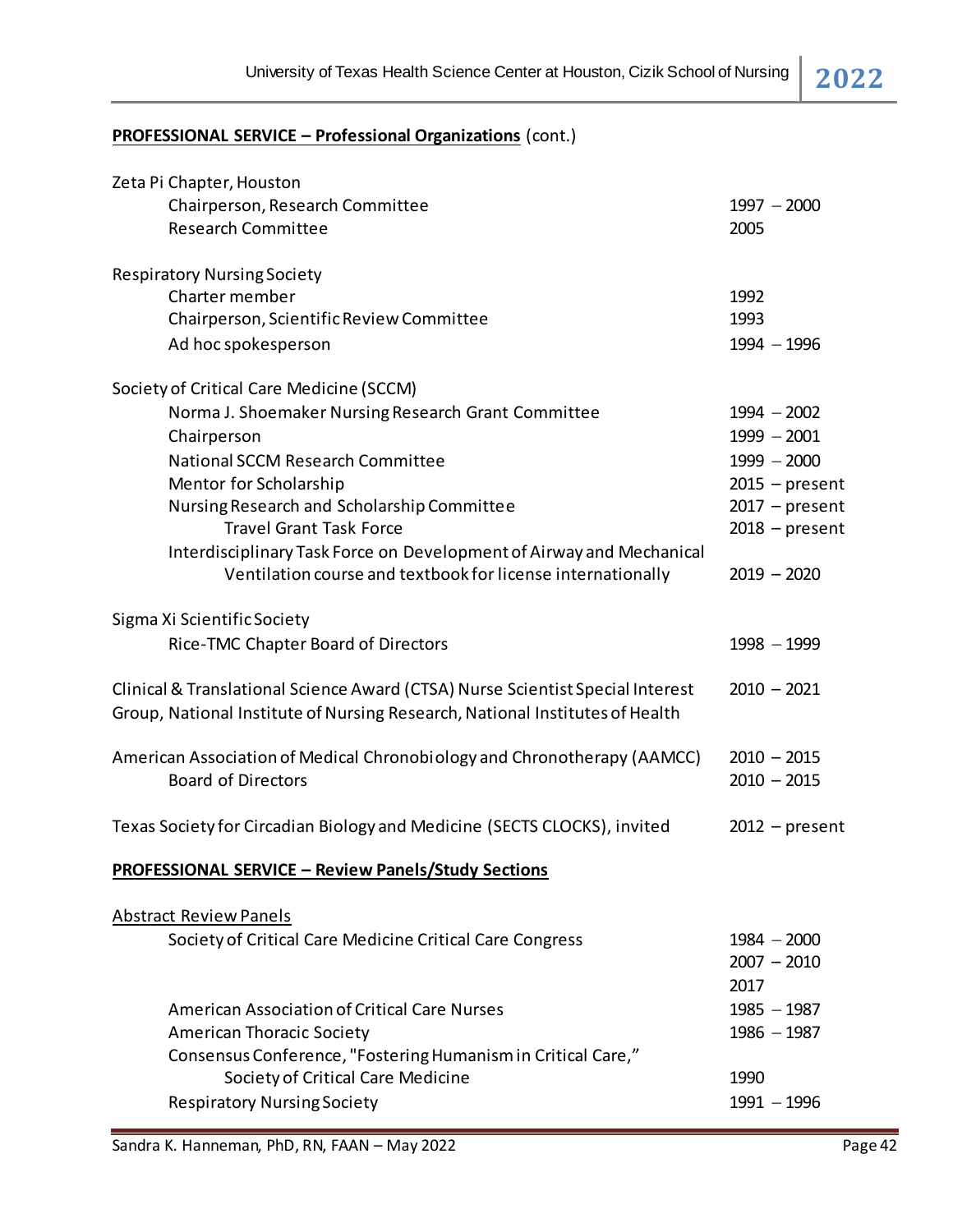### **PROFESSIONAL SERVICE – Review Panels/Study Sections** (cont.)

# Abstract Review Panels(cont.)

| <b>Texas Medical Center Council of Nurse Researchers</b>        |             | $1993 - 1994$       |
|-----------------------------------------------------------------|-------------|---------------------|
| Chairperson, Abstract Selection Committee                       |             | $1993 - 1994$       |
| Council for the Advancement of Nursing Science,                 |             |                     |
| 2010 State of the Science Congress on Nursing Research          |             | 2010                |
| American Academy of Nursing                                     |             |                     |
| Abstract Review Panel, 2020 Transforming Health, Driving Policy |             |                     |
| Conference                                                      |             | 2020                |
| <b>Grant Review Panels</b>                                      |             |                     |
| AACN-Sigma Theta Tau Critical Care Grant                        |             | $1993 - 1999$       |
| Special Study Section (ZRG5 SSS-F-S3)                           |             |                     |
| Division of Research Grants Special Emphasis Panel, NIH         |             | 1997                |
| Special Study Section (ZRG1 REN (01)                            |             |                     |
| Center for Scientific Review Special Emphasis Panel             |             |                     |
| National Institutes of Health                                   |             | 1999                |
| Society of Critical Care Medicine                               |             |                     |
| Norma J. Shoemaker Nursing Research Grant                       |             | $1994 - 2002$       |
| <b>Chair of Review Panel</b>                                    |             | $1999 - 2001$       |
| Nursing Research Abstract, Travel Grant                         |             | 2017 - present      |
| The John Sealy Foundation, Galveston, Texas                     |             | $2000 - 2003$       |
| Nursing Research Grants (NRG) Research Review Committee         |             |                     |
| <b>American Nurses Foundation</b>                               |             | $2000 - 2003$       |
| <b>Texas Medical Center</b>                                     |             |                     |
| Howell Foundation Nursing Research Grant Review Panel           |             | $2003 - 2009$       |
|                                                                 |             |                     |
| <b>PROFESSIONAL SERVICE - Institutional Service</b>             |             |                     |
| <b>Texas Woman's University</b>                                 |             |                     |
| <b>Research and Grants Committee</b>                            | Member      | $1990 - 1995$       |
| <b>Research and Grants Committee</b>                            | Chairperson | <u> 1992 — 1995</u> |
| <b>Faculty Search Committee</b>                                 | Member      | $1991 - 1991$       |
| <b>Doctoral Admissions Committee</b>                            | Member      | $1991 - 1992$       |
| Human Subjects Review Committee                                 | Member      | $1991 - 1995$       |
| <b>Proposal Peer Review Committee</b>                           | Member      | $1991 - 1996$       |
| <b>Assistant Dean Search Committee</b>                          | Member      | $1992 - 1992$       |
| <b>Institutional Animal Care and Use Committee</b>              | Member      | $1992 - 1996$       |
| Task Force to Develop Guidelines for Collaborative              |             |                     |
| Theses and Dissertations                                        | Chair       | $1993 - 1993$       |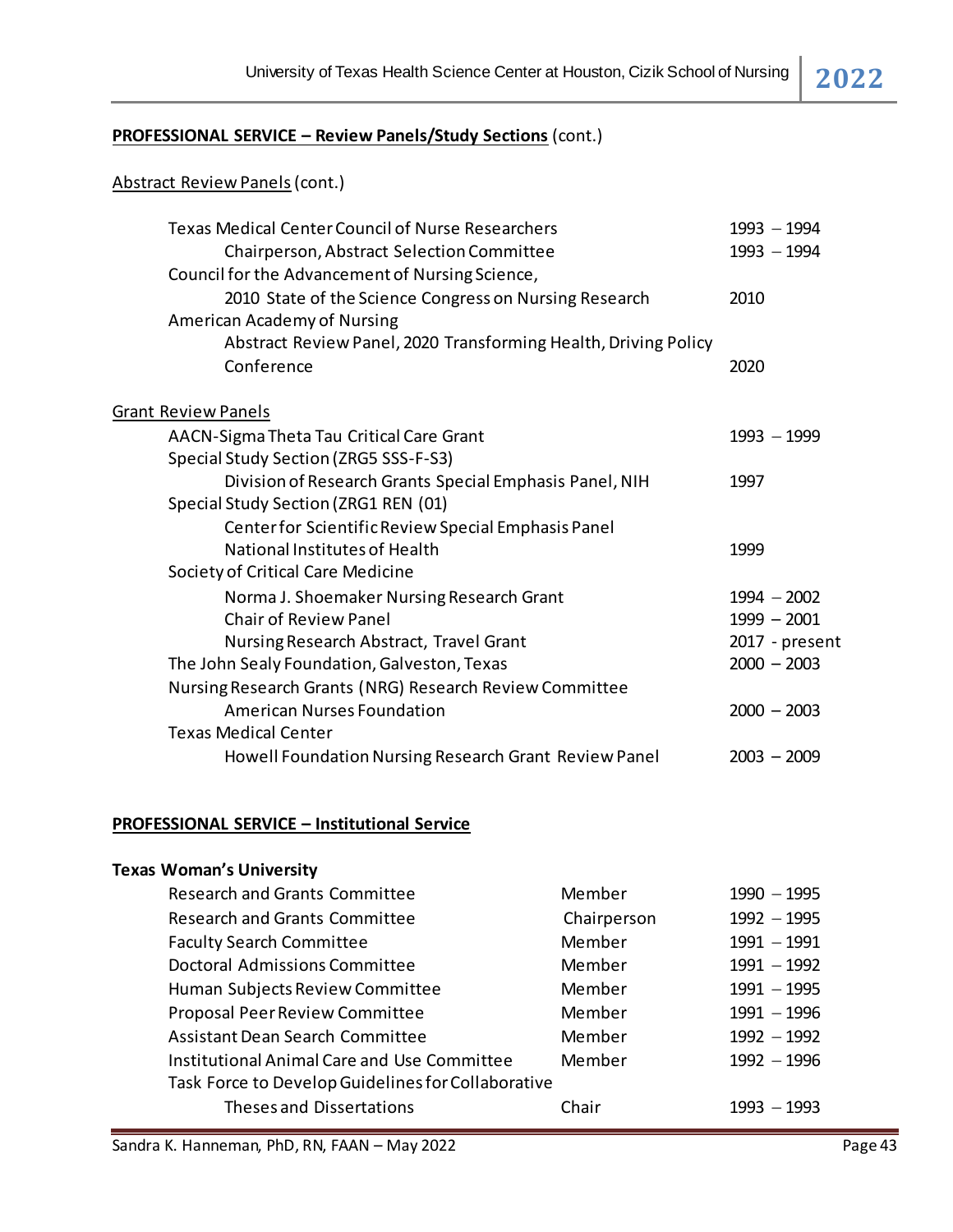| Graduate Academic Standards                              | Member   | $1993 - 1994$    |
|----------------------------------------------------------|----------|------------------|
| Task Force for the Center for Health Promotion and       |          |                  |
| Disease Prevention with Vulnerable Populations           | Co-Chair | $1993 - 1995$    |
| Research Support Committee (Denton campus)               | Member   | $1994 - 1995$    |
| The University of Texas Health Science Center at Houston |          |                  |
| Committee for the Protection of Human Subjects           |          |                  |
| Member                                                   |          | $1986 - 1987$    |
|                                                          |          | $2001 - 2006$    |
| Chair, IRB #1                                            |          | $2003 - 2006$    |
| PhD Council, School of Nursing, Member                   |          | $1996$ – present |
| Doctoral Curriculum Evaluation Committee Member          |          | $1997 - 1998$    |
| Dissertation Policy and Manual Task Force                | Chair    | $1998 - 1999$    |
| <b>BSN-PhD Pathway Committee</b>                         | Member   | 2012             |
| PhD Student Scholarship Policy Task Force                | Chair    | $2017 - 2019$    |
| <b>Admissions Committee</b>                              | Member   | $2019 - 2020$    |
| Candidacy Exam Policy Committee                          | Member   | $2020 - 2021$    |
| School of Nursing Administrative Council                 | Member   | $1996 - 2010$    |
| Animal Welfare Committee                                 | Member   | $1996 - 2001$    |
|                                                          | Member   | $2008 - 2011$    |
| <b>Research Council</b>                                  | Member   | $1996 - 2001$    |
|                                                          | Member   | $2003 - 2010$    |
| <b>Strategic Planning Committee</b>                      | Member   | $1996 - 2001$    |
| <b>Electronic Peer Review Panel</b>                      | Member   | $1996 - 1997$    |
| Research Day Planning Committee                          | Member   | $1996 - 2003$    |
| Advisory Committee, Academic Leaders Retreat             | Member   | 1997             |
| Steering Committee, Academic Leadership                  |          |                  |
| Development Program                                      | Member   | $1997 - 2000$    |
| Search Committee for Assistant Dean and Chair,           |          |                  |
| Department of Nursing for Target Populations,            |          |                  |
| <b>School of Nursing</b>                                 | Chair    | 1997             |
| Jamail Distinguished Nursing Professorships Search       |          |                  |
| Committee, School of Nursing                             | Member   | $1997 - 2008$    |
| Search Committee for the Theodore J. and Mary E.         |          |                  |
| Trumble Professorship in Aging Research,                 |          |                  |
| <b>School of Nursing</b>                                 | Member   | $1998 - 1999$    |
| Steering Committee for the Nursing and Biomedical        |          |                  |
| <b>Science Building</b>                                  | Member   | $1998 - 2003$    |
| Ad hoc Task Force on Administrative Cost                 |          |                  |
| Reduction                                                | Member   | $1998 - 1999$    |
|                                                          |          |                  |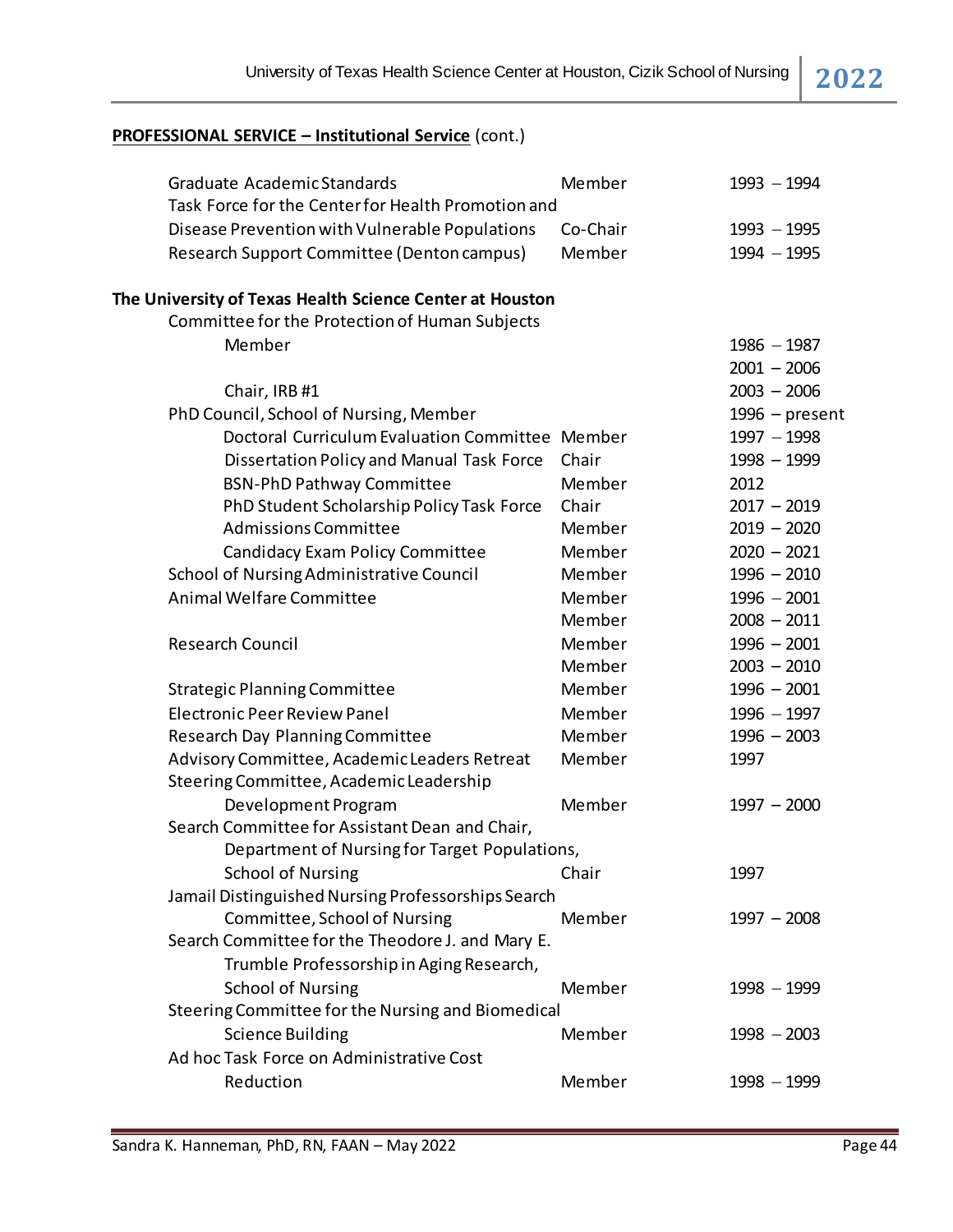| Ad hoc Task Force to Streamline Pre-award Grant  |        |                  |
|--------------------------------------------------|--------|------------------|
| Process                                          | Member | $1998 - 1999$    |
| Dental Branch Research Advancement Council       | Member | $1999 - 2001$    |
| <b>Research Faculty Recruitment Committee</b>    | Member | $1999 - 2001$    |
| Graduate Council, School of Nursing              | Member | $1999 - 2001$    |
| Organizational Structure Task Force, Southern    |        |                  |
| Association of Colleges and Schools              |        |                  |
| Self-Study Team                                  | Member | $1999 - 2000$    |
| Capital Campaign Committee                       | Member | $2000 - 2001$    |
| <b>CCNE Accreditation Steering Committee</b>     |        |                  |
| <b>School of Nursing</b>                         | Member | $2000 - 2001$    |
| CCNE Standards IV Task Force, School of Nursing  | Chair  | $2000 - 2001$    |
| C. Frank Webber Competition for Student Research |        |                  |
| <b>Medical School</b>                            | Judge  | 2001             |
| Executive Committee, Center for Computational    |        |                  |
| Biomedicine, School of Health Information        |        |                  |
| Sciences                                         | Member | $2001 - 2004$    |
| Strategic Planning Task Force, Research Group    | Member | $2001 - 2002$    |
| Leadership Forum                                 | Member | $2003 - 2008$    |
| Faculty and Administrative & Professional Staff  |        |                  |
| Conflict of Interest and Financial Disclosure    |        |                  |
| Policy Task Force                                | Member | $2004 - 2005$    |
| Faculty Life Council, School of Nursing          | Member | $2004 - 2006$    |
|                                                  |        | $2012 - 2014$    |
|                                                  |        | $2015 - 2017$    |
|                                                  |        | $2018 - 2020$    |
|                                                  |        | $2021 - 2023$    |
| <b>Baccalaureate Degree Council</b>              |        | $2012$ – present |
| <b>Testing Guidelines Task Force</b>             |        | 2022             |
| Faculty Assembly, School of Nursing              |        |                  |
| Chair-Elect                                      |        | $2016 - 2017$    |
| Chair                                            |        | $2017 - 2018$    |
| Appointment, Promotion, Tenure, and Review       |        |                  |
| Committee, School of Nursing                     | Member | $2004 - 2006$    |
|                                                  |        | $2012 - 2014$    |
|                                                  |        | $2015 - 2020$    |
|                                                  | Chair  | $2013 - 2014$    |
|                                                  |        | $2016 - 2017$    |
|                                                  |        | $2020 - 2021$    |
|                                                  |        | $2021 - 2022$    |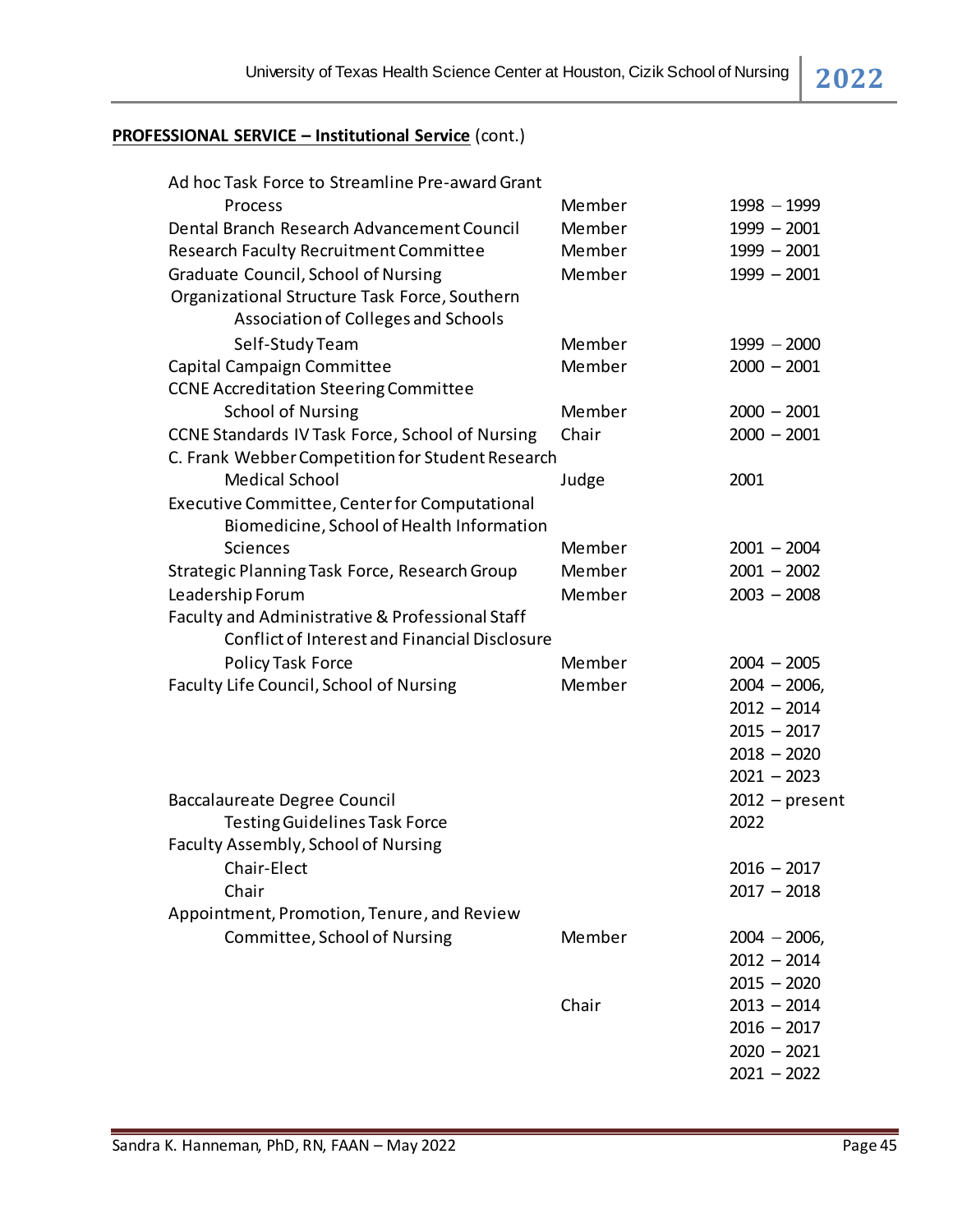| School of Nursing Research Advisory Council and       |                  |                  |  |
|-------------------------------------------------------|------------------|------------------|--|
| <b>Intramural Grant Review Panel</b>                  | Chair            | $2008 - 2010$    |  |
|                                                       | Member           | $2011$ – present |  |
| School of Nursing, Institutional/Anatomical/Oversight |                  |                  |  |
| <b>Review Committee</b>                               | Program Director | $2005 - 2010$    |  |
| Clinical and Translational Science Award (CTSA)       |                  |                  |  |
| <b>Steering Committee</b>                             | Member           | $2005 - 2006$    |  |
| Working Group, Domain I: Organization, Association    |                  |                  |  |
| for the Accreditation of Human Research               |                  |                  |  |
| Protections Programs, Inc. (AAHRPP)                   | Member           | $2005 - 2006$    |  |
| School of Nursing Dean's Review Committee             | Member           | 2006             |  |
| Dean's Executive Council, School of Nursing           | Member           | $2006 - 2010$    |  |
| <b>Center for Clinical and Translational Sciences</b> |                  |                  |  |
| Engine of Innovation                                  | Member           | $2006 - 2014$    |  |
| <b>Center for Clinical and Translational Sciences</b> |                  |                  |  |
| <b>Training Board</b>                                 | Member           | $2006 - 2014$    |  |
| T32 Review Committee                                  | Member           | $2006 - 2009$    |  |
| <b>KL2 Review Committee</b>                           | Member           | $2006 - 2014$    |  |
| Human Subject Research Quality Improvement            |                  |                  |  |
| Committee                                             | Member           | $2006 - 2010$    |  |
| Scientific Pre-Review, Institutional Review Board     | Member           | $2006 - 2009$    |  |
| Abstract Review Panel, Research Day                   | Member           | $2007 - 2009$    |  |
| Student Clinical/Translational Poster Awards,         |                  |                  |  |
| 2007 Research Day, "New Pathways to                   |                  |                  |  |
| Discovery - Leaders in Innovation"                    | Judge            | 2007             |  |
| Pre-doctoral Student Abstracts, 2008 Research Day,    |                  |                  |  |
| "Complex Determinants in Health:                      |                  |                  |  |
| <b>Interactions of Genetic Factors and</b>            |                  |                  |  |
| Environmental Influences"                             | Judge            | 2008             |  |
| Institutional Effectiveness Committee                 | Member           | 2009             |  |
| Dean's 25th Anniversary Celebration Committee         | Member           | 2009             |  |
| Research Space Committee                              | Member           | $2009 - 2010$    |  |
| Pre-doctoral Student Abstracts, 2009 Research Day,    |                  |                  |  |
| "Engines of Discovery"                                | Judge            | 2009             |  |
| Pre-doctoral Student Posters, 2015 Research Day,      |                  |                  |  |
| School of Nursing, N7506, Advanced Statistics         |                  |                  |  |
| for Clinical Research Part II                         | Judge            | 2015             |  |
| Research Misconduct Inquiry Panel, Office of the      |                  |                  |  |
| Provost                                               | Chair            | 2010             |  |
| Research Misconduct Investigation Panel, Office of    |                  |                  |  |
| The Provost                                           | Chair            | 2010             |  |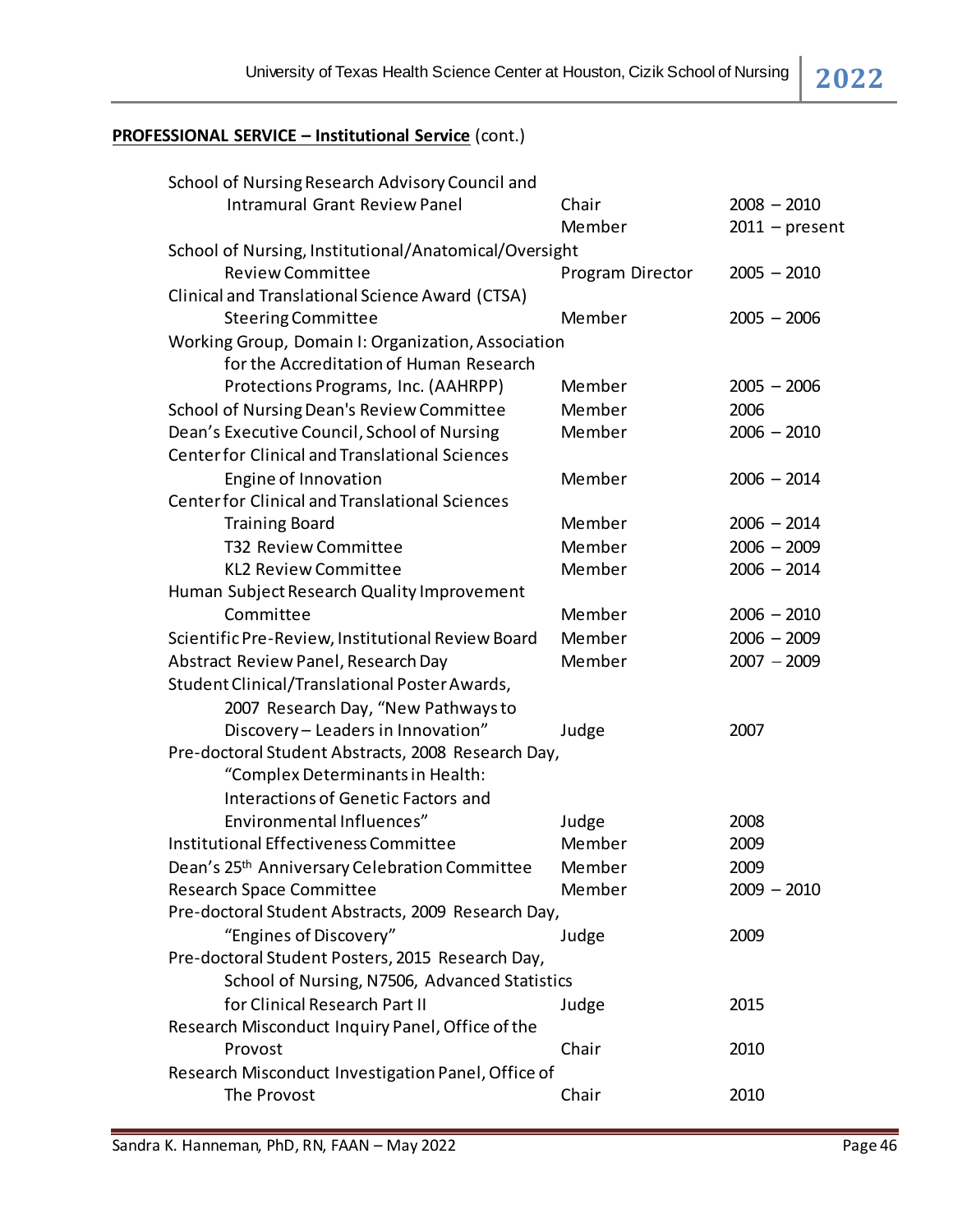| Tribunal Reserve Panel, Office of the Executive<br>Vice President for Academic and Research<br><b>Affairs</b>  | Member | $2014 - 2016$                                                    |
|----------------------------------------------------------------------------------------------------------------|--------|------------------------------------------------------------------|
| University Appointment, Promotion, and Tenure<br>Committee, Office for Academic and<br><b>Research Affairs</b> | Member | $2013 - 2014$<br>$2016 - 2017$<br>$2020 - 2021$<br>$2021 - 2022$ |
| Researcher Recruitment Task Force<br>Office of the Dean, School of Nursing                                     | Member | 2016                                                             |
| <b>Tenured Faculty Advisory Council</b><br>Office of the Dean, School of Nursing                               | Member | $2015 - 2017$                                                    |

# **Community Service**

| <b>American Lung Association</b>               |                                |               |
|------------------------------------------------|--------------------------------|---------------|
| <b>Adult Lung Health</b>                       | Member                         | $1984 - 1986$ |
| <b>Foundation for Critical Care</b>            | Founder                        | 1986          |
|                                                | <b>Board of Directors</b>      | $1988 - 1992$ |
| <b>Bylaws Committee</b>                        | Chair                          | $1989 - 1991$ |
| National Critical Care Awareness Week          | Chair                          | $1989 - 1992$ |
| Management Committee                           | Member                         | $1990 - 1991$ |
| Nominating Committee                           | Member                         | $1990 - 1991$ |
| <b>Executive Committee</b>                     | President                      | $1990 - 1992$ |
|                                                | Past President                 | $1991 - 1992$ |
| Humana Hospital Clear Lake                     |                                |               |
| Center for Pulmonary Excellence Advisory Board | <b>Nursing Advisor</b>         | 1991 - 1994   |
| The University of Texas Medical Branch         |                                |               |
| Critical Care Training, School of Nursing      | <b>Advisory Board</b>          | $1991 - 1993$ |
| <b>Houston Healthcare Network</b>              | Steering Committee 1994 - 1995 |               |

Sandra K. Hanneman, PhD, RN, FAAN – May 2022 **Page 47** Page 47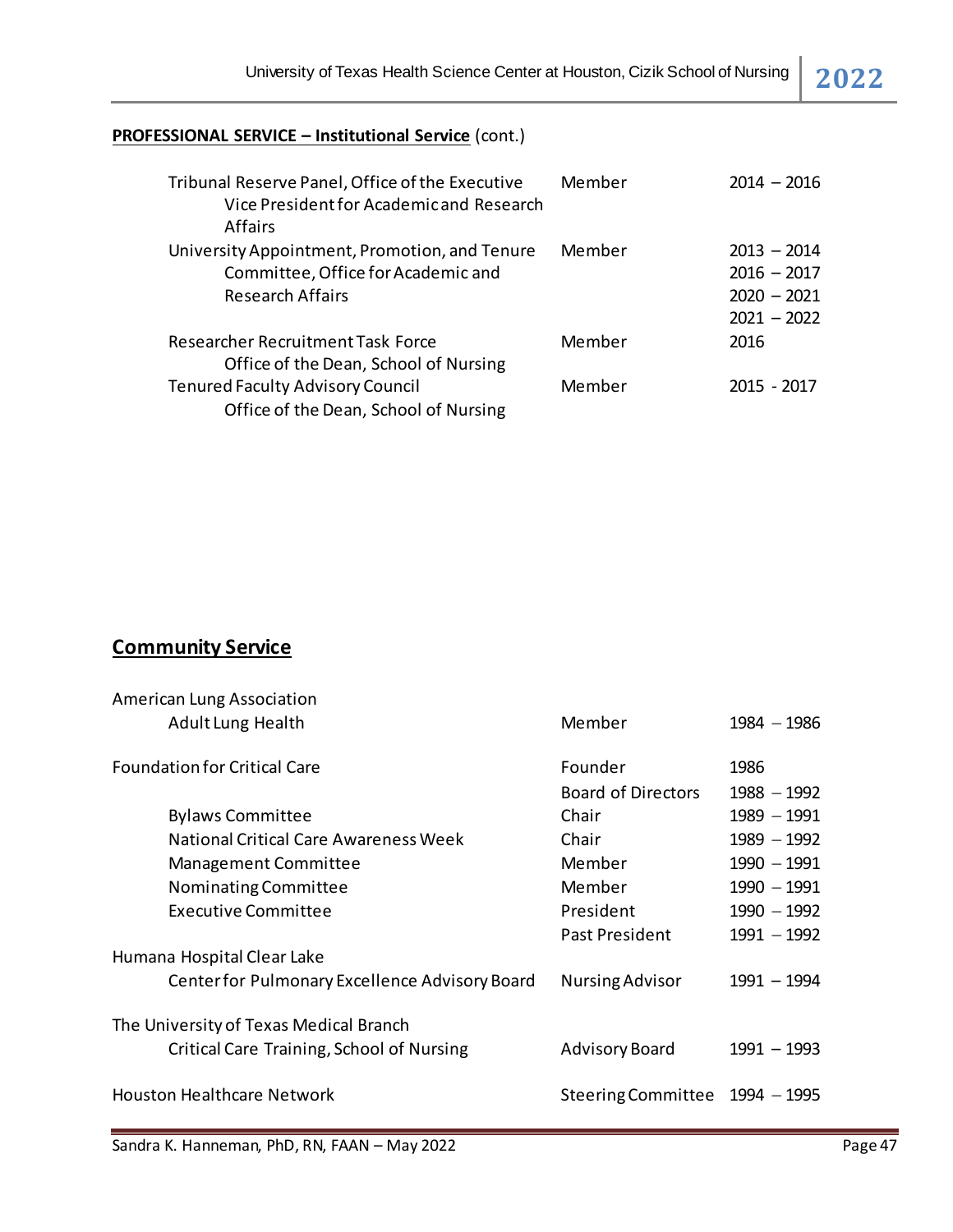### **Community Service** (cont.)

| St. Stephen's Episcopal Middle School          | Science Mentor        | 1993             |
|------------------------------------------------|-----------------------|------------------|
| <b>Texas Medical Center</b>                    |                       |                  |
| Committee of Nurse Researchers                 | Member                | $1993 - 1996$    |
| Scientific Sessions Committee                  | Chairperson           | $1993 - 1994$    |
| The Howell Nursing Research Grants Program     | <b>Review Panel</b>   | $2003 - 2008$    |
| <b>IRB Collaboration Subcommittee</b>          | Member                | 2004             |
| Veterans Affairs Search Committee for Nurse    |                       |                  |
| Researchers                                    | Member                | 2002             |
| Physician-Patient Alliance for Health & Safety | <b>Advisory Board</b> | $2015$ – present |

# **Courses Taught: Texas Woman's University College of Nursing**

Instructor, N5413, Primary Prevention in Medical-Surgical Nursing, Master's Program, 3 credit hours, Fall semester, 1990 (didactic and clinical)

Instructor, N6903, Independent Study on Grant Writing, Doctoral Program, Fall semester, 1990 (didactic)

Instructor, N5433, Secondary and Tertiary Prevention in Medical-Surgical Nursing, Master's Program, 3 credit hours, Spring semester, 1991 (didactic and clinical)

Instructor, N5903, Independent Study on Advanced Medical-Surgical Nursing Practice, Master's Program, 3 credit hours, Spring semester, 1991 (didactic and clinical)

Instructor, N6903, Independent Study on Integration of Theory, Research, and Practice, Doctoral Program, Spring semester, 1991 (didactic)

Instructor, N5023, Nursing Research, Master's Program, 3 credit hours, Fall, Spring, Summer semesters, 1991, 1992 (didactic)

Instructor, N6553, Formulation of Hypotheses in Nursing, Doctoral Program, 3 credit hours, Summer semester, 1991, 1992, 1993, 1994, 1995, 1996 (didactic)

Instructor, N6973, Dissertation Seminar, Doctoral Program, 3 credit hours, Fall semester, 1991 (didactic)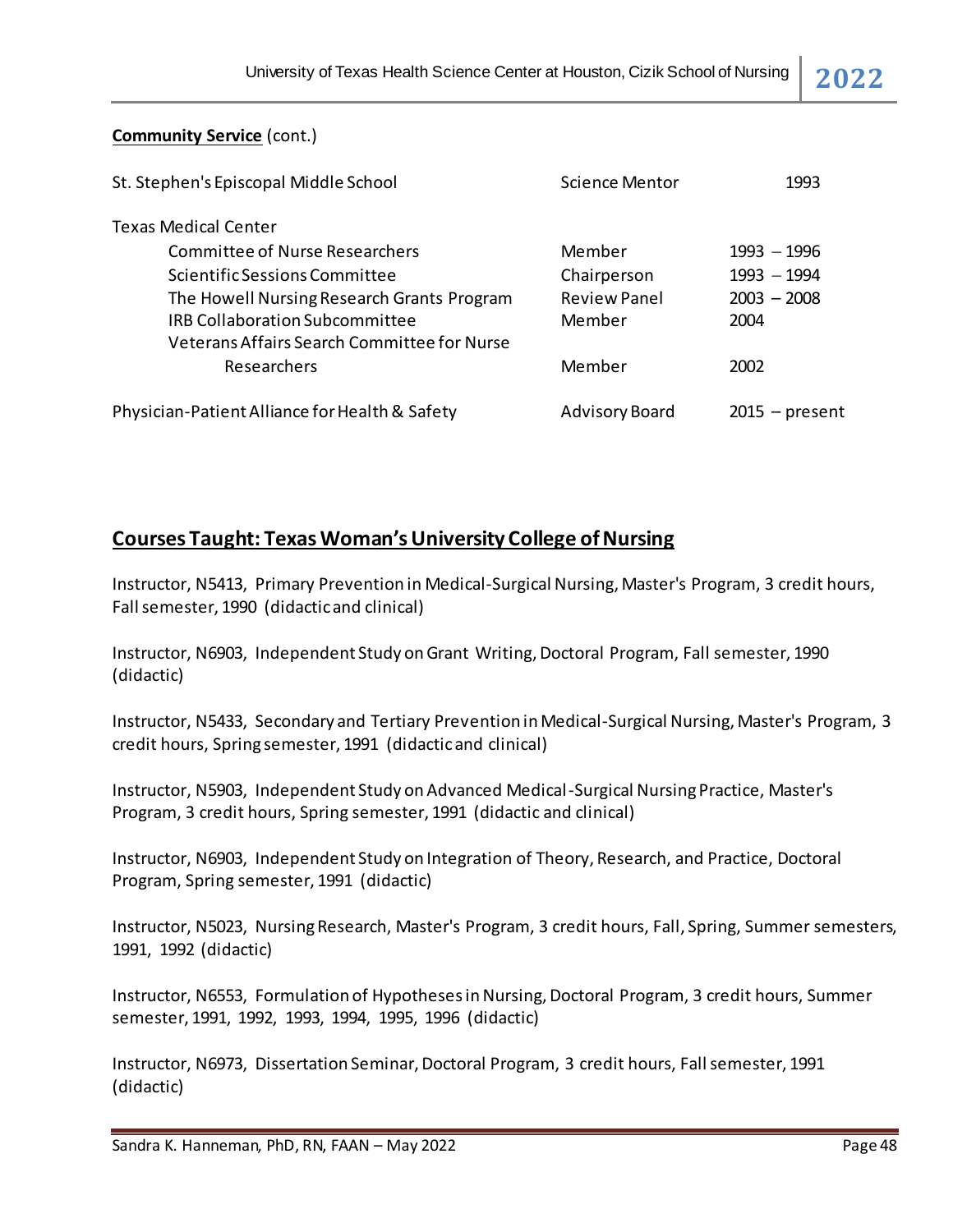#### **Courses Taught: Texas Woman's University College of Nursing** (cont.)

Instructor, N6913, Independent Study on Concept Linkages in Research, Doctoral Program, 3 credit hours, Fall semester, 1992 (didactic)

Instructor, N6413, Foundations of Nursing Research, Doctoral Program, 3 credit hours, Spring semester, 1992, 1993, 1994, 1995, 1996 (didactic)

Instructor, N6563, Clinical Research Practicum, Doctoral Program, 3 credit hours, Fall semester, 1992, 1993, 1994, 1995 (didactic)

Guest Lecturer, N4106 (BSN synthesis course), N5023 (MSN research), and N6973 (PhD dissertation seminar), Fall semester, 1994 (didactic)

Instructor, N6913, Individual Study ("Phenomenological Research Methods"), Renae Schumann, Doctoral Program, 3 credit hours, Fall semester, 1994 (didactic)

Instructor, N6913, Individual Study ("The Experience of Being Mechanically Ventilated"), Renae Schumann, Doctoral Program, 3 credit hours, Spring semester, 1994 (didactic)

Instructor, N6913 Independent Study ("Mechanical and Kinetic Environmental Analysis"), Annabelle Borromeo, Doctoral Program, 3 credit hours, Summer semester, 1994 (didactic)

Instructor, N6913 Independent Study ("Psychometric Properties of the Weaning Self-Efficacy Scale"), Kathryn Spiegel, Doctoral Program, 3 credit hours, Summer semester, 1994 (didactic)

Instructor, N6913 Independent Study ("A Descriptive Pilot Study in the Experience of Suffering"), Leta Truett, Doctoral Program, 3 credit hours, Fall and Spring semesters, 1995 (didactic)

Guest Lecturer, "High Tech-High Touch: Issues and Ethics," N4333, Baccalaureate Program, Fall semester, 1995 (didactic)

Guest Lecturer, "Research in Nursing," Master's Program, Women's Health Care Nurse Practitioner Program, Fall semester, 1995 (didactic)

Co-Instructor, N6913, Application of Theory to Nursing Research, Doctoral Program, 3 credit hours, Spring semester, 1995 (didactic)

Instructor, N6913, Independent Study ("Training Grant for Congregational Advanced Nurse Practitioners"), Renae Schumann, Doctoral Program, 3 credit hours, Spring semester, 1995 (didactic)

Instructor, N6913 Independent Study ("Instrument Development: Theory and Application"), Heather Kopecky, Doctoral Program, 3 credit hours, Summer semester, 1995 (didactic)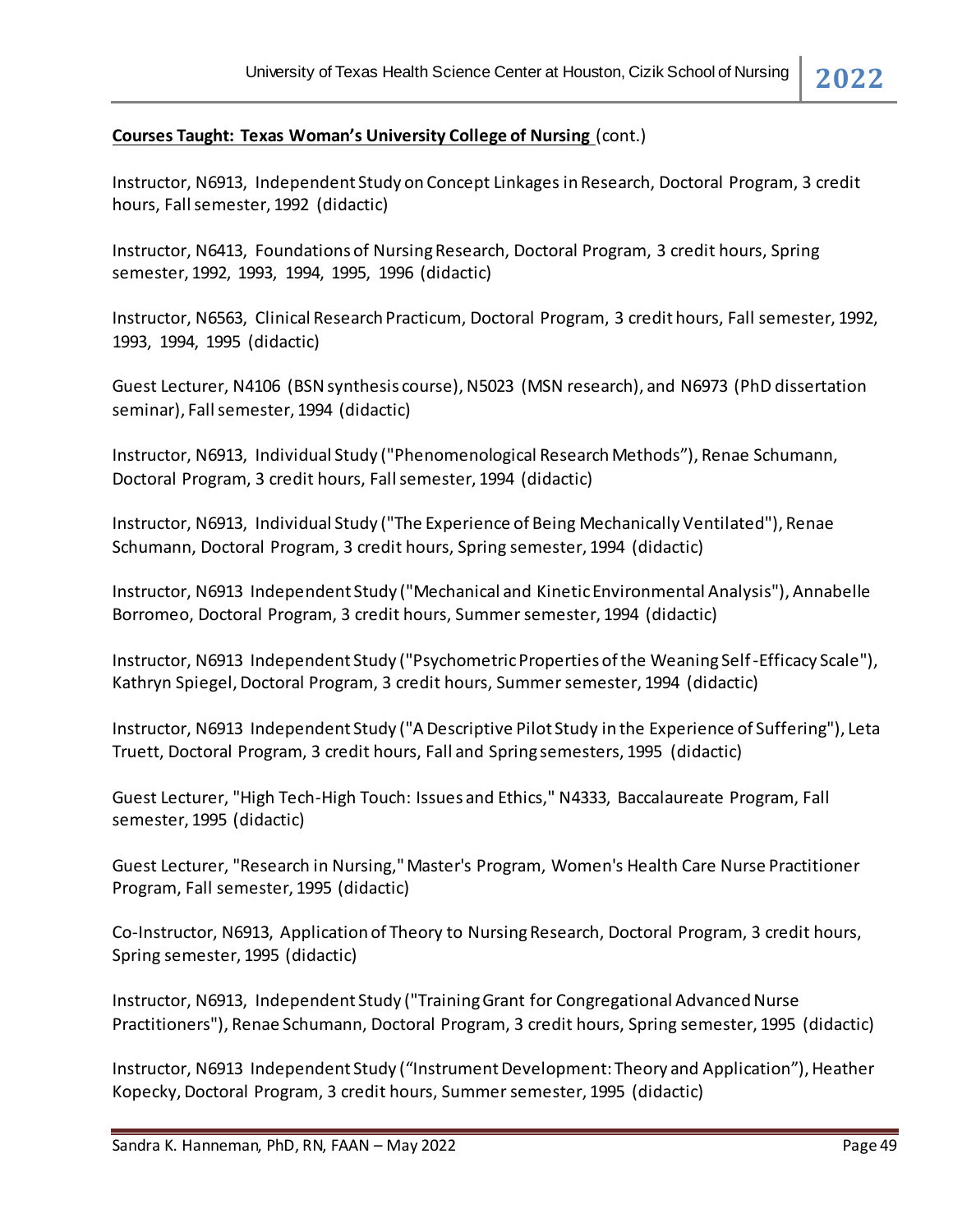#### **Courses Taught: Texas Woman's University College of Nursing** (cont.)

Instructor, N6913 Independent Study ("Measurement of Tissue Oxygenation"), Jill Jesurum, Doctoral Program, 3 credit hours, Fall semester, 1996 (didactic)

Instructor, N6913 Independent Study ("Evaluation of an Instrument to Measure King's Elements of Transaction"), Mary L. Brown, Doctoral Program, 3 credit hours, Summer semester, 1996 (didactic)

Instructor, N6913, Independent Study ("Grant writing: Effects of Morphine on Tissue Oxygenation Following Lateral Rotation"), Jill Jesurum, Doctoral Program, 3 credit hours, Spring semester, 1996 (didactic)

Research Preceptor, N4106, Rebecca Mukadam, Fall semester, 1997 (clinical)

Guest Lecturer, Doctoral Program, "Mining large data sets to enhance nursing science," Summer semester, 2000 (didactic)

Instructor, N7700, Independent Study, "Grant-writing," Dorothy Kite-Powell, PhD student, 3 credit hours, Spring semester, 2004 (didactic)

# **Courses Taught: University of Texas Health Science Center, Cizik School of Nursing**

Instructor, N7700, Independent Study, "Writing for Publication: A Model of Chronic Dyspnea," Cynthia McCarley, Doctoral Program, 3 credit hours, Fall semester, 1996 (didactic)

Guest Lecturer, Acute Care Nurse Practitioner Program, "Weaning from Mechanical Ventilation," Summer semester, 1997, 1998, 1999, 2000 (didactic)

Instructor, N7700, Independent Study ("Grant Writing"), Cynthia McCarley, Doctoral Program, 3 credit hours, Summer semester, 1998 (didactic)

Co-instructor, N7541/N7541D, Application of Measurement Theory to Biomedical and Health Science Research (formerly Design of Measurements for Intervention Studies), PhDProgram, 3 credit hours, Fall semester, 1997, 1998, 1999, 2000; Lead instructor, 2001, 2002, 2003, 2004, 2005, 2009, 2010, 2011, Summer semester, 2011, 2017, 2021; Sole instructor, 2006 – 2008, 2012 – 2016, 2018 – 2020 (Internet video to various distance sites, 2002 – present; online 2020) (didactic)

Guest Lecturer, N7551, Multidisciplinary Practice, "Collaborative Multidisciplinary Research Teams," PhD Program, Fall semester, 1999, 2000, 2001, 2002 (didactic)

Guest Lecturer, N7552, Innovations in Practice, "Developing a Program of Research," PhD Program, Spring semester, 1999, 2000, 2001, 2002, 2003 (didactic)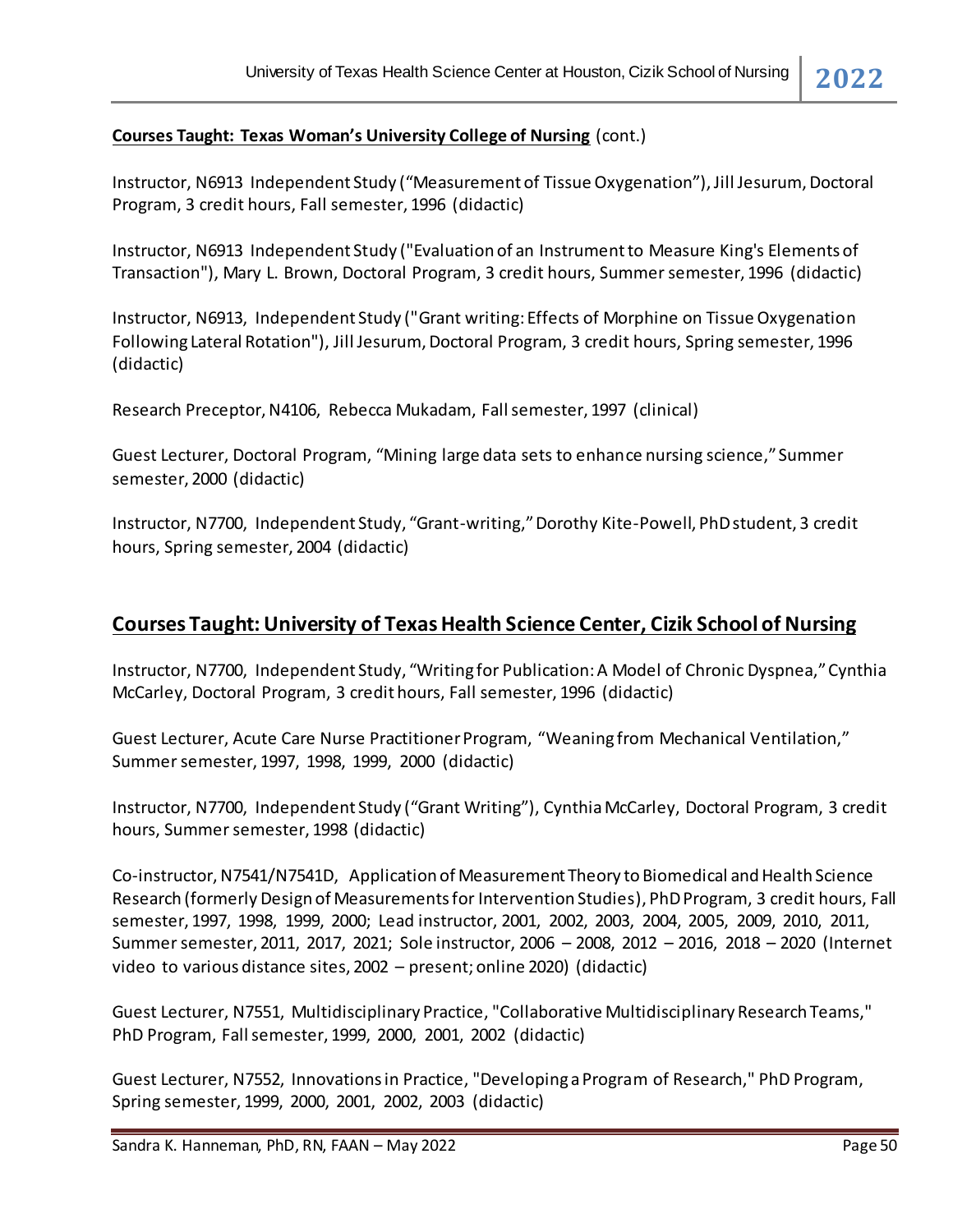Instructor, N4499, Independent Study, "Mechanical Ventilation and Weaning," Edna E. Marruffo, BSN Program, 2 credit hours, Summer semester, 2000 (didactic and clinical)

Instructor, N4499, Independent Study, "Hemodynamic Monitoring during Mechanical Ventilation and Weaning," Lisa M. Palacios, BSN Program, 2 credit hours, Summer semester, 2000 (didactic and clinical)

Instructor, N7600, Dissertation, "Temporal Patterns of Dyspnea, Fatigue, and Pulmonary Expiratory Flow Rate in Patients with COPD," Cynthia A. McCarley, 3 – 6 credit hours, Spring, Summer, and Fall semesters, 2000, 2001, 2002, 2003 (didactic)

Instructor, N7700, Independent Study: "Writing for Professional Publication," Bonita Strout, PhD Program, 3 credit hours, Summer semester, 2001 (didactic)

Instructor N5522, Independent Study: Prospectus for Thesis, Gregory Poulin, 2 credit hours, Fall semester, 2002 (didactic)

Instructor N5500, Thesis, "Comparison of Continuous and Intermittent Arterial Blood Gas Monitoring in Swine," Gregory Poulin, 2 credit hours, Summer semester, 2001, Fall and Spring semesters, 2002 (didactic)

Guest Lecturer, N4512, Research Critique and Utilization, "Principles of Measurement," BSN Program, 2 credit hours, Fall semester, 2003 (didactic)

Instructor, N4499, Independent Study, "Activity Monitoring in Ambulatory Women," Gabriella Torrence, BSN Honors Program, 1 credit hour, Spring and Summer semesters, 2003; Fall and Spring semesters, 2004 (didactic)

Instructor, N7700, Independent Study, "Sepsis Research Synthesis," Shannan Hamlin, PhD student, 3 credit hours, Spring semester, 2004 (didactic)

Guest Lecturer, N6753, Clinical Research Study Coordination Preceptorship, Clinical Research Management track, MSN Program, "Research Funding Issues," Spring semester, 2004, 2005 (didactic)

Instructor, N4499, Independent Study, "Ambient Characteristics of Laboratory and Home Settings," Jennifer Leland, BSN Honors Program, 1 credit hour, Summer semester, 2004; Fall and Spring semesters, 2005 (didactic)

Instructor, N7700, Independent Study, "Grant-Writing," Shannan Hamlin, PhD Program, 4 credit hrs, Fall semester, 2005 (didactic)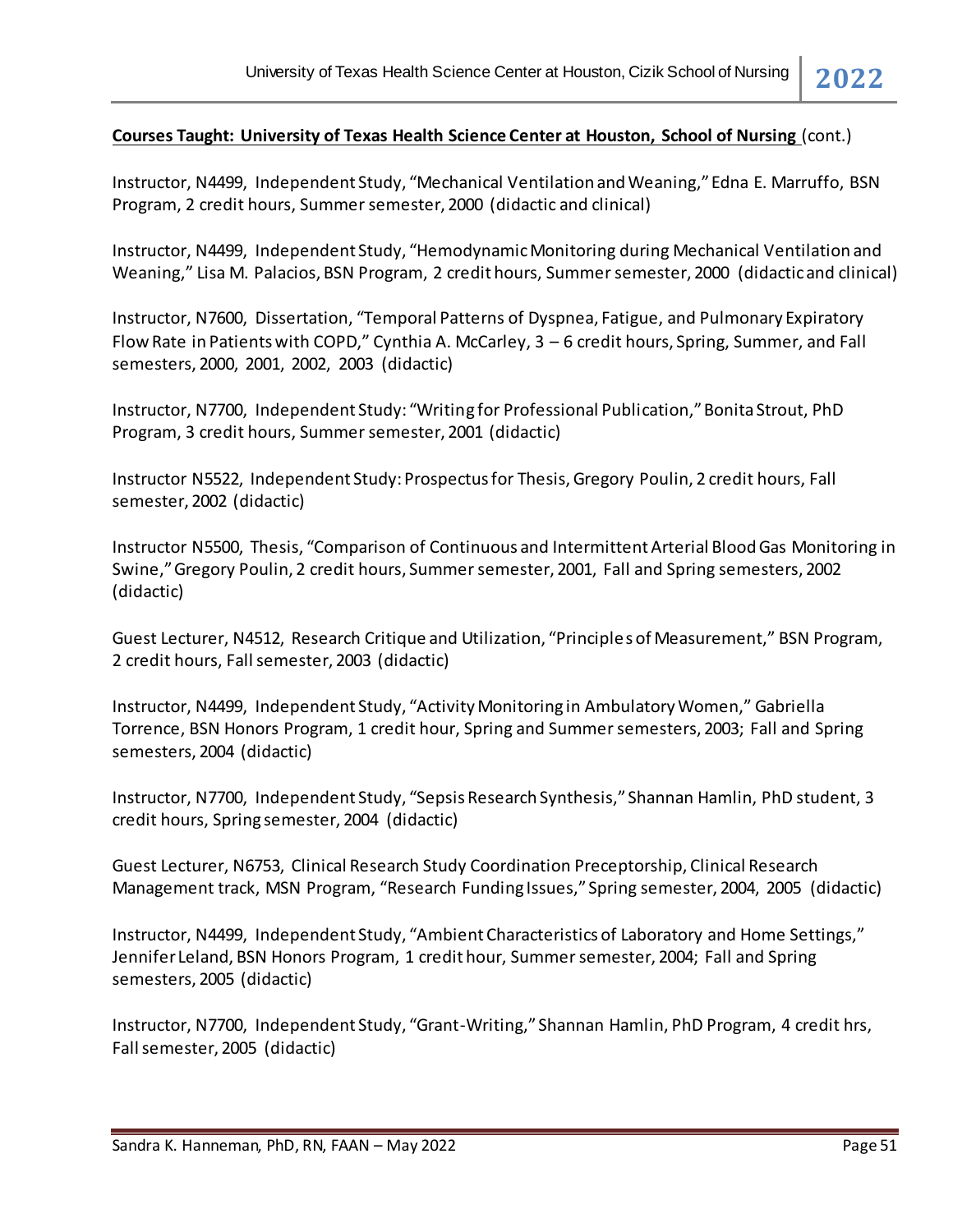Instructor, N7700, Independent Study, "Scientific Writing," Sheryln Gilman, PhD Program, 3 credit hrs, Fall semester, 2005 (didactic)

Instructor, 7600, Dissertation, Shannan K. Hamlin, PhD Program, 3 – 6 credit hours, Spring, Summer and Fall semesters, 2005 – Spring, 2010 (didactic)

Course Coordinator, N7506, Advanced Statistics for Clinical Research II, PhD Program, 4 credit hours, Summer semester, 2005 (didactic)

Instructor, N7700, Independent Study, "Pulmonary Anatomy and Physiology," Sheryln Gilman, PhD Program, 3 credit hours, Summer semester, 2005 (didactic)

Instructor, N4499, Independent Study, "Serum and Salivary Measurements of Cortisol and Melatonin," Kortney Green, BSN Honors Program, 1 credit hour, Fall semester, 2005, Spring semester, 2006 (didactic)

Instructor, N7700, Independent Study, "Scientific Writing," Mary Anne Vincent, PhD Program, 3 credit hours, Fall semester, 2005 (didactic)

Instructor, N7700, Independent Study, "Proposal Development," Sheryln Gilman, PhD Program, 1 credit hour, Spring semester, 2006 (didactic)

Instructor, N7700, Independent Study, "Grant Writing," Mary Anne Vincent, PhD Program, 3 credit hours, Summer semester, 2006 (didactic)

Instructor, N4499, Independent Study, "Research for Critical Care Nursing Practice," Dan Covan, BSN Honors Program, UT School of Nursing at Houston, 1 credit hour, Fall semester, 2006 (didactic)

Instructor, N7700, "Proposal Development," Mary Anne Vincent, PhD Program, 1 credit hour, Spring semester, 2007 (didactic)

Instructor, N7700, Independent Study, "Reliable Time-series Data Acquisition," Sheryln Gilman, PhD Program, 3 credit hours, Spring semester, 2007 (didactic)

Instructor, N7700, Independent Study, "Scientific Writing," Katrina Leyden, PhD Program, 3 credit hours, Fall semester, 2007 (didactic)

Instructor, N7700, Independent Study, "Scientific Writing," Kristina Leyden, PhD Program, 3 credit hours, Fall semester, 2007 (didactic)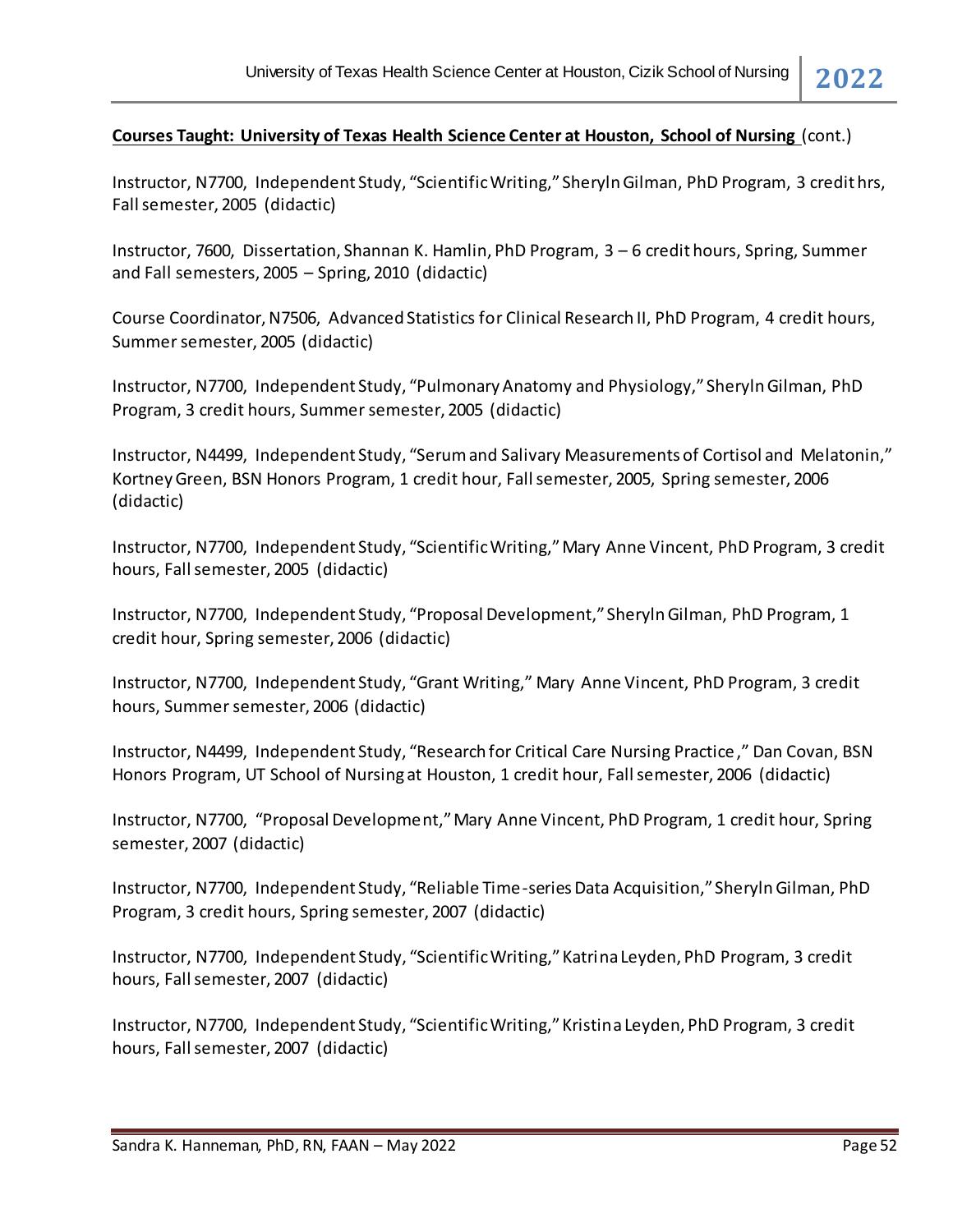Instructor, N7700, Independent Study, "Circadian Rhythms of Ambient Light," Michelle Merriweather, BSN Honors Program student, 1 credit hour, Fall semester, 2007 and Spring semester, 2008

Instructor, N7700, Independent Study, "Critique of the Literature," Sheryln Gilman Wachtel, PhD Program, 1 credit hour, Fall semester, 2007 (didactic)

Instructor, N7700, Independent Study, "Pilot Research," Mary Anne Vincent, PhD Program, 5 credit hours, Fall semester, 2008 (didactic)

Instructor, 7600, Dissertation, Sheryln Gilman Wachtel, PhD Program, 5 credit hours, Fall semester, 2008 – 2014 (didactic)

Instructor, N4499, Independent Study, "Optimal Lighting for a Pre-clinical Critical Care Laboratory (PCCL)," Brenda Merkelz, BSN Honors Program student, 1 credit hour, Fall semester, 2008 and Spring semester, 2009 (didactic)

Instructor, N7600, Dissertation, Mary Anne Vincent, PhD Program, 3 – 9 credit hours, Spring semester, 2009 – Spring semester, 2011 (didactic)

Instructor, N7700, Independent Study, "Instrument Development," Geline Tamayo, PhD Program, 3 credit hours, Spring semester, 2009 (didactic)

Instructor, N7700, Independent Study, "Proposal Development," Katrina Leyden, PhD Program, 1 credit hour, Spring semester, 2009 (didactic)

Instructor, N7700, Independent Study, "Proposal Development," Kristina Leyden, PhD Program, 1 credit hour, Spring semester, 2009 (didactic)

Instructor, N7700, Independent Study, "Scientific Writing: Validity of the Modified RASS for Use in Sedated, Mechanically Ventilated Swine," Katrina Leyden, PhD Program, 3 credit hours, Spring semester, 2010 (didactic)

Instructor, N7700, Independent Study, "Scientific Writing: Actigraphy in Patients with COPD," Kristina Leyden, PhD Program, 3 credit hours, Spring semester, 2010 (didactic)

Instructor, N7700, Independent Study, "Advances in Chronobiology," Kristina Leyden, PhD Program, 2 credit hours, Summer semester, 2010 (didactic)

Instructor, N7700, Independent Study, "Advances in Chronobiology," Katrina Leyden, PhD Program, 1 credit hours, Summer semester, 2010 (didactic)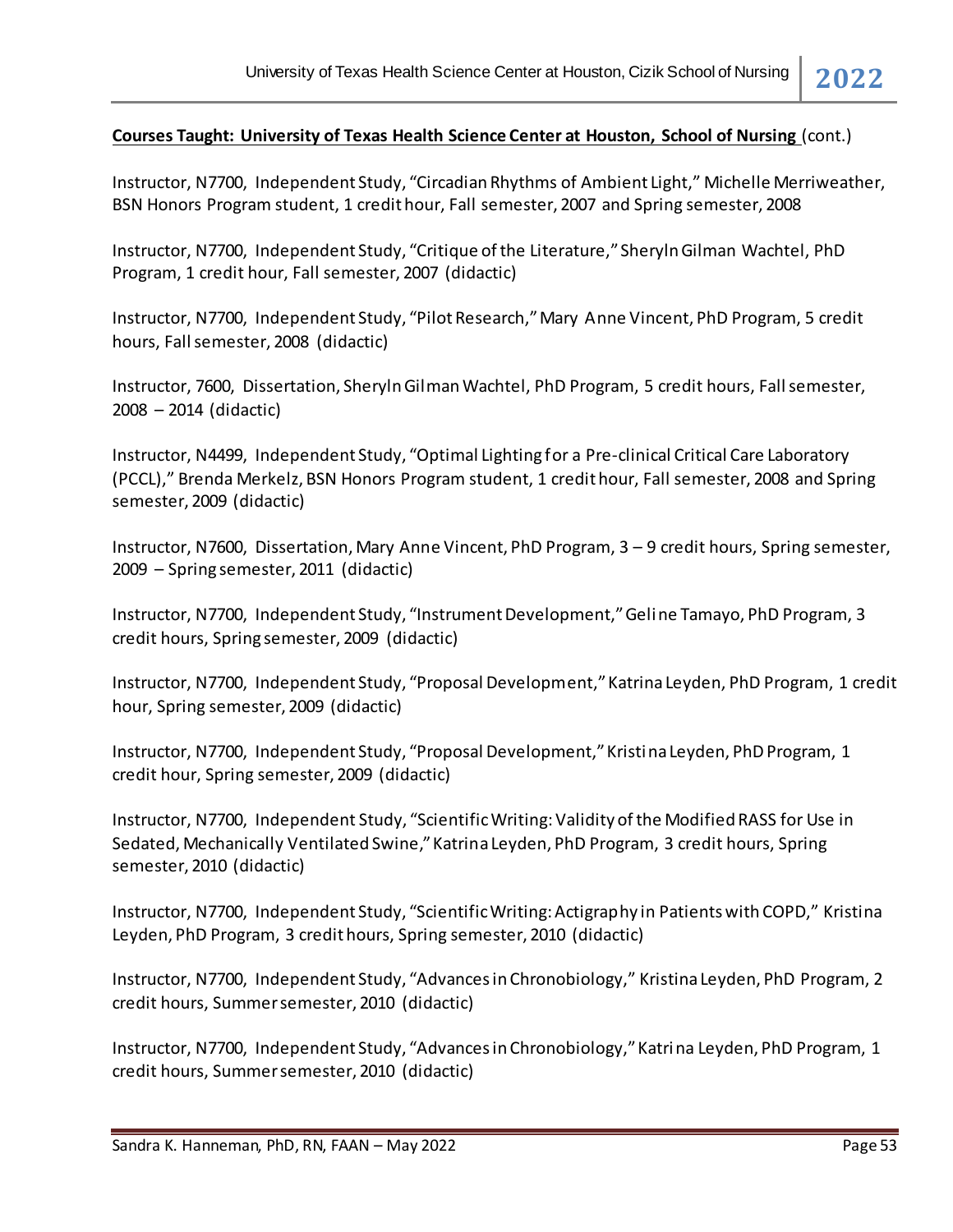Instructor, N4499, Independent Study, "Research-based Clinical Care Protocol Development and Testing for the PCCL," Abigail Brown, BSN Honors Program student, 1 credit hour, Summer and Fall semesters, 2010 (didactic)

Instructor, N4499, Independent Study, "Effect of lateral rotation on blood pressure, heart rate, oxygen saturation, and respiratory/ventilator parameters in a porcine ICU," Elaine Chow, BSN Honors Program student, 1 credit hour, Fall semester, 2010 (didactic)

Instructor, N4499, Independent Study, "Reliability testing of the Modified Richmond Agitation Sedation Scale in sedated, mechanically ventilated swine," Kimberly Hunter, BSN Honors Program student, 1 credit hour, Fall semester, 2010 and Spring semester, 2011 (didactic)

Instructor, N7700, Independent Study, "Scholarly writing and logic," Kristina Leyden, PhD Program, 3 credit hours, Fall semester, 2010 (didactic)

Instructor, N7700, Independent Study, "Research II: Measurement," Dania Ochoa, PhD Program, 3 credit hours, Fall semester, 2010 (didactic)

Instructor, N7600, Dissertation, Katrina N. Leyden, PhD Program, 3-6 credit hours, Summer, Fall and Spring Semesters, 2010 - 2013 (didactic)

Instructor, N7600, Dissertation, Kristina L. Leyden, PhD Program, 3 credit hours, Summer, Fall, and Spring semesters 2011 – 2015 (didactic)

Co-instructor, N6105, Evaluation and Application of Research in Advanced Nursing Practice, MSN Program, 3 credit hours, Fall semester, 2011 (didactic)

Instructor, N7700, Independent Study, "Dissertation Proposal Development," Yupha Wongrostrai, PhD student at Chiang Mai University in Thailand, 3 credit hours, Fall and Spring semesters, 2011 – 2012 (didactic)

Instructor, N4499, Independent Study, "Coding Adverse Events," Prashant Bhagat, BSN Honors Program student, 1 credit hour, Fall and Spring semesters, 2011

Guest lectures, DNP Advanced Seminar I, DNP program: Authorship, Grant Writing, and Critiquing Reports, Fall and Spring semesters, 2011 – present

Course Coordinator N3517 and N3517W (online 2012 - 2016) and Lead Instructor, N3517, Pathophysiology, BSN Program, 3 credit hours, Spring, Summer, and Fallsemesters, 2012 - present (didactic)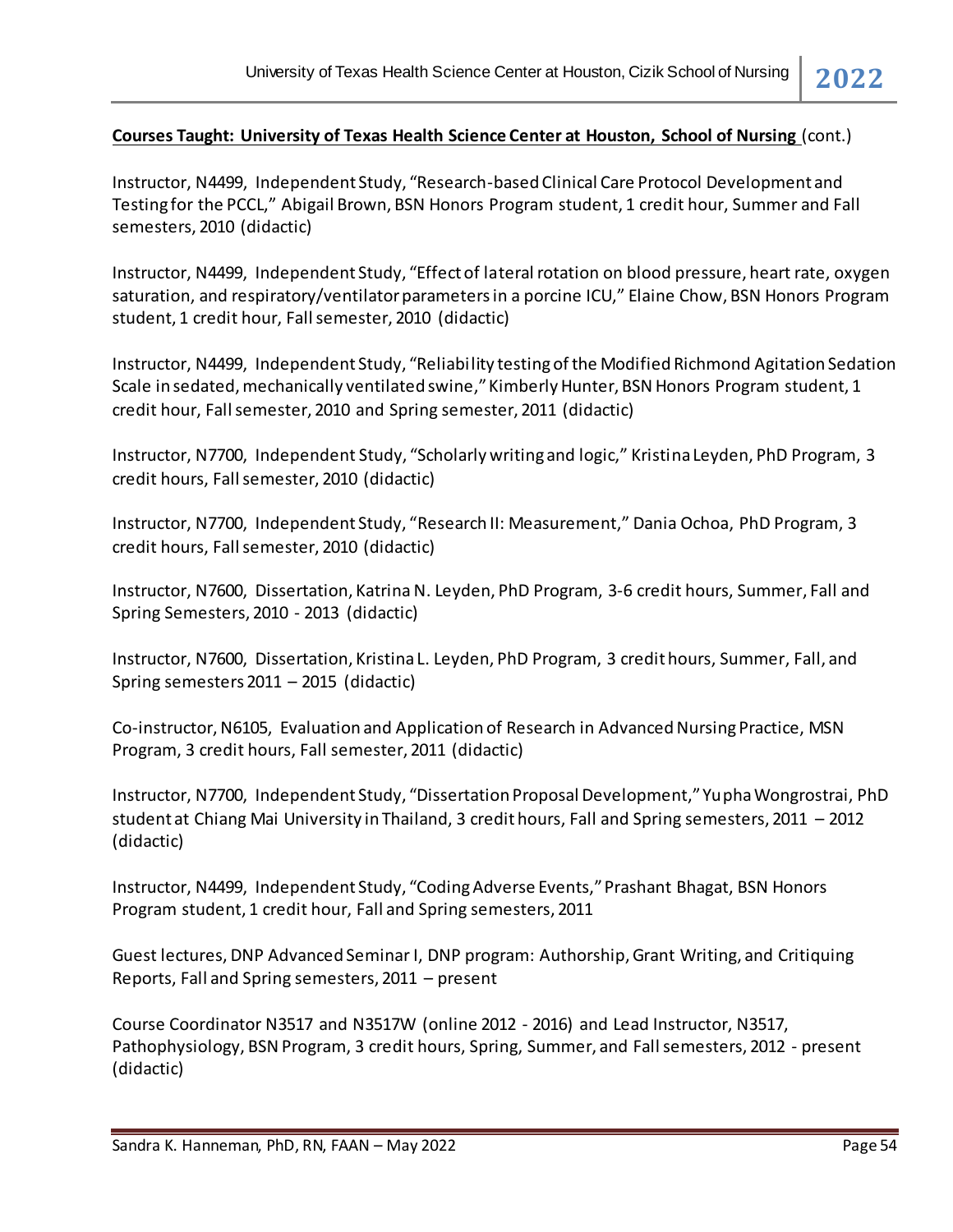Lead instructor, N6805, Emerging Science for Clinical Practice, DNP Program, 3 credit hours, Spring semester 2012 (didactic)

Instructor, N4499, Independent Study, "Implications of Light Wavelength in the ICU," Megan Oggero, BSN Honors Program student, 1 credit hour, Spring and Summer semesters, 2012

Instructor, N4499, Independent Study, "Measurement of circadian temperature rhythm with the iButton," Laura Svensson Ballew, BSN Honors Program student, 1 credit hour, Fall 2012 and 2 credit hours, Spring 2013 semesters

Instructor, N4499, Independent Study, "Partial validation of salivary IL-6 and TNF-α for circadian rhythm research," Gabriel Blog, BSN Honors Program student, 1 credit hour, Fall 2012 and 2 credit hours, Spring 2013 semesters; University of Texas Health Science Center at Houston Interfaculty Council Thomas F. Burks Scholarship recipient, 2012.

Instructor, N4499, Independent Study, "Testing experimental light-at-night conditions," Lee Mabry, BSN Honors Program student, 1 credit hour, Fall 2012 and 2 credit hours, Spring 2013 semesters

Instructor, N4499, Independent Study, "Effects of light-at-night on circadian rhythms of body skin temperature," Daniel Kerr, BSN Honors Program student, 2 credit hours Spring 2013 and 1 credit hour Summer 2013 semesters.

Instructor, N4499, Independent Study, "Changes in alertness and sleep quality scores based on light at night conditions," Danielle Wilkins, BSN Honors Program student, 2 credit hours Spring 2013 and 1 credit hour Summer 2013 semesters.

Instructor, N7700, Independent Study, "Proposal Development," Veronica Brady, PhD student, 1 credit hour, Spring 2013

Instructor, N7700, Independent Study, "Proposal Development," Daniel Arellano, PhD student, 3 credit hours, Spring 2013

Instructor, N7700, Independent Study, "Writing for Publication," Daniel Arellano, PhD student, 3 credit hours, Spring 2013

Instructor, N4499, Independent Study, "Effects of light-at-night on circadian rhythms of salivary cortisol, melatonin, immune markers, and oxidative stress," Amy Aaronson, BSN Honors Program student, 1 credit hour, Summer 2013 and 2 credit hours, Fall 2013 semesters

Instructor, N4499, Independent Study, "Circadian rhythms in skin temperature," Temitope Awe, BSN Honors Program student, 1 credit hour, Fall 2013 and Spring 2014 semesters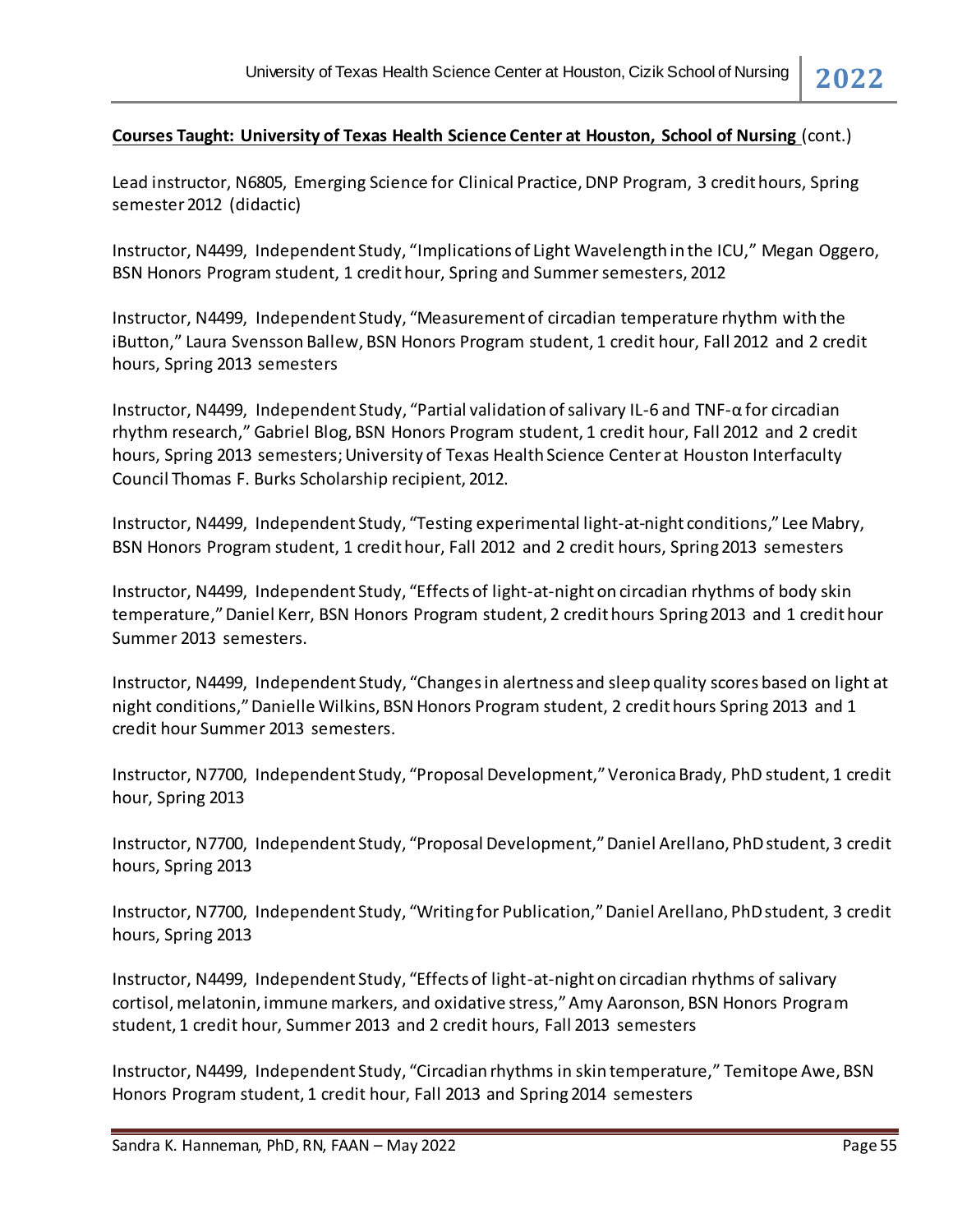Instructor, N4499, Independent Study, "Psychometric Assessment of the Epworth Sleepiness Scale and the Richards-Campbell Sleep Questionnaire," Johnath J. Willson, BSN Honors Program student, 1 credit hour, Fall 2013 and Spring 2014 semesters

Instructor, N4499, Independent Study, "Recruitment strategies and databases for light-at-night comparison project," Adina Schultz, BSN Honors Program student, 1 credit hour, Fall 2013 and Spring 2014 semesters

Instructor, N7700, Independent Study, "Translation of the Cancer Behavior Inventory – Brief into Arabic," Maaidah Algamdi, PhD student, 3 credit hours, Spring 2014 semester

Instructor, N7700, Independent Study, "Psychometric testing of the Cancer Behavior Inventory – Brief Arabic version," Maaidah Algamdi, PhD student, 3 credit hours, Summer 2014 semester

Instructor, N4499, Independent Study, "Comparison of light-at-night conditions in a controlled laboratory," Marlena Jez-Gizeba, BSN Honors Program student, 1 credit hour, Spring and Summer 2014 semesters

Instructor, N4499, Independent Study, "Enzyme immunoassay and multiplex assay comparison," Stefanie Pieper, BSN Honors Program student, 1 credit hour, Summer and Fall 2014 semesters

Instructor, N4499, Independent Study, "Measurement of ambient conditions," Emily Nguyen, BSN Honors Program student, 1 credit hour, Summer and Fall 2014 semesters

Instructor, N7600, Dissertation, Daniel Arellano, PhD Program, 1 – 6 credit hours, Summer 2014 – December 2019

Instructor, N7600, Dissertation, Maaidah Algamdi, PhD student, Doctoral Program, 3-9 credit hours, Fall Semester, 2014 – May 2015

Instructor, N4499, Independent Study, "Light at night effects on salivary biomarkers and circadian temperature rhythm," Christina Kuba, BSN Honors Program student, 1 credit hour, Spring 2015.

Instructor, N4499, Independent Study, "Skin temperature circadian rhythm," Tauna Gilder, RN-BSN student, BSN Honors Program, 1 credit hour, Summer and Fall semesters, 2015.

Instructor, N4499, Independent Study, "Patient ventilator asynchrony profiles," Gracie Reed, RN-BSN student, BSN Honors Program, 1 credit hour, Summer 2015.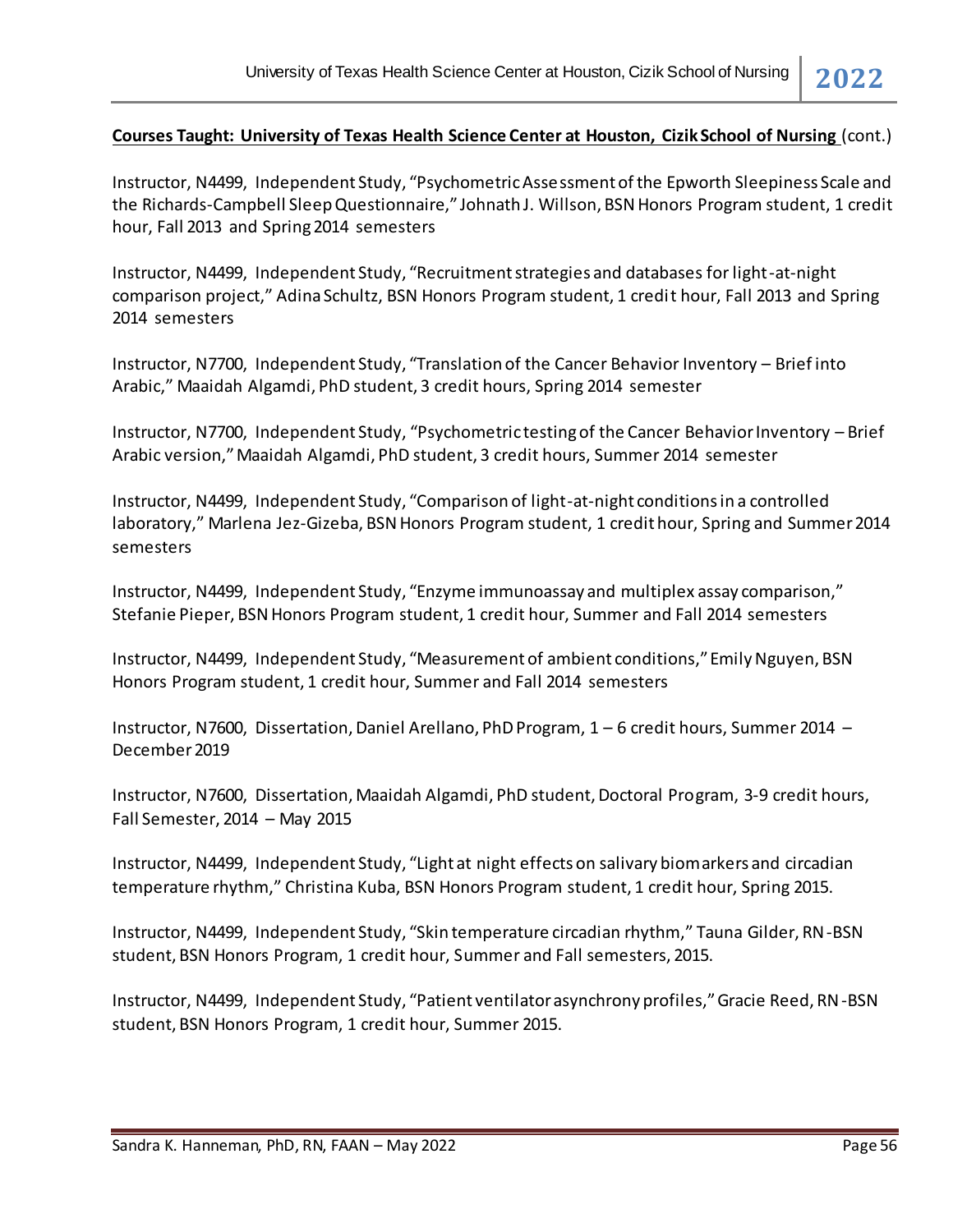Instructor, N4499, Independent Study, "Reliability estimates of the Richards-Campbell Sleep Questionnaire," Lauren Robertson, BSN Honors Program student, 1 credit hour, Fall 2015 and Spring 2016 semesters.

Instructor, N7600, Dissertation, June Trammel, PhD student, 3 credit hours, Fall 2015 – present

Instructor, N4499, Independent Study, "Performance comparison of two commercially available interleukin-6 immunoassays," Samee Vakil, BSN Honors Program student, 1 credit hour, Summer and Fall 2016 and Spring 2017 semesters

Instructor, N4499, Independent Study, "Skin circadian temperature rhythm in adult healthy volunteers," Lauren Smith, BSN Honors Program student, 1 credit hour, Summer and Fall 2016 semesters

Instructor, N7700, Independent Study, "Writing for Publication," Jeanette Drake, PhD student, 3 credit hours, Summer 2016.

Instructor, N7521, Biobehavioral Interactions in Research, PhD in Nursing program, 3 credit hours, Fall  $2016$  – present

Instructor, N4499, Immune Biomarkers, BSN program elective, 3 credit hours, Fall 2016

Instructor, N4499, Supplemental Pathophysiology, BSN program, 1 credit hour, Fall 2016

Instructor, N4499, Independent Study, "Relation of Epworth Sleepiness Scale scores to sali vary biomarkers," Nicole Vertalice, BSN Honors Program student, 1 credit hour, Fall 2016 semester.

Instructor, N4499, Independent Study, "Relation of Richards-Campbell Sleep Questionnaire scores to salivary biomarkers," Anjali Sethi, BSN Honors Program student, 1 credit hour, Fall 2016 semester.

Instructor, N4499, Independent Study, "Gender differences in skin temperature of the healthy adult," Alexander de Castro, BSN Honors Program student, 1 credit hour, Spring and Summer 2017 semesters.

Instructor, N4499, Independent Study, "Salivary myeloperoxidase response to ICU light at night conditions," George Bradshaw, BSN Honors Program student, 1 credit hour, Spring, Summer, and Fall 2017 semesters.

Instructor, N4499, Independent Study, "Ambient Light, Temperature, and Humidity Circadian Rhythms," Nancy Pham, BSN Honors Program student, 1 credit hour, Summer and Fall 2017 and Spring 2018 semesters.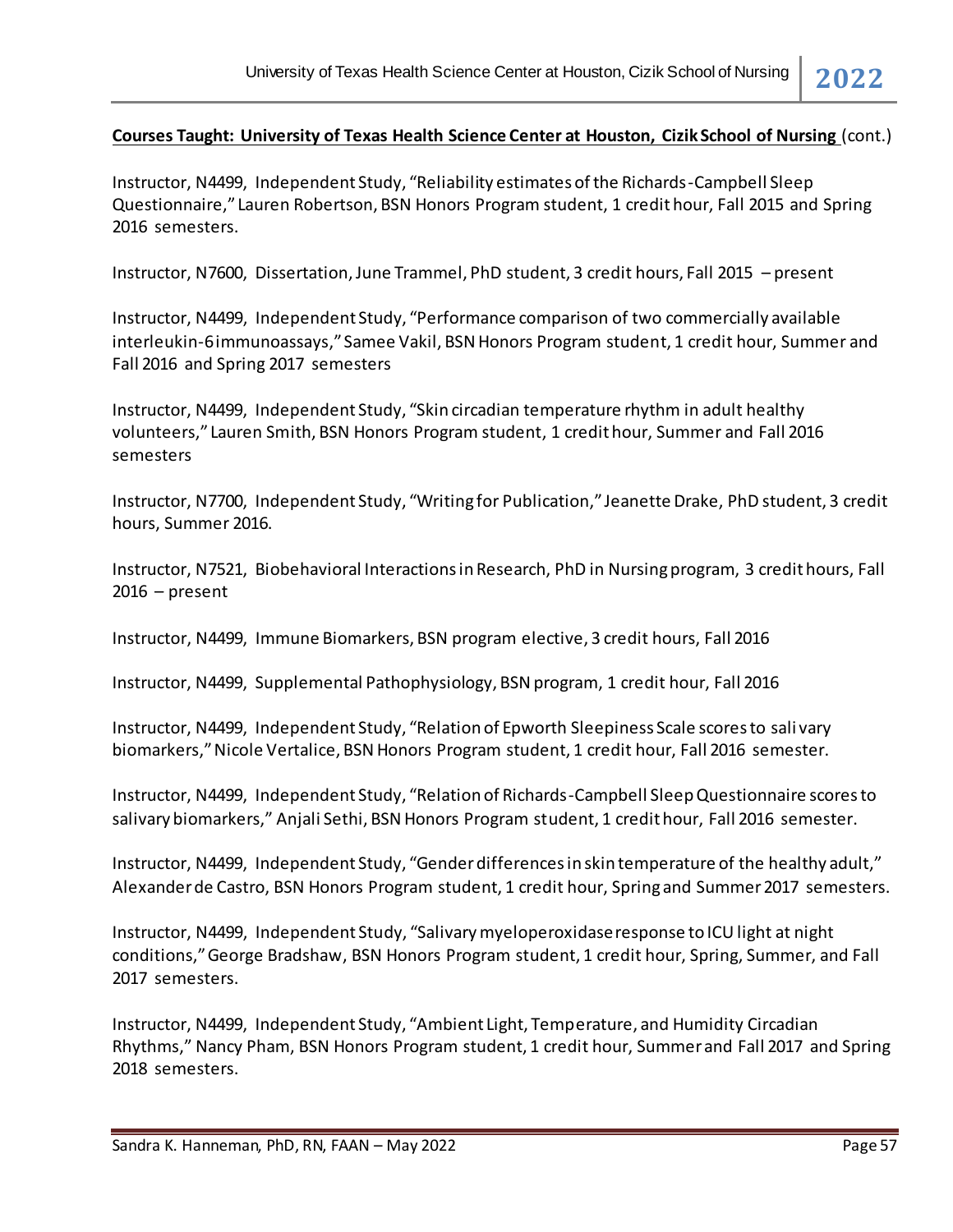Instructor, N7600, Dissertation, Daniel S. DeGarmo, PhD student, 2 credit hours, Fall 2016 and Spring 2017 semesters.

Instructor, N4499, Independent Study, "Research Data Management and Analysis," Emily Paez, BSN Honors Program student, 1 credit hour, Fall 2017, Spring 2018, and Summer 2018 semesters.

Instructor, N4499, Independent Study, "Biomarker response to dexamethasone in patients with advanced cancer," Teresa Harris, BSN Honors Program student, 1 credit hour, Spring 2018, Summer 2018, and Fall 2018 semesters.

Instructor, N4499, Independent Study, "Biomarker prediction of agitated delirium in palliative care patients with advanced cancer," Hunter Montgomery, BSN Honors Program student, 1 credit hour, Spring 2018, Summer 2018, and Fall 2018 semesters.

Instructor, N4499, Independent Study, "Salivary myeloperoxidase levels under varying light-at-night conditions," Rachel Reid, BSN Honors Program student, 1 credit hour, Spring 2018, Summer 2018, and Fall 2018 semesters.

Instructor, N4499, Independent Study, "Salivary cortisol in doctoral students," Amanda Coonce, BSN Honors Program student, 1 credit hour, Summer 2018, Fall 2018, and Spring 2019 semesters.

Instructor, N4499, Independent Study, "Gender differences in skin temperature," Jordan Sigmon, BSN Honors Program student, 1 credit hour, Summer 2018, Fall 2018, and Spring 2019 semesters.

Instructor, N7700, Independent Study, "Instrument development and testing," Jeanette Drake, PhD student, 3 credit hours, Summer 2018.

Instructor, N4499, Independent Study, "Salivary cortisol laboratory," Pauline Tolentino, BSN Honors Program student, 1 credit hour, Fall 2018, Spring and Summer 2019 semesters.

Instructor, N4499, Independent Study, "Inflammatory Marker Laboratory Logs," Pankti Patel, BSN Honors Program student, 1 credit hour, Fall 2018, Spring and Summer 2019 semesters.

Instructor, N7600, Dissertation, Jeanette Drake, PhD Program, 3 - 5 credit hours, Spring 2019 – Summer 2020 semesters

Instructor, N7700, Independent Study, "Pulmonary Vascular Anatomy and Biology of Lung Tissue from Human Infants and Murine Subjects with Congenital Diaphragmatic Hernia (CDH)," Jamie L. Gilley, PhD student, 3 credit hours, Spring, Summer, and Fall 2020 semesters.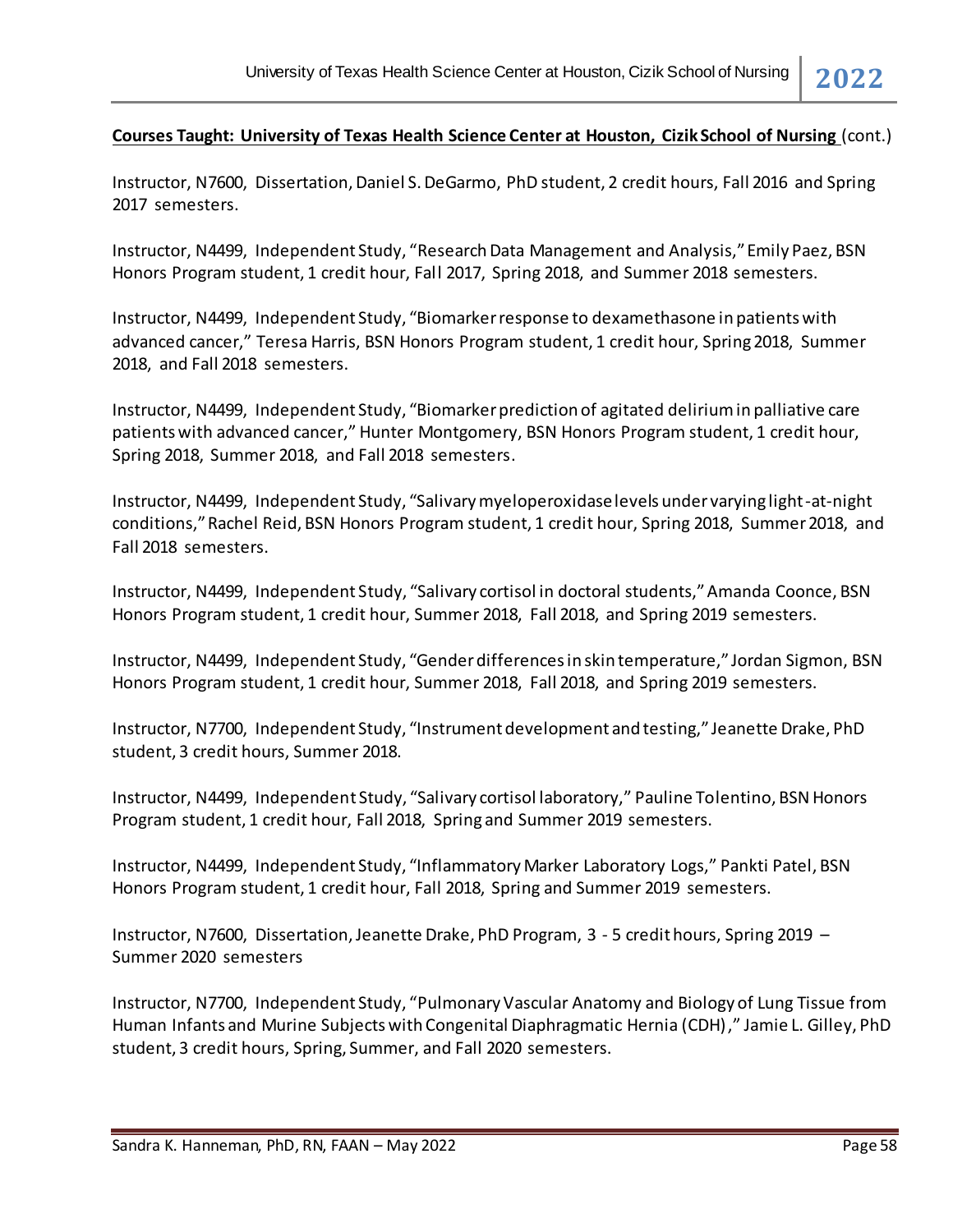Instructor, N4499, Independent Study, "Inflammatory Marker Laboratory Logs, NIH Dyspnea study," Katherine Bauersfeld Carranza, BSN Honors Program student, 1 credit hour, Spring, Summer, and Fall 2020 semesters.

Instructor, N4499, Independent Study, "Inflammatory Marker Laboratory Logs, NIH Delirium study," Juan Miguel Zapanta, BSN Honors Program student, 1 credit hour, Spring, Summer, and Fall 2020 semesters.

Instructor, N4499, Independent Study, "Biomarker Prediction of Agitated Delirium in Patients with Advanced Cancer," Robin Guidry, BSN Honors Program student, 1 credit hour, Fall 2020 and Spring and Summer 2021 semesters.

Instructor, N4499, Independent Study, "Biomarker Response to Dexamethasone to Alleviate Dyspnea in Patients with Advanced Cancer," Madison Ellis, BSN Honors Program student, 1 credit hour, Fall 2020 and Spring and Summer 2021 semesters.

Instructor, N7700, Independent Study, "Cellular Biology," Jamie Gilley, PhD student, 3 credit hours, Spring 2021 semester.

Instructor, N7700, Independent Study, "Murine Research Methodology," Jamie Gilley, PhD student, 3 credit hours, Summer 2021 semester.

Instructor, N7700, Independent Study, "NIH Research Design Elective," Amanda Holmes, PhD student, 3 credit hours, Summer 2021 semester.

Instructor, N7700, Independent Study, "Scientific Writing," Amanda Holmes, PhD student, 3 credit hours, Summer 2021 semester.

Instructor, N4499, Independent Study, "Biomarker Response to Dexamethasone to Alleviate Dyspnea in Patients with Advanced Cancer," Allen Huang, BSN Honors Program student, 1 credit hour, Fall 2021 and Spring and Summer 2022 semesters.

Instructor, N7700, Independent Study, "Physical and Perceptual Properties of Light," Amanda Holmes, PhD student, 3 credit hours, Fall 2021 semester.

Instructor, N7600, Dissertation, Jamie Gilley, PhD Program, 6 credit hours, Fall 2021.

Instructor, N7552B, Research Planning and Implementation, Jamie Gilley, PhD Program, 1 credit hour, Fall 2021.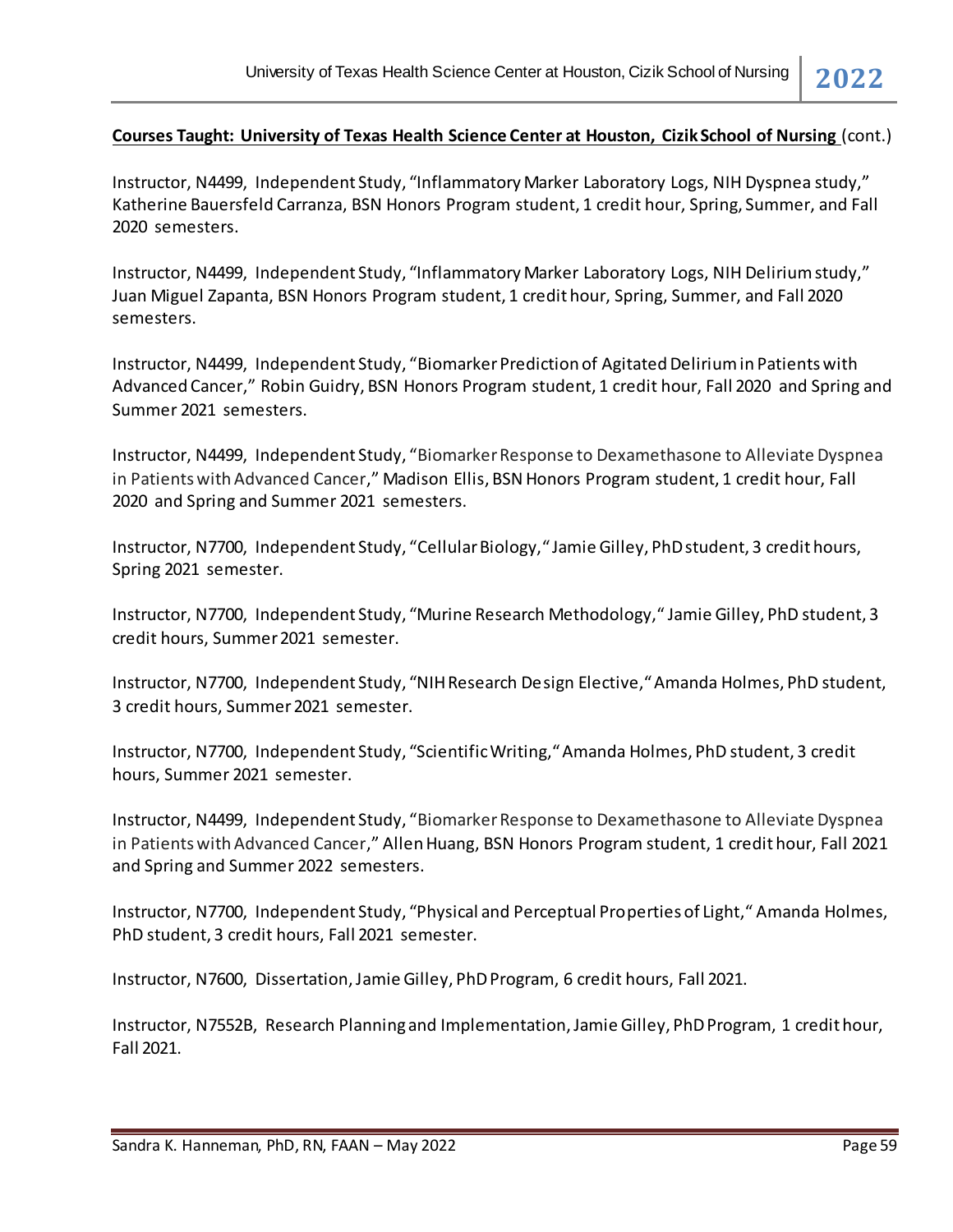Instructor, N7700, Independent Study, "Coagulopathy during Neonatal ECMO," Amanda Holmes, PhD student, 3 credit hours, Spring 2022.

# **University of Texas Health Science Center-Houston**

Guest Lecturer, "Mock IRB Session," Ethical Aspects of Clinical Research, Clinical Research Curriculum, MS Program and Post-doctoral Program, School of Medicine, Spring semester, 2005 (didactic)

Guest Lecturer, "Informed Consent: Legal vs. Ethical Issues," Navigating the Regulatory Highway: Clinical Research and Regulatory Practice, Clinical and Translational Science Curriculum, Center for Clinical and Translational Sciences, Fall semester, 2007 (didactic)

Guest Lecturer, "Medical Errors and the Role of Health Information Technology in Reducing Errors," HI 6001, Health Information Technology for Patient Safety and Quality, School of Health Information Science (now School of Biomedical Informatics), Spring semester, 2009 (didactic)

Faculty. Summer Health Professions Education Program, Summer semester, 2017- 2018.

# **Project/Thesis/Dissertation Advisees**

#### **Baccalaureate of Science in Nursing Honors Program Projects**

University of Texas Health Science Center at Houston School of Nursing, Gabriella Torrence , "Activity Monitoring in Ambulatory Women," BSN, May 2004, Research Mentor

University of Texas Health Science Center at Houston School of Nursing, Jennifer Leland, "Ambient Characteristics of Laboratory and Home Settings," BSN, May 2005, Research Mentor

University of Texas Health Science Center at Houston School of Nursing, Kortney Green, "Salivary Measurement of Cortisol," BSN, May 2006, Research Mentor

University of Texas Health Science Center at Houston School of Nursing, Michelle Merriweather, "Circadian Rhythm of Ambient Light," BSN, May 2008, Research Mentor

University of Texas Health Science Center at Houston School of Nursing, Brenda Merkelz, "Optimal Lighting for a Pre-Clinical Critical Care Laboratory," BSN May 2009, Research Mentor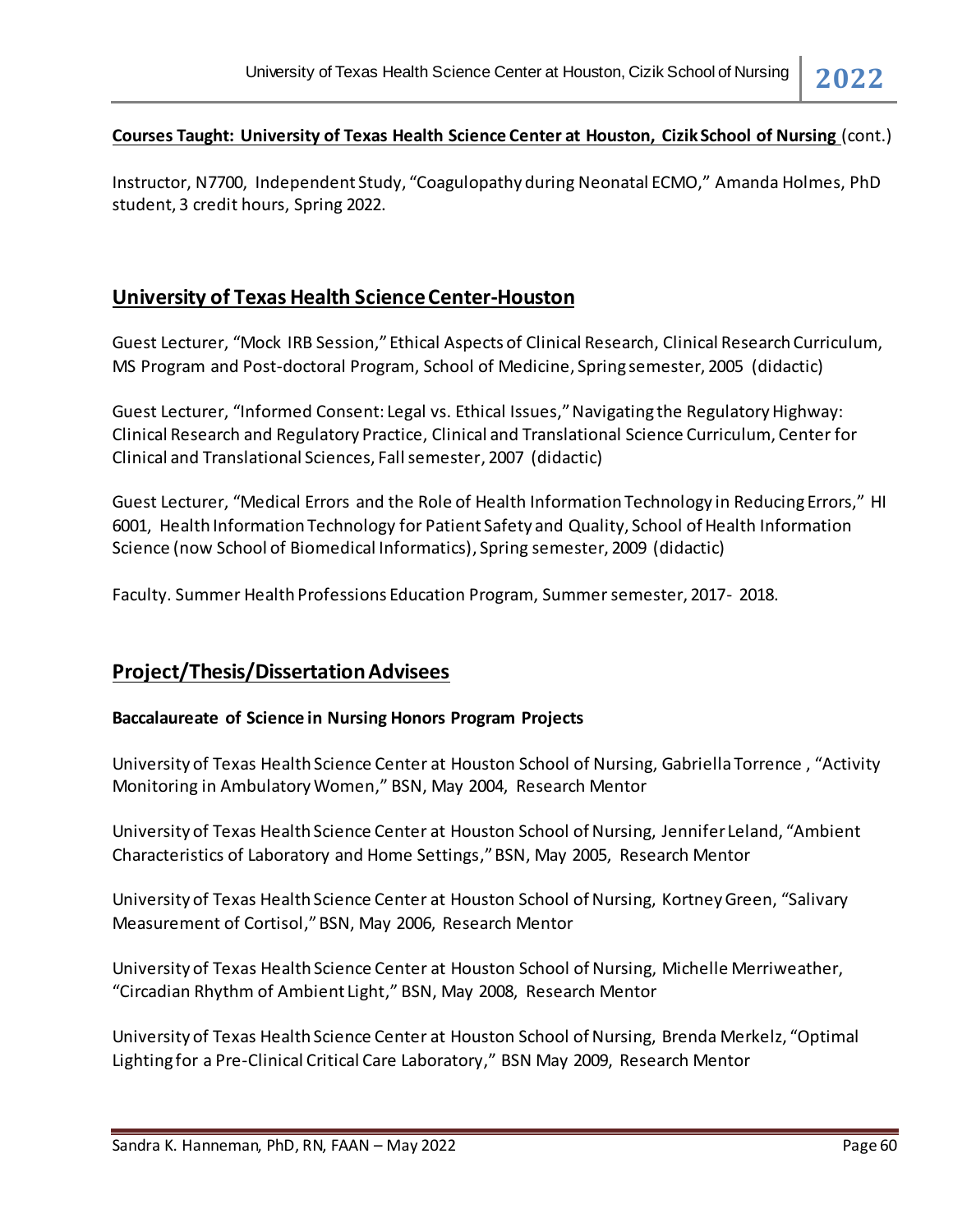#### **Baccalaureate of Science in Nursing Honors Program Projects** (cont,)

University of Texas Health Science Center at Houston School of Nursing, Abigail Brown, "Researchbased Clinical Care Protocol Development for the Preclinical Critical Care Laboratory," BSN Program, December 2010, Research Mentor

University of Texas Health Science Center at Houston School of Nursing, Elaine Chow, "Effect of lateral rotation on blood pressure, heart rate, oxygen saturation, and respiratory/ventilatory parameters in a porcine ICU," BSN Program, May 2011, Research Mentor

University of Texas Health Science Center at Houston School of Nursing, Kimberly Hunter, "Reliability testing of the Modified Richmond Agitation Sedation Scale in sedated, mechanically ventilated swine," BSN Program, May 2011, Research Mentor

University of Texas Health Science Center at Houston School of Nursing, Prashant Bhagat, "Adverse events associated with lateral rotation in mechanically ventilated intensive care unit patients," BSN Program, August 2011 – May 2012, Research Mentor

University of Texas Health Science Center at Houston School of Nursing, Megan Oggero, "Implications for Light Wavelength in the ICU," BSN Program, January – August 2012, Research Mentor

University of Texas Health Science Center at Houston School of Nursing, Gabriel Blog, "Partial validation of salivary IL-6 and TNF-α for circadian rhythm research," BSN Program, August 2012 – May 2013

University of Texas Health Science Center at Houston School of Nursing, Lee Mabry, "Testing light-atnight conditions," BSN Program, August 2012 – May 2013

University of Texas Health Science Center at Houston School of Nursing, Laura Svensson Ballew, "Measurement of circadian temperature rhythm with the iButton," BSN Program, August 2012 – May 2013

University of Texas Health Science Center at Houston School of Nursing, Daniel Kerr, "Effects of lightat-night on circadian rhythms of body skin temperature," BSN Program, August 2012 – May 2013

University of Texas Health Science Center at Houston School of Nursing, Danielle Wilkins, "Changes in alertness and sleep quality scores based on light at night conditions," BSN Program, August 2012 – May 2013

University of Texas Health Science Center at Houston School of Nursing, Amy Aaronson, "Effects of light-at-night on circadian rhythms of salivary cortisol, melatonin, immune markers, and oxidative stress," BSN Program, May 2013 – December 2013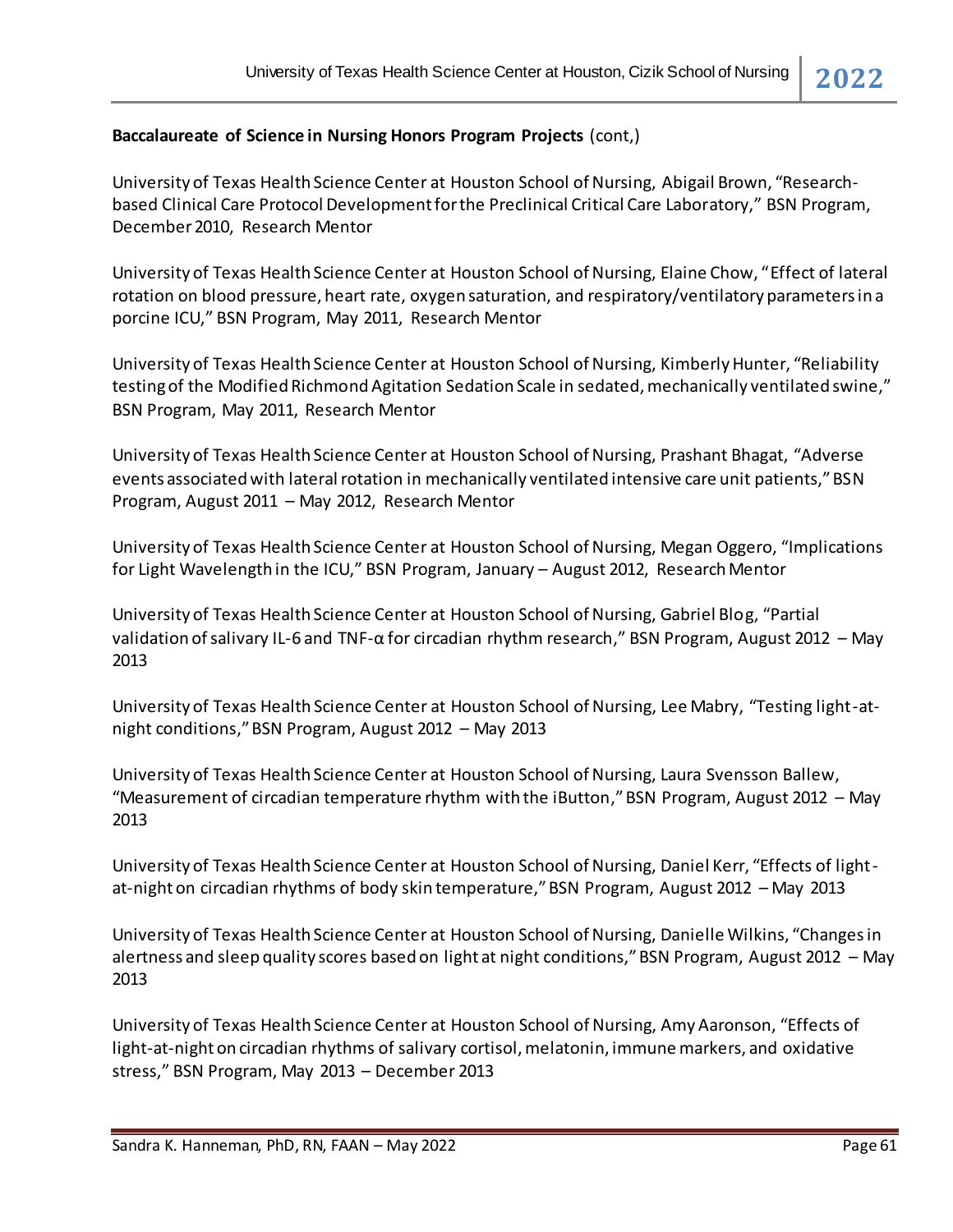#### **Baccalaureate of Science in Nursing Honors Program Projects** (cont,)

University of Texas Health Science Center at Houston School of Nursing, J. J. Willson, "Psychometric properties of the Epworth Sleepiness Scale and the Richards-Campbell Sleep Questionnaire," BSN Program, August 2013 – May 2014

University of Texas Health Science Center at Houston School of Nursing, Temitope Awe, "Skin temperature monitoring in ambulatory young adults," BSN Program, August 2013 – May 2014

University of Texas Health Science Center at Houston School of Nursing, Adina Schultz, "Protocol development to compare light-at-night conditions in healthy adult volunteers," BSN Program, August 2013 – May 2014

University of Texas Health Science Center at Houston School of Nursing, Marlena Jez-Gizeba, "Comparison of light-at-night conditions in a controlled laboratory," BSN Program, January - August 2014

University of Texas Health Science Center at Houston School of Nursing, Stefanie Pieper, "Comparison of enzyme immunoassay and multiplex protocols," BSN Program, May - December 2014

University of Texas Health Science Center at Houston School of Nursing, Emily Nguyen, "Measurement of ambient conditions in a controlled laboratory," BSN Program, May - December 2014

University of Texas Health Science Center at Houston School of Nursing, Christina Kuba, "Light at night effects on salivary biomarkers and circadian temperature rhythm," BSN Program, January - May 2015

University of Texas Health Science Center at Houston School of Nursing, Tauna Gilder, "Skin temperature circadian rhythm," RN-BSN Program, May – December 2015

University of Texas Health Science Center at Houston School of Nursing, Gracie Reed, "Patient ventilator asynchrony profiles," RN-BSN Program, May - December 2015.

University of Texas Health Science Center at Houston School of Nursing, Lauren Robertson, "Reliability estimates of the Richards-Campbell Sleep Questionnaire," BSN Program, September 2015 - May 2016

University of Texas Health Science Center at Houston School of Nursing, Samee Vakil, "Performance comparison of two commercially available interleukin-6 immunoassays," BSN Program, May 2016 – May 2017; selected for poster presentation at the Texas Undergraduate Research Day at the Capitol, Austin, TX, March 28, 2017.

University of Texas Health Science Center at Houston School of Nursing, Lauren Smith, "Skin temperature circadian rhythm in adult healthy volunteers," BSN Program, May – December 2016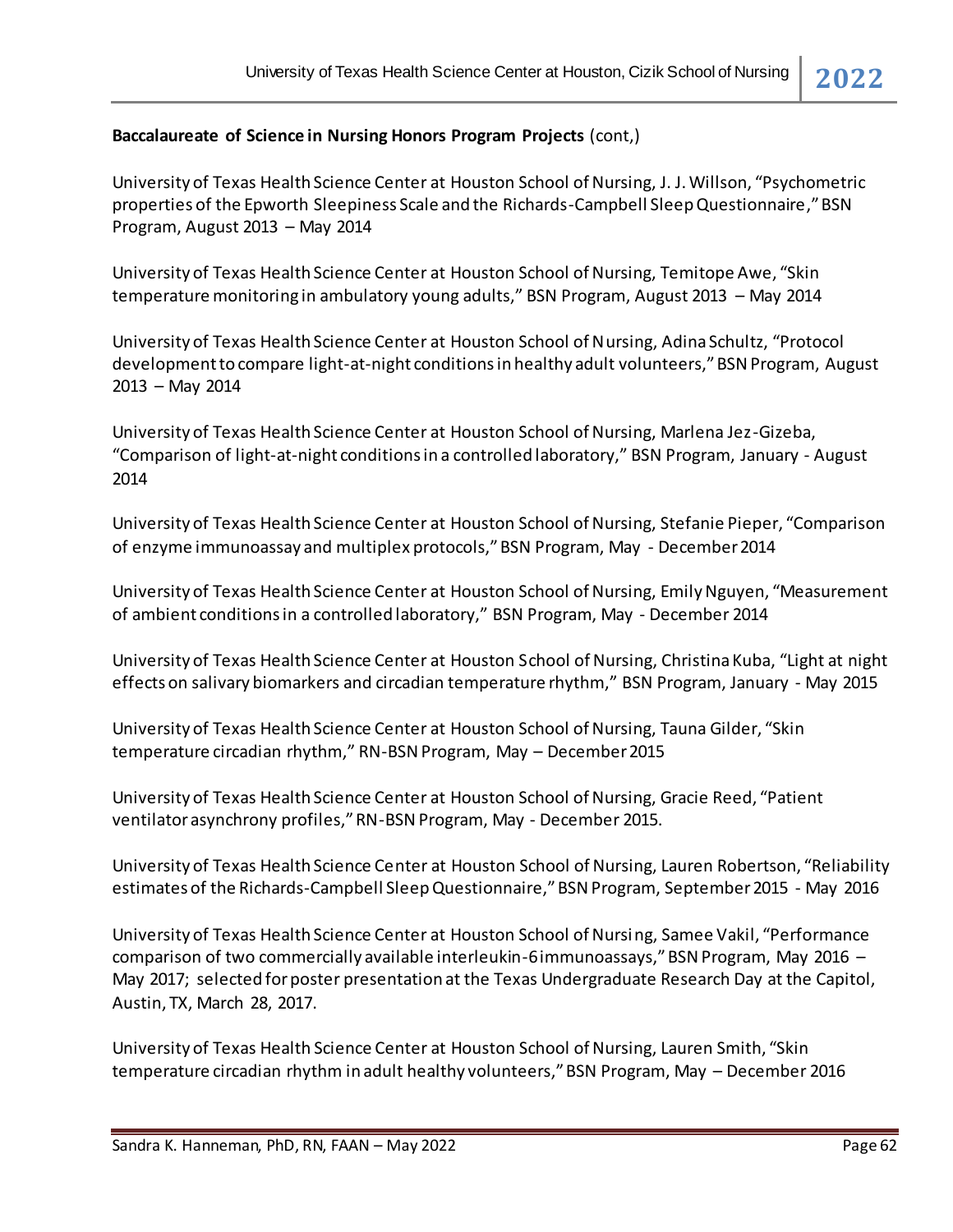#### **Baccalaureate of Science in Nursing Honors Program Projects** (cont.)

University of Texas Health Science Center at Houston School of Nursing, Nicole Vertalice, "Relation of Epworth Sleepiness Scale scores to salivary biomarkers," BSN Program, August – December 2016

University of Texas Health Science Center at Houston School of Nursing, Anjali Sethi, "Relation of Richards-Campbell Sleep Questionnaire scores to salivary biomarkers," BSN Program, August – December 2016

University of Texas Health Science Center at Houston School of Nursing, Alexander de Castro, "Gender differences in skin temperature of the healthy adult," Alexander de Castro, BSN Program, January - August 2017.

University of Texas Health Science Center at Houston School of Nursing, George Bradshaw, "Salivary myeloperoxidase response to ICU light at night conditions," BSN Program, January - December 2017. Recipient, School of Nursing Faculty Award of Excellence for scholastic and leadership ability.

University of Texas Health Science Center at Houston School of Nursing, Nancy Pham, "Ambient light, temperature, and humidity in a controlled environment laboratory under different light-at-night conditions," BSN Program, May 2017 – May 2018. Recipient, School of Nursing Faculty Award of Excellence for scholastic and leadership ability.

University of Texas Health Science Center at Houston School of Nursing, Emily Paez, "Research data management and analyses," BSN Program, August 2017 – August 2018.

University of Texas Health Science Center at Houston Cizik School of Nursing, Teresa Harris, "Biomarke r response to dexamethasone in patients with advanced cancer," BSN Program, January – December 2018.

University of Texas Health Science Center at Houston Cizik School of Nursing, Hunter Montgomery, "Biomarker prediction of agitated delirium in palliative care patients with advanced cancer," BSN Program, January – December 2018.

University of Texas Health Science Center at Houston Cizik School of Nursing, Rachel Reid, "Salivary myeloperoxidase levels under varying light-at-night conditions," BSN Program, January – December 2018.

University of Texas Health Science Center at Houston Cizik School of Nursing, Amanda Coonce, "Salivary cortisol in doctoral students," BSN Program, May 2018 – May 2019.

University of Texas Health Science Center at Houston Cizik School of Nursing, Jordan Sigmon, "Gender differences in skin temperature," BSN Program, May 2018 – May 2019.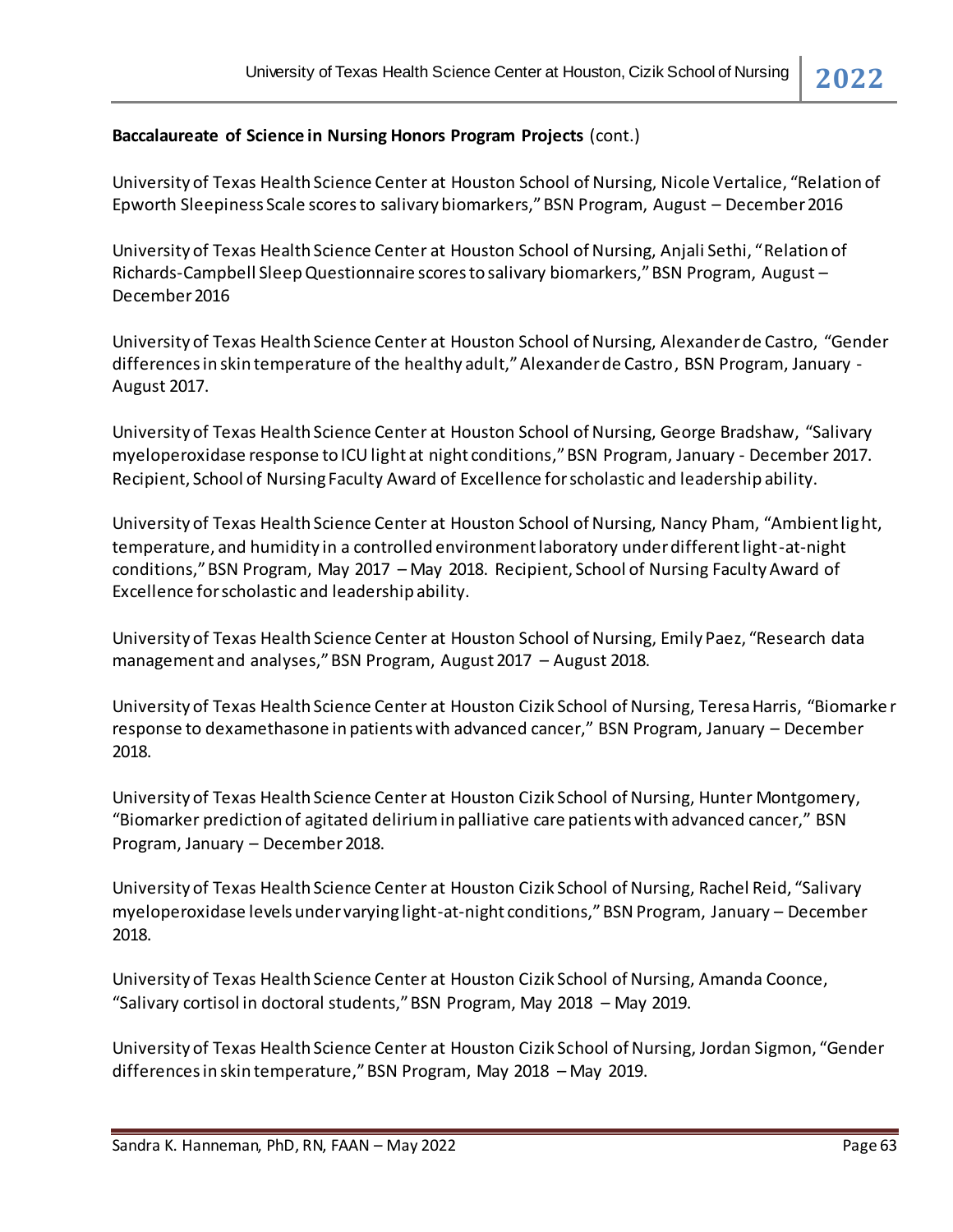#### **Baccalaureate of Science in Nursing Honors Program Projects** (cont.)

University of Texas Health Science Center at Houston Cizik School of Nursing, Pauline Tolentino, "Salivary cortisol laboratory," BSN Program, August 2018 – August 2019.

University of Texas Health Science Center at Houston Cizik School of Nursing, Pankti Patel, "Laboratory Logs," BSN Program, August 2018 – August 2019.

University of Texas Health Science Center at Houston Cizik School of Nursing, Katherine Bauersfeld Carranza, "Dexamethasone for Dyspnea in Advanced Cancer: Biomarkers," BSN Program, January – December 2020.

University of Texas Health Science Center at Houston Cizik School of Nursing, Juan Miguel Zapanta, "Strategies for Delirium in Acute Palliative Care Unit: Biomarkers," BSN Program, January – December 2020.

University of Texas Health Science Center at Houston Cizik School of Nursing, Madison Ellis, "Dexamethasone for Dyspnea in Advanced Cancer: Biomarkers," BSN Program, August 2020 – August 2021.

University of Texas Health Science Center at Houston Cizik School of Nursing, Robin Guidry, "Strategies for Delirium in Acute Palliative Care Unit: Biomarkers," BSN Program, August 2020 – August 2021.

University of Texas Health Science Center at Houston Cizik School of Nursing, Allen Huang, "Pharmacologic intervention effects on inflammatory biomarkers in outpatients with advanced lung cancer and inpatients receiving acute hospice care," BSN Program, August 2021 – May 2022.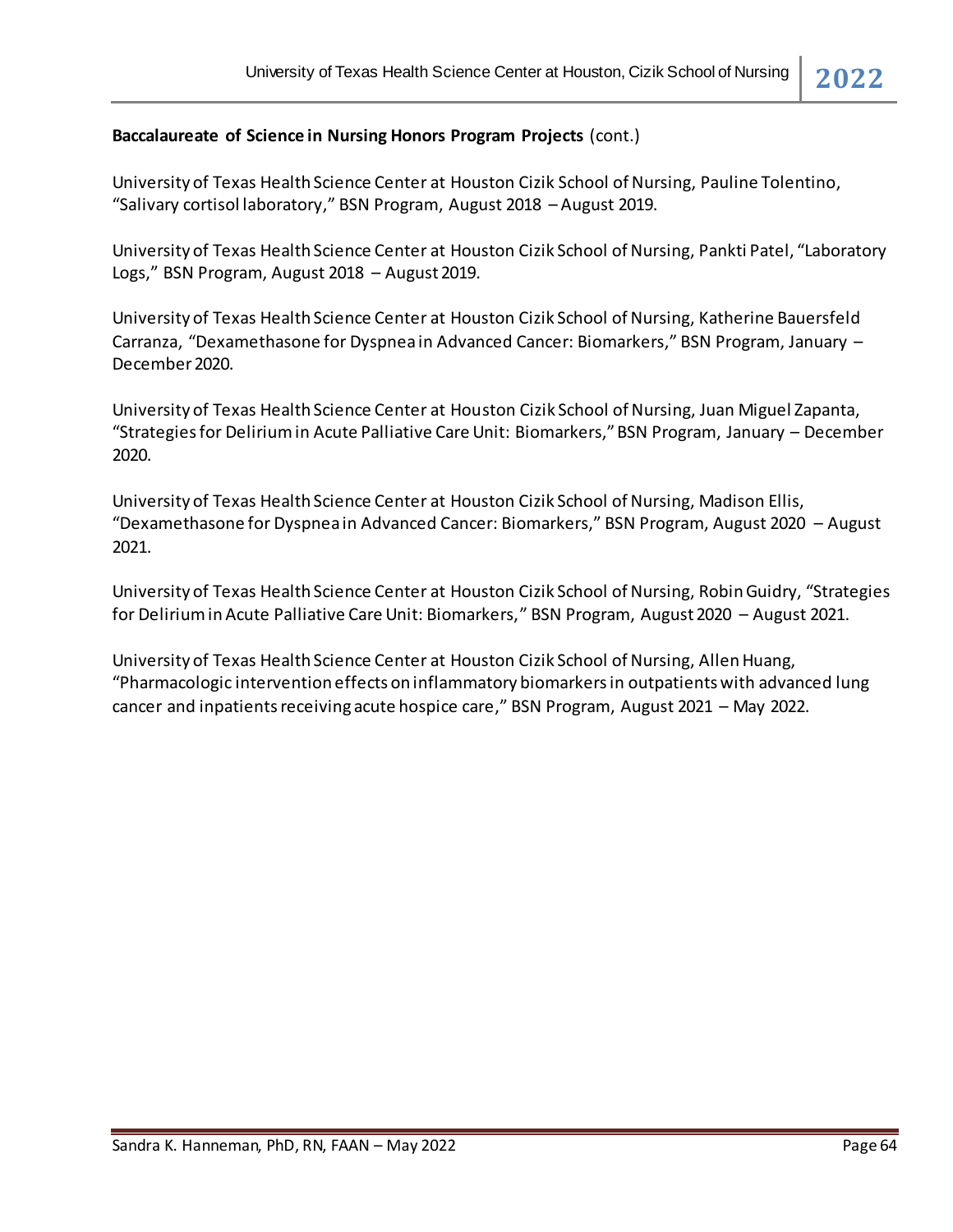### **Thesis Projects**

University of Texas Health Science Center at Houston School of Nursing, Judy Ann Didion, September 1984, "An Investigation of the Difference between the Critical Care Nurse's Perception of the Critically Ill Client's Family's Needs and the Critically Ill Client's Perception of its Needs,"MSN, September 1984

University of Texas Health Science Center at Houston School of Nursing, Janet G. Whetstone Foster, "Minimizing complications of endotracheal suctioning,"MSN, December 1985

University of Texas Health Science Center at Houston School of Nursing, Kathryn B. McGee, "Clinical validation of respiratory nursing diagnoses,"MSN, December 1986

University of Texas Health Science Center at Houston School of Nursing, Maryanne H. Johnson, "Identification of respiratory defining characteristics, clusters, diagnostic labels, and nursing interventions,"MSN, December 1987

University of Texas Health Science Center at Houston School of Nursing, Tory Morrell Schmitz, "Effect of the semi-prone body position on oxygenation,"MSN, December 1988, Thesis Committee member

Texas Woman's University, Josefina Castro, "Effect of chemical neurolysis on spasticity and functional status in persons with spinal cord injury," MSN, May 1993, Thesis Committee member.

Texas Woman's University, Laurie Bradshaw, "Differences between Psychological Reactions of Postpartum Teenage and Adult Mothers of Low Birth Weight Infants," MSN, August 1994, Chair

Texas Woman's University, Kristen Oelman, "Differences between Psychological Reactions of Postpartum Adult and Teenage Mothers of Low Birth Weight Infants," MSN, August 1994, Chair

Texas Woman's University, Anita Kyle, "Relationship between attendance in a structured pregnancy exercise program and type of obstetrical delivery," MSN, May 1995, Thesis Committee member

Texas Woman's University, Rhea Eliott, "A comparison of two types of communication methods used after cardiac surgery with Intubated patients," MSN, August 1996, Chair

Texas Woman's University, Huberta Cozart, "Subjective Nursing Assessment of Cough Effort," MSN, May 1997, Chair

University of Texas Health Science Center at Houston School of Nursing, Gregory Poulin, "Comparison of Continuous and Intermittent Arterial Blood Gas Monitoring in Swine,"MSN, May 2002, Chair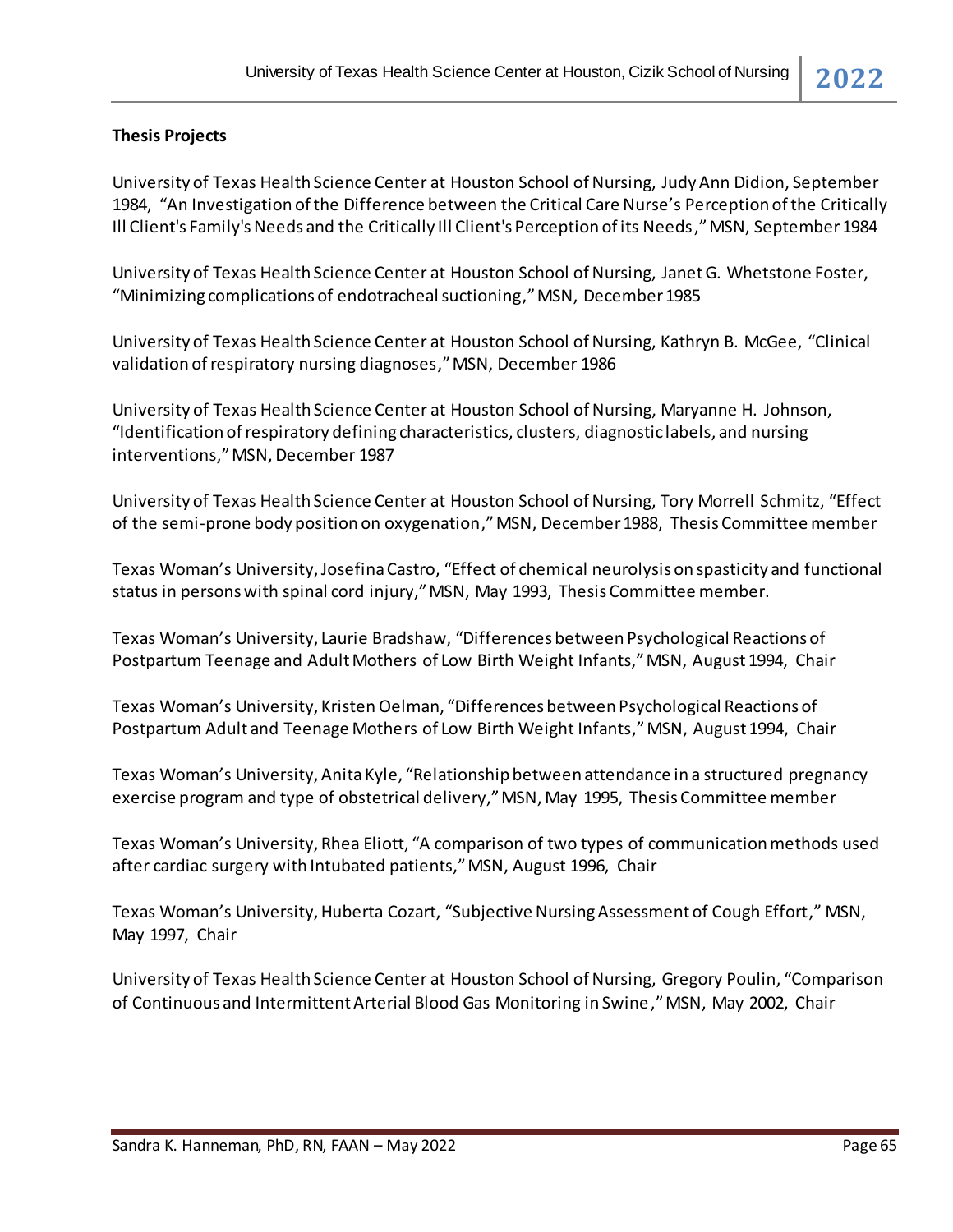#### **Dissertation Projects**

Texas Woman's University, Suzanne S. Prevost, "Relationships among Pressure Ulcer Risk Potential, Nursing Interventions, and Pressure Ulcer Presence, PhD, December 1992, Dissertation Committee member

Texas Woman's University, Annabelle R. Borromeo, "Mechanical and Kinetic Environmental Analysis," PhD Program, 1994 – 1996, Major Advisor

Texas Woman's University, Kathryn Spiegel, "Psychometric Properties of the Weaning Self-Efficacy Scale," PhD Program, 1994 – 1996, Major Advisor and Dissertation Committee member

Texas Woman's University, Heather Kopecky, "Psychometric Testing of the Overt Agitation Severity Scale," PhD Program, 1994 – 1996, Major Advisor and Dissertation Chair, Funding: The Methodist Foundation (\$38,000)

Texas Woman's University, Suzanne S. Yarbrough, "Nurses' Support as Perceived by Hospitalized Persons with AIDS: An Ethnographic Study," PhD, December 1994, Dissertation Committee Member

Texas Woman's University, Nancy E. Kline, "Reducing the Effects of Corticosteroid Therapy in Pediatric Patients with Solid Tumors," 1995 – 1996, Major Advisor, Funding: American Cancer Society Doctoral Scholarship in Cancer Nursing (\$24,000)

Texas Woman's University, Priscilla Koester, "Nutritional Beliefs and Behaviors of Persons with HIV/AIDS," PhD, August 1995, Dissertation Committee member

Texas Woman's University, Alison Gardner, "Predictor Variables of Central Venous Catheter Infection in Leukemia Patients,"PhD Program, May 1997, Dissertation Chair

Texas Woman's University, Lauri John, "Quality of Life in Patients Receiving Curative Radiation Therapy for Non-small Cell Lung Cancer," PhD, May 1997, Dissertation Committee member

Texas Woman's University, Jill T. Jesurum, "Oxygen Consumption Modulation: Effects of an Opioid Agonist on Tissue Oxygenation following Lateral Positioning in Cardiovascular Surgical Patients with Low Oxygen Delivery", PhD, December 2002, Dissertation Chair, Funding: Hewlett Packard/American Association of Critical-Care Nurses (\$32,000)

University of Texas Health Science Center at Houston School of Public Health, Victoria E. Hawkins, "A systematic review of dissemination studies," DrPH, August 2003, Dissertation Committee Member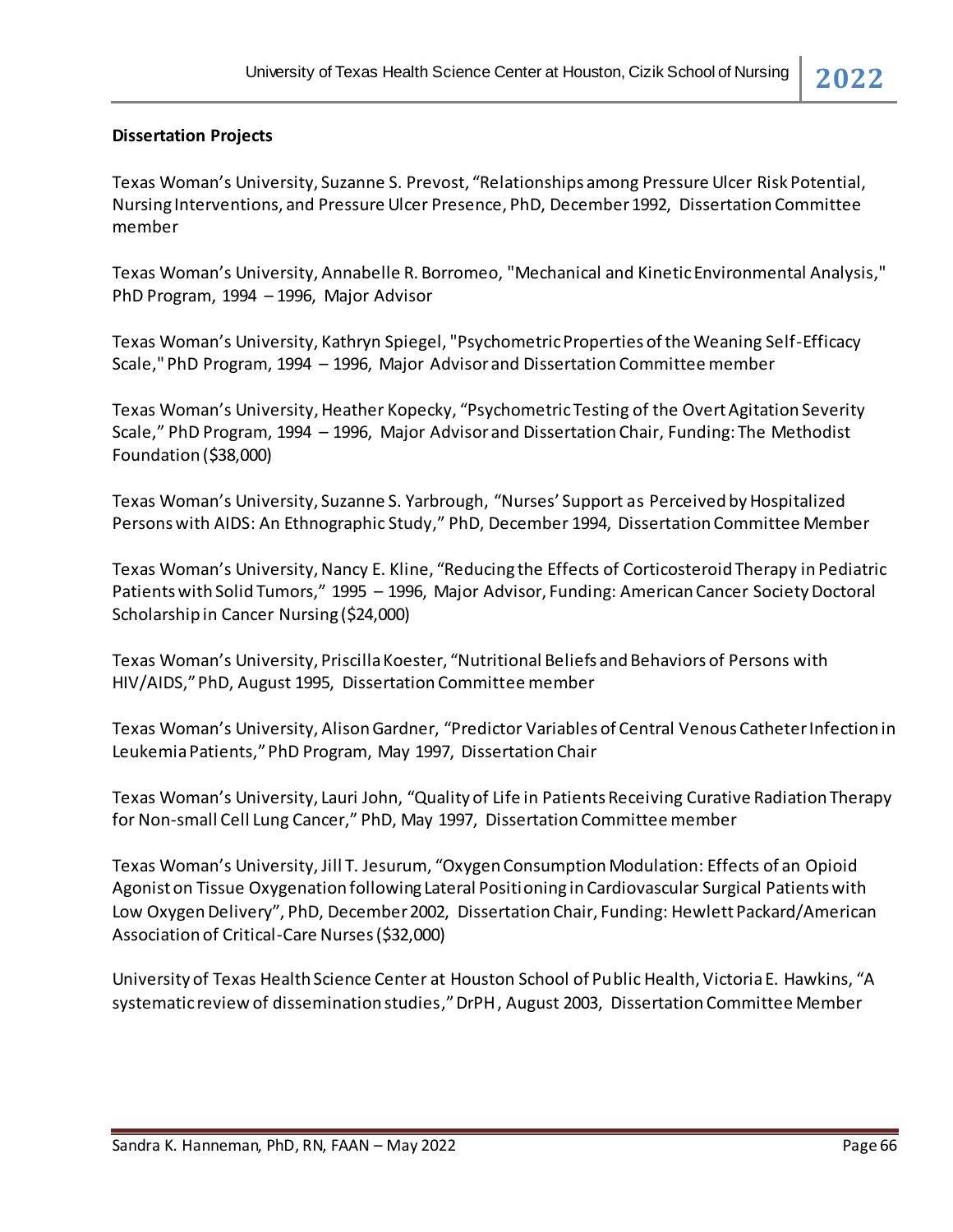# **Dissertation Projects** (cont.)

University of Texas Health Science Center at Houston School of Nursing, Cynthia A. McCarley, "Temporal Patterns of Dyspnea, Fatigue, and Pulmonary Expiratory Flow Rate in Patients with COPD", PhD in Nursing, May 2003, Dissertation Chair, Funding: Ambulatory Monitoring, Inc. (\$25,000); Cinda Heist Clark Dissertation Research Award (\$3,000); Rising Star of Scholarship and Research, Sigma Theta Tau International

Texas Woman's University, Dorothy Kite-Powell, "Use of the Rapid Shallow Breathing Index as a Predictor of Weaning Outcome in Cardiovascular Surgical Patients", PhD Program, 2008, Dissertation Committee Member

University of Texas Health Science Center at Houston School of Nursing, Shannan K. Hamlin, "Hemodynamic Changes Associated with Manual and Automated Lateral Rotation in Mechanically Ventilated Intensive Care Unit Patients,"PhD in Nursing, May 2010, Dissertation Chair, Funding: American Association of Critical-Care Nurses Mentorship Grant (\$10,000); American Association of Critical-Care Nurses Houston-Gulf Coast Chapter Research Grant (\$3,000); UTHealth School of Nursing Distinguished Alumna, 2017

University of Texas Health Science Center at Houston School of Nursing, Mary Anne Vincent, "Biomarker Circadian Rhythm Profiles in Critically Ill Mechanically Ventilated Patients", PhD in Nursing Program, May 2011, Dissertation Chair, Funding: National Institutes of Health (T32 RR024148, \$48,274); Sigma Theta Tau International Virginia Henderson Clinical Research Grant (\$5,000); Sigma Theta Tau International Zeta Pi Chapter (\$2,000); Texas Nurses Association, District 9 (\$1,500)

University of Texas Health Science Center at Houston School of Nursing, Katrina N. Leyden, "Circadian Rhythms of Pulmonary Mechanics, Gas Exchange, and Requirement for Sedation in a Porcine Adult ICU Model," PhD in Nursing Program, December 2013, Dissertation Chair, Funding: University of Texas System LERR Grant (\$15,000) and Vivian L. Smith Foundation.

University of Texas Health Science Center at Houston School of Nursing, Sheryln Gilman Wachtel, "Oxygenation Response to Manual and Automated Turning in Mechanically Ventilated Critically Ill Patients," PhD in Nursing Program, December 2014, Dissertation Chair, Funding: Howell Foundation Nursing Research Grant (\$15,000).

University of Texas Health Science Center at Houston School of Nursing, Kristina Leyden, "Activity-rest Patterns in Ambulatory Women as a Synchronizer of Circadian Temperature Rhythm," PhD in Nursing Program, May 2015, Dissertation Chair, Funding: University of Texas System LERR Grant (\$15,000)

Chiang Mai University, Chiang Mai, Thailand, Yupha Wongrostrai, "Sustainability of Mechanical Ventilation Weaning Protocol Implementation for Critically Ill Patients in Tertiary Hospitals," PhD in Nursing Program, December 2015, Co-advisor and Member of Dissertation Committee, Funding: Thailand Ministry of Health (\$54,000)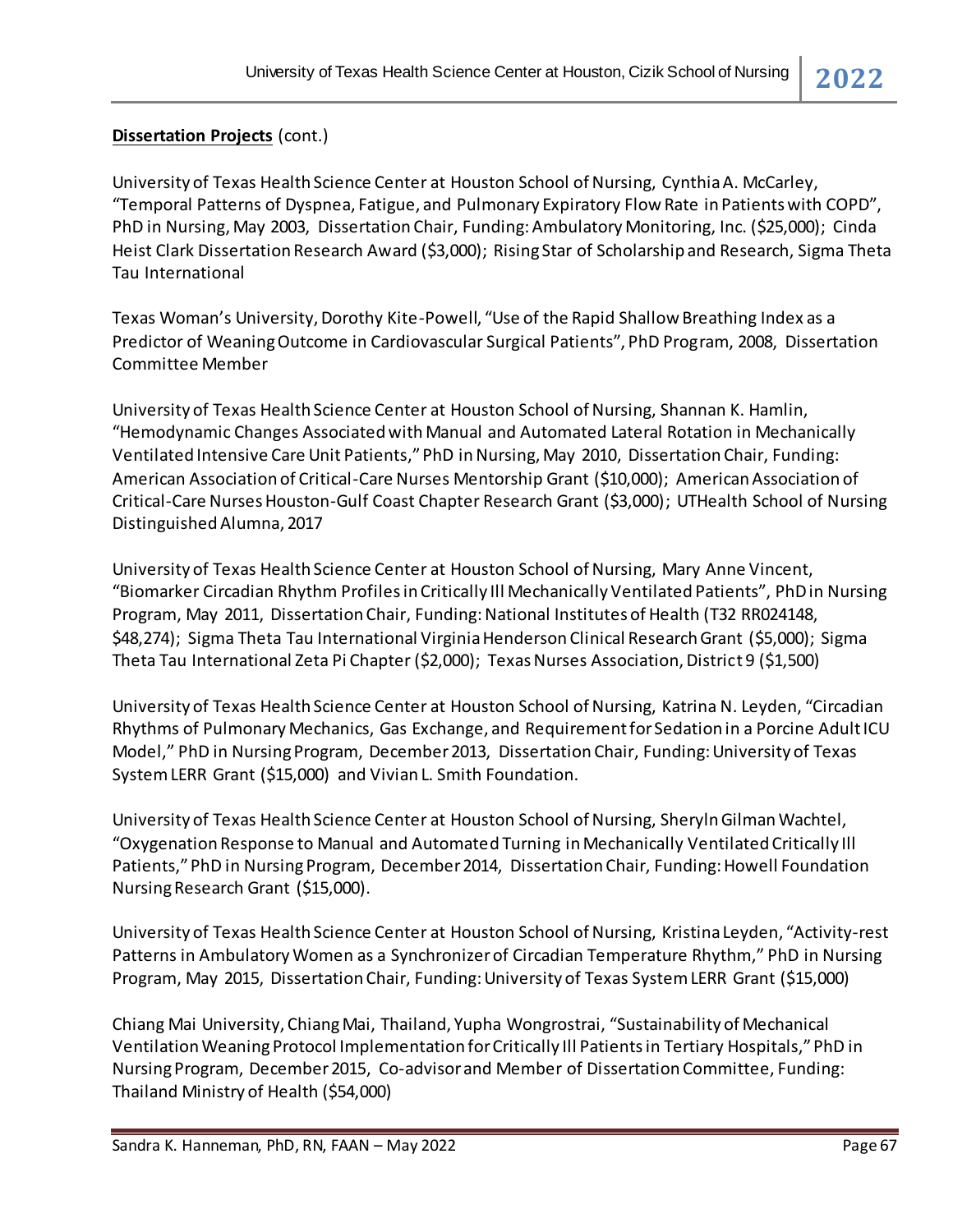#### **Dissertation Projects(cont.)**

University of Texas Health Science Center at Houston School of Nursing, Maaidah Algamdi, "Development and Psychometric Testing of the Arabic Version of the Cancer Behavior Inventory  $-$ Brief," PhD in Nursing Program, May 2016, Dissertation Chair, Funding: Saudi Arabia Culture Mission and University of Tabuk

University of Texas Health Science Center at Houston School of Nursing, June Trammell, "Heart rate variability and the trajectory of delirium in intensive care unit patients," PhD in Nursing Program, 2011- 2018, Dissertation Chair

University of Texas Health Science Center at Houston School of Nursing, Daniel S. Degarmo, "Comparing the Effectiveness of the Video Laryngoscope with the Direct Laryngoscope in the Emergency Department: A Meta-Analysis of the Published Literature," PhD in Nursing Program, August 2017, Dissertation Committee Member

University of Texas Health Science Center at Houston School of Nursing, Daniel Arellano, "Vasopressor Titration in Medical Intensive Care Patients with Septic Shock: A Descriptive Study," PhD in Nursing Program, December 2019, Dissertation Chair, Funding: PARTNERS Scholar.

University of Texas Health Science Center at Houston School of Nursing, Jeanette Drake, "Development and Psychometric Testing of the Drake Atrial Electrogram Assessment Survey: DAEGAS," PhD in Nursing Program, August 2020, Dissertation Chair. Sigma Theta Tau International Zeta Pi Chapter Research Grant, May 2019 – August 2020 (\$1,000)

University of Texas Health Science Center at Houston School of Nursing, Jamie L. Gilley, "Pathobiology of pulmonary hypertension in murine and human neonatal congenital diaphragmatic hernia," PhD in Nursing Program, In progress, Dissertation Chair. James A. Baker Transformation and Hope Endowed Scholarship (\$3,500).

University of Texas Health Science Center at Houston School of Nursing, Amanda Holmes, "Anticoagulation during Extracorporeal Membrane Oxygenation in the Neonatal Intensive Care Unit," PhD in Nursing Program, In progress, Advisor

University of Texas Health Science Center at Houston School of Nursing, Evaline Sims, "Maintenance of Therapeutic Anticoagulation Range in Patients with Trauma," PhD in Nursing Program, In progress, Advisor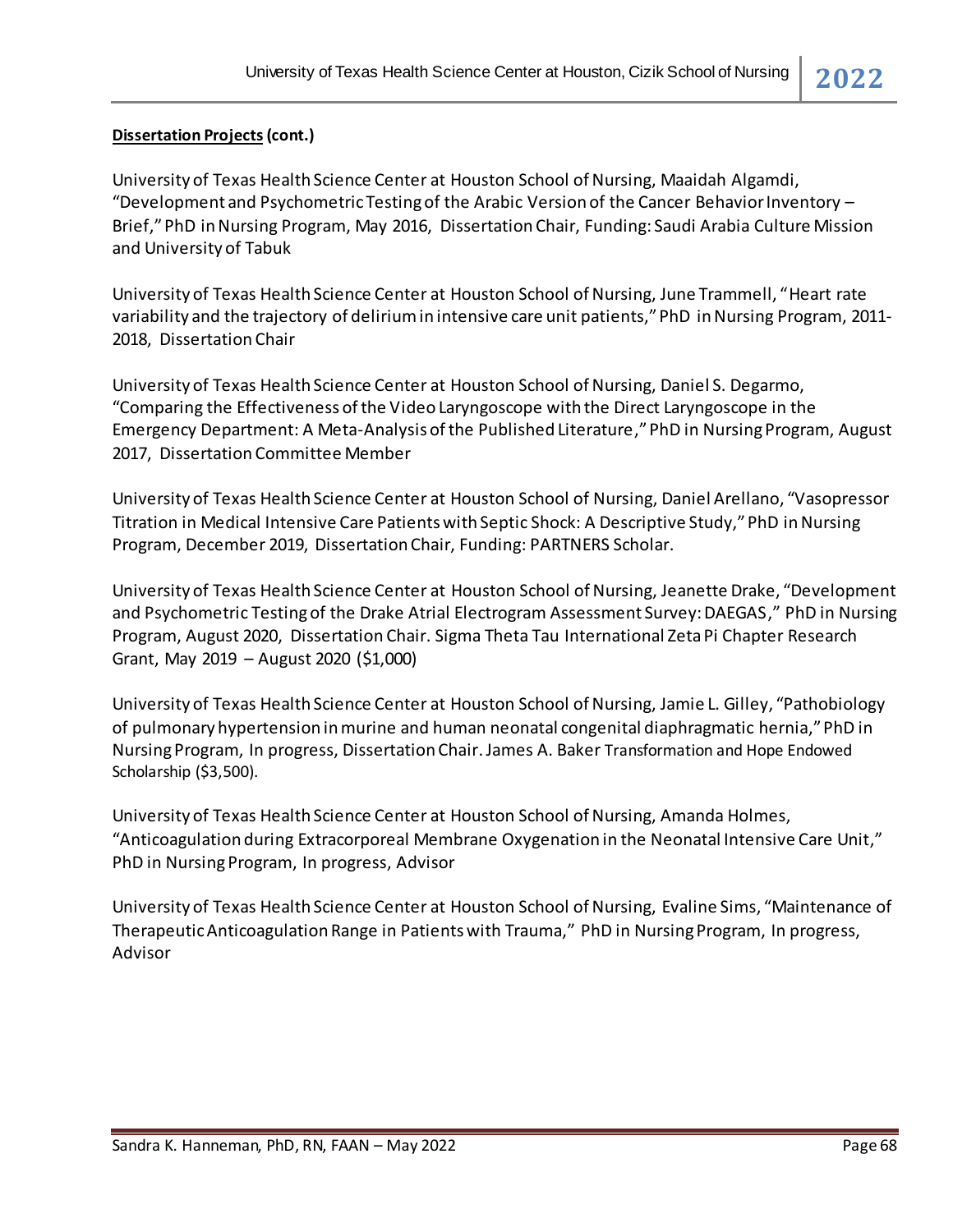### **Post-Doctoral Projects**

University of Texas Health Science Center at Houston, School of Biomedical Informatics, Keck Center AHRQ Training Program in Patient Safety and Quality of the Gulf Coast Consortia, Curtis Kennedy, MD, PhD, Post-doctoral student, Co-sponsor, 10/01/10 – 11/30/10, Funding: Agency for Healthcare Research and Quality (T32 HS017586-03, \$59,305)

#### **OTHER: Candidacy Examinations (PhD in Nursing)**

University of Texas Health Science Center at Houston, School of Nursing, Cinda Clark, "Risks, Incidence, and Consequences of Visceral Protein Deficit in the Medical Critically Ill Adult," Chair, July 1998

University of Texas Health Science Center at Houston, School of Nursing, Frazier, Lorraine, "A Synthesis of Factors Influencing Blood Pressure in Aging Adults: Implications for Practice and Research," Committee Member, July 1999

University of Texas Health Science Center at Houston, School of Nursing, Hamlin, Shannan K., "Oxygen Transport and Utilization in Septic Shock," Committee Member, November 2004

University of Texas Health Science Center at Houston, School of Nursing, Angela Ethier, "Factors that Influence Parental Bereavement," Chair, August 2005

University of Texas Health Science Center at Houston, School of Nursing, Sheryln Gilman Wachtel, "Oxygenation Response to Positioning: An Evidence-based Systematic Review," Committee Member, Summer 2007

University of Texas Health Science Center at Houston, School of Nursing, Mary Anne Vincent, "Circadian Temperature Rhythm in Acute Stress," Committee Member, Fall 2008

University of Texas Health Science Center at Houston, School of Nursing, Katrina Leyden, "Pentobarbital Chronopharmacokinetics and Chronopharmacodynamics in Vertebrates with Implications for Swine," Committee Member, Spring 2010

University of Texas Health Science Center at Houston, School of Nursing, Elizabeth A. Mann, "The Effect of Sepsis on Outcomes of Severe Injury: A Systematic Review,"Committee Member, Spring, 2010

University of Texas Health Science Center at Houston, School of Nursing, Kristina L. Leyden, "Activity rest Patterns in Women Across the Lifespan," Committee Member, Spring, 2011

University of Texas Health Science Center at Houston, School of Nursing, Daniel L. Arellano, "State of the Science of Monitoring Alarms in Critical Situations," Committee Member, Spring, 2014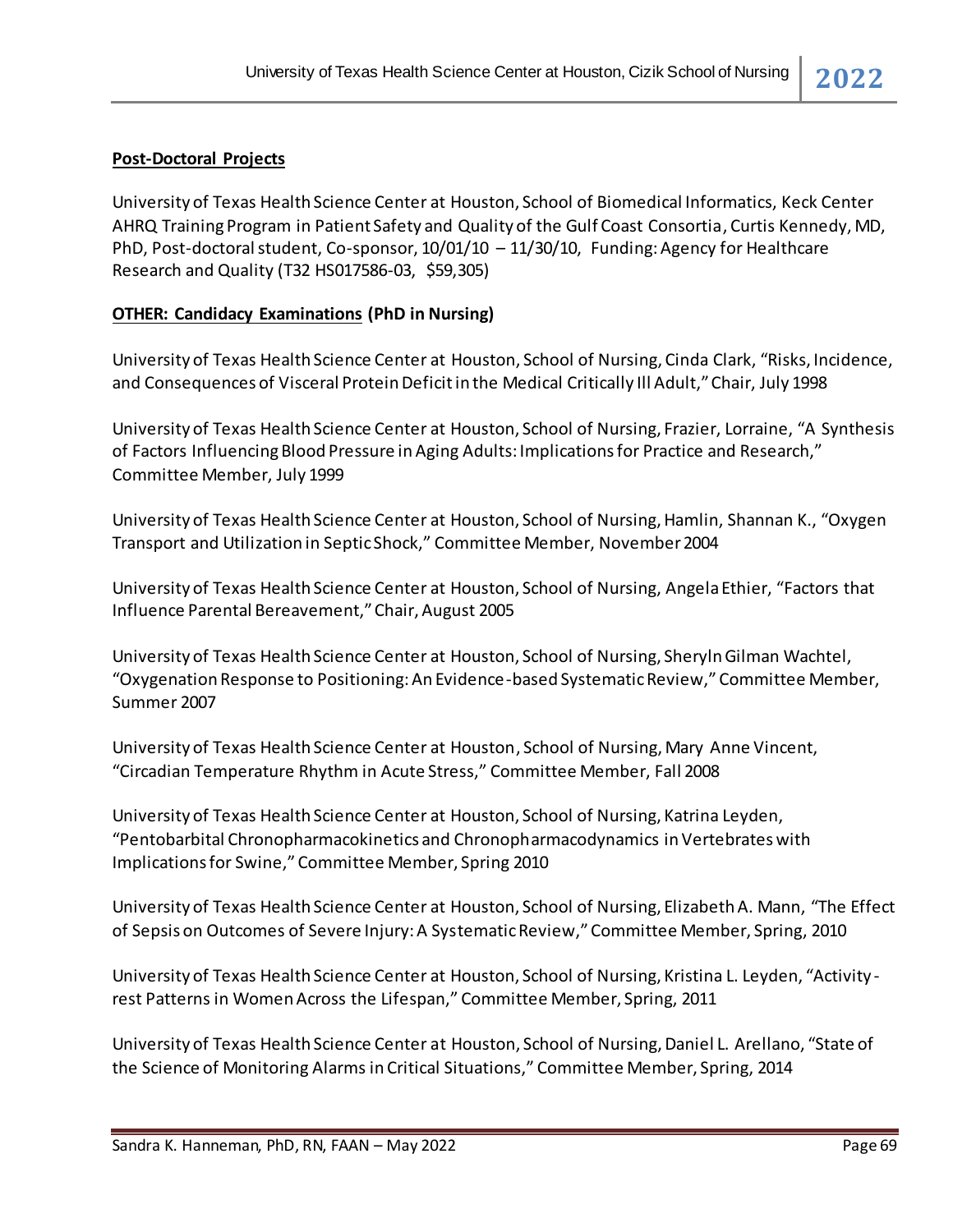# **OTHER: Candidacy Examinations (PhD in Nursing)** (cont.)

University of Texas Health Science Center at Houston, School of Nursing, Daniel S. Degarmo, "Methods of cost-effectiveness analysis," Chair, Fall, 2014.

University of Texas Health Science Center at Houston, Cizik School of Nursing, Yun-Ju Lai, "Predictive biomarkers of physical recovery following ischemic stroke: A systematic review," Chair, Spring, 2018.

University of Texas Health Science Center at Houston, Cizik School of Nursing, Jeanette Drake, "Review of instruments for evaluation of clinical knowledge," Member, Summer, 2018.

University of Texas Health Science Center at Houston, Cizik School of Nursing, Jamie L. Gilley, "State of the Science of Ventilatory Support in Managing Pulmonary Hypertension in Neonates with and without Congenital Diaphragmatic Hernia, Member, Spring, 2021.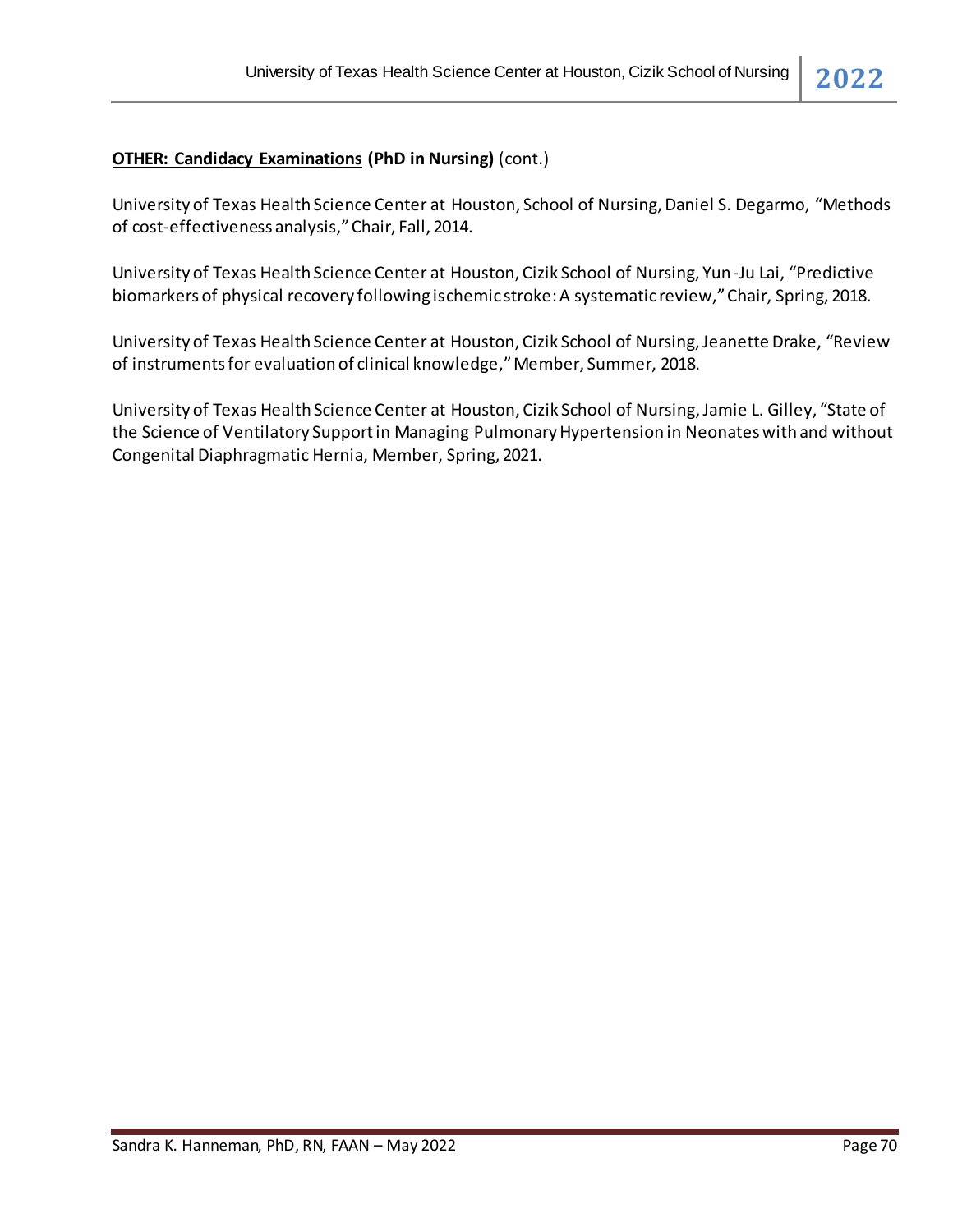# **OTHER: Summer Research Students - University of Texas Health Science Center at Houston**

Hensley, Michael, Clear Lake High School, Clear Lake, TX, Senior, Project: "In-vitro Comparison of Temperature Measurement Methods," May 30 – August 10, 1997

Putty, Brad, The University of Texas Medical School at Houston, Freshman, Project: "In-vitro Comparison of Temperature Measurement Methods," May 30 – August 10, 1997

Huong, Tang, Northbrook High School, Houston, TX, Senior, Project: Biorhythms in Body Temperature, June 1 – August 17, 1998

Hanson, Deborah J., Allen College, Waterloo, IA, Junior, Nursing Major, Project: "Determination of Circadian Rhythms Using Ambulatory Skin Temperature Monitoring: A Feasibility Study," June 1 – August 6, 1999

Major, Bomnie, Texas A & M University – Corpus Christi, Junior, Nursing Major, Project: "Circadian Temperature Rhythm in Women," May 30 – August 4, 2000

Beasley, Angela, University of Houston, Junior, Pre-nursing major (UTMB enrolled for September 2001), Project: "Circadian Temperature Rhythm in Women," May 29 – August 3, 2001

Cleveland, Josalyn, University of Houston, Freshman, Project: "Circadian Temperature Rhythm in Women," June 11 – July 20, 2001

Hoskins, Katelin, University of Pennsylvania School of Nursing, Sophomore, Project: "Circadian Temperature Rhythm in Women," June 1 – August 3, 2004

Anju Kappannan, Baylor University, Department of Biology, Sophomore, Project: "Experimental Lightat-night Conditions in Healthy Adult Volunteers," June 1 – August 3, 2013

# **OTHER**

Reviewer for Promotion and Tenure consideration: Baylor University, Case Western Reserve University, Duke University, Johns Hopkins University, UCLA, University of North Carolina – Chapel Hill, University of Illinois at Chicago, University of Rochester, University of Washington, University of Pennsylvania, University of Arizona, University of California – San Francisco, University of Central Florida, University of Pittsburgh, University of Virginia, University of Texas Medical Branch at Galveston, University of Texas at Austin, University of Texas Health Science Center at Houston Medical School, New Mexico State University, Loyola University, University of Houston Department of Physics, University of Texas Health Science Center at San Antonio